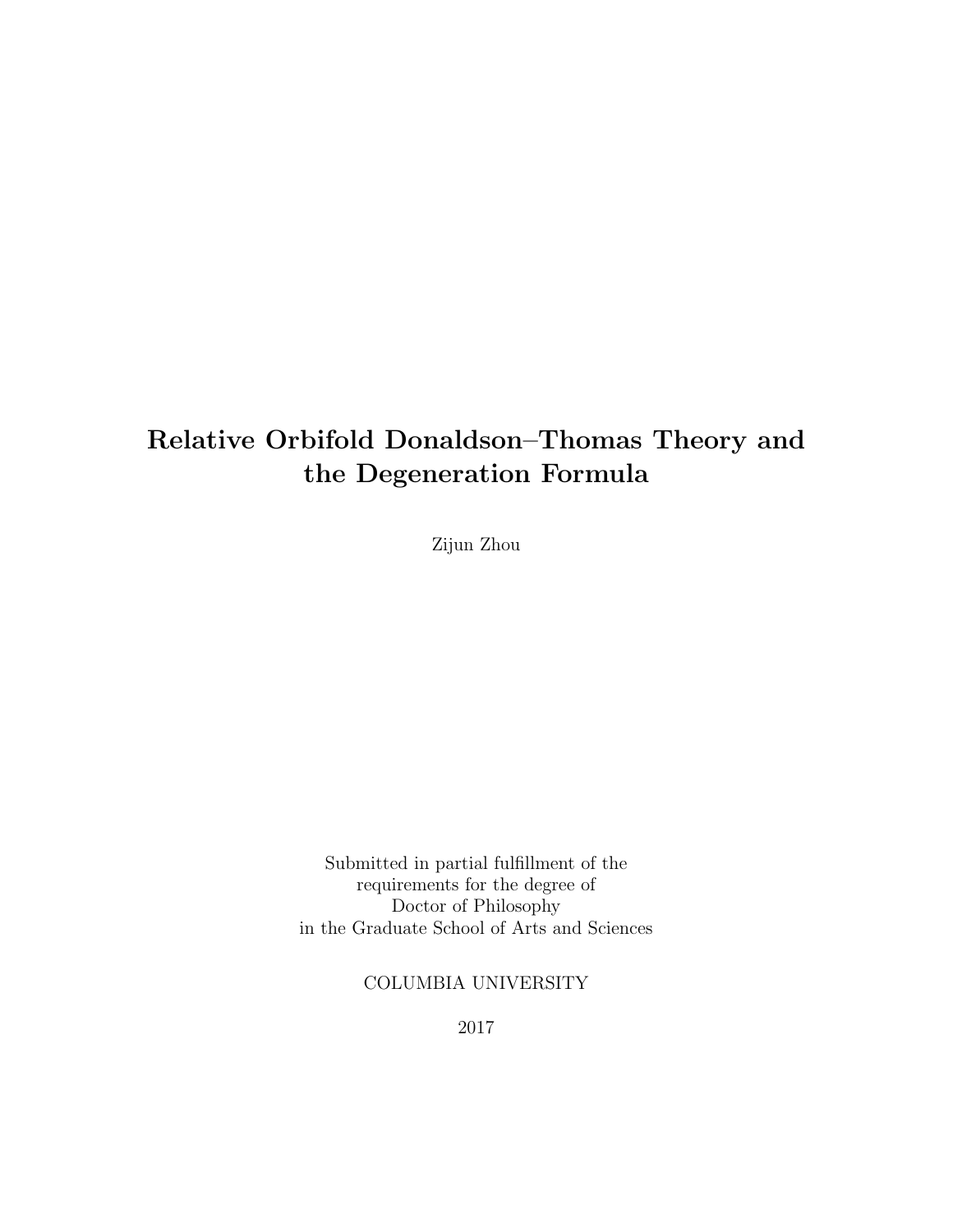$\odot$  2017

Zijun Zhou

All rights reserved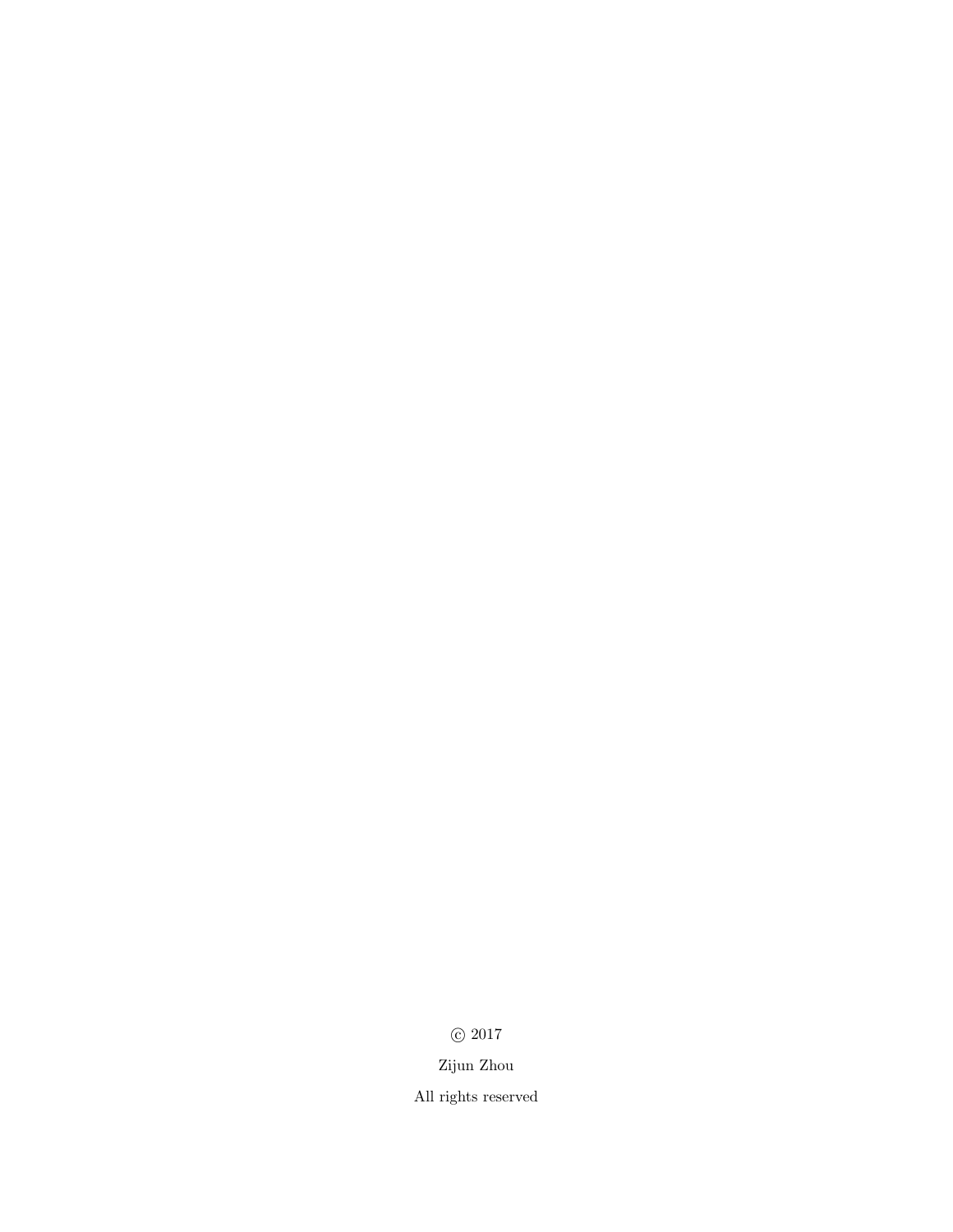### Abstract

Relative Orbifold Donaldson–Thomas Theory and the Degeneration Formula

#### Zijun Zhou

We generalize the notion of expanded degenerations and pairs for a simple degeneration or smooth pair to the case of smooth Deligne-Mumford stacks. We then define stable quotients on the classifying stacks of expanded degenerations and pairs and prove the properness of their moduli's. On 3-dimensional smooth projective DM stacks this leads to a definition of relative Donaldson-Thomas invariants and the associated degeneration formula.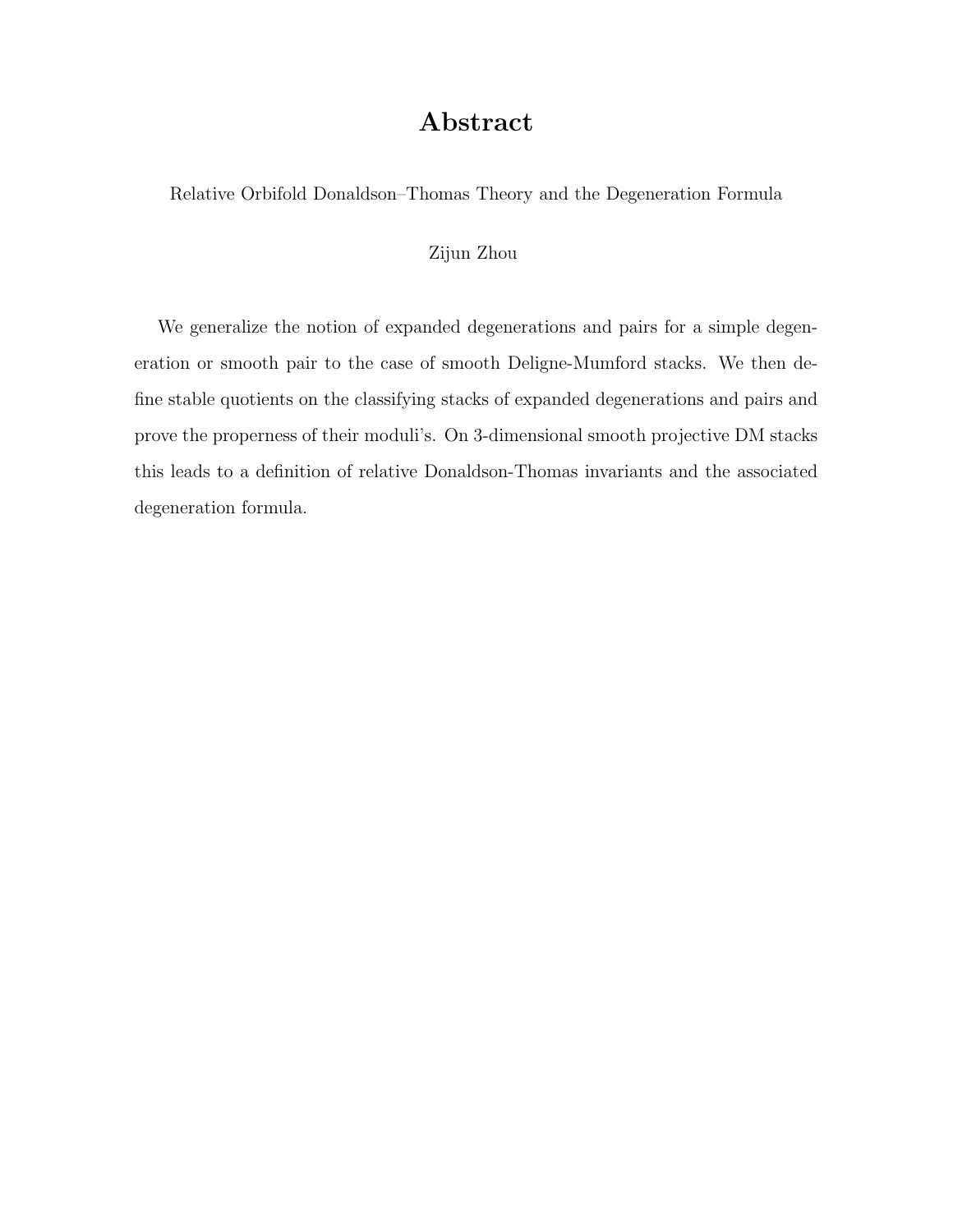# **Contents**

| <b>Acknowledgments</b> |                                                            |                                                                                                               |                 |  |
|------------------------|------------------------------------------------------------|---------------------------------------------------------------------------------------------------------------|-----------------|--|
| 1                      | Introduction                                               |                                                                                                               |                 |  |
|                        | 1.1                                                        |                                                                                                               | $\mathbf{1}$    |  |
|                        | 1.2                                                        |                                                                                                               | $\overline{2}$  |  |
| $\overline{2}$         | Stacks of expanded degenerations and pairs                 |                                                                                                               |                 |  |
|                        | 2.1                                                        |                                                                                                               | $6\phantom{.}6$ |  |
|                        | 2.2                                                        |                                                                                                               | $\overline{7}$  |  |
|                        | 2.3                                                        | Standard families of expanded degenerations and pairs – gluing                                                | 9               |  |
|                        | 2.4                                                        |                                                                                                               | 12              |  |
|                        | 2.5                                                        |                                                                                                               | 16              |  |
| 3                      | Admissible sheaves and stable quotients                    |                                                                                                               |                 |  |
|                        | 3.1                                                        |                                                                                                               | 22              |  |
|                        | 3.2                                                        | Degeneration case $\dots \dots \dots \dots \dots \dots \dots \dots \dots \dots \dots \dots \dots \dots \dots$ | 23              |  |
|                        | 3.3                                                        |                                                                                                               | 25              |  |
|                        | 3.4                                                        |                                                                                                               | 26              |  |
|                        | 3.5                                                        |                                                                                                               | 29              |  |
| 4                      | Moduli of stable quotients                                 |                                                                                                               |                 |  |
|                        | 4.1                                                        |                                                                                                               | 31              |  |
|                        | 4.2                                                        |                                                                                                               | 34              |  |
|                        | 4.3                                                        | Moduli of stable quotients with fixed topological data                                                        | 38              |  |
| 5                      | Properness of the moduli of 1-dimensional stable quotients |                                                                                                               |                 |  |
|                        | 5.1                                                        |                                                                                                               | 41              |  |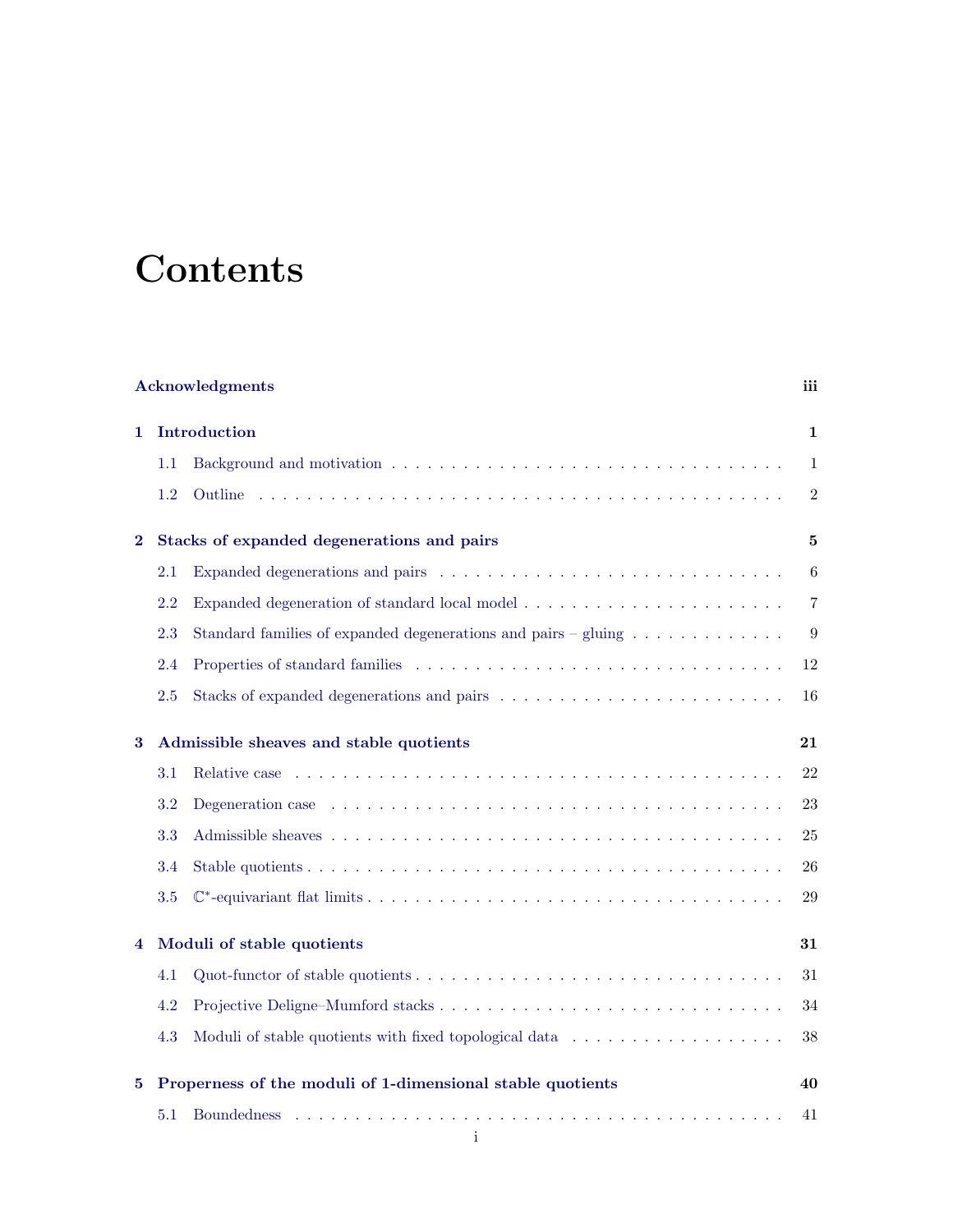|             | 5.2                       |                                                                                                       |     |  |  |
|-------------|---------------------------|-------------------------------------------------------------------------------------------------------|-----|--|--|
|             | 5.3                       |                                                                                                       |     |  |  |
|             | $5.4^{\circ}$             |                                                                                                       | 51  |  |  |
|             |                           | 6 Orbifold Donaldson–Thomas theory                                                                    | 60  |  |  |
| $\mathbf 7$ |                           | Degeneration formula $-$ cycle version                                                                | 66  |  |  |
|             | 7.1                       | Modified versions of the stacks and decomposition of central fibers                                   | -66 |  |  |
|             | 7.2                       |                                                                                                       | -71 |  |  |
|             | 7.3                       | Degeneration formula – cycle version $\ldots \ldots \ldots \ldots \ldots \ldots \ldots \ldots \ldots$ |     |  |  |
| 8           |                           | Degeneration formula – numerical version                                                              |     |  |  |
|             | 8.1                       |                                                                                                       | 77  |  |  |
|             | 8.2                       |                                                                                                       | -78 |  |  |
|             | 82<br><b>Bibliography</b> |                                                                                                       |     |  |  |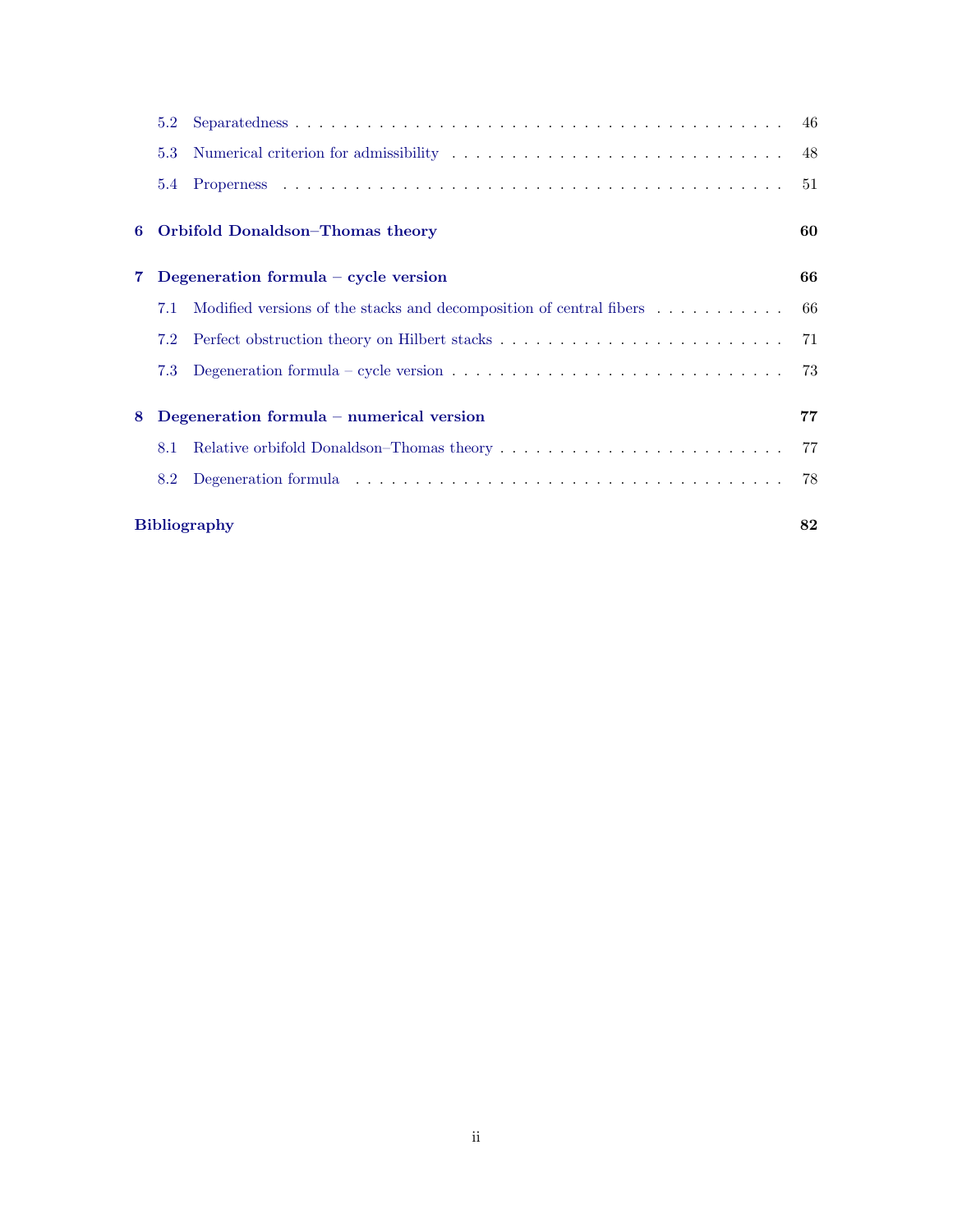# <span id="page-5-0"></span>Acknowledgments

First of all, I would like to express my deepest gratitude to my advisor Professor Chiu-Chu Melissa Liu. I benifit and learn a lot from her in almost every aspect – her knowledge and insight towards this field, her enthusiasm on research, and her patient, diligent style of working. She is the person who led me into this fascinating area of mathematics, and suggested me this great project to work on. She is always available for help, whenever and whatever I am in need. Her help could be mental, such as warm encouragement and relieved conversations, when I am under pressure or run into obstacles; her help could also be concrete – introduction and suggestion of wonderful references and problems, reminder and support for attending conferences, showing me the very details of calculations, or even teaching me how to draw graphs in LaTeX.

I also wish to thank Professor Jun Li, for his great work on degeneration formulas preceding this project, and for his guidence and suggestions. Also many thanks to Baosen Wu, for his preceding work and many helpful discussions.

I wish to thank Professor Andrei Okounkov, who introduce me to his world of enumerative geometry and representation theory. I deeply appreciate his insights on mathematics and have been much influenced by his work.

Many thanks to Davesh Maulik, Johan de Jong, Jason Starr, Jim Bryan, Richard Thomas, Yongbin Ruan, Zhengyu Zong, Dustin Ross, Felix Janda, Qile Chen, and many many others, for useful communications during my work on this project. Also thanks to all my friends in Columbia University for the company during these wonderful years.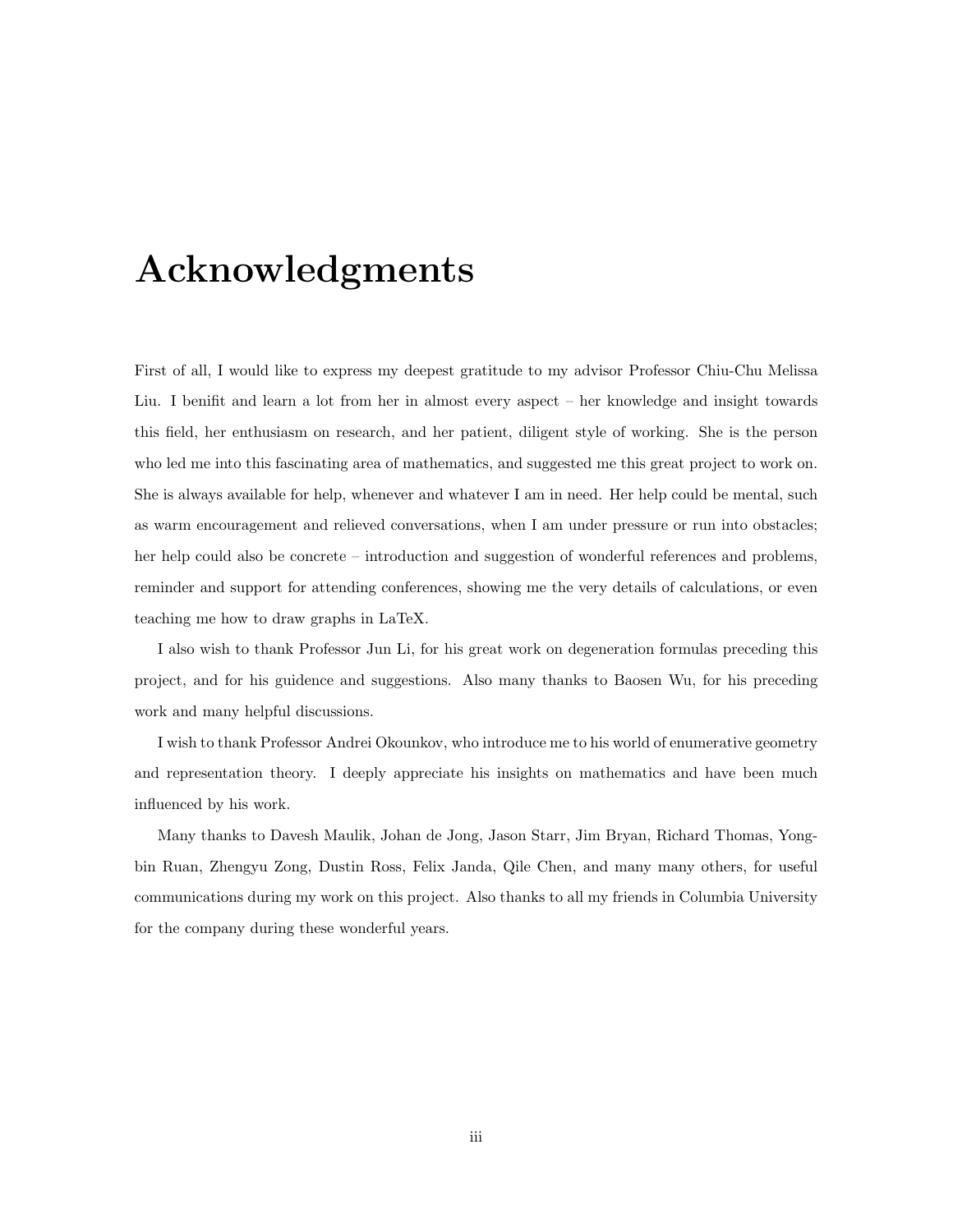## <span id="page-6-0"></span>Chapter 1

# Introduction

#### <span id="page-6-1"></span>1.1 Background and motivation

Let  $X$  be a smooth projective 3-fold. Motivated by many as a higher-dimensional gauge theory and introduced by R. Thomas [\[Tho2000\]](#page-89-0) as a holomorphic analogue of the Casson invariant, Donaldson– Thomas theory counts ideal sheaves of curves on X in certain fixed topological classes.

A coherent sheaf  $\mathcal I$  can be realized as an ideal sheaf of a 1-dimensional subscheme  $Z \subset X$  if and only if it is torsion-free of rank 1 with trivial determinant, which means that DT theory can be viewed either as a sheaf counting theory or a curve counting theory. The essential connection of DT theory to other curve counting theories was first established by the work of MNOP [\[MNOP20069a,](#page-88-0) [MNOP20069b\]](#page-88-1), known as the Gromov–Witten/Donaldson–Thomas correspondence. They conjectured and proved in special cases that the generating functions of GW and DT theory can be equated to each other after a change of variable. They adopted the localization technique in the toric setting and developed the theory of DT topological vertex.

GW/DT correspondence has also been proved for local curves [\[BP20081,](#page-87-1)[OP2010\]](#page-88-2). This is the first non-toric case one can actually do computations. The crucial tool is the DT degeneration formula, motivated from the degeneration formula in GW theory and developed by J. Li and B. Wu [\[LW2015\]](#page-88-3). With the degeneration formula in the simple degeneration case, one can "split"  $X$  into two simpler spaces Y<sub>−</sub> and Y<sub>+</sub>, and express the DT invariant of X in terms of the relative theory of Y<sub>±</sub> with respect to the divisor D.

The goal of this paper is to generalize the relative Donaldson–Thomas theory and the degeneration formula to 3-dimensional smooth projective orbifolds, which in algebraic settings, refers to Deligne–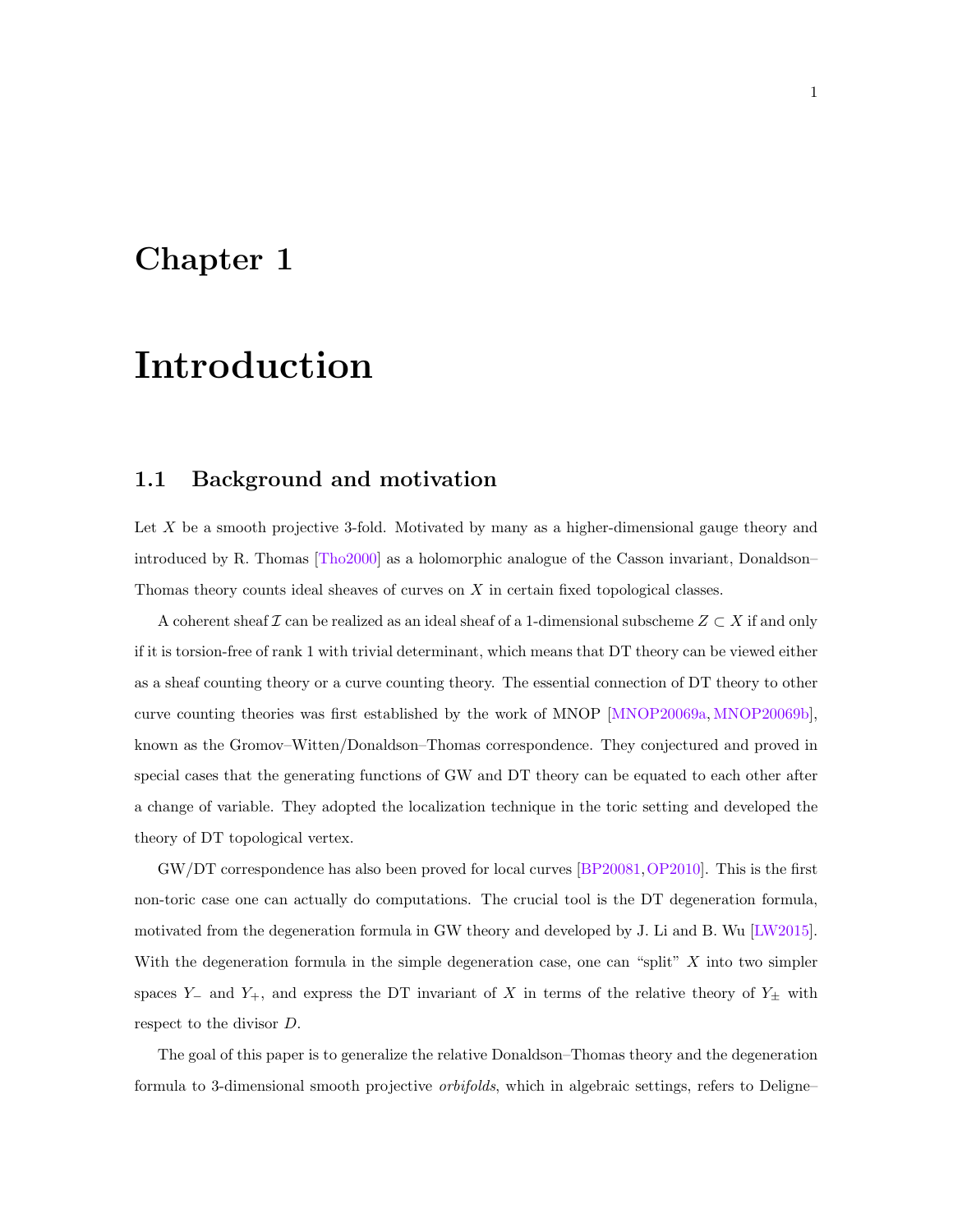Mumford stacks. One important reason why people care about orbifolds is Ruan's crepant resolution conjecture [\[Rua2006,](#page-89-1)[BG2009\]](#page-87-2): the GW or DT invariants of a 3-orbifold satisfying the hard Lefschetz condition should be equivalent to those of its crepant resolution (if exists), up to change of variables and analytic continuations. Orbifold GW theory and its degeneration formula have already appeared in [\[AGV2008,](#page-87-3)[AF2016\]](#page-87-4).

On the DT side, the orbifold topological vertex technique was developed in [\[BCY20121\]](#page-87-5), for toric Calabi–Yau 3-orbifold. Orbifold DT theory is also treated in [\[GT2013\]](#page-87-6), for projective CY 3-orbifolds. In both cases the CY condition gives a symmetric obstruction theory and defines a Behrend's function  $\nu$ , and the DT invariants are defined as weighted Euler characteristic with respect to  $\nu$ . The GW/DT correspondence for the orbifold topological vertex with transversal  $A_n$ -singularities was proved in [\[Zon2015,](#page-89-2) [RZ2013,](#page-89-3) [RZ2015,](#page-89-4) [Ros2015\]](#page-89-5), and the crepant resolution conjecture for DT vertex with transversal  $A_n$ -singularities was proved in [\[Ros2017\]](#page-89-6).

We are particularly interested in the following picture, which indicates the relationship between various theories involved, and will be pursued in the future work.



The upper triangle in the diagram is established in [\[Mau2009,](#page-88-4)[MO20099,](#page-88-5)[MO200910\]](#page-88-6), and the vertical lines stand for crepant transformation correspondences. We hope to establish the lower triangle to complete the whole diagram.

#### <span id="page-7-0"></span>1.2 Outline

For simplicity we work over the field of complex numbers  $\mathbb{C}$ . We always use  $A_*$ ,  $A^*$  to denote appropriate cohomology and homology theory over Q, which could be Chow groups, Borel-Moore, etc. K-theory will be either topological or algebraic K-theory, over Q.

In this paper we consider a smooth projective Deligne–Mumford stack W, and define the absolute DT invariants with descendants and insertions, generalizing the DT invariants in the scheme case. For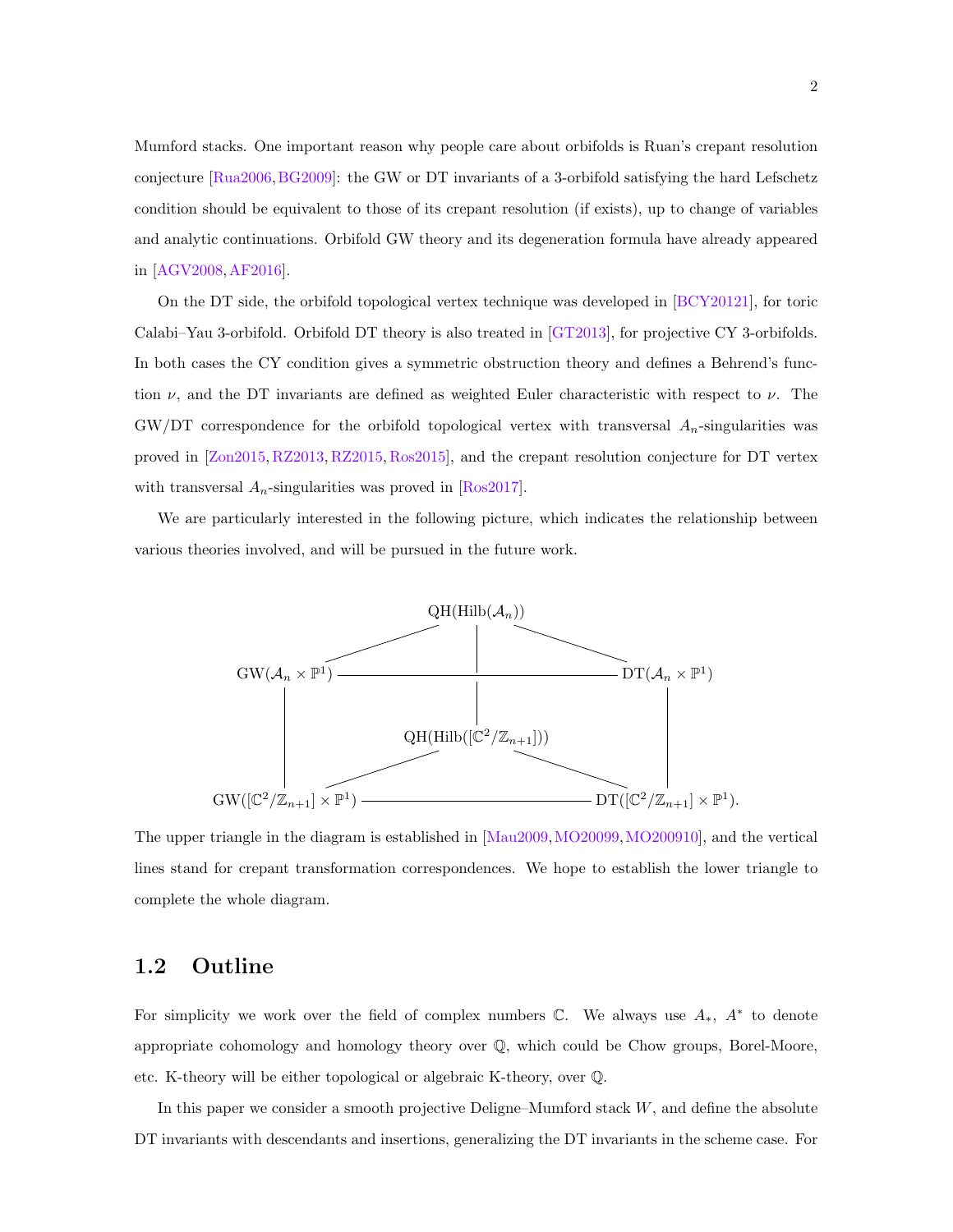a smooth divisor  $D \subset W$ , we also define the relative DT invariants of W with respect to D. We follow the approach of introducing a perfect obstruction theory in each case, without the CY assumption.

For simplicity we assume that the divisor D is *connected*. The theory can be generalized easily for disconnected D.

We treat the case of the simple degeneration in this paper. Let  $\pi : X \to C$  be a projective family of smooth Deligne–Mumford stacks of relative dimension 3. By a simple degeneration, we roughly mean that  $\pi$  is in the form of a simple normal crossing near some point  $0 \in C$ , with singular fiber  $X_0 = Y_-\cup_D Y_+$  splitting into two pieces. Let  $X_c$  be a smooth fiber.

Let  $F_1K(X)$  be the subgroup of  $K(X)_{\mathbb{Q}}$  generated by the structure sheaves of 1-dimensional closed substacks, and  $F_1^{\text{mr}}K(X)$  be the multi-regular subgroup. We construct the virtual fundamental classes  $[\mathcal{M}^P]$ <sup>vir</sup>,  $[\text{Hilb}_{X_c}^P]$ <sup>vir</sup>,  $[\mathcal{N}^{\theta_-,\theta_0}_-]$ <sup>vir</sup>, and  $[\mathcal{N}^{\theta_+,\theta_0}_+]$ <sup>vir</sup> in each case. One can define the generating functions of absolute and relative DT invariants. Our main theorems are the following, with notations explained in detail in Section 6,7 and 8.

Theorem 1.1 (Degeneration formula – cycle version).

$$
i_c^![\mathcal{M}^P]^{\text{vir}} = [\text{Hilb}_{X_c}^P]^{\text{vir}},
$$

$$
i_0^![{\mathcal M}^P]^\mathrm{vir} = \sum_{\theta \in \Lambda^{spl}_P} \iota_{\theta *} \Delta^! \left ([{\mathcal N}^{\theta_-,\theta_0}_-]^\mathrm{vir} \times [{\mathcal N}^{\theta_+,\theta_0}_+]^\mathrm{vir} \right ),
$$

where the classes in the second row are viewed in  $0 \times_{\mathbb{A}^1} \mathcal{M}^P$ .

**Theorem 1.2** (Degeneration formula – numerical version). Given  $P \in F_1K(X_c)$ , assume that  $\gamma_{i,\pm}$ are disjoint with D. We have

$$
\left\langle \prod_{i=1}^r \tau_{k_i}(\gamma_i) \right\rangle_{X_c}^P = \sum_{\substack{\theta_- + \theta_+ - P_0 = P, \\ S \subset \{1, \cdots, r\}, k, l}} \left\langle \prod_{i \in S} \tau_{k_i}(\gamma_{i,-}) \middle| C_k \right\rangle_{Y_-,D}^{\theta_-} g^{kl} \left\langle \prod_{i \notin S} \tau_{k_i}(\gamma_{i,+}) \middle| C_l \right\rangle_{Y_+,D}^{\theta_+},
$$

where  $\theta_{\pm} \in F_1K(Y_{\pm})$  range over all configurations that satisfy  $\theta_- + \theta_+ - P_0 = P$ .

**Theorem 1.3** (Degeneration formula – numerical version for multi-regular case). Given  $\beta \in F_1^{\text{mr}}K(X_c)/F_0K(X_c)$ , assume that  $\gamma_{i,\pm}$  are disjoint with D. We have

$$
\left\langle \prod_{i=1}^r \tau_{k_i}(\gamma_i) \right\rangle_{X_c}^{\beta,\varepsilon} = \sum_{\substack{\beta_-+\beta_+=\beta,\\ \varepsilon_-+\varepsilon_+=\varepsilon+m,\\S\subset \{1,\cdots,r\},k,l}} \left\langle \prod_{i\in S} \tau_{k_i}(\gamma_{i,-}) \middle| C_k \right\rangle_{Y_-,D}^{\beta_-,\varepsilon_-} g^{kl} \left\langle \prod_{i\not\in S} \tau_{k_i}(\gamma_{i,+}) \middle| C_l \right\rangle_{Y_+,D}^{\beta_+,\varepsilon_+},
$$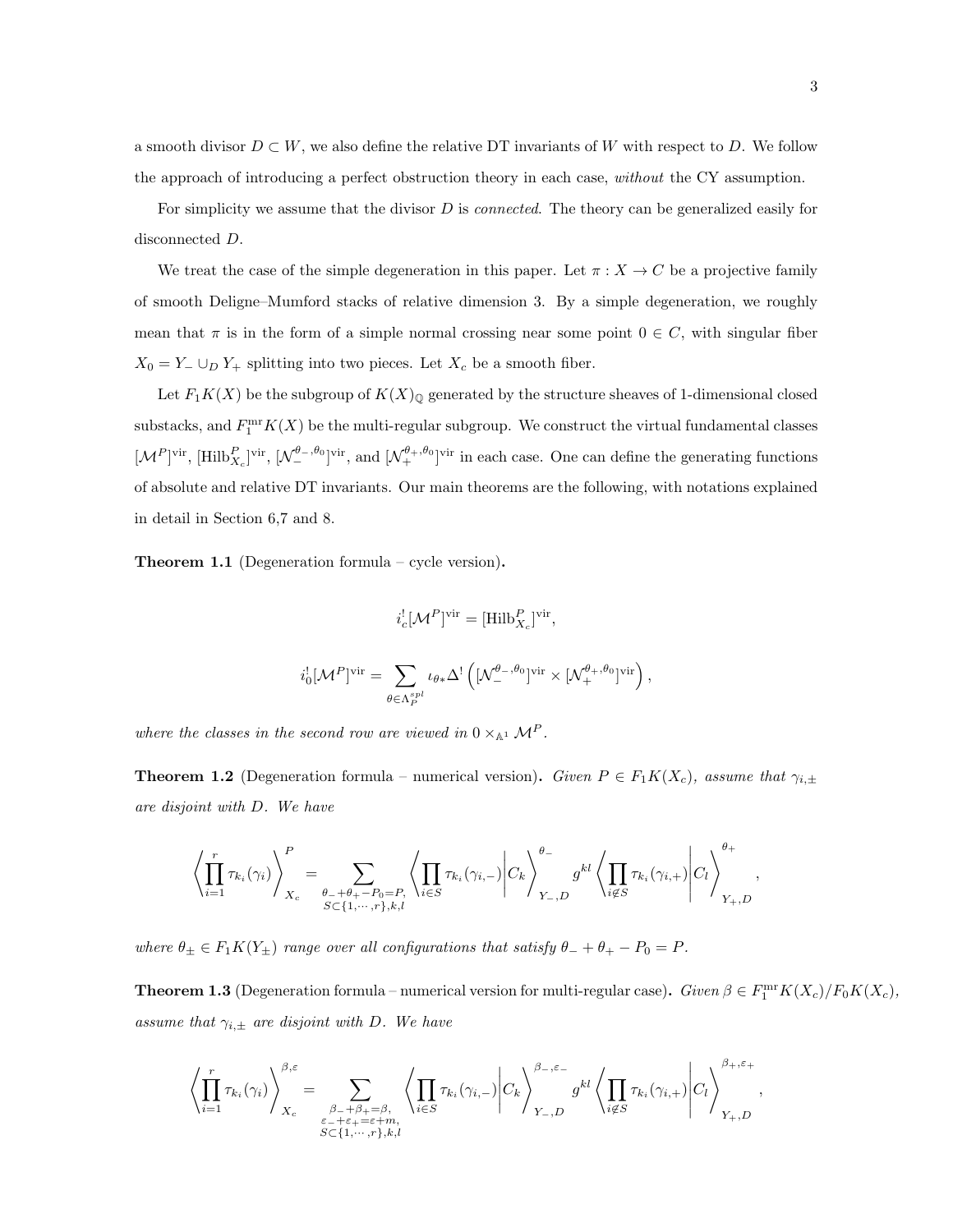where  $\beta_- \in F_1^{\text{mr}} K(Y_-)/F_0 K(Y_-)$ ,  $\beta_- \in F_1^{\text{mr}} K(Y_+)/F_0 K(Y_+)$  range over all curve classes that coincide on D and satisfy  $\beta_- + \beta_+ = \beta$ .

**Corollary 1.4.** Given  $\beta \in F_1^{\text{mr}}K(X_c)/F_0K(X_c)$ , assume that  $\gamma_{i,\pm}$  are disjoint with D. Then,

$$
Z_{\beta}\left(X_c; q \mid \prod_{i=1}^r \tau_{k_i}(\gamma_i)\right) = \sum_{\substack{\beta_{-}+\beta_{+}=\beta \\ S \subset \{1, \cdots, r\}, k,l}} \frac{g^{kl}}{q^m} Z_{\beta_{-},C_k}\left(Y_{-}, D; q \mid \prod_{i \in S} \tau_{k_i}(\gamma_{i,-})\right)
$$

$$
\cdot Z_{\beta_{+},C_l}\left(Y_{+}, D; q \mid \prod_{i \notin S} \tau_{k_i}(\gamma_{i,+})\right).
$$

The paper is organized as follows. In Section 2 we generalize J. Li's construction of expanded degenerations and pairs to the orbifold case, and in Section 3 we discuss the concept of stable quotients. Section 3,4,5 aim to define and prove the properness of the moduli stacks of stable quotiens on the classifying stacks of expanded degenerations and pairs. Finally in Section 6,7 and 8 we specialize to the case of 3-orbifolds, construct perfect obstruction theories on such stacks and prove the degeneration formula, for both cycle version and numerical version.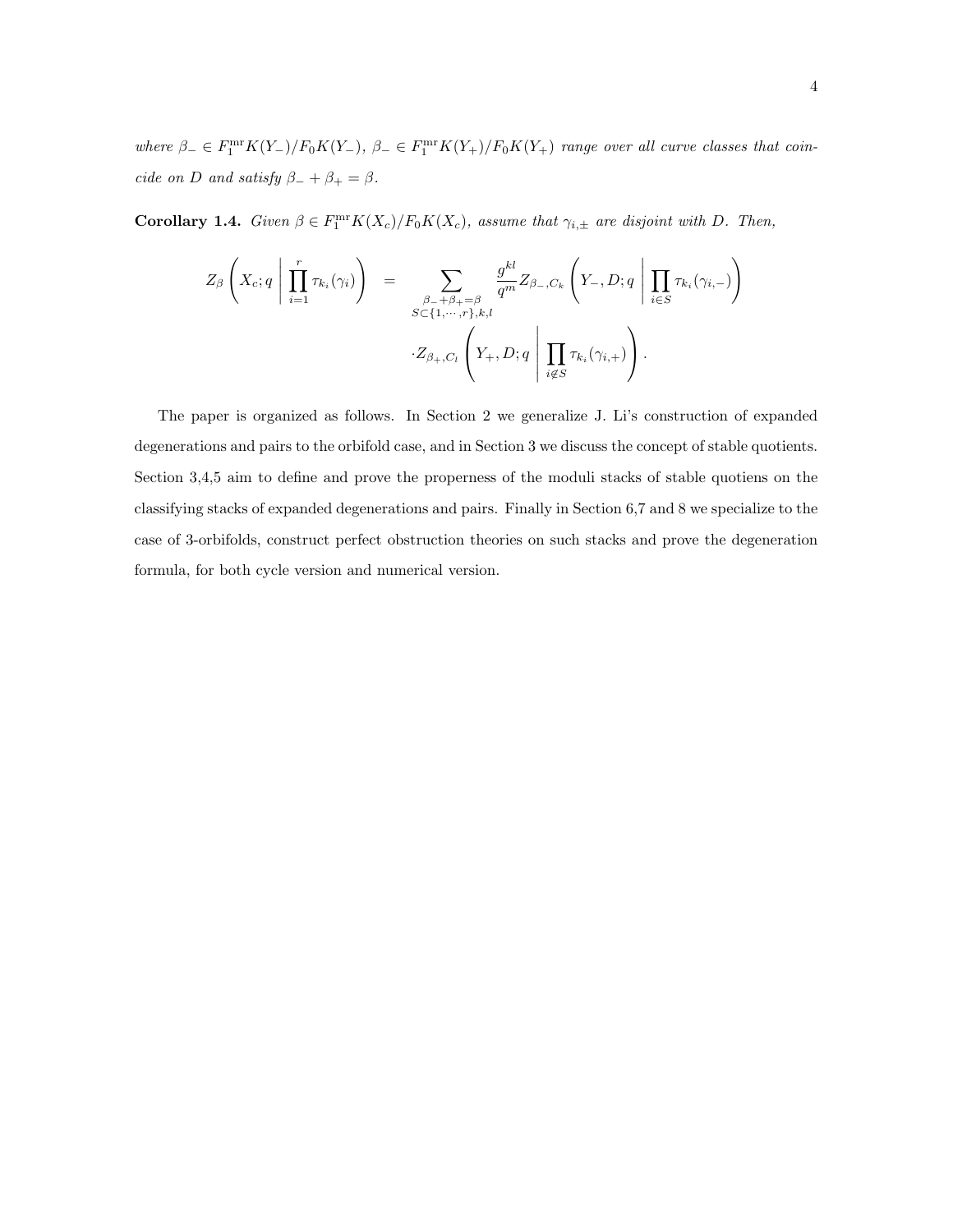### <span id="page-10-0"></span>Chapter 2

# Stacks of expanded degenerations and pairs

In this section we construct the stacks of expanded degenerations and expanded pairs, which serve as the target spaces for relative and degeneration of curve-counting theories. There are several approaches to this construction. The first algebraic-geometric approach is due to J. Li [\[Li2001\]](#page-88-7), where the author explicitly constructs standard families of expanded degenerations and pairs, and then forms the stacks as limits of them. Various equivalent approaches are well summarized in the paper [\[ACFW2013\]](#page-87-7), which works with algebraic stacks and proves the independence of the resulting stacks on the original target.

We will mainly adopt J. Li's explicit process. In fact, the following are just direct generalizations of his method to the case of Deligne–Mumford stacks. We will define the notions of expanded degenerations and pairs, build standard families of expanded degenerations and pairs, and then construct the general stacks using the standard models as coverings. Our basic setting is as follows.

**Definition 2.1.** Let Y be a separated Deligne–Mumford stack of finite type over  $\mathbb{C}$ , and  $D \subset Y$  be a locally smooth connected effective divisor. By locally smooth we mean that étale locally near a point on D, the pair  $(Y, D)$  is a pair of a smooth stack and a smooth divisor. We call such  $(Y, D)$  a locally smooth pair. We call it a smooth pair if both  $Y$  and  $D$  are smooth.

**Definition 2.2.** Let X be a separated Deligne–Mumford stack of finite type over  $\mathbb{C}$ , and  $(C, 0)$  be a smooth pointed curve over C. A locally simple degeneration is a flat morphism  $\pi : X \to C$ , with central fiber  $X_0 = Y_-\cup_D Y_+$ , where  $Y_{\pm}\subset X_0$  are closed substacks,  $(Y_{\pm}, D)$  are locally smooth pairs, and they intersect transversally as  $Y_-\cap Y_+=D$ .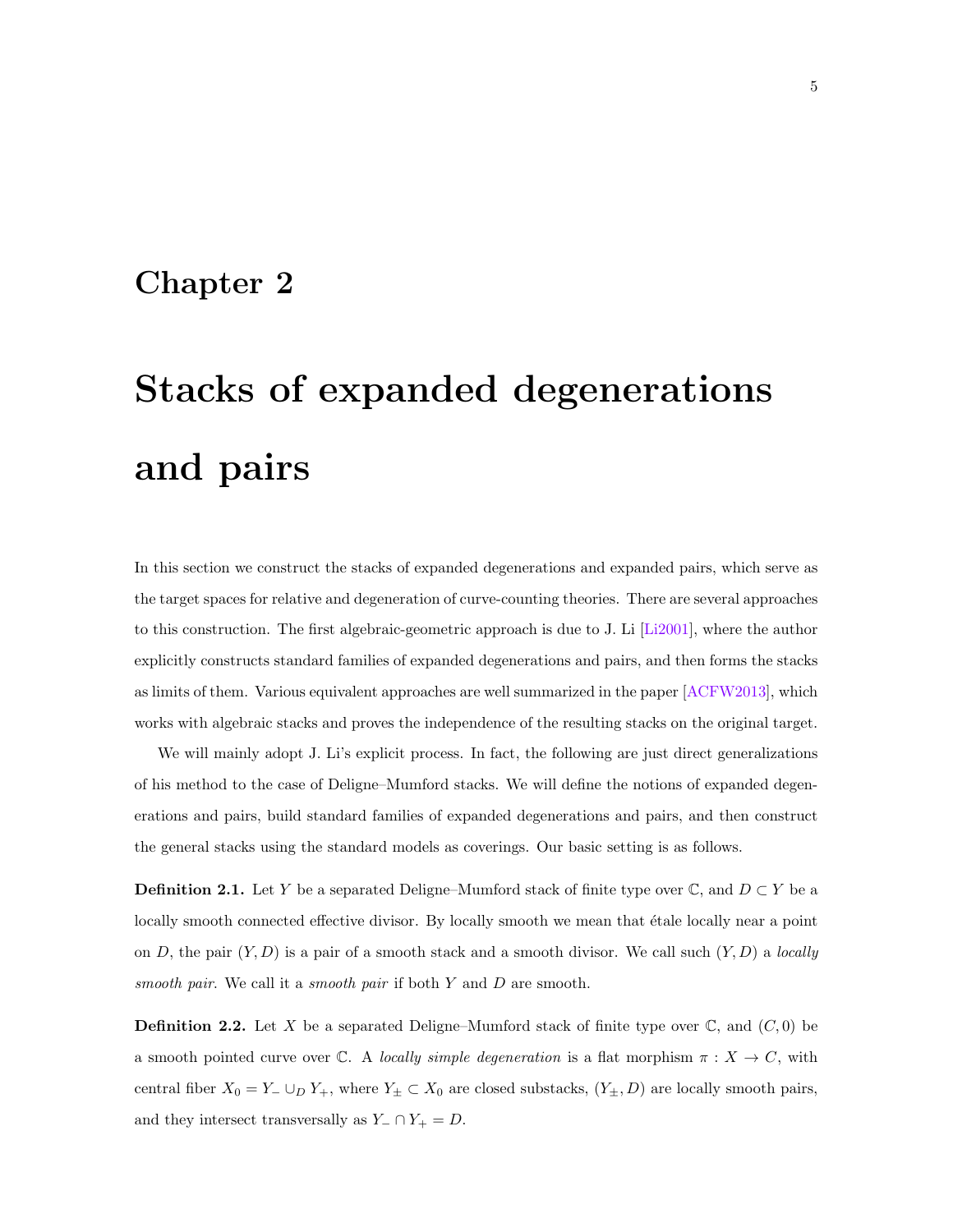By  $Y_-\cup_D Y_+$  we mean the pushout in the 2-category of algebraic stacks in the sense of [\[AGV2008\]](#page-87-3). We denote the divisor D in  $Y_{\pm}$  by  $D_{\pm}$ .

By transversal intersection, we mean the following. For any point  $p$  in the divisor  $D$ , there are  $\forall$  etale neighborhoods V of 0 ∈ C and U of  $p \in X$ , such that the following diagram is commutative, with all horizontal maps  $\acute{e}t$  ale.



In other words, there is a common étale neighborhood V of Spec  $\mathbb{C}[t]$  and C, and a common étale neighborhood U of Spec  $\frac{\mathbb{C}[x,y,t]}{(xy-t)} \times \mathbb{A}^n$  and X.

We call such data a *simple degeneration* if furthermore  $(Y_{\pm}, D_{\pm})$  are smooth pairs, and for any  $c \in C$ ,  $c \neq 0$ , the fiber  $X_c := \pi^{-1}(c)$  is smooth.

We call such U, together the restricted family  $\pi_U$ , a standard local model.

Let  $N_- := N_{D/Y_-}$  and  $N_+ := N_{D/Y_+}$ . Check on local coordinates and one can easily find that  $N_-\otimes N_+\cong \mathcal{O}_D.$ 

Remark 2.3. By Artin's algebraic approximation theorem, our definition of transversality is equivalent to that in the language of formal neighborhoods, as in [\[Li2001\]](#page-88-7).

Remark 2.4. In the study of degenerations, we are only interested in local behaviors around the singular divisor. For convenience, we can always replace the curve  $C$  by an étale neighborhood around  $0 \in C$ , and just assume  $C = \mathbb{A}^1$ .

#### <span id="page-11-0"></span>2.1 Expanded degenerations and pairs

For the central fiber  $X_0 = Y_-\cup_D Y_+$ , consider the  $\mathbb{P}^1$ -bundle over D,

$$
\Delta := \mathbb{P}_D(\mathcal{O}_D \oplus N_+) \cong \mathbb{P}_D(N_- \oplus \mathcal{O}_D),
$$

with two sections  $D_-\$  and  $D_+$  corresponding to the 0-sections of the two expressions, where  $N_{D-}/\Delta \cong$  $N_+$  and  $N_{D_+/\Delta} \cong N_-\Delta$  will often be called a "bubble component".

For an integer  $k \ge 0$ , take k copies of  $\Delta$ , indexed by  $\Delta_1, \cdots, \Delta_k$ , and insert them between  $\Delta_0 := Y_+$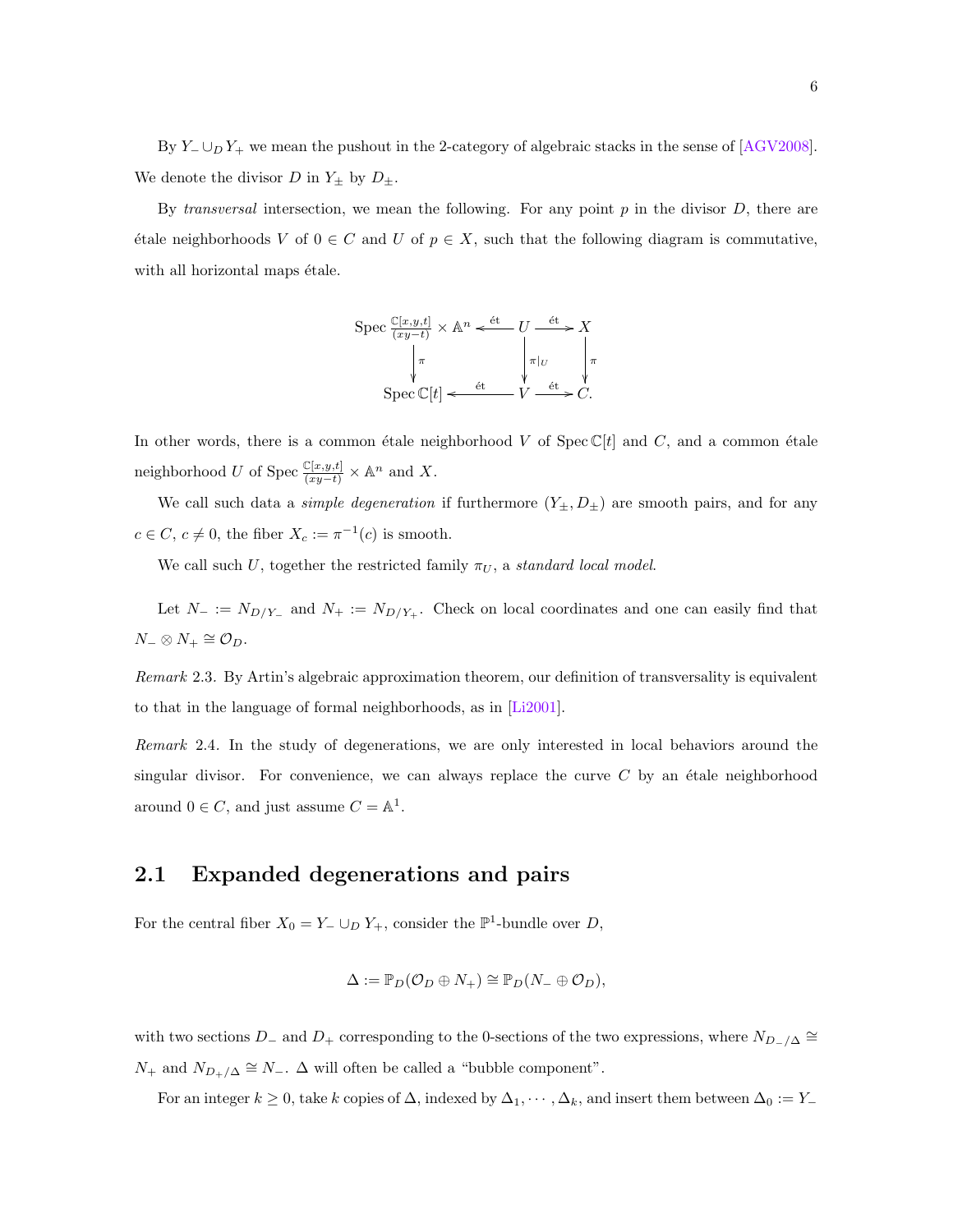and  $\Delta_{k+1} := Y_+$ . We have

$$
X_0[k] := Y_- \cup_D \Delta_1 \cup_D \cdots \cup_D \Delta_k \cup_D Y_+,
$$

where  $D_-\subset \Delta_i$  is glued to  $D_+\subset \Delta_{i+1}, i=0,\cdots,k$ .

 $X_0[k]$  is a Deligne–Mumford stack of nodal singularities, with  $k+2$  irreducible components. Fol-lowing [\[AF2016\]](#page-87-4), we call  $X_0[k]$  an expanded degeneration of length k with respect to  $X_0$ . We index the divisors in  $X_0[k]$  in order by  $D_0, \dots, D_k$ .

For the expanded pair, consider a locally smooth pair  $(Y, D)$ . In practice, the pair we mostly care about would be  $(Y_{\pm}, D_{\pm})$ . Denote by N the normal bundle  $N_{D/Y}$ . In the same manner, consider the  $\mathbb{P}^1$ -bundle

$$
\Delta := \mathbb{P}_D(\mathcal{O}_D \oplus N),
$$

and for an integer  $l \geq 0$ , let

$$
Y[l] := Y \cup_D \Delta_1 \cup_D \cdots \cup_D \Delta_l,
$$

where the gluing is proceeded in the same manner.

Denote by  $D[l]$  the last divisor  $D_-\subset \Delta_l$  (in cases where l is implicit we might also use  $D[\infty]$ ).  $(Y[l], D[l])$  forms a new locally smooth pair. We call  $(Y[l], D[l])$  the *expanded pair of length l* with respect to  $(Y, D)$ . We index the divisors in  $(Y[l], D[l])$  by  $D_0, \dots, D_{l-1}, D_l = D[l]$ .

<span id="page-12-1"></span>Remark 2.5. For  $X_0[k]$  (resp.  $Y[l]$ ) above, we can introduce a natural  $(\mathbb{C}^*)^k$  (resp.  $(\mathbb{C}^*)^l$ ) -action: the *i*-th factor of  $(\mathbb{C}^*)^k$  (resp.  $(\mathbb{C}^*)^l$ ) acts on  $\Delta_i$  fiberwise, and trivially on  $Y_{\pm}$  (resp. Y).

#### <span id="page-12-0"></span>2.2 Expanded degeneration of standard local model

Now we describe the process of building standard family of expanded degenerations. First look at the baby case,

$$
\pi: X=\operatorname{Spec} \frac{\mathbb{C}[x,y,t]}{(xy-t)} \to \mathbb{A}^1=\operatorname{Spec} \mathbb{C}[t],
$$

with central fiber  $X_0 = \text{Spec } \frac{\mathbb{C}[x,y]}{(xy)}$  and singular divisor  $D = \text{pt}$ . where Y<sub>−</sub> is given by the equation  $(y = 0)$ . Consider the base change

$$
m: \mathbb{A}^2 \to \mathbb{A}^1, \qquad (t_0, t_1) \mapsto t_0 t_1.
$$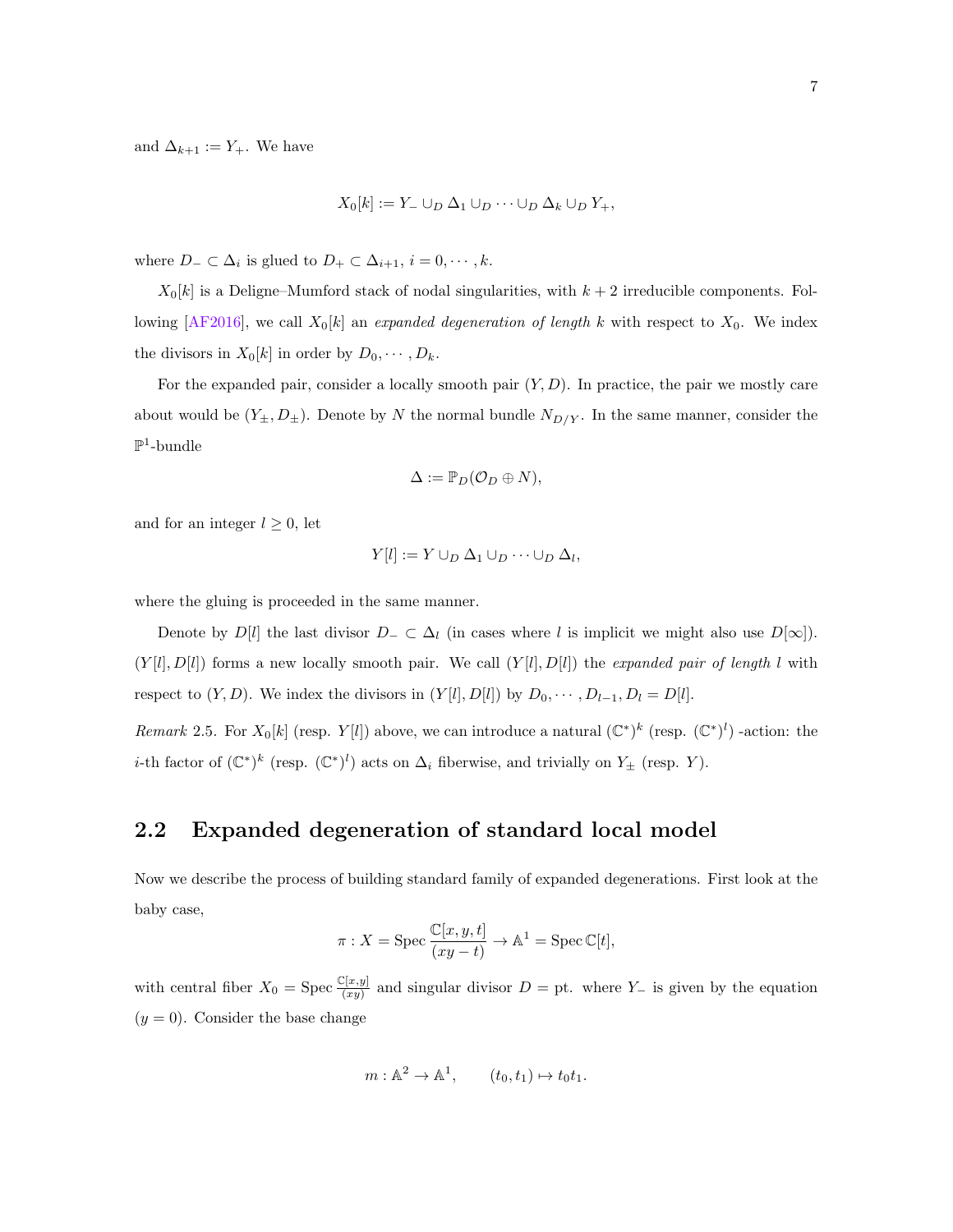The family becomes

$$
\pi: X \times_{\mathbb{A}^1} \mathbb{A}^2 = \text{Spec } \frac{\mathbb{C}[x, y, t_0, t_1]}{(xy - t_0 t_1)} \to \mathbb{A}^2 = \text{Spec } \mathbb{C}[t_0, t_1],
$$

with smooth generic fibers, and fibers over the axes  $t_0t_1 = 0$  are isomorphic to  $X_0$ .

Blow up  $X \times_{\mathbb{A}^1} \mathbb{A}^2$  along the singular divisor  $D \times_{\mathbb{A}^1} 0$ , and denote it by  $\widetilde{X(1)}$ . It is the proper transform of the degree 2 hypersurface  $(xy-t_0t_1=0) \subset \mathbb{A}^4$  in  $\text{Bl}_0 \mathbb{A}^4 = \mathcal{O}_{\mathbb{P}^3}(-1) \subset \mathbb{A}^4 \times \mathbb{P}^3$ . We have

$$
\widetilde{X(1)} \cong \mathcal{O}_{\mathbb{P}^1 \times \mathbb{P}^1}(-1,-1),
$$

where  $\mathbb{P}^1 \times \mathbb{P}^1 \subset \mathbb{P}^3$  is given by the Segre embedding.

The next step is to contract one factor of the  $\mathbb{P}^1 \times \mathbb{P}^1$ . For details one can look up in [\[Li2001\]](#page-88-7), where calculations are given in explicit coordinates. The contraction map and resulting space are

$$
p: \widetilde{X(1)} \to X(1), \qquad X(1) := \mathcal{O}_{\mathbb{P}^1}(-1)^{\oplus 2},
$$

with the associated projection

$$
\pi: X(1) \to \mathbb{A}^2.
$$

 $X(1)$  obtained this way is a resolution of singularities of  $X \times_{\mathbb{A}^1} \mathbb{A}^2$ . This is the first standard expanded degeneration family for the local model  $X \to \mathbb{A}^1$ . The properties of this family will be summarized in the next subsection.

Remark 2.6. In the contraction  $\mathcal{O}_{\mathbb{P}^1\times\mathbb{P}^1}(-1,-1)\to\mathcal{O}_{\mathbb{P}^1}(-1)^{\oplus 2}$ , the choice of the  $\mathbb{P}^1$  factor to contract is not canonical. Here we adopt the convention that x is the coordinate on Y<sub>−</sub> and y is the coordinate on  $Y_+$  respectively, and we choose to contract the first  $\mathbb{P}^1$ -factor. The global criterion for this choice is: the restriction of resulting family  $\pi: X(1) \to \mathbb{A}^2$  to the coordinate line  $L_0 = (t_1 = 0)$  is a smoothing of the divisor  $D_0 \subset X(1) \times_{\mathbb{A}^2} 0 \cong X[1]$ .

Different choices of contracted factors give different resolutions. Our baby case is actually the simplest example of Atiyah's flop.

Remark 2.7. For those familiar with toric geometry, the relationship between  $X \times_{\mathbb{A}^1} \mathbb{A}^2$ ,  $\widetilde{X(1)}$  and  $X(1)$  can be understood as follows. Let  $e_i$ ,  $1 \leq i \leq 3$  be the standard basis in  $\mathbb{R}^3$ .  $X \times_{\mathbb{A}^1} \mathbb{A}^2$  is the toric variety associated to the cone  $\Sigma$  spanned by  $\{e_1, e_2, e_3, e_1 + e_3 - e_2\}$ .  $\widetilde{X(1)}$  is obtained by adding the vector  $e_1 + e_3$  and refining  $\Sigma$ ;  $X(1)$  is obtained by simply adding the 2-dimensional face spanned by  $e_1$  and  $e_3$  to  $\Sigma$ . One can easily see that  $X(1)$  is a resolution of  $X \times_{\mathbb{A}^1} \mathbb{A}^2$ , but not the unique choice.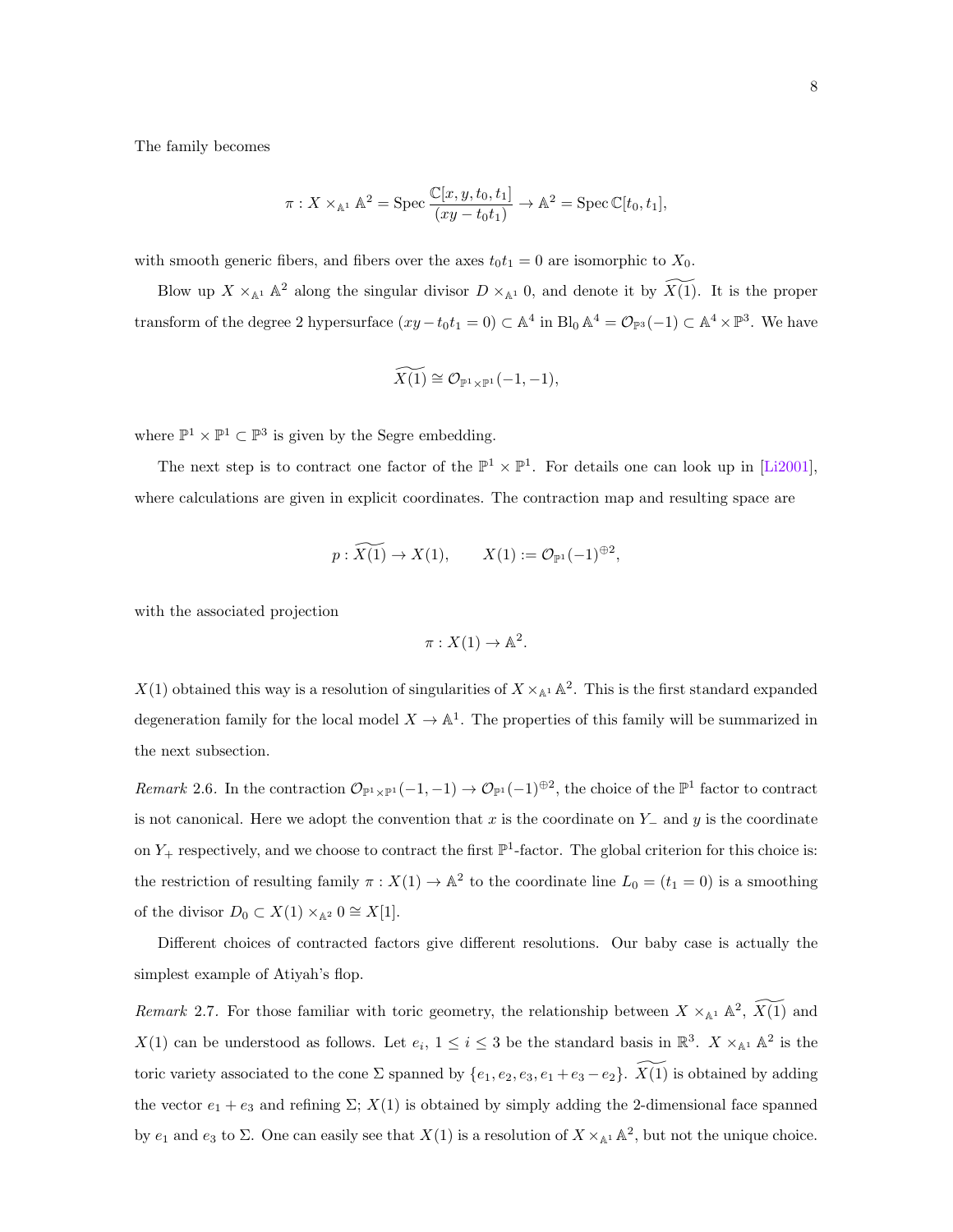## <span id="page-14-0"></span>2.3 Standard families of expanded degenerations and pairs – gluing

For general locally simple degenerations  $\pi : X \to \mathbb{A}^1$ , we glue the local models together.

Etale locally around a point  $p \in D$ , the family  $\pi : X \to \mathbb{A}^1$  is of the standard form, i.e. there is an étale neighborhood  $V_p$  of  $0 \in A^1$ , and a common étale neighborhood  $p \in U_p$  of  $X \times_{A^1} V_p$ and  $\left(\text{Spec }\frac{\mathbb{C}[x,y,t,\vec{z}]}{(xy-t)}\right) \times_{\text{Spec }\mathbb{C}[t]} V_p$ , where  $\vec{z} = (z_1,\dots,z_n)$ ,  $n = \dim D$ . Denote this local family by  $\pi_p: U_p \to V_p$ . Let  $U_p(1)$  be the restriction on  $U_p$  of the standard local model defined in the previous subsection.

Etale locally around a point  $p \notin D$ , we can find an étale neighborhood  $U_p$  of p, with  $U_p \cap D = \emptyset$ . In this case we just define  $U_p(1) := U_p \times_{\mathbb{A}^1} \mathbb{A}^2$ , which is already smooth.

Now  $\{U_p \mid p \in X\}$  form an étale covering  $U = \coprod_p U_p \to X$ , consisting of standard local models. We have the underlying relation

$$
R := U \times_X U \longrightarrow U \longrightarrow X.
$$

where we denote the two projection maps by  $q_1$  and  $q_2$ , and the inverse map switching the two factors by  $i: R \to R$ .

Now we define  $p: U(1) \to U$  and  $\pi: U(1) \to \mathbb{A}^2$ , just as the disjoint union of all  $U_p(1)$ . Let  $R(1) := R \times_{q_1,U} U(1)$ , then we have the relation

$$
R(1) \mathop{\Longrightarrow}\limits^{}} U(1),
$$

where the upper arrow is  $pr_2: R(1) = R \times_{q_1,U} U(1) \to U(1)$ , and the lower arrow is  $pr_2 \circ i$ .

It is easy to check that  $R(1) \Rightarrow U(1)$  satisfies the axioms of a groupoid scheme in the sense of [\[LMB2000\]](#page-88-8), and the map  $R(1) \rightarrow U(1) \times U(1)$  is separated and quasi-compact. Thus by Proposition 4.3.1 of [\[LMB2000\]](#page-88-8), the stack-theoretic quotient  $X(1) := [R(1) \Rightarrow U(1)]$  defines a Deligne–Mumford stack of finite type. The maps  $p: U(1) \to U$ ,  $\pi: U(1) \to \mathbb{A}^2$  also glue globally on the stack.

**Definition 2.8.** Define  $X(1) := [R(1) \Rightarrow U(1)]$ , the associated stack of the groupoid scheme. We have the projection  $p: X(1) \to X$ , and the family map  $\pi: X(1) \to \mathbb{A}^2$ , giving the commutative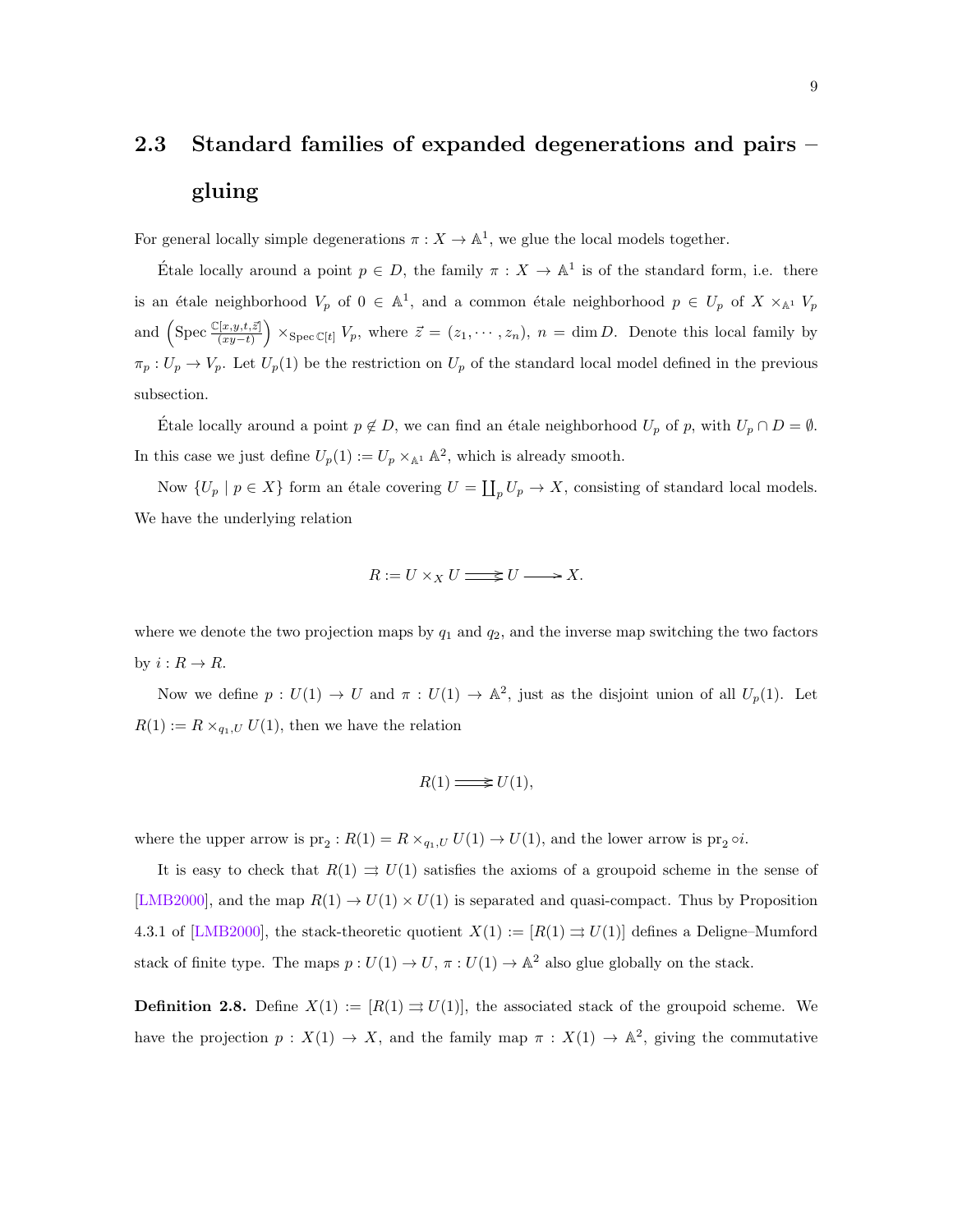diagram

$$
X(1) \xrightarrow{p} X
$$
  
\n
$$
\pi \downarrow \qquad \qquad \downarrow \pi
$$
  
\n
$$
\mathbb{A}^2 \xrightarrow{m} \mathbb{A}^1.
$$
\n(2.1)

We call  $\pi$  :  $X(1) \to \mathbb{A}^2$  the standard family of length-1 expanded degenerations, with respect to  $X \to \mathbb{A}^1$ .

Note that if we compose  $\pi : X(1) \to \mathbb{A}^2$  with the second projection  $\text{pr}_1 : \mathbb{A}^2 \to \mathbb{A}^1$ ,  $(t_0, t_1) \mapsto t_1$ , the resulting  $\pi_1 : X(1) \to \mathbb{A}^1$  is still a locally simple degeneration. This can be checked on the local model in explicit coordinates.

Now from  $X(k)$  we proceed by induction to construct  $X(k + 1)$ . Suppose that we already have  $\pi: X(k) \to \mathbb{A}^{k+1}$ , and if projected to the last factor, the composite  $\pi_k: X(k) \to \mathbb{A}^{k+1} \xrightarrow{\text{pr}_k} \mathbb{A}^1$  is a locally simple degeneration. Applying the  $k = 1$  procedure, we obtain the 2-dimensional family

$$
\pi_k(1): X(k)(1) \to \mathbb{A}^2,
$$

and we take  $X(k + 1) = X(k)(1)$  to be the  $(k + 1)$ -th space.

It remains to define the family map. Consider the projection to the first k factors  $\pi_k^c$ :  $X(k) \stackrel{\pi}{\rightarrow}$  $\mathbb{A}^{k+1} \xrightarrow{\text{pr}_{1,\cdots,k}} \mathbb{A}^{k}$ , and take the composite

$$
p(k) \circ \pi_k^c : X(k+1) = X(k)(1) \to X(k) \to \mathbb{A}^k.
$$

Combine the two maps

$$
\pi = (\pi_k(1), p(k) \circ \pi_k^c) : X(k+1) \to \mathbb{A}^k \times \mathbb{A}^2 \cong \mathbb{A}^{k+2}.
$$

This is the standard length- $(k + 1)$  expanded degeneration family.

**Definition 2.9.** We have constructed  $X(k)$  with projection  $p : X(k) \rightarrow X$  and the family map  $\pi: X(k) \to \mathbb{A}^{k+1}$ , giving the commutative diagram

<span id="page-15-0"></span>
$$
X(k) \xrightarrow{p} X
$$
  
\n
$$
\pi \downarrow \qquad \qquad \downarrow \pi
$$
  
\n
$$
\mathbb{A}^{k+1} \xrightarrow{m} \mathbb{A}^1,
$$
\n
$$
(2.2)
$$

where the map  $m : \mathbb{A}^{k+1} \to \mathbb{A}^1$  is the multiplication  $(t_0, \dots, t_k) \mapsto t_0 t_1 \dots t_k$ .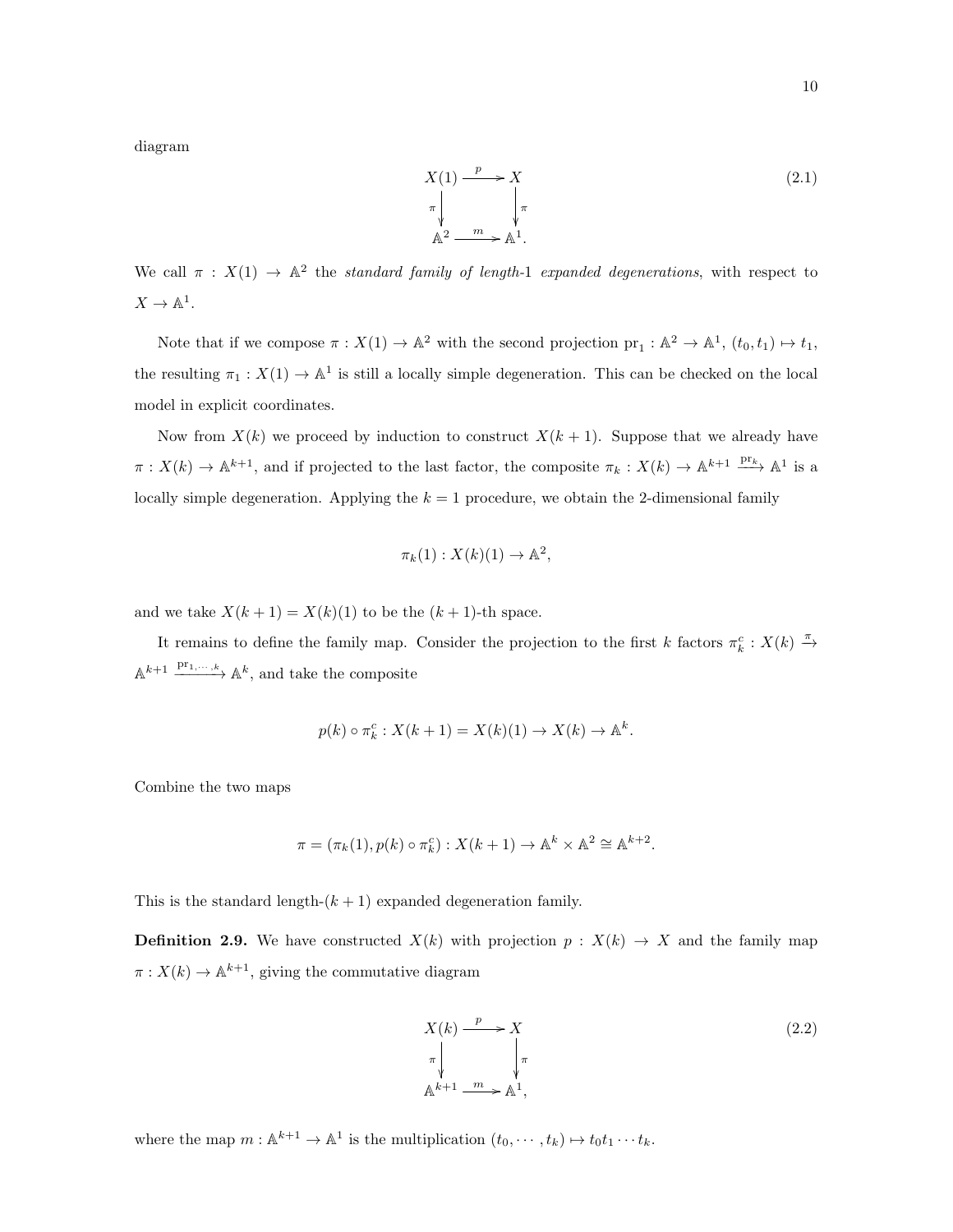We call  $\pi: X(k) \to \mathbb{A}^{k+1}$  the standard family of length-k expanded degenerations, with respect to  $X \to \mathbb{A}^1$ .

Now let's construct the standard families of expanded pairs. There are two equivalent ways of doing this. Let  $(Y, D)$  be a locally smooth pair.

**Approach 1.** Consider  $Y(1) := \text{Bl}_{D\times 0}(Y \times \mathbb{A}^1)$ , the blow-up of  $Y \times \mathbb{A}^1$  at the closed substack  $D \times 0$ . We have the projection  $\pi : Y(1) \to \mathbb{A}^1$ , which is a locally simple degeneration, with central fiber  $Y \cup_D \Delta$ .

Apply the  $X(k)$ -construction as above with respect to this locally simple degeneration, and let  $Y(k) := Y(1)(k-1)_{\text{deg}}$ , where we put the subscript "deg" to indicate it's the same construction as above, rather than the " $Y(k)$ " construction we are defining for locally smooth pairs. Here we choose Y to be the "-" piece and  $\Delta$  to be the "+" piece. We have the projection  $\pi: Y(k) \to \mathbb{A}^k$ , and contraction map  $p: Y(k) \to Y(1) \to Y$ , which is the composition of the contraction in the degeneration case and the blow-up. Let  $D(k) \subset Y(k)$  be the proper transform of  $D \subset Y$ . Then  $(Y(k), D(k))$  forms a locally smooth pair.

**Definition 2.10.** We have constructed the family  $\pi : Y(k) \to \mathbb{A}^k$ , with contraction map  $p : Y(k) \to Y$ , and the locally smooth divisor  $D(k) \subset Y(k)$ . We call  $\pi : Y(k) \to \mathbb{A}^k$  the standard family of length-k expanded pairs, with respect to  $(Y, D)$ .  $D(k) \subset Y(k)$  is called the distinguished divisor.

**Approach 2** (successive blow-up construction). Again we let  $Y(1) := \text{Bl}_{D\times 0}(Y\times \mathbb{A}^1)$ . Assume that we already have  $(Y(k), D(k))$ , which is a locally smooth pair. Define  $Y(k+1) := \text{Bl}_{D(k) \times 0}(Y(k) \times \mathbb{A}^1)$ . The family map  $\pi: Y(k+1) \to \mathbb{A}^{k+1}$  is defined obviously. The following proposition says that these two approaches are actually equivalent.

**Proposition 2.11.** Let  $(Y(k), D(k))$  and  $\pi : Y(k) \to \mathbb{A}^k$  be defined as in Approach 1. There is an isomorphism  $Y(k) \cong \text{Bl}_{D(k-1)\times 0}(Y(k-1) \times \mathbb{A}^1)$ , making the following diagram commutative.

$$
Y(k) \longrightarrow Bl_{D(k-1)\times 0}(Y(k-1)\times \mathbb{A}^{1})
$$
  
\n
$$
\uparrow \qquad \qquad \downarrow (\pi, \mathrm{Id}_{\mathbb{A}^{1}})
$$
  
\n
$$
\mathbb{A}^{k} \longrightarrow \mathbb{A}^{k-1} \times \mathbb{A}^{1}.
$$

The difference of the two definitions lies in the contraction  $p: Y(k) \to Y(k-1)$ . If we look at this contraction on the base, the first one is given by  $(t_1, \dots, t_k) \mapsto (t_1, \dots, t_{k-2}, t_{k-1}t_k)$  and the other is  $(t_1, \dots, t_k) \mapsto (t_1, \dots, t_{k-1})$ . In other words, the contraction  $Y(k) \cong \text{Bl}_{D(k-1)\times 0}(Y(k-1)\times \mathbb{A}^1) \to$  $Y(k-1)$  is different from the contraction p in Approach 1.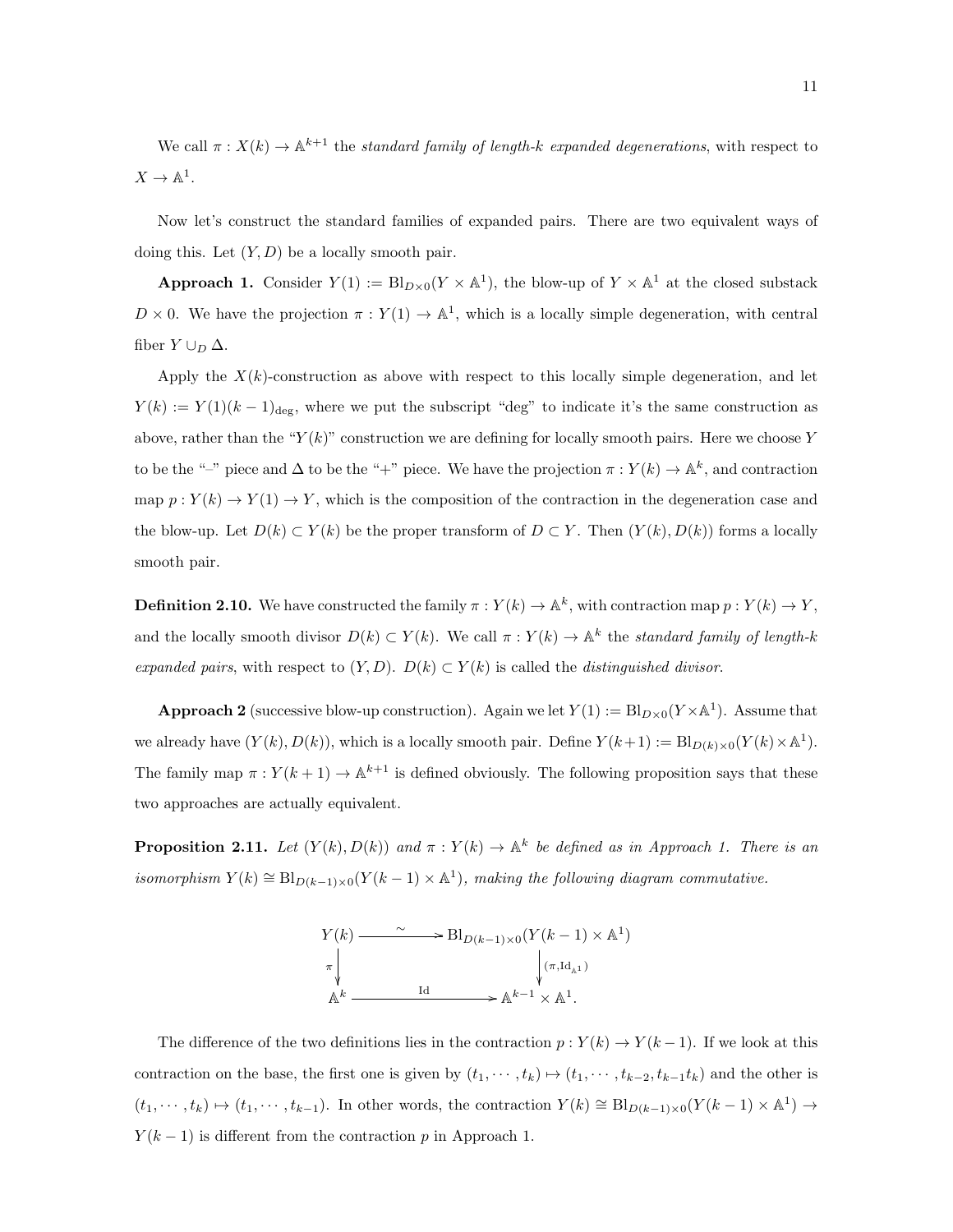The successive blow-up definition, although easier to describe and appearing more natural, appears less compatible with the  $X(k)$  construction. One can see that later via the different  $(\mathbb{C}^*)^k$ -actions.

Both approaches appear in J. Li's work on degeneration theories, and both will be used during the proof of the properness of Quot-stacks.

Remark 2.12. Before stating the properties of the standard families, we introduce the following notation. Denote by  $(Y(k)^\circ, \pi^\circ)$  the "reverse" standard family of expanded pairs. Let  $Y(k)^\circ$  be the same as  $Y(k)$ , but  $\pi^{\circ} := r \circ \pi : Y(k)^{\circ} \to \mathbb{A}^{k}$ , where  $r : \mathbb{A}^{k} \to \mathbb{A}^{k}$  is the "order-reversing" map  $(t_1, \dots, t_k) \mapsto (t_k, \dots, t_1)$ . For example,  $Y(1)^\circ = \text{Bl}_{0 \times D}(\mathbb{A}^1 \times Y)$ , and for larger k the construction is conducted via base change from the left.

#### <span id="page-17-0"></span>2.4 Properties of standard families

Let's fix some notations on  $\mathbb{A}^{k+1}$  for later use.

1) There is a  $(\mathbb{C}^*)^k$ -action on the base  $\mathbb{A}^{k+1}$ . For  $\lambda = (\lambda_1, \dots, \lambda_k) \in (\mathbb{C}^*)^k$ ,  $t = (t_0, \dots, t_k) \in \mathbb{A}^{k+1}$ , let

$$
\lambda \cdot t := \left(\lambda_1 t_0, \frac{\lambda_2}{\lambda_1} t_1, \cdots, \frac{\lambda_k}{\lambda_{k-1}} t_{k-1}, \lambda_k^{-1} t_k\right). \tag{2.3}
$$

Under this action (and trivial action on  $\mathbb{A}^1$ ), and the multiplicative group homomorphism  $(\mathbb{C}^*)^k \to$  $\mathbb{C}^*, (\lambda_1, \dots, \lambda_k) \mapsto \lambda_1 \dots \lambda_k$ , the multiplication map  $m : \mathbb{A}^{k+1} \to \mathbb{A}^1$  is equivariant.

2) For a subset  $I = \{i_0, \dots, i_l\} \subset \{0, \dots, k\}$  with  $|I| = l + 1 \leq k + 1$  and  $i_0 < \dots < i_l$ . Let  $\tau_I : \mathbb{A}^{l+1} \to \mathbb{A}^{k+1}$  be the embedding given by

$$
t_i = \begin{cases} t_{i_p}, & \text{if } i = i_p \text{ for some } p, \\ 1, & \text{if } i \neq i_p \text{ for any } p. \end{cases}
$$

3) Again for a subset  $I \subset \{0, \dots, k\}$ . Let

$$
U_I := \{ (t_0, \cdots, t_k) \mid t_i \neq 0, \ \forall i \notin I \},
$$

which is a product of  $\mathbb{A}^1$ 's and  $\mathbb{G}_m$ 's. We have the natural open immersion  $\tilde{\tau}_I: U_I \to \mathbb{A}^{k+1}$ . For two subsets  $I, I' \subset \{0, \dots, k\}$  as above, we have the natural isomorphism given by reordering the coordinates

$$
\tilde{\tau}_{I,I'}: U_I \xrightarrow{\sim} U_{I'}.
$$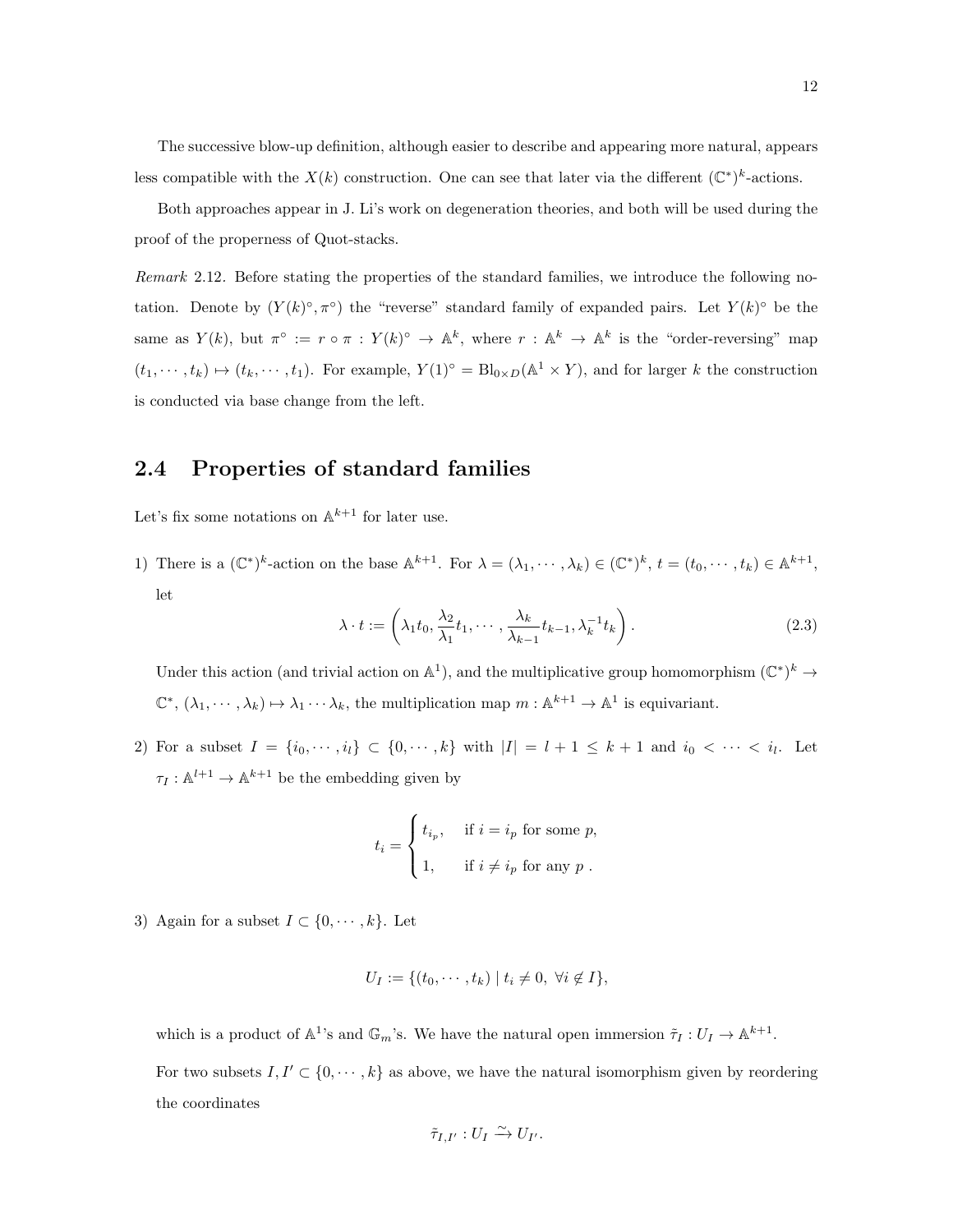4) For  $0 \le i \le k$ , denote by  $\text{pr}_i : \mathbb{A}^{k+1} \to \mathbb{A}^1$  the *i*-th projection  $(t_0, \dots, t_k) \mapsto t_i$ .

Now we state the properties of standard families of expanded degenerations  $\pi : X(k) \to \mathbb{A}^{k+1}$ . They can be proved by induction.

- **Proposition 2.13.** 1)  $X(k)$  is a separated Deligne–Mumford stack of finite type over  $\mathbb{C}$ , of dimension  $n+k+1$ , where  $n=\dim X_0$ . Moreover, if  $\pi:X\to \mathbb{A}^1$  is proper, the family map  $\pi:X(k)\to \mathbb{A}^{k+1}$ is proper; if X is smooth,  $X(k)$  is smooth.
- 2) For  $t = (t_0, \dots, t_k) \in \mathbb{A}^{k+1}$ , if  $t_0 \dots t_k \neq 0$ , the fiber of the family over t is isomorphic to the generic fibers  $X_c, c \neq 0$  in the original family  $\pi : X \to \mathbb{A}^1$ .

Let  $I \subset \{0, \dots, k\}$  be a subset with  $1 \leq |I| = l + 1 \leq k + 1$ . If  $t_i = 0$ ,  $\forall i \in I$  and  $t_j \neq 0$ ,  $\forall j \notin I$ , then the fiber over t is isomorphic to  $X_0[l]$ .

In particular, the fiber over  $0 \in \mathbb{A}^{k+1}$  is isomorphic to the length-k expanded degeneration  $X_0[k]$ .

- 3) There is a  $(\mathbb{C}^*)^k$ -action on  $X(k)$ , making the diagram  $(2.2)$   $(\mathbb{C}^*)^k$ -equivariant. This action gives isomorphisms of fibers in the same strata described as above. The induced action of the stabilizer on a fiber isomorphic to  $X_0[l]$  is the same as described in Remark [2.5.](#page-12-1)
- 4) There are also discrete symmetries in  $X(k)$ , away from the central fiber. For two subsets  $I, I' \subset$  $\{0,\dots,k\}$  with  $|I|=|I'|$ , the natural isomorphisms  $\tilde{\tau}_{I,I'}: U_I \xrightarrow{\sim} U_{I'}$  induce isomorphisms on the families

$$
\tilde{\tau}_{I,I',X}:X(k)\big|_{U_I}\xrightarrow{\sim} X(k)\big|_{U_{I'}},
$$

extending those given by  $(\mathbb{C}^*)^k$ -actions on smooth fibers.

Moreover, restricted to the embedding  $\tau_I : \mathbb{A}^{l+1} \to \mathbb{A}^{k+1}$ , we have  $X(k) \times_{\mathbb{A}^{k+1}, \tau_I} \mathbb{A}^{l+1} \cong X(l)$ , and under the  $(\mathbb{C}^*)^{k-l}$ -"translations"  $U_I \cong \mathbb{A}^{l+1} \times (\mathbb{C}^*)^{k-l}$ , we have the identification

$$
X(k)|_{U_I} \cong X(l) \times (\mathbb{C}^*)^{k-l}.
$$

Remark 2.14. Here  $(t_0, \dots, t_k) \in \mathbb{A}^{k+1}$  means a closed point  $\mathbb{A}^{k+1}$ . But all definitions and descriptions can be easily generalized to an arbitrary point  $\text{Spec } K \to \mathbb{A}^{k+1}$ . In this case the statement  $t_i \neq 0$  or  $t_i = 1$  means that the image of  $t_i \in \mathbb{C}[t_0, \dots, t_k]$  in  $K$  is  $\neq 0$  or  $= 1$ .

Remark 2.15. We say something about the  $(\mathbb{C}^*)^k$ -action. It's easy to define the action on local models. To glue the actions on local models together, say for  $X(1)$ , the key observation is that the action is actually trivial on the X factor and only nontrivial on the extra  $\mathbb{A}^1$  factor. Hence starting from an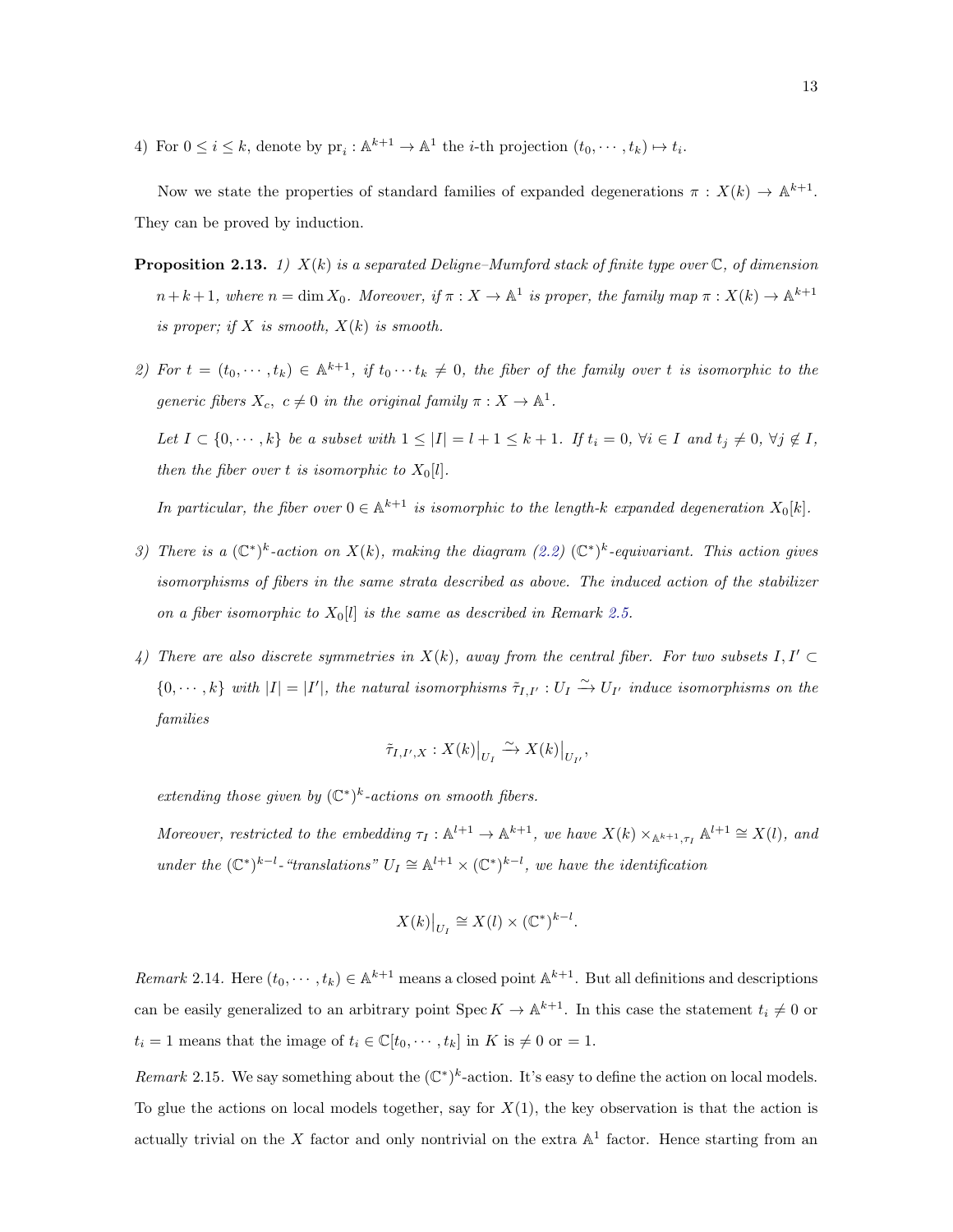étale covering of X, one can get a natural  $\mathbb{C}^*$ -equivariant covering of  $X(1)$ , which easily descends to a  $\mathbb{C}^*$ -action on  $X(1)$ .

For  $\pi: Y(k) \to \mathbb{A}^k$ , again we need some notations on  $\mathbb{A}^k$ . Here we use  $(t_1, \dots, t_k)$  for coordinates of the base  $\mathbb{A}^k$ . We adopt almost the same notations  $\tau_I$ ,  $\tilde{\tau}_I$ , and  $\tilde{\tau}_{I,I'}$ , except that the indices range from 1 to  $k$  instead of 0 to  $k$ .

The only difference is the group action. The group  $(\mathbb{C}^*)^k$  (instead of  $(\mathbb{C}^*)^{k-1}$ ) acts on the base  $\mathbb{A}^k$ , but differently for the two different constructions. Consider  $\lambda = (\lambda_1, \dots, \lambda_k) \in (\mathbb{C}^*)^k$ ,  $t =$  $(t_1, \cdots, t_k) \in \mathbb{A}^k$ .

For Approach 1, the action is

$$
\lambda \cdot t := \left(\lambda_1 t_1, \frac{\lambda_2}{\lambda_1} t_2, \cdots, \frac{\lambda_k}{\lambda_{k-1}} t_k\right),\tag{2.4}
$$

whereas for the successive blow-up construction (Approach 2), the action is

$$
\lambda \cdot t := (\lambda_1 t_1, \lambda_2 t_2, \cdots, \lambda_k t_k).
$$

The standard families of expanded pairs have the following properties, some of which follows from the properties of  $X(k)$  and the other can be easily proved by induction.

- **Proposition 2.16.** 1)  $Y(k)$  is a separated Deligne–Mumford stack of finite type over  $\mathbb{C}$ , of dimension  $n+k$ , where  $n=\dim Y$ . If Y is proper, then the map  $\pi$  is proper. Moreover, if  $(Y, D)$  is a smooth pair, so is  $(Y(k), D(k))$ .
	- $D(k) \cong D \times \mathbb{A}^k$ , and the restriction of p and  $\pi$  on  $D(k)$  can be identified with the two projections to D and  $\mathbb{A}^k$  respectively.
- 2) For  $t = (t_1, \dots, t_k) \in \mathbb{A}^k$ , if  $t_1 \dots t_k \neq 0$ , then the fiber of the pair over t is isomorphic to the original pair  $(Y, D)$ .

Let  $I \subset \{1, \dots, k\}$  be a subset with  $1 \leq |I| = l \leq k$ . If  $t_i = 0$ ,  $\forall i \in I$  and  $t_j \neq 0$ ,  $\forall j \notin I$ , then the fiber over t is isomorphic to  $(Y[l], D[l])$ .

In particular, the fiber over  $0 \in \mathbb{A}^k$  is isomorphic to the length-k expanded pair  $(Y[k], D[k])$ .

3) There is a  $(\mathbb{C}^*)^k$ -action on  $Y(k)$ , in both constructive approaches, compatible to the corresponding actions on  $\mathbb{A}^k$ . This action gives isomorphisms of fibers in the same strata as described above. In particular, the induced action of the stabilizer on the a fiber isomorphic to  $Y[l]$  is the same as described in Remark [2.5.](#page-12-1)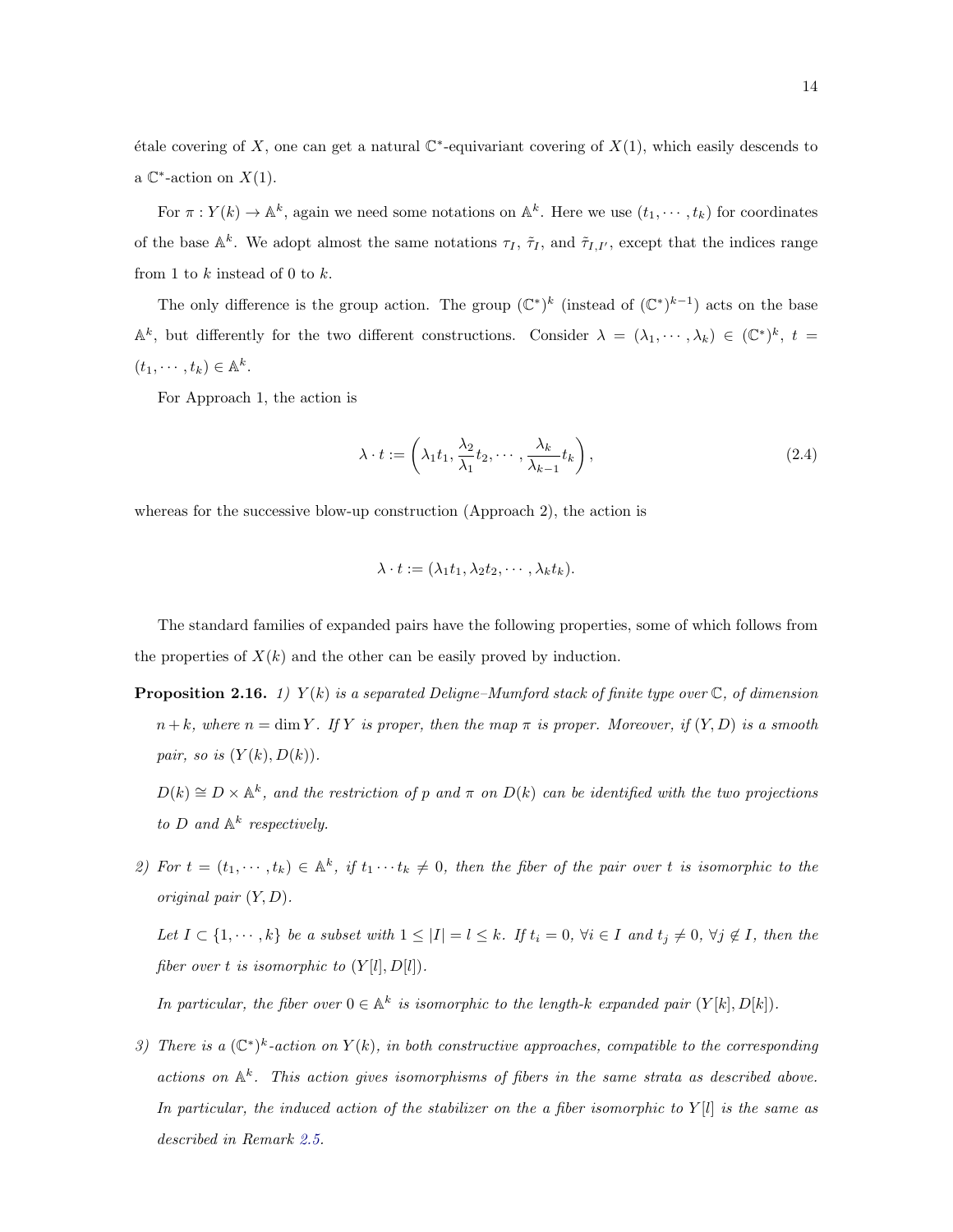4) There are also discrete symmetries in  $Y(k)$ , away from the central fiber. For two subsets  $I, I' \subset I$  $\{1,\dots,k\}$  with  $|I|=|I'|=l$ , the natural isomorphisms  $\tilde{\tau}_{I,I'}:U_I\overset{\sim}{\to} U_{I'}$  induce isomorphisms on the families

$$
\tilde{\tau}_{I,I',Y}:Y(k)\big|_{U_I}\xrightarrow{\sim}Y(k)\big|_{U_{I'}},
$$

extending those given by  $(\mathbb{C}^*)^k$ -actions on smooth fibers.

The discrete actions restricted on  $D(k) \cong D \times \mathbb{A}^k$  are just a reordering of the coordinates of the  $\mathbb{A}^k$  factors.

Moreover, if restricted to the embedding  $\tau_I : \mathbb{A}^l \to \mathbb{A}^k$  we have  $Y(k) \times_{\mathbb{A}^k, \tau_I} \mathbb{A}^l \cong Y(l)$ , and under the  $(\mathbb{C}^*)^{k-l}$ -"translations"  $U_I \cong \mathbb{A}^l \times (\mathbb{C}^*)^{k-l}$ , we have the identification

$$
Y(k)|_{U_I} \cong Y(l) \times (\mathbb{C}^*)^{k-l}.
$$

Remark 2.17. For the  $(\mathbb{C}^*)^k$ -action we have one more factor than the  $X(k)$  case. By construction the action on  $X(k)$  gives a  $(\mathbb{C}^*)^{k-1}$ -action on  $Y(k)$ . The last  $\mathbb{C}^*$  comes form the original action in  $Y(1) = \text{Bl}_{D\times 0}(Y \times \mathbb{A}^{1})$ . One can see again that an arbitrary étale covering of Y would give us a  $\mathbb{C}^{*}$ equivariant covering of  $Y(1)$ , and hence  $(\mathbb{C}^*)^k$ -equivariant covering of  $Y(k)$ , which makes the action available. In the successive blow-up construction the action is more obvious – the blow-up process brings one C ∗ -factor each time.

Standard families of expanded degenerations and pairs are closely related to each other. Consider a locally simple degeneration  $\pi : X \to \mathbb{A}^1$ , with central fiber  $X_0 \cong Y_- \cup_D Y_+$ .

1) (Restriction to hyperplanes) Let  $H_i \subset \mathbb{A}^{k+1}$  be the coordinate hyperplane defined by  $t_i = 0$ ,  $0 \leq i \leq k$ . The restriction of the family  $\pi: X(k) \to \mathbb{A}^{k+1}$  to  $H_i$  is a "smoothing" of all divisors except  $D_i$ , in the following sense.

**Proposition 2.18.** Composing  $\pi$  with the projection  $pr_i : \mathbb{A}^{k+1} \to \mathbb{A}^1$  to the factor  $t_i$ , we obtain  $\pi_i: X(k) \to \mathbb{A}^1$ . Then  $\pi_i$  is a locally simple degeneration.

Denote the singular divisor by  $D_i(k)$ , and the central fiber decomposition by  $X(k) \times_{\pi_i,k} 0 =$ :  $X(k)_{-}^{i} \cup_{D_i(k)} X(k)_{+}^{i}$ . Then one has

$$
D_i(k) \cong \mathbb{A}^i \times D \times \mathbb{A}^{k-i}, \quad X(k)^i_{-} \cong Y_{-}(i) \times \mathbb{A}^{k-i}, \quad X(k)^i_{+} \cong \mathbb{A}^i \times Y_{+}(k-i)^{\circ}.
$$

Moreover, the restriction of the map  $\pi : X(k) \to \mathbb{A}^{k+1}$  on these two components are given in the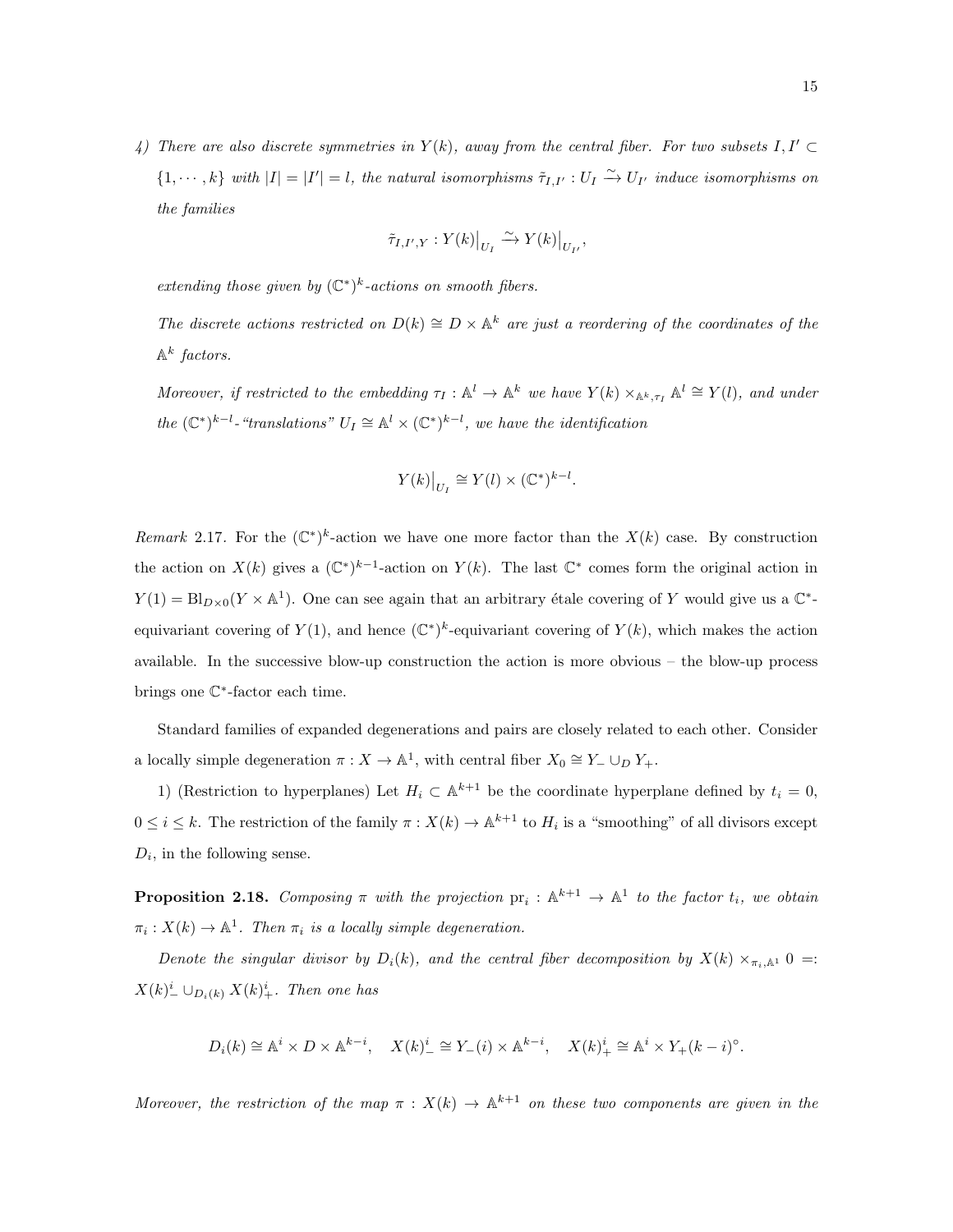following diagrams



where the map from  $Y_-(i)$ ,  $Y_+(k-i)^\circ$  to the corresponding bases are just the maps of standard families of expanded pairs.

The gluing is along  $D_i(k) \cong D_-(i) \times \mathbb{A}^{k-i} \cong \mathbb{A}^i \times D \times \mathbb{A}^{k-i} \cong \mathbb{A}^i \times D_+(k-i)^\circ$ , where the order of copies of  $\mathbb{A}^1$  here reflects the map  $\pi|_D$ ; and we have  $D_i(k) \cap D_j(k) = \emptyset$  for  $i \neq j$ .

All statements above are compatible with the corresponding  $(\mathbb{C}^*)^k$ -actions.

2) (Restriction to lines) Let  $L_i \subset \mathbb{A}^{k+1}$  be the coordinate line corresponding to  $t_i, 0 \le i \le k$ . The restriction of the family  $\pi: X(k) \to \mathbb{A}^{k+1}$  to  $L_i$  is a "smoothing" of the divisor  $D_i$ , in the following sense.

**Proposition 2.19.**  $\pi|_{L_i}: X(k)|_{L_i} \to L_i \cong \mathbb{A}^1$  is a locally simple degeneration, with central fiber decomposition  $X_0[k] = Y_0[i] \cup_{D_i} Y_+[k-i]$ , and generic fiber isomorphic to  $X_0[k-1]$ .

Moreover, we have a description of the total space:

 $X(k)\big|_{L_0}$  is  $Y_-(1) \cup_{D_-(1)} (\mathbb{A}^1 \times Y_+[k-1]);$  $X(k)|_{L_i}$  for  $1 \leq i \leq k-1$  is

$$
Y_{-}[i](1) \cup_{D_{-}[i](1)} (\mathbb{A}^1 \times Y_{+}[k-i-1]) \cong (Y_{-}[i-1] \times \mathbb{A}^1) \cup_{D_{-}[i-1] \times \mathbb{A}^1} Y_{+}[k-i](1)^{\circ};
$$

 $X(k)|_{L_k}$  is  $(Y-[k-1] \times \mathbb{A}^1) \cup_{D-[k-1] \times \mathbb{A}^1} Y_+(1)^\circ$ .

#### <span id="page-21-0"></span>2.5 Stacks of expanded degenerations and pairs

Now we can define the stacks parameterizing expanded degenerations and pairs. We start with the relative case.

Let  $(Y, D)$  be a locally smooth pair. We have constructed the standard family  $\pi : Y(k) \to \mathbb{A}^k$ , with  $(\mathbb{C}^*)^k$ -action on both  $Y(k)$  and the base, making the family maps equivariant. We also have isomorphisms on open substacks  $\tilde{\tau}_{I,I',Y}: Y(k)|_{U_I} \overset{\sim}{\to} Y(k)|_{U_{I'}}$ , compatible with the isomorphisms  $\tilde{\tau}_{I,I'}: U_I \xrightarrow{\sim} U_{I'}$ , where  $I, I' \subset \{1, \cdots, k\}$  have the same number of elements  $|I| = |I'| = l$ .

These discrete symmetries do not form a group action on  $Y(k)$  or  $\mathbb{A}^k$ , but they give étale equivalence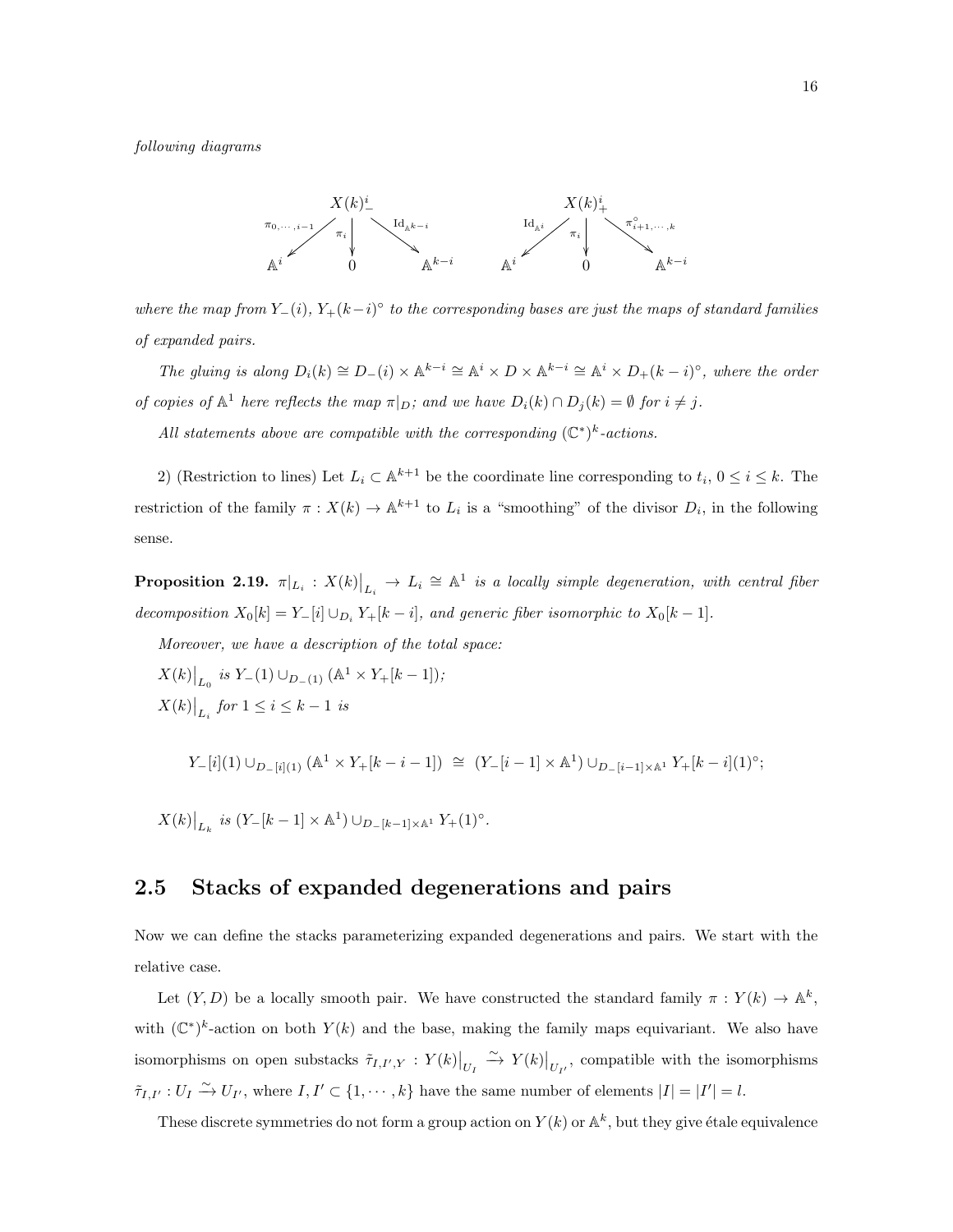relations. We rephrase the discrete symmetries as the relations

$$
R_{I,I',\mathbb{A}^k} := \mathbb{A}^l \times (\mathbb{C}^*)^{k-l} \Longrightarrow \mathbb{A}^k,
$$
  

$$
R_{I,I',Y(k)} := Y(l) \times (\mathbb{C}^*)^{k-l} \Longrightarrow Y(k),
$$
  

$$
(2.5)
$$

where the maps are given by open immersions  $\mathbb{A}^l \times (\mathbb{C}^*)^{k-l} \xrightarrow{\sim} U_I \hookrightarrow \mathbb{A}^k$  and  $\mathbb{A}^l \times (\mathbb{C}^*)^{k-l} \xrightarrow{\sim} U_{I'} \hookrightarrow \mathbb{A}^k$ respectively, and similar for  $Y(k)$ .

The étale equivalence relation on the whole space is just the union

$$
R_{d,{\mathbb A}^k}:=\coprod_{1\leq |I|=|I'|\leq k}R_{I,I',{\mathbb A}^k},\quad R_{d,Y(k)}:=\coprod_{1\leq |I|=|I'|\leq k}R_{I,I',Y(k)},
$$

where " $d$ " refers to "discrete".

In other words, we have  $R_{d,Y(k)} = \pi^* R_{d,\mathbb{A}^k}$  for  $\pi: Y(k) \to \mathbb{A}^k$ , or the following *Cartesian* diagram,

$$
R_{d,Y(k)} \longrightarrow Y(k) \times Y(k)
$$
  
\n
$$
\downarrow \qquad \qquad \downarrow
$$
  
\n
$$
R_{d,\mathbb{A}^k} \longrightarrow \mathbb{A}^k \times \mathbb{A}^k.
$$

Let  $S_k$  be the symmetric group acting on  $\mathbb{A}^k$  by permuting the coordinates. The discrete relation on  $\mathbb{A}^k$  is a sub-relation of the  $S_k$ -action

$$
R_{d,\mathbb{A}^k} \longrightarrow S_k \times \mathbb{A}^k \longrightarrow \mathbb{A}^k.
$$

Hence the two maps  $R_{d,\mathbb{A}^k} \rightrightarrows \mathbb{A}^k$  are open immersions followed by a disjoint trivial covering, which is quasi-affine and étale.

Now let's describe the combined equivalence relation.  $S_k \subset GL(k)$  acts on  $(\mathbb{C}^*)^k$  by conjugation and we can form the semidirect product  $(\mathbb{C}^*)^k \rtimes S_k$ . We have the following smooth equivalence relation  $\sim$  generated by  $(\mathbb{C}^*)^k$ -action and discrete symmetries, which is quasi-compact and separated,

$$
R_{\sim,\mathbb{A}^k}:= (\mathbb{C}^*)^k \times R_{d,\mathbb{A}^k} \text{Mone}(\mathbb{C}^*)^k \rtimes S_k \times \mathbb{A}^k \Longrightarrow \mathbb{A}^k.
$$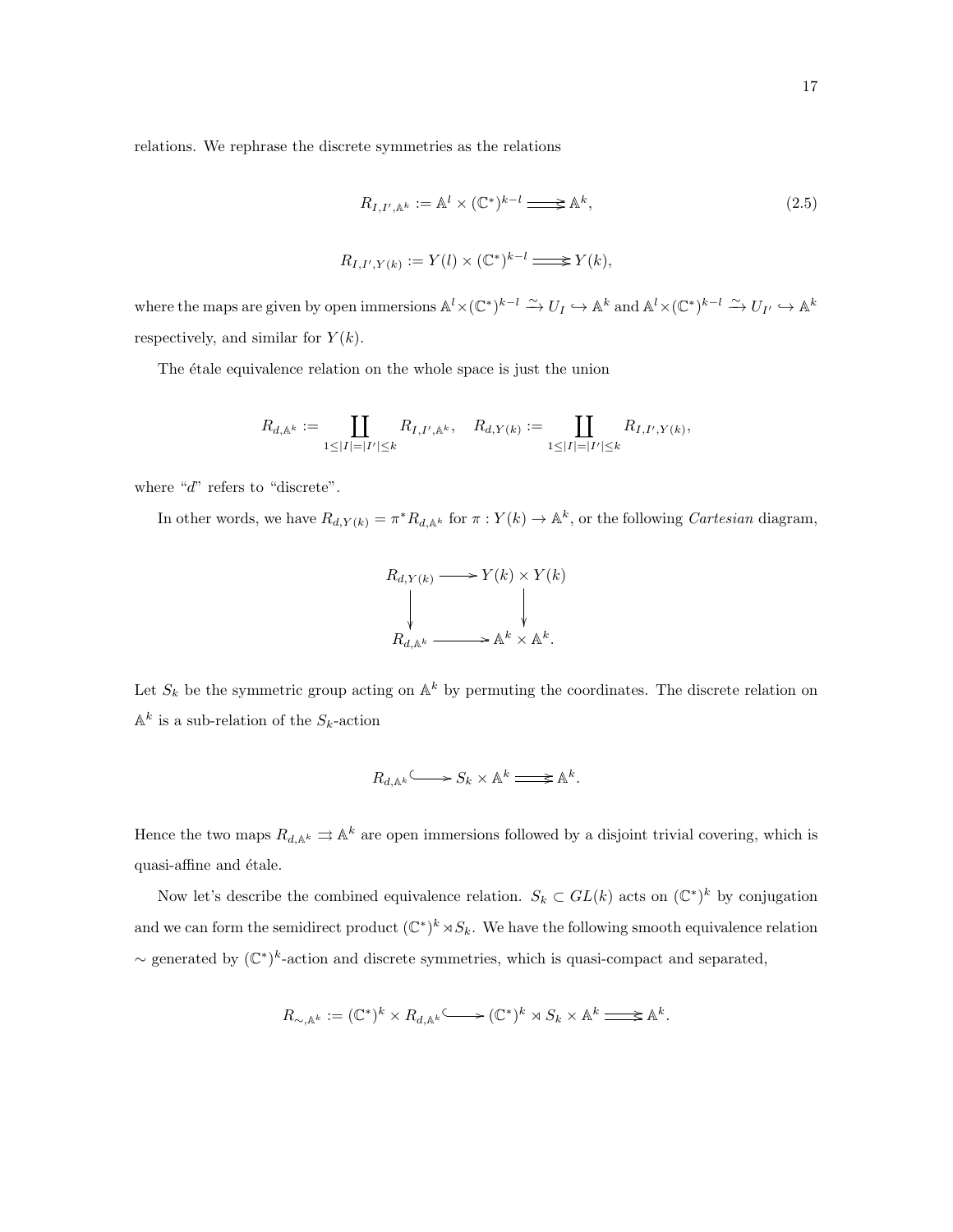We also have the similar relation  $R_{\sim Y(k)}$  on  $Y(k)$  and they form a non-Cartesian diagram

$$
R_{\sim, Y(k)} = (\mathbb{C}^*)^k \times R_{d, Y(k)} \Longrightarrow Y(k)
$$
  
\n
$$
\downarrow \qquad \qquad \downarrow
$$
  
\n
$$
R_{\sim, \mathbb{A}^k} = (\mathbb{C}^*)^k \times R_{d, \mathbb{A}^k} \Longrightarrow \mathbb{A}^k.
$$

 $R_{\sim, \mathbb{A}^k}$  and  $R_{\sim, Y(k)}$  are the equivalence relations generated by the  $(\mathbb{C}^*)^k$ -action and discrete symmetries.

Consider the quotients, Artin stacks  $[\mathbb{A}^k/R_{\sim,\mathbb{A}^k}]$  of dimension 0 and  $[Y(k)/R_{\sim,Y(k)}]$  of dimension  $(\dim Y - k)$ , with induced 1-morphism  $\pi : [Y(k)/R_{\sim, Y(k)}] \to [\mathbb{A}^k/R_{\sim, \mathbb{A}^k}].$ 

Now consider the embeddings  $\tau_I : \mathbb{A}^l \hookrightarrow \mathbb{A}^k$  and  $\tau_{I,Y} : Y(l) \hookrightarrow Y(k)$ , which are compatible with the equivalence relation. Thus we have embeddings of Artin stacks  $[\mathbb{A}^l/R_{\sim,\mathbb{A}^l}] \to [\mathbb{A}^k/R_{\sim,\mathbb{A}^k}]$ and  $[Y(l)/R_{\sim,Y(l)}] \to [Y(k)/R_{\sim,Y(k)}]$ . In fact they are open immersions. To see this one can use the property  $Y(k)|_{U_I} \cong Y(l) \times (\mathbb{C}^*)^{k-l}$  and take the smooth covers  $\mathbb{A}^l \times (\mathbb{C}^*)^{k-l} \to \mathbb{A}^l$  and  $Y(l) \times (\mathbb{C}^*)^{k-l} \to$  $Y(l)$ . Now it is clear that these immersions form inductive systems, leading to the following definition.

**Definition 2.20.** Define  $\mathfrak{A} := \varinjlim \ [A^k/R_{\sim,A^k}]$  to be the *stack of expanded pairs*, with respect to  $(Y, D)$ , and let  $\mathfrak{Y} := \varinjlim [Y(k)/R_{\sim, Y(k)}]$  be the universal family of expanded pairs. There is a family map  $\pi : \mathfrak{Y} \to \mathfrak{A}$ , which is of Deligne–Mumford type and is proper.

We interpret the definition in the categorical sense. For a fixed map  $\xi_0 : S \to \mathbb{A}^k$ , pulling back the standard family  $Y(k)$ , one obtains  $\pi : \mathcal{Y}_S := \xi_0^* Y(k) \to S$ , a family of expanded pairs over  $(S, \xi_0)$ . The equivalence relation acts on  $\xi_0$  by acting on the target, and for maps related by this relation we get isomorphic families of expanded pairs. In this way one can think of a map  $\xi_0$  as a family of expanded pairs over S, up to the action of the equivalence relation.

Given a morphism of schemes  $f: T \to S$ , and a map  $\xi: S \to \mathbb{A}^k$ , one can take the composite  $\xi \circ f : T \to \mathbb{A}^k$ . The corresponding family of expanded pairs over T is just given by  $\mathcal{Y}_T = f^* \mathcal{Y}_S$ . By the following lemma we see that it is unique up to unique isomorphism.

Lemma 2.21. Suppose one has the following 2-commutative diagram



Then the 1-morphism of stacks  $F$  is representable. As a consequence,  $F$  has no nontrivial 2-isomorphisms.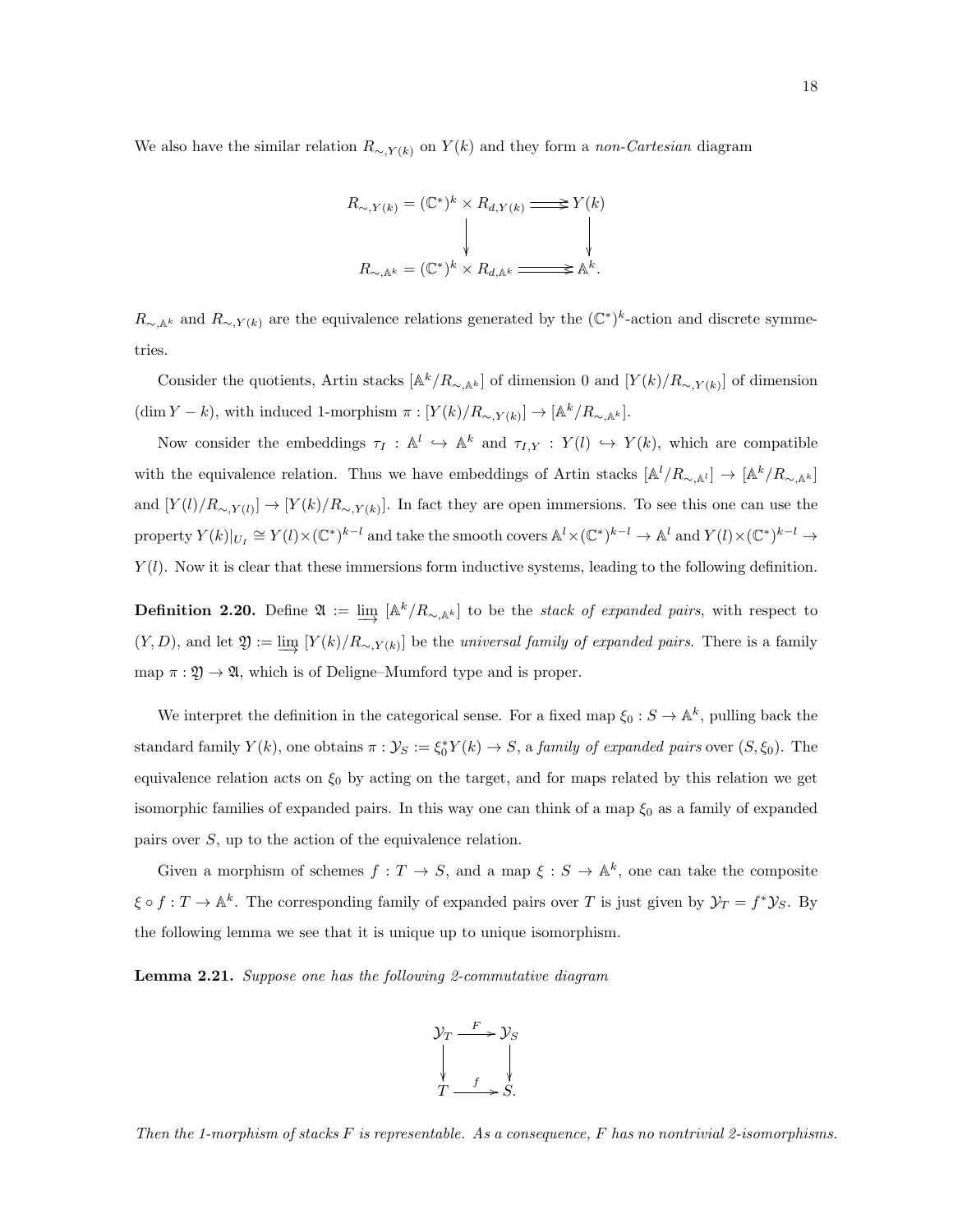Proof. By Lemma 4.4.3 of [\[AV2002\]](#page-87-8), it suffices to prove that the homomorphisms between isotropy groups of geometric points are monomorphisms. Since maps between fibers are just maps between expanded pairs  $Y[k] \rightarrow Y[l]$ , it suffices to prove for those maps. But any map  $Y[k] \rightarrow Y[l]$  is a successive composition of contractions of bubbles and embeddings, which is obviously representable.

Let S be a scheme. An object  $\bar{\xi} \in \mathfrak{A}(S)$  is a compatible system of objects  $\xi_k \in [\mathbb{A}^k/R_{\sim, \mathbb{A}^k}](S)$ . By construction, an object  $\xi \in [\mathbb{A}^k/R_{\sim,\mathbb{A}^k}](S)$  is given by a "descent datum" over S, i.e. a map  $\xi: S_{\xi} \to \mathbb{A}^{k}$ , where  $S_{\xi} = \coprod S_{i} \to S$  is a surjective étale covering of S which satisfies the descent compatibility on overlaps; in other words, we have a map  $r_{\xi}: R_{\xi} := S_{\xi} \times_S S_{\xi} \to R_{\sim, \mathbb{A}^k}$  compatible with the groupoid structure. By the interpretation above, one can view this as a family of expanded pairs over  $S_{\xi}$ .

The 2-isomorphisms are as follows. Given another  $\xi': S_{\xi'} \to \mathbb{A}^{k'}$  representing the same object, we can embed  $\mathbb{A}^k$  and  $\mathbb{A}^{k'}$  into a larger base  $\mathbb{A}^{k''}$  for  $k'' \geq k, k'$ , and pass to the refinement  $S_{\xi\xi'} :=$  $S_{\xi} \times_S S_{\xi'}$ . Then for sufficiently large k'', the two resulting maps  $S_{\xi\xi'} \to \mathbb{A}^{k''}$  give the same object on the  $k''$  level. In other words, they factor through the relation  $R_{\sim, \mathbb{A}^{k''}} \to \mathbb{A}^{k''} \times \mathbb{A}^{k''}$ .

For a map of schemes  $f: T \to S$ , passing to the étale cover, we have  $f_{\xi}: T_{\xi} := T \times_S S_{\xi} \to S_{\xi}$ . Then the 1-arrow is defined by the composition  $\xi \circ f$ .

In particular, for a fixed object  $\bar{\xi} \in \mathfrak{A}(S)$ , the stabilizer group of this object is as follows. Take a representative  $\xi: S_{\xi} \to \mathbb{A}^k$ . The stabilizer group of this representative is the group scheme Aut<sub>∼</sub>( $\xi, k$ ) over  $S_{\xi}$  in the following Cartesian diagram,



Note that this group scheme actually does not depend on  $k$  for large  $k$ , and by descent theory of affine morphisms it glues to a group scheme over S. We denote it by  $Aut_{\sim}(\bar{\xi})$ , which is independent of  $S_{\xi}$ and k for large k. As a result, one can see that  $\mathfrak A$  is actually a 0-dimensional Artin stack.

Now let's apply the same procedure to a locally simple degeneration  $\pi : X \to \mathbb{A}^1$ . We have constructed the standard family  $\pi: X(k) \to \mathbb{A}^{k+1}$ , again with a compatible  $(\mathbb{C}^*)^k$ -actions on  $X(k)$ and the base. We introduce smooth equivalence relations on  $X(k)$  and  $\mathbb{A}^{k+1}$  in the same manner. For  $k \geq 0$ ,  $[\mathbb{A}^{k+1}/R_{\sim, \mathbb{A}^{k+1}}]$  and  $[X(k)/R_{\sim, X(k)}]$  also form inductive systems.

**Definition 2.22.** Define  $\mathfrak{C} := \varinjlim \ [ \mathbb{A}^{k+1}/R_{\sim, \mathbb{A}^{k+1}} ]$  to be the stack of expanded degenerations, with

 $\Box$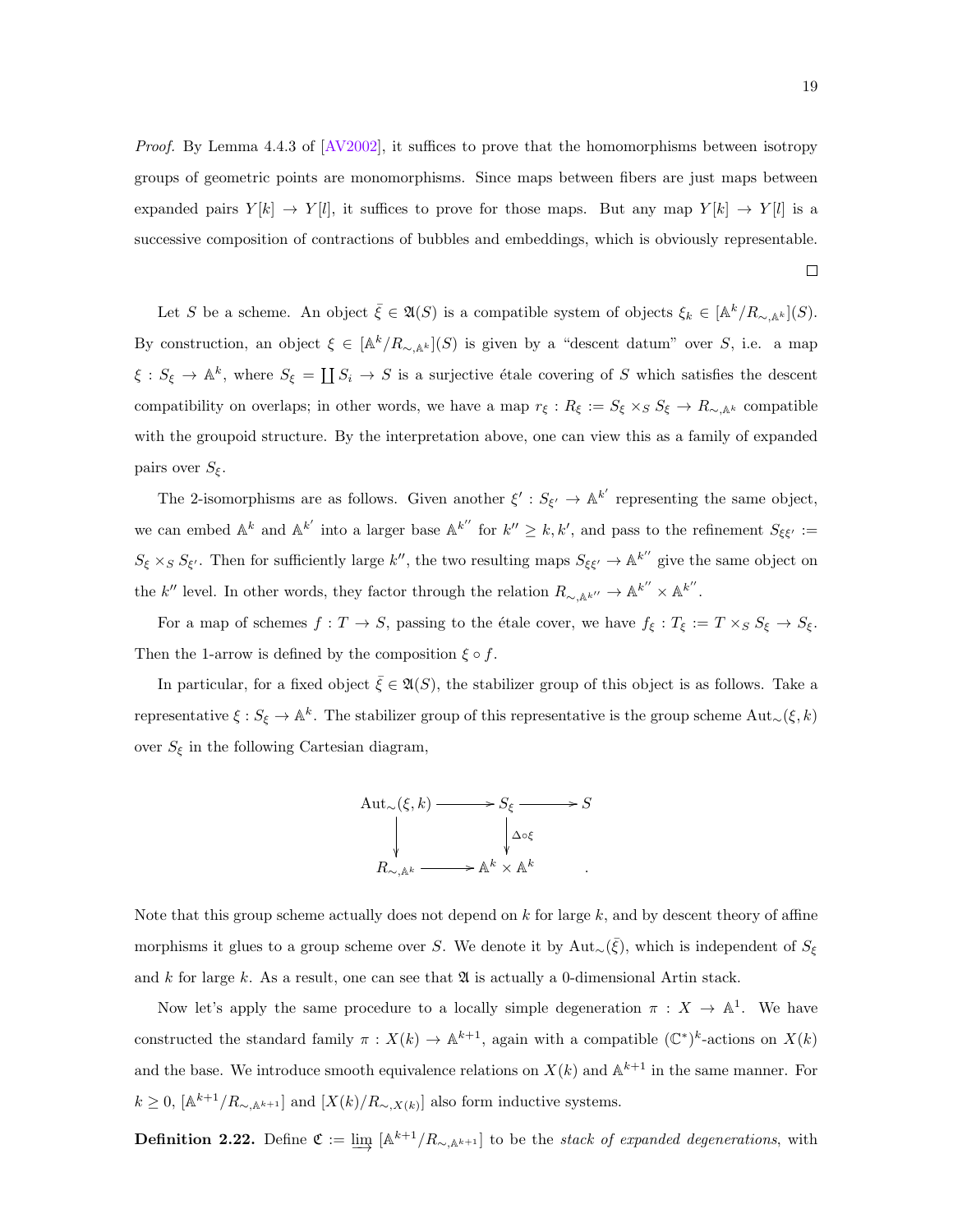respect to the locally simple degeneration  $\pi : X \to \mathbb{A}^1$ , and let  $\mathfrak{X} := \underline{\lim}_{\longrightarrow} [X(k)/R_{\sim, X(k)}]$  be the universal family of expanded degenerations. There is a family map  $\pi : \mathfrak{X} \to \mathfrak{C}$ , of Deligne–Mumford type and proper, making the following diagram commute (but not Cartesian):



Both  $\mathfrak C$  and  $\mathfrak X$  can be viewed as Artin stacks over  $\mathbb A^1$ .  $\mathfrak C$  is 1-dimensional and  $\mathfrak X$  is of dimension  $\dim X$ .

Given an  $\mathbb{A}^1$ -map  $\xi : S \to \mathbb{A}^{k+1}$ , a family of expanded degenerations  $\pi : \mathcal{X}_S \to S$  over  $(S, \xi)$  is obtained by pull back of the standard family. Given a morphism of  $\mathbb{A}^1$ -schemes  $f: (T, \eta) \to (S, \xi)$ , the pull-back 1-morphism is just given by  $f^*X_S = X_T$ , unique up to 2-isomorphisms.

For an  $\mathbb{A}^1$ -scheme S, an object  $\bar{\xi} \in \mathfrak{C}(S)$  is represented by an  $\mathbb{A}^1$ -map  $\xi : S_{\xi} \to \mathbb{A}^{k+1}$ , where  $S_{\xi} = \coprod S_i$  is a surjective étale covering of S. Different representatives of the same object are related by embedding into a common larger base  $\mathbb{A}^{k'+1}$  and the equivalence relation over that base.

Remark 2.23. Given a family of expanded pairs (resp. degenerations)  $\pi : \mathcal{Y} \to S$  (resp.  $\mathcal{X} \to S$ ), each fiber of the family is an expanded pair (resp. degeneration) with respect to  $(Y, D)$  (resp.  $\pi : X \to \mathbb{A}^1$ ). Given a base change  $f : (T, \eta) \to (S, \xi)$ , the induced map between fibers are given by maps of the corresponding expanded pairs (resp. degenerations). In this way we see that the definition makes sense to parameterize all expanded pairs (resp. degenerations).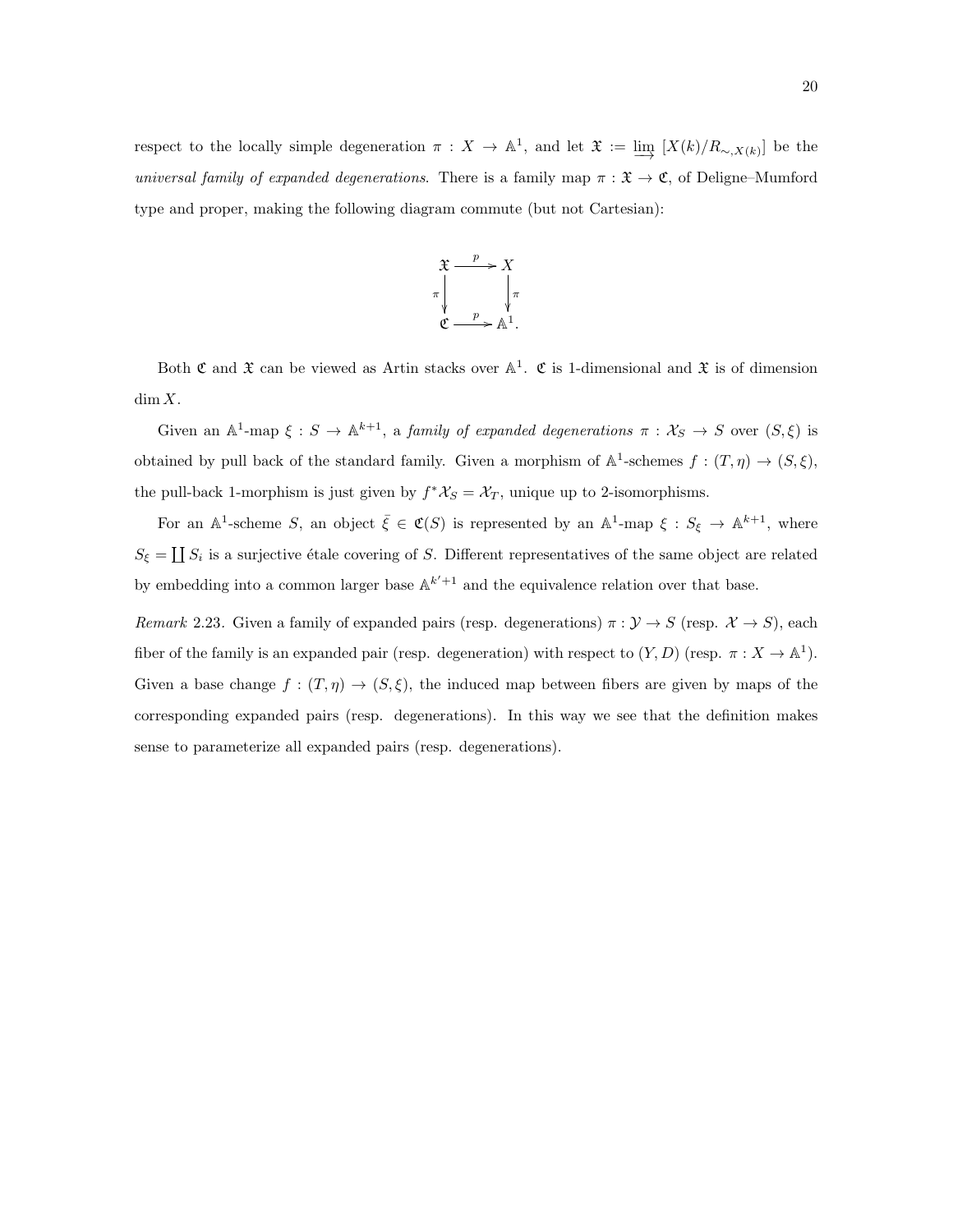## <span id="page-26-0"></span>Chapter 3

# Admissible sheaves and stable quotients

In this section we introduce the notion of admissible sheaves, the correct objects we need to consider for the relative Donaldson–Thomas Theory. Again, our definitions are direct generalizations of J. Li and B. Wu [\[LW2015\]](#page-88-3).

Let W be a separated Deligne–Mumford stack of finite type, and  $Z \subset W$  be a closed substack. Let  $\mathcal F$  be a coherent sheaf on  $W$ .

**Definition 3.1.** F is said to be normal to Z if  $Tor_1^{\mathcal{O}_W}(\mathcal{F}, \mathcal{O}_Z) = 0$ . Moreover, we say that F is normal to Z at a point  $p \in Z$ , if there is an étale neighborhood  $i : U_p \to W$  of p, such that  $i^* \mathcal{F}$  is normal to  $Z \times_W U_p$ .

According to the following lemma, most properties of the normality of coherent sheaves can be directly generalized to Deligne–Mumford stacks.

**Lemma 3.2.** F is normal to Z if and only if it is normal to Z at every point  $p \in Z$ . In other words, normality is a local property in the  $étele$  topology.

*Proof.* Let *I* be the ideal sheaf of *Z*. *F* is normal to *Z* if and only if the map  $I \otimes F \to F$  is injective, which is a local property in the étale topology.  $\Box$ 

Remark 3.3. From the definition we note that normality can be checked on stalks or completion over local rings.

In the following we will consider two cases we mostly care about, the relative case and degeneration case.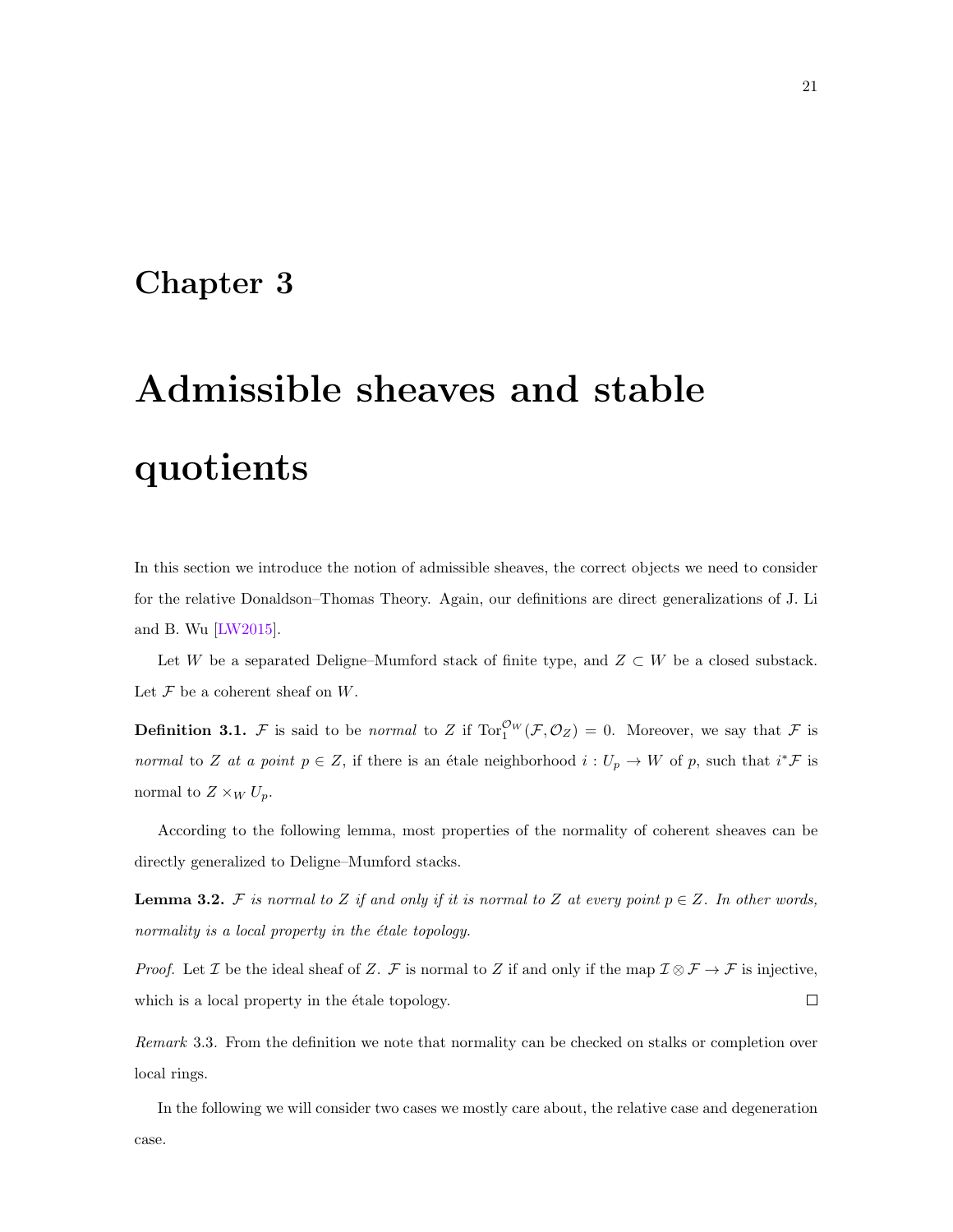#### <span id="page-27-0"></span>3.1 Relative case

This is the case where Y is a separated Deligne–Mumford stack of finite type and  $D \subset Y$  is an effective Cartier divisor. Take an affine étale neighborhood  $U = \text{Spec } A$  of  $p \in D$ , where  $D|_U$  is defined by some nonzero-divisor  $f \in A$ . Then there is a map  $U \to \mathbb{A}^1 = \text{Spec } \mathbb{C}[y]$ , given by  $y \mapsto f$ . A coherent sheaf  $\mathcal F$  on U is represented by an A-module M. The following lemma gives a local description of normality in this case.

Lemma 3.4. The followings are equivalent.

- 1)  $\mathcal{F}|_U$  is normal to  $D|_U$ ;
- 2) The map  $M \stackrel{\times f}{\longrightarrow} M$  is injective;
- 3) M is flat over  $\mathbb{A}^1$  at the point  $0 \in \mathbb{A}^1$ , i.e. the stalk of M at  $0 \in \mathbb{A}^1$  is flat over the local ring  $\mathcal{O}_{\mathbb{A}^1,0} = \mathbb{C}[y]_{(y)}.$

Let's look closer into the coherent sheaf F and analyze its normality. Let  $\mathcal{I} \subset \mathcal{O}_Y$  be the ideal sheaf of  $i: D \hookrightarrow Y$ . Define  $\mathcal{F}_{\mathcal{I}} := i^! \mathcal{F}$  to be the maximal subsheaf of  $\mathcal{F}$  supported on D. More precisely, locally in an affine open U, for  $\mathcal{I}(U) = I$ ,

$$
\mathcal{F}_{\mathcal{I}}(U) := \{ m \in M \mid \text{ann}(m) \supset I^k, \text{ for some } k \in \mathbb{Z}_+ \}.
$$

One can easily check by descent theory that this definition defines a global coherent sheaf on  $Y$ . We call  $\mathcal{F}_{\mathcal{I}}$  the torsion subsheaf of  $\mathcal F$  along  $D$ .

Another way to define the torsion subsheaf is to just take  $\mathcal{F}_{\mathcal{I}}(U) = M_I = \ker(M \xrightarrow{\times f} M)$ , which is the torsion part of M as a  $\mathbb{C}[y]$ -module. In this viewpoint the torsion free quotient is

$$
\mathcal{F}^{\text{tf}} := \mathcal{F}/\mathcal{F}_{\mathcal{I}} = \text{coker}(M \xrightarrow{\times y} M),
$$

and we have the short exact sequence

$$
0 \longrightarrow \mathcal{F}_{\mathcal{I}} \longrightarrow \mathcal{F} \longrightarrow \mathcal{F}^{\mathrm{tf}} \longrightarrow 0.
$$

**Proposition 3.5.** F is normal to D at  $p \in D$  if and only if  $(\mathcal{F}_{\mathcal{I}})_p = 0$ , where the subscript p stands for the stalk in the étale topology. In particular, F is normal to D if and only if  $\mathcal{F}_{\mathcal{I}} = 0$ .

The following propositions tell us that normality is an open condition.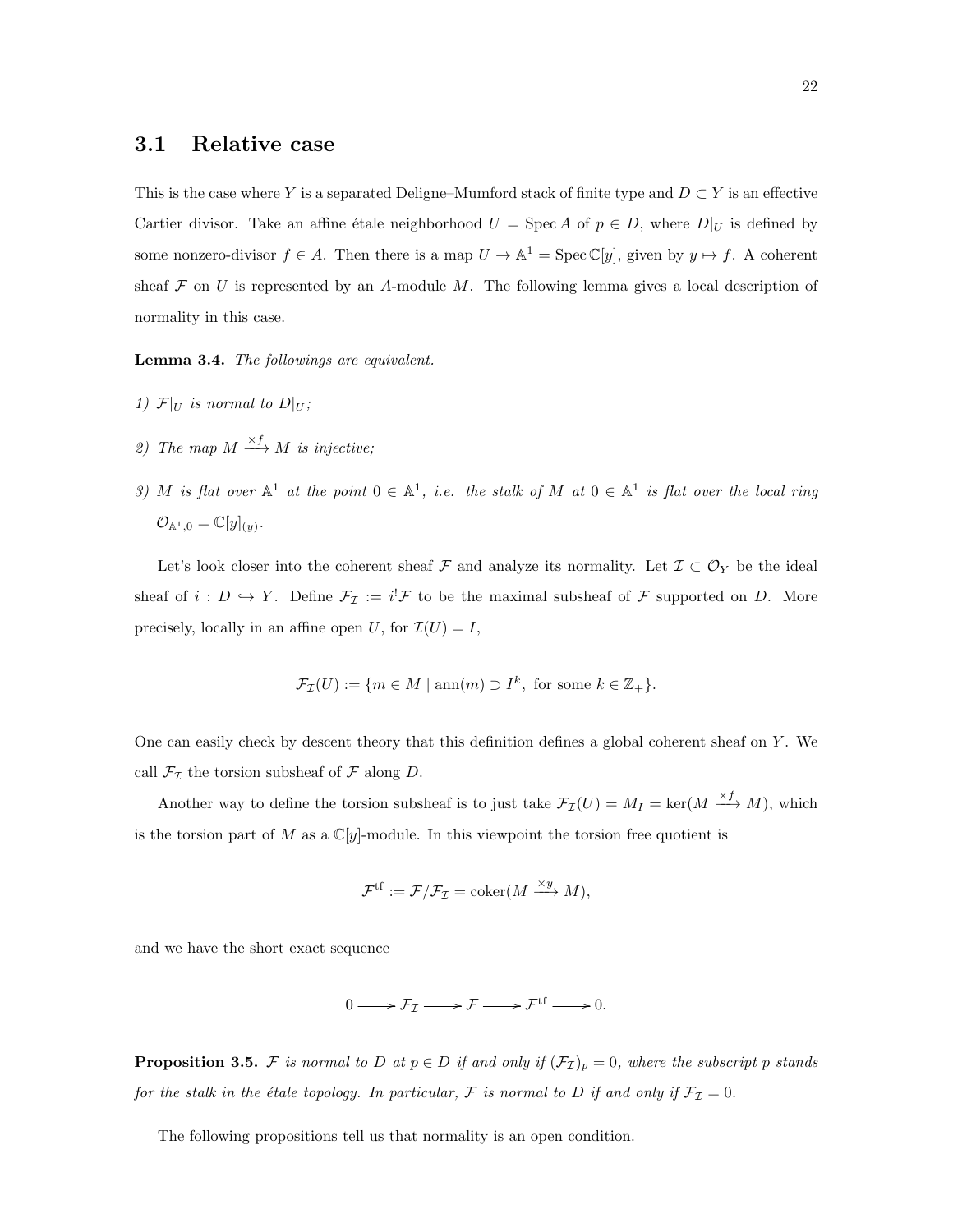<span id="page-28-1"></span>**Proposition 3.6.** Let S be a scheme, and F be a coherent sheaf on  $Y \times S$  which is flat over S. Then the set  $\{s \in S \mid \mathcal{F}|_s := \mathcal{F} \otimes_{\mathcal{O}_S} k(s)$  is normal to  $D \times s\}$  is open in S.

In order to prove this proposition, we use the fiberwise criterion for flatness, which is a consequence of Theorem 11.3.10 of [\[GD1961\]](#page-87-9) (also see Theorem 36.16.2 of [\[The2017,](#page-89-7) [Tag 039C\]](http://stacks.math.columbia.edu/tag/039C)).

**Lemma 3.7** (Fiberwise criterion for flatness of coherent sheaves). Let  $S, X, Y$  be locally noetherian schemes, and  $g: X \to S$ ,  $h: Y \to S$  be two morphisms of schemes. Let  $f: X \to Y$  be an S-morphism, and F be a coherent sheaf on X.  $x \in X$ ,  $y = f(x)$ ,  $s = h(y) = g(x)$ . Assume that the stalk  $\mathcal{F}_x \neq 0$ . Then the followings are equivalent:

1) F is flat over S at x, and  $\mathcal{F}|_s$  is flat over  $Y_s$  at  $x \in X_s$ ;

2) Y is flat over S at y, and F is flat over Y at x.

*Proof for Proposition [3.6.](#page-28-1)* Suppose for  $s \in S$ ,  $\mathcal{F}|_s$  is normal to D. Then  $\forall p \in D$ ,  $\mathcal{F}|_s$  is normal to D in some affine étale neighborhood  $U_p$  of p. Consider the local diagram



where  $U_p \to \mathbb{A}^1$  is given as above.

We know that  $\mathcal{F}|_s$ , as a sheaf in  $U_p \times \{s\}$ , is flat over  $\mathbb{A}^1 \times \{s\}$  at  $(p, s)$ . By the fiberwise criterion, F is flat over  $\mathbb{A}^1 \times S$  at this point; in other words, there exist affine étale neighborhoods of  $p \in Y$ , which we still call  $U_p$ , and  $V_p$  of  $s \in S$  such that on  $U_p \times V_p \subset Y \times S$ ,  $\mathcal{F}$  is flat over  $\text{Spec } \mathcal{O}_{\mathbb{A}^1,0} \times V_p$ . Since D is quasi-compact, we can take a finite subcover  $U_i \times V_i$ ,  $1 \leq i \leq N$  such that  $\{U_i\}$  cover D, and take  $V := V_1 \times_S \times \cdots \times_S V_N$ . Then we have  $V \subset \{s \in S \mid \mathcal{F}|_s \text{ is normal to } D\}$ , which proves the proposition.  $\Box$ 

#### <span id="page-28-0"></span>3.2 Degeneration case

In this case we consider  $X_0 = Y_-\cup_D Y_+$ , where the two separated finite-type Deligne–Mumford stacks  $Y_{\pm}$  transversally intersect along an effective Cartier divisor, and  $X_0$  is the glueing along D. By transversality we mean that étale locally around  $p \in D$  we have a common affine neighborhood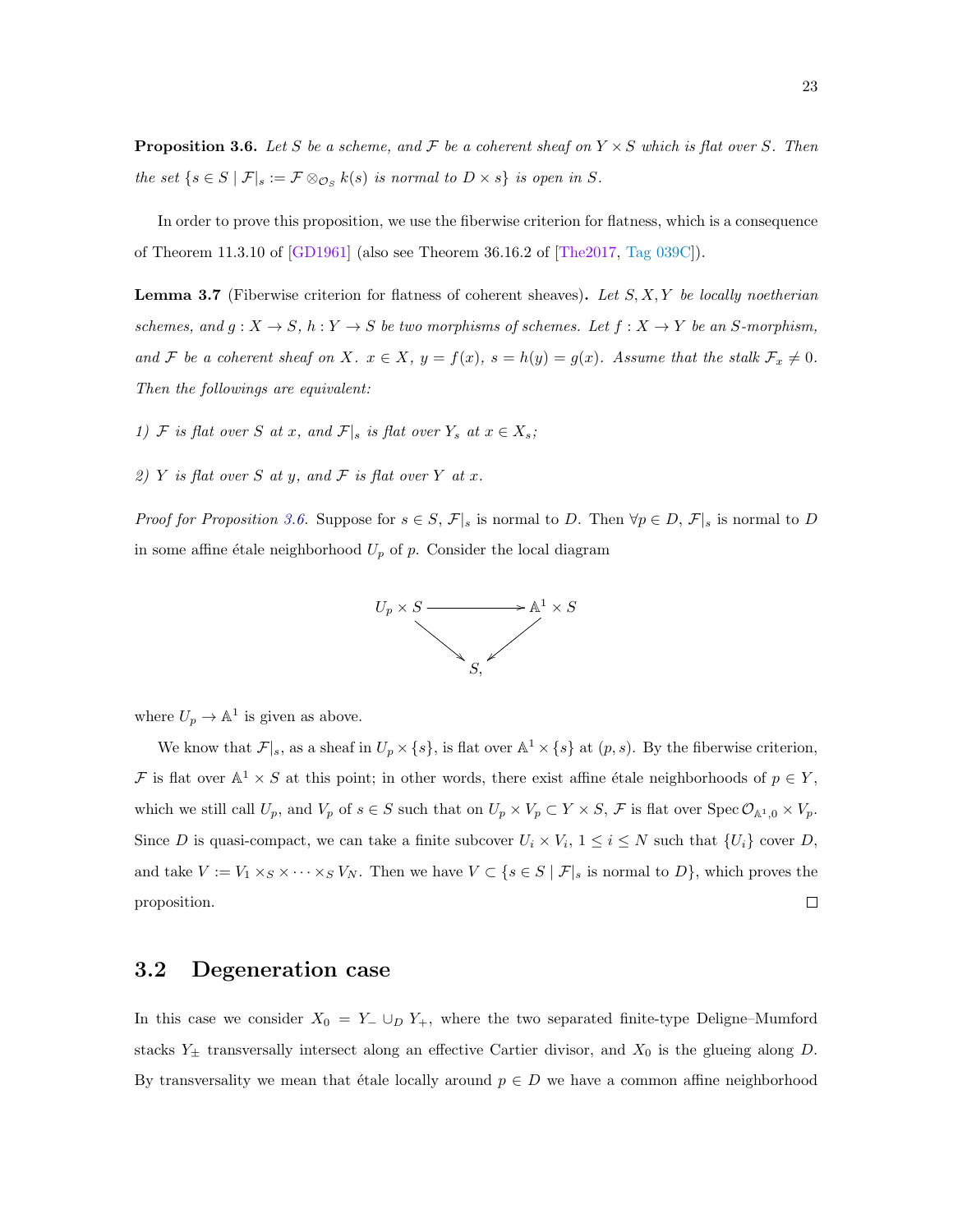$U = \operatorname{Spec} A$  of the following,

$$
T \times \operatorname{Spec} \mathbb{C}[x, y]/(xy) \xleftarrow{\text{\'et}} U \xrightarrow{\text{\'et}} X_0,
$$

where  $T$  is a scheme.

Hence we have a map  $U \to \text{Spec } \mathbb{C}[x, y]/(xy)$ . The ring can be rewritten as  $\mathbb{C}[x, y]/(xy) \cong \mathbb{C}[x] \times_{\mathbb{C}}$  $\mathbb{C}[y] = \{ (f, g) \in \mathbb{C}[x] \times \mathbb{C}[y] | f(0) = g(0) \}.$ 

A coherent sheaf  $\mathcal F$  on U is represented by an A-module M. We have the following lemma.

<span id="page-29-0"></span>Lemma 3.8. The followings are equivalent.

- 1) M is flat over the local ring  $(\mathbb{C}[x,y]/(xy))_{(x,y)}$ ;
- 2)  $M/yM$  is flat over  $\mathbb{C}[x]_{(x)}$ , and  $M/xM$  is flat over  $\mathbb{C}[y]_{(y)}$ ;
- 3)  $\mathcal{F}|_{U \cap Y_{\pm}}$  are normal to  $D|_U \subset U \cap Y_{\pm}$ ;
- 4)  $\mathcal{F}_U$  is normal to  $D|_U$ .

In particular,  $1)-4$ ) implies that

5)  $M \cong (M/yM) \times_{M/(x,y)M} (M/xM)$ .

*Proof.* 2) $\Leftrightarrow$ 3) is the consequence of the relative case. 1) $\Leftrightarrow$ 4) is true since 4) is equivalent to the injectivity of the map  $(x, y) \otimes M \to M$ , which is equivalent to 1) since  $(x, y)$  is the maximal ideal, and the map is obviously injective at nonzero point.  $1) \Rightarrow 2$ ) is the base change property of flatness.

Let's prove 2) $\Rightarrow$  5). Suppose 2) holds. The obvious map  $\varphi : M \to (M/yM) \times_{M/(x,y)M} (M/xM)$  is easily seen to be surjective. In fact, given  $(\bar{m}_1, \bar{m}_2)$  in the target, one can choose  $m_1, m_2 \in M$  in the preimages of  $\bar{m}_1$ ,  $\bar{m}_2$  respectively. By construction, there exist  $a, b \in M$  such that  $m_1 - m_2 = ax + by$ . Then  $m_1 - by = m_2 + ax \in M$  is in the preimage of  $(\bar{m}_1, \bar{m}_2)$ .

For the injectivity,  $\varphi$  is identity at points  $(x, y) \neq (0, 0)$ , thus it remains to check its injectivity at  $(0,0)$ , or equivalently, over the local ring at  $(0,0)$ . If for some  $m \in M_{(x,y)}$ ,  $\varphi(m) = 0$ , then there are some  $m_1, m_2 \in M_{(x,y)}$ , such that  $m = xm_1 = ym_2$ . Then by 2),  $xm_1 = ym_2$  implies that  $m_1 \in yM_{(x,y)}$ and  $m_2 \in xM_{(x,y)}$ , which implies that  $m = 0$ . Thus  $\varphi$  is injective and 5) is proved.

Finally let's prove 2) $\Rightarrow$ 1). Just need to check the injectivity of the map  $(x, y) \otimes M_{(x,y)} \to M_{(x,y)}$ . We can view  $(x, y)$  as  $(x) \times_{\mathbb{C}} (y)$ , the maximal ideal of  $(\mathbb{C}[x,y]/(xy))_{(x,y)} \cong \mathbb{C}[x]_{(x)} \times_{\mathbb{C}} \mathbb{C}[y]_{(y)}$ . By 2) $\Rightarrow$ 5),  $M \cong (M/yM) \times_{M/(x,y)M} (M/xM)$ ; thus it suffices to check the injectivity on the two components, which reduces to the flatness stated in 2). $\Box$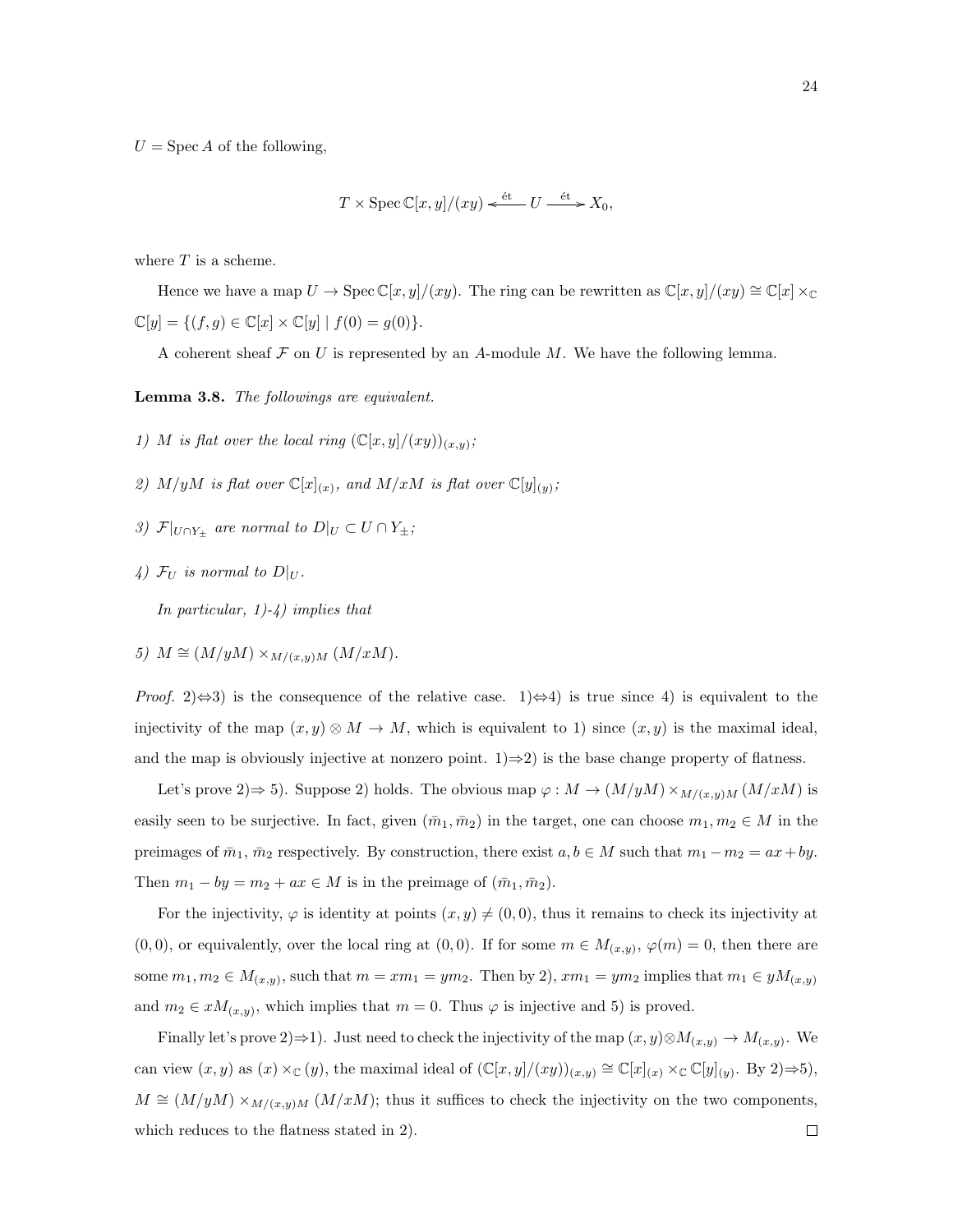<span id="page-30-1"></span>**Corollary 3.9.** F is normal to D if and only if  $\mathcal{F}|_{Y_{\pm}}$  are normal to  $D \subset Y_{\pm}$  respectively. Moreover, in this case  $\mathcal{F} \cong \ker(\mathcal{F}|_{Y_-} \oplus \mathcal{F}|_{Y_+} \to \mathcal{F}|_D)$ .

Again one can consider the maximal torsion subsheaf supported on  $D$ , denoted by  $\mathcal{F}_{\mathcal{J}}$ , where  $\mathcal{J} \subset \mathcal{O}_{X_0}$  is the ideal sheaf of  $D \subset X_0$ . Let  $\mathcal{I}_{\pm}$  be the ideal sheaves of  $D \subset Y_{\pm}$ , and  $\mathcal{F}_{\mathcal{I}_{\pm}}$  be the corresponding torsion subsheaves defined in the relative case. We have the short exact sequence

$$
0 \longrightarrow \mathcal{F}_{\mathcal{J}} \longrightarrow \mathcal{F} \longrightarrow \mathcal{F}^{\mathrm{tf}} \longrightarrow 0.
$$

Now the case is a little more complicated.  $\mathcal{F}^{\text{tf}}$  in general is not normal to D, but it satisfies the splitting property as in 5) of Lemma [3.8.](#page-29-0)

**Lemma 3.10.** If  $\mathcal{F}_{\mathcal{J}} = 0$ , then  $\mathcal{F} \cong \ker(\mathcal{F}|_{Y_-} \oplus \mathcal{F}|_{Y_+} \to \mathcal{F}|_D)$ .

*Proof.* Locally the map  $\varphi : M \to (M/yM) \times_{M/(x,y)M} (M/xM)$  is surjective, where  $M, x, y$  is the same as in Lemma [3.8.](#page-29-0) Take  $v \in M$  in the kernel. By definition there is  $m, n \in M$  such that  $v = xm = yn$ . Thus we have  $(x, y) \cdot v = 0$ , which implies  $v \in M_J = 0$ .  $\Box$ 

To determine whether F is normal to D we look at the quotient  $\mathcal{F}^{\text{tf}}$ . It is normal to D if and only if  $\mathcal{F}^{\text{tf}}|_{Y_{\pm}}$  is normal to D. Thus we have the following.

**Corollary 3.11.** F is normal to D if and only if  $\mathcal{F}_{\mathcal{J}} = (\mathcal{F}^{\text{tf}}|_{Y_{-}})_{\mathcal{I}_{-}} = (\mathcal{F}^{\text{tf}}|_{Y_{+}})_{\mathcal{I}_{+}} = 0$ .

Combining Corollary [3.9](#page-30-1) with Proposition [3.6](#page-28-1) we also have the following.

<span id="page-30-2"></span>**Corollary 3.12.** Let S be a scheme, and F be a coherent sheaf on  $X_0 \times S$  which is flat over S. Then the set  $\{s \in S \mid \mathcal{F}|_s := \mathcal{F} \otimes_{\mathcal{O}_S} k(s)$  is normal to  $D \times s\}$  is open in S.

#### <span id="page-30-0"></span>3.3 Admissible sheaves

Consider a locally smooth pair  $(Y, D)$  for the relative case and a locally simple degeneration  $\pi : X \to Y$  $\mathbb{A}^1$ ,  $X_0 = Y_- \cup_D Y_+$  for the degeneration case. We make the following definition.

**Definition 3.13.** A coherent sheaf F on  $Y[k]$  (resp.  $X_0[k]$ ) is called *admissible* if it is normal to each  $D_i \subset Y[k]$  (resp.  $D_i \subset X_0[k]$ ),  $0 \leq i \leq k$ .

Let  $\mathcal{Y}_S \to S$  (resp.  $\mathcal{X}_S \to S$ ) be a family of expanded pairs (resp. degenerations) and F be a coherent sheaf on  $\mathcal{Y}_S$  (resp.  $\mathcal{X}_S$ ), flat over S. We call F admissible if for every point  $s \in S$ , the fiber  $\mathcal{F}|_s$  is admissible on the fiber  $\mathcal{Y}_{S,s}$  (resp.  $\mathcal{X}_{S,s}$ ).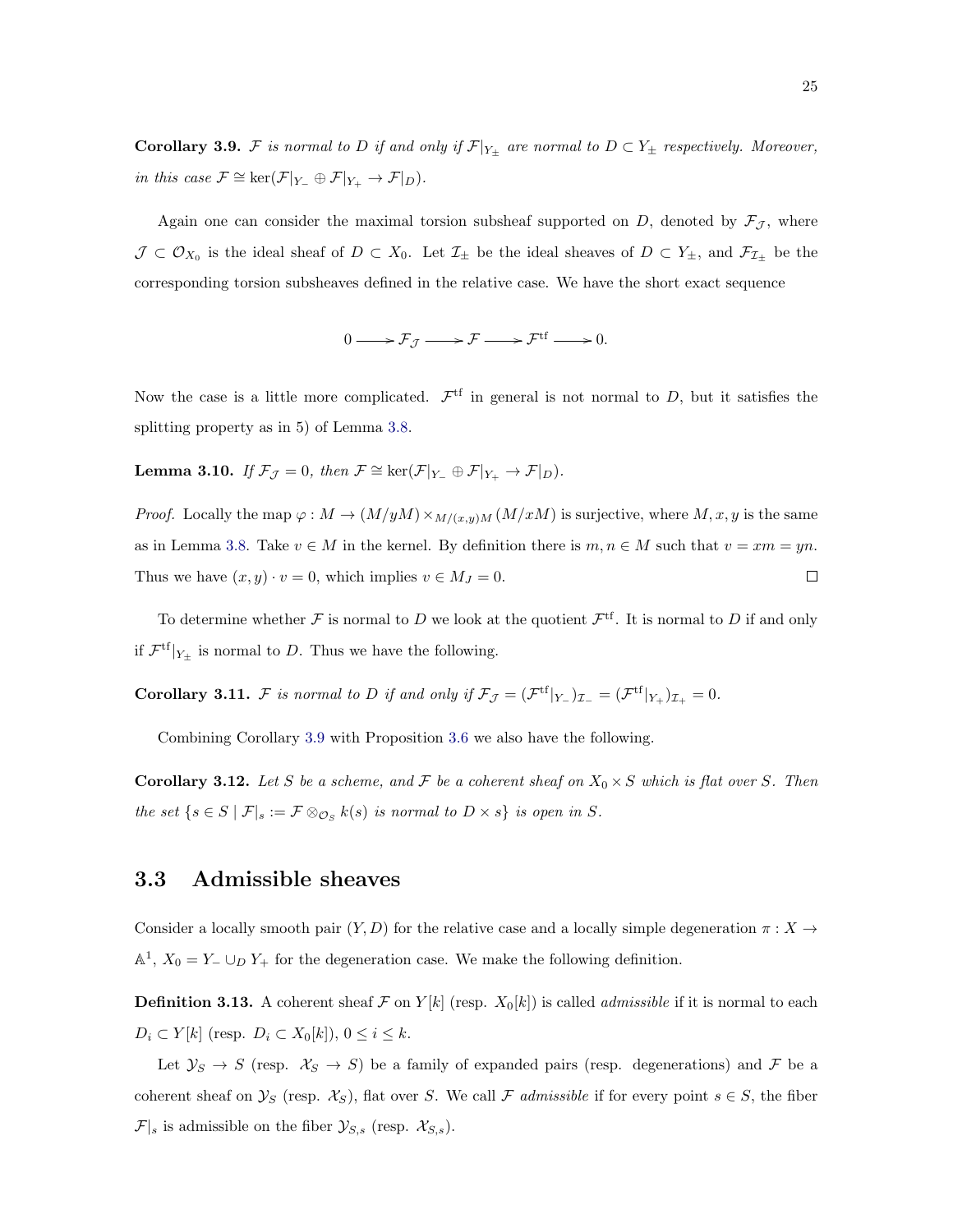Remark 3.14. The difference of the definition of admissibility on  $X_0[k]$  and  $Y[k]$  is that we include the distinguished divisor  $D_k$  in the relative case.

We would like to prove that admissibility is an open condition. Before that, we need a criterion for normality on a locally simple degeneration.

<span id="page-31-1"></span>**Lemma 3.15.** Consider the standard simple degeneration  $\pi$  :  $X = \text{Spec } \mathbb{C}[x, y, t]/(xy - t) \to \mathbb{A}^1$  $Spec \mathbb{C}[t]$ , with singular divisor of the central fiber  $D = Spec \mathbb{C}$ . Let M be a coherent sheaf on X, flat over  $\mathbb{A}^1$ . Then M is normal to  $D \subset X$  if and only if  $M|_0$  is normal to  $D \subset X_0$ .

Proof. This is an immediate consequence of the Slicing Criterion for flatness, which can be found in Corollary 6.9 of [\[Eis1995\]](#page-87-10).  $\Box$ 

<span id="page-31-2"></span>**Proposition 3.16.** Let  $\mathcal{Y}_S$  (resp.  $\mathcal{X}_S$ ) be a family of expanded pairs (resp. degenerations). Let F be a coherent sheaf on  $\mathcal{Y}_S$ , flat over S. Then the set  $\{s \in S \mid \mathcal{F}|_s \text{ is admissible}\}$  is open in S.

*Proof.* For standard families  $Y(k) \to \mathbb{A}^k$ , by Lemma [3.15,](#page-31-1) it suffices to prove the points in  $\mathbb{A}^k$  over which F is normal to all  $D_i(k)$  form an open subset. From the properties of  $Y(k)$  we know that after projection to the *i*-th coordinate,  $0 \le i \le k-1$ , the 1-dimensional family  $\pi_i := pr_i \circ \pi : Y(k) \to \mathbb{A}^1$ is also a locally simple degeneration. In other words, locally around  $D_i(k)$ ,  $Y(k)$  has a common étale neighborhood with the local model  $D_i(k) \times \text{Spec } \mathbb{C}[x, y, t_i]/(xy-t_i) \cong D_i \times \mathbb{A}^{k-1} \times \text{Spec } \mathbb{C}[x, y, t_i]/(xy-t_i)$  $t_i$ ). At points where  $t_i \neq 0$ , the normality of F is trivial. Moreover, by Corollary [3.12,](#page-30-2) the points  $s \in H_i = (t_i = 0)$  where F is not normal to  $D_i$  form a closed subset. Thus it is still closed in  $\mathbb{A}^k$ , whose complement is open. Similar proof for the distinguished divisor  $D(k)$ . For general families  $\mathcal{Y}_S$ over S, the proof works by pulling everything back to S.  $\Box$ 

#### <span id="page-31-0"></span>3.4 Stable quotients

Now we come to the stability condition, and the notion of stable quotients, following the convention of J. Li and B. Wu [\[LW2015\]](#page-88-3).

In this subsection, let  $(Y, D)$  and  $\pi : X \to \mathbb{A}^1$  be as above, we have the contractions  $p : Y[k] \to Y$ and  $p: X_0[k] \to X_0$ , contracting the extra bubbled components. Let V be a vector bundle of finite rank on  $Y$  (resp.  $X$ ).

Consider quotient sheaves of the form  $\phi : p^* \mathcal{V} \to \mathcal{F}$  on  $Y[k]$  (resp.  $X_0[k]$ ). For two quotients  $\phi_1: p^*\mathcal{V} \to \mathcal{F}_1$  and  $\phi_2: p^*\mathcal{V} \to \mathcal{F}_2$ , an equivalence between them is defined as a pair  $(\sigma, \psi)$ , where  $\sigma: Y[k] \to Y[k]$  (resp.  $X_0[k] \to X_0[k]$ ) is an isomorphism *induced from the*  $(\mathbb{C}^*)^k$ -action, and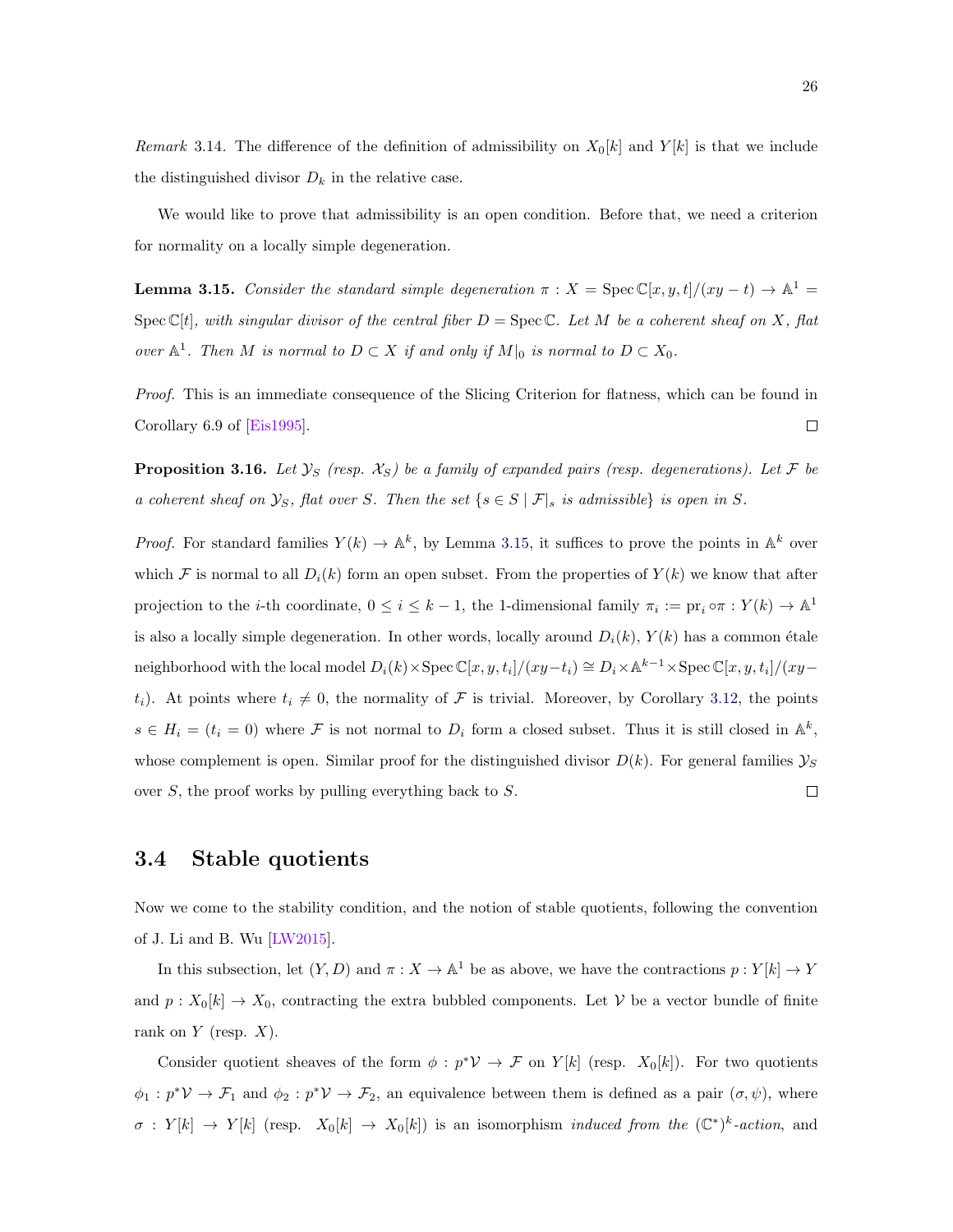$\psi: \mathcal{F}_1 \xrightarrow{\sim} \sigma^* \mathcal{F}_2$  is an isomorphism of coherent sheaves, making the following diagram commute,



Let Aut( $\phi$ ) be the group of autoequivalences of a fixed quotient  $\phi : p^* \mathcal{V} \to \mathcal{F}$ . There is a map  $\text{Aut}(\phi) \to (\mathbb{C}^*)^k$ ,  $(\sigma, \psi) \mapsto \sigma$  forgetting the second component. This is an injection, since for a fixed quotient  $\sigma = 1$  will just identify  $p^*V$  and induce Id on F. As a result,  $Aut(\phi) \subset (\mathbb{C}^*)^k$  is a subgroup. Remark 3.17. An equivalent definition of the equivalence of quotients is to consider the kernels of the quotients, say  $0 \to \mathcal{K}_i \to p^* \mathcal{V} \to \mathcal{F}_i \to 0$ , and define an equivalence as an isomorphism of the two kernels as subsheaves of  $p^*\mathcal{V}$ . It is clear from this definition that  $\mathrm{Aut}(\phi) \subset (\mathbb{C}^*)^k$  is a subgroup.

**Definition 3.18.** Let  $\phi: p^*V \to \mathcal{F}$  be a quotient sheaf on  $Y[k]$  (resp.  $X_0[k]$ ).  $\phi$  is called *stable* if  $\mathcal{F}$ is admissible, and  $Aut(\phi)$  is finite.

For standard families  $Y(k)$  and  $X(k)$ , we have contraction maps  $p: Y(k) \to Y$  and  $p: X(k) \to X$ , which pass to general families.

**Definition 3.19.** Let  $\mathcal{Y}_S \to S$  (resp.  $\mathcal{X}_S \to S$ ) be a family of expanded pairs (resp. degenerations), with contraction map  $p: \mathcal{Y}_S \to Y$  (resp.  $p: \mathcal{X}_S \to X$ ) and  $\phi: p^* \mathcal{V} \to \mathcal{F}$  be a quotient sheaf on  $\mathcal{Y}_S$ (resp.  $\mathcal{X}_S$ ), with F flat over S. Then  $\phi$  is called *stable* if for every point  $s \in S$ , the fiber  $\mathcal{F}|_s$  is stable on the fiber  $\mathcal{Y}_{S,s}$  (resp.  $\mathcal{X}_{S,s}$ ).

The  $(\mathbb{C}^*)^k$ -actions on  $Y(k)$  and  $\mathbb{A}^k$  induce a  $(\mathbb{C}^*)^k$ -action on the Quot-space Quot $\mathcal{V}_{Y(k)/\mathbb{A}^k}^{\mathfrak{p}^*\mathcal{V}}$ , which is a separated algebraic space locally of finite type by [\[OS2003\]](#page-88-9). For a fixed object  $(\xi, \phi)$  represented by  $\xi : S \to \mathbb{A}^k$  and an S-flat quotient  $\phi$  on  $\mathcal{Y}_S$ , the stabilizer is given by

<span id="page-32-0"></span>
$$
\begin{array}{ccc}\n\text{Aut}_{*,S}(\xi,\phi,k) & \longrightarrow & S & \\
\downarrow & & \downarrow & \downarrow & \\
\downarrow & & \downarrow & \downarrow & \downarrow & \\
(\mathbb{C}^*)^k \times \text{Quot}_{Y(k)/\mathbb{A}^k}^{p^*\mathcal{V}} & \longrightarrow \text{Quot}_{Y(k)/\mathbb{A}^k}^{p^*\mathcal{V}} \times \text{Quot}_{Y(k)/\mathbb{A}^k}^{p^*\mathcal{V}}.\n\end{array} \tag{3.1}
$$

We see that  ${\rm Aut}_{*,S}(\xi,\phi,k) \hookrightarrow (\mathbb{C}^*)^k \times S$  is a subgroup scheme over S. Thus it is quasi-compact and separated over S, which means that the action is quasi-compact and separated.

We also have the open condition property.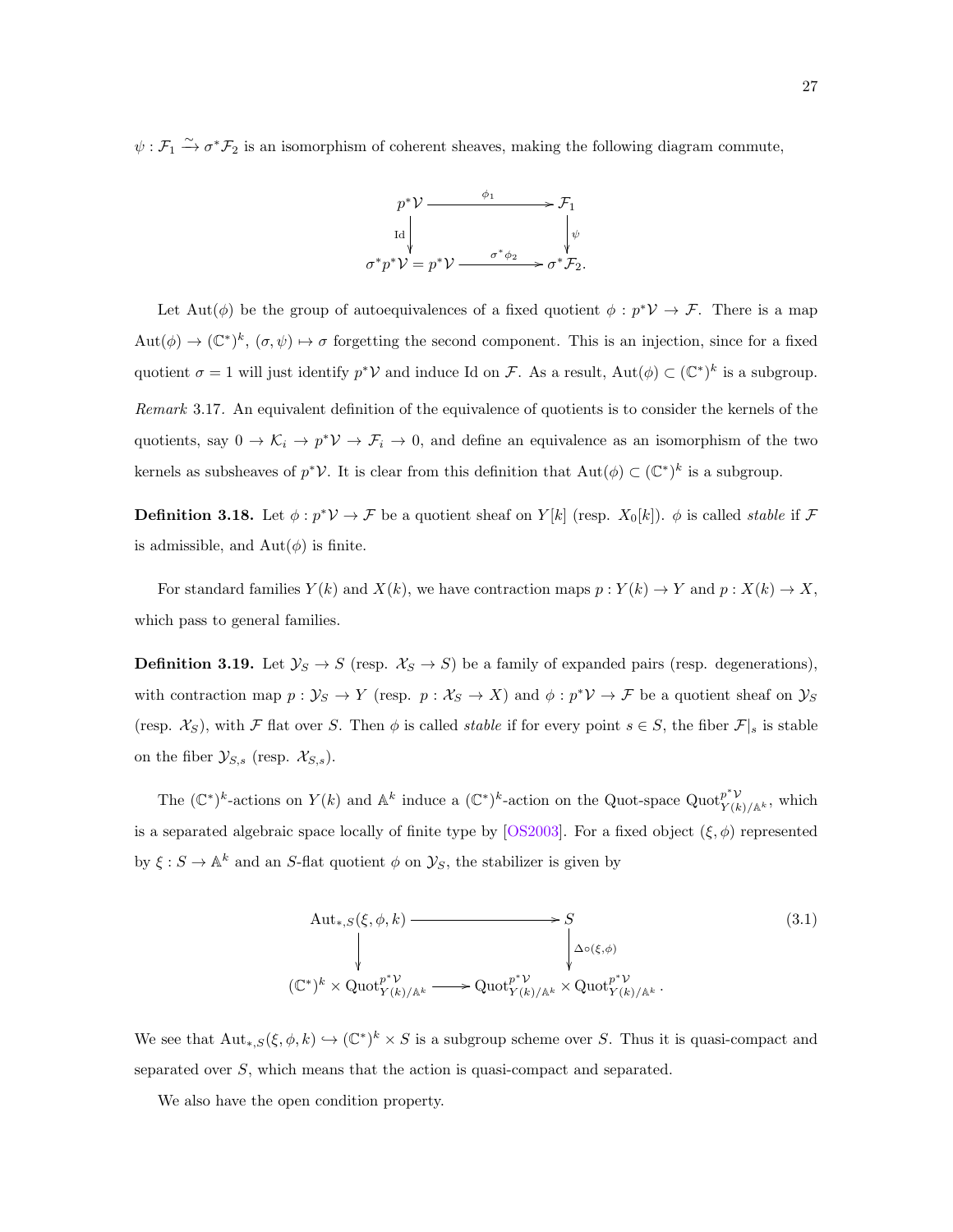**Proposition 3.20.** Let  $\mathcal{Y}_S \to S$  (resp.  $\mathcal{X}_S \to S$ ) be a family of expanded pairs (resp. degenerations), with contraction map  $p: \mathcal{Y}_S \to Y$  (resp.  $p: \mathcal{X}_S \to X$ ) and  $\phi: p^* \mathcal{V} \to \mathcal{F}$  be a quotient sheaf on  $\mathcal{Y}_S$ (resp.  $\mathcal{X}_S$ ), with F flat over S. The set  $\{s \in S \mid \phi_s := p^* \mathcal{V} \to \mathcal{F} \mid_s \text{ is stable }\}$  is open in S.

Proof. By Proposition [3.16,](#page-31-2) it suffices to prove the finiteness of the autoequivalence group is an open condition. We take the relative case for example; the degeneration case is similar.

Now  $(\mathbb{C}^*)^k$  acts on  $\text{Quot}_{Y(k)/\mathbb{A}^k}^{p^*\mathcal{V}}$  by diagram [\(3.1\)](#page-32-0). Given an object  $(\xi,\phi) \in \text{Quot}_{Y(k)/\mathbb{A}^k}^{p^*\mathcal{V}}(S)$ , the stabilizer group scheme of the action is just  ${\rm Aut}_{*,S}(\xi,\phi,k)$ . Thus the set  $\{s \in S \mid \phi_s := p^* \mathcal{V} \to \mathcal{V}\}$  $\Box$  $\mathcal{F}|_s$  is stable } would be the set where  $\text{Aut}_{*,S}(\xi, \phi, k) \to S$  is quasi-finite, which is open.

We still need some concepts for later discussions of sheaves. The following definitions can be found in [\[Lie2007\]](#page-88-10) and [\[Nir2008b\]](#page-88-11).

**Definition 3.21.** Let F be a coherent sheaf on a Deligne–Mumford stack W. The support of F is the closed substack defined by the ideal sheaf  $0 \to \mathcal{I} \to \mathcal{O}_W \to \mathcal{E} nd_{\mathcal{O}_W}(\mathcal{F})$ . The *dimension* of  $\mathcal F$  is the dimension of its support.  $\mathcal F$  is called *pure*, if any proper subsheaf of it has the same dimension as  $\mathcal{F}.$ 

**Definition 3.22.** Let  $T_i(\mathcal{F})$  be the maximal subsheaf of  $\mathcal F$  of dimension  $\leq i$ . Then we have the torsion filtration

$$
0\subset T_0(\mathcal{F})\subset\cdots\subset T_d(\mathcal{F})=\mathcal{F},
$$

where  $d = \dim \mathcal{F}$  and each factor  $T_i(\mathcal{F})/T_{i-1}(\mathcal{F})$  is 0 or pure of dimension i.

**Proposition 3.23.** Let F be a coherent sheaf on a locally smooth pair  $(Y, D)$ . Then F is normal to D if and only if no irreducible components of any nonempty Supp  $T_i(\mathcal{F})$  lie in D.

*Proof.* If F is normal to D, and some irreducible component of  $T_i(\mathcal{F})$  lies in D, then for some point in that component,  $\mathcal F$  is not flat along the normal direction to  $D$  since the multiplication in the normal direction vanishes on  $T_i(\mathcal{F})$ . Contradiction.

Conversely, suppose no irreducible components of any  $T_i(\mathcal{F})$  lie in D and F is not normal to D. Then  $\mathcal{F}_{\mathcal{I}} \neq 0$ , where  $\mathcal{I}$  is the ideal sheaf of  $D \subset Y$ . Suppose dim  $\mathcal{F}_{\mathcal{I}} = d'$ , then Supp  $\mathcal{F}_{\mathcal{I}} \subset D$  contains some irreducible components of Supp  $T_{d'}(\mathcal{F})$ . Contradiction.  $\Box$ 

The followings are some examples for stable quotients.

*Example* 3.24. Let  $V = \mathcal{O}_Y$  (similar with  $\mathcal{O}_{X_0}$ ) be the structure sheaf. A quotient sheaf is just a closed substack  $Z$  of  $Y[k]$ .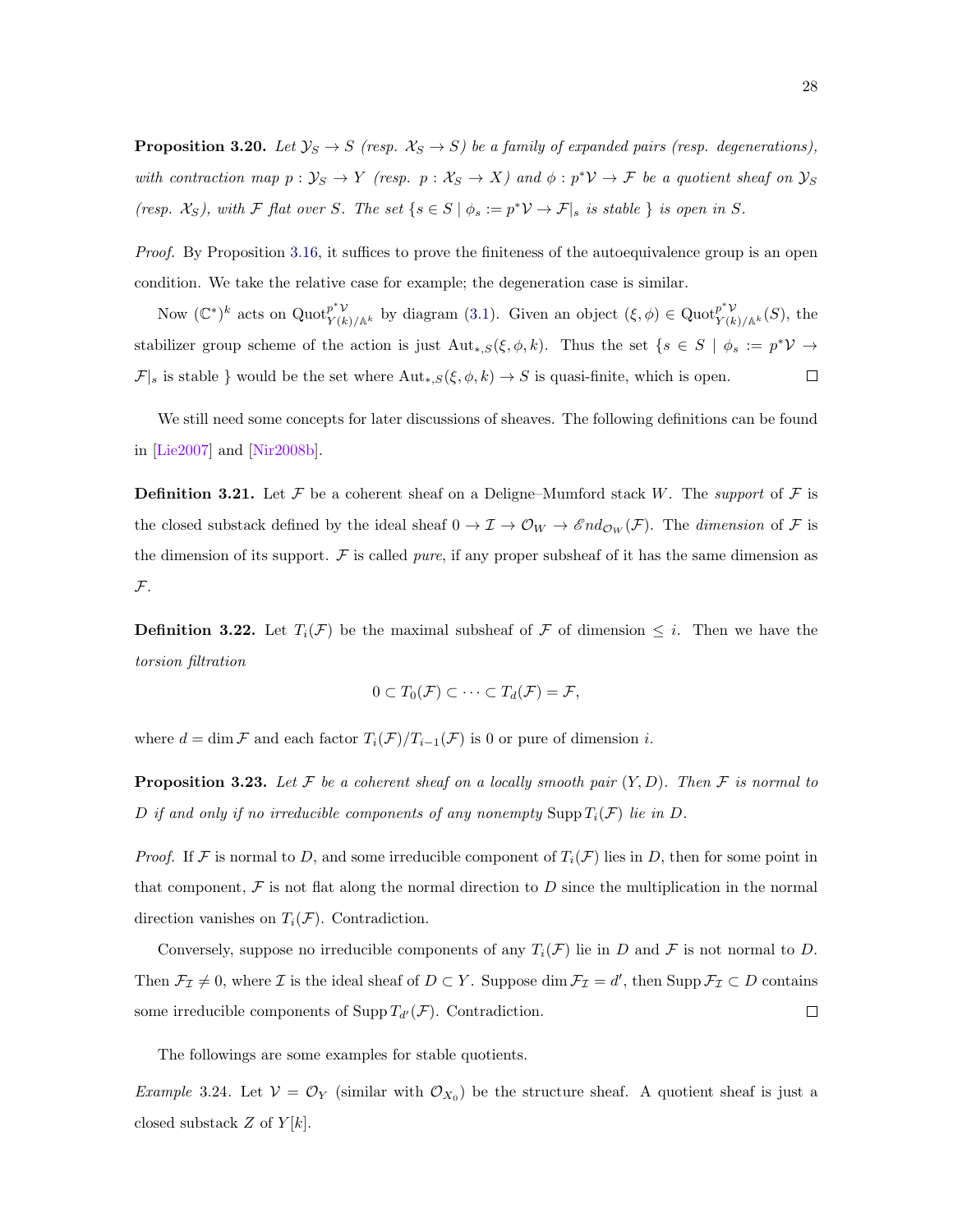If dim  $Z = 0$ , in other words, Z is just a collection of (possibly multiple or gerby) points. Then  $\mathcal{O}_{Y[k]} \to \mathcal{O}_Z$  is stable if and only if none of the points of Z supports on any divisor  $D_i$ ,  $0 \le i \le k$ .

If dim  $Z = 1$  and Z is pure, then Z is admissible if and only if none of its irreducible components lies entirely in any divisor  $D_i$ ,  $0 \le i \le k$ . Z is stable if furthermore it is not "entirely fiberwise"; in other words, restricted to any extra bubbled component of  $Y[k]$ , it is not a fiber (or a union of fibers) of the corresponding (possibly orbi)  $\mathbb{P}^1$ -bundle.

#### <span id="page-34-0"></span>3.5 C ∗ -equivariant flat limits

To conclude this section we describe the completion of flat families of quotients. Let  $W$  be a separated Deligne-Mumford stack of finite type, with a vector bundle  $V$ , and  $\pi : W \to \mathbb{A}^1$  be proper and flat. Let  $\phi^{\circ} : \mathcal{V}|_{\mathbb{C}^*} \to \mathcal{F}^{\circ}$  be a quotient of coherent sheaves on  $\mathcal{W}|_{\mathbb{C}^*}$ , flat over  $\mathbb{C}^*$ .

By properness of the Quot-space  $\text{Quot}^{\mathcal{V}}_{\mathcal{W}/\mathbb{A}^1}$  (Theorem 1.5 of [\[OS2003\]](#page-88-9)), there is a unique quotient  $\phi: V \to \mathcal{F}$  on W, flat over  $\mathbb{A}^1$ , whose restriction to  $W|_{\mathbb{C}^*}$  is the given family. We call  $\phi$  the flat completion and  $\phi|_0$  the *flat limit* of the given family at  $0 \in \mathbb{A}^1$ .

Consider the following special case. Let W be a proper Deligne-Mumford stack, with a vector bundle V. Consider the family  $\pi: W \times \mathbb{A}^1 \to \mathbb{A}^1$ , with the other projection  $p: W \times \mathbb{A}^1 \to W$ .  $\mathbb{C}^*$  acts obviously on the  $\mathbb{A}^1$ -factor of the family  $W \times \mathbb{A}^1$ . Given  $\phi^\circ: p^*V|_{W \times \mathbb{C}^*} \to \mathcal{F}^\circ$  be a  $\mathbb{C}^*$ -equivariant and  $\mathbb{C}^*$ -flat quotient of coherent sheaves on  $W \times \mathbb{C}^*$ , we have the flat completion  $\phi$ , which is still C ∗ -equivariant.

Lemma 3.25.  $\phi \cong p^* \phi |_0$ .

Proof. We rephrase the situation in terms of the language of Quot-spaces.  $\phi^{\circ}$  defines a  $\mathbb{C}^*$ -equivariant map from  $F^{\circ} : \mathbb{C}^* \to \mathrm{Quot}_W$ . Here the  $\mathbb{C}^*$ -action on the Quot-space is the trivial action. Hence  $F^{\circ}$ is a constant map, defined by restricting  $\phi^{\circ}$  to any fiber. By the properness of  $\text{Quot}_W$ , the unique extension of  $F^{\circ}$  to  $\mathbb{A}^{1}$  is the constant map, which gives the trivial family  $p^*\phi|_{0}$ .  $\Box$ 

Let  $(Y, D)$  be a locally smooth pair as in previous sections, and V be a vector bundle on Y. Let  $\Delta = \mathbb{P}_D(\mathcal{O} \oplus N) \xrightarrow{p} D$  be a bubble component.

<span id="page-34-1"></span>**Proposition 3.26.** Let  $\phi: p^* \mathcal{V} \to \mathcal{F}$  be an admissible  $\mathbb{C}^*$ -equivariant quotient on  $\Delta$ , with  $\mathbb{C}^*$  acting along the fiber. Assume furthermore that  $\mathbb{C}^*$  acts trivially on  $V|_D$ , i.e.  $\forall p \in D$ ,  $V|_p$  is trivial as a  $\mathbb{C}^*$ -representation. Then  $\mathcal{F} \cong p^* \mathcal{F}|_D$ .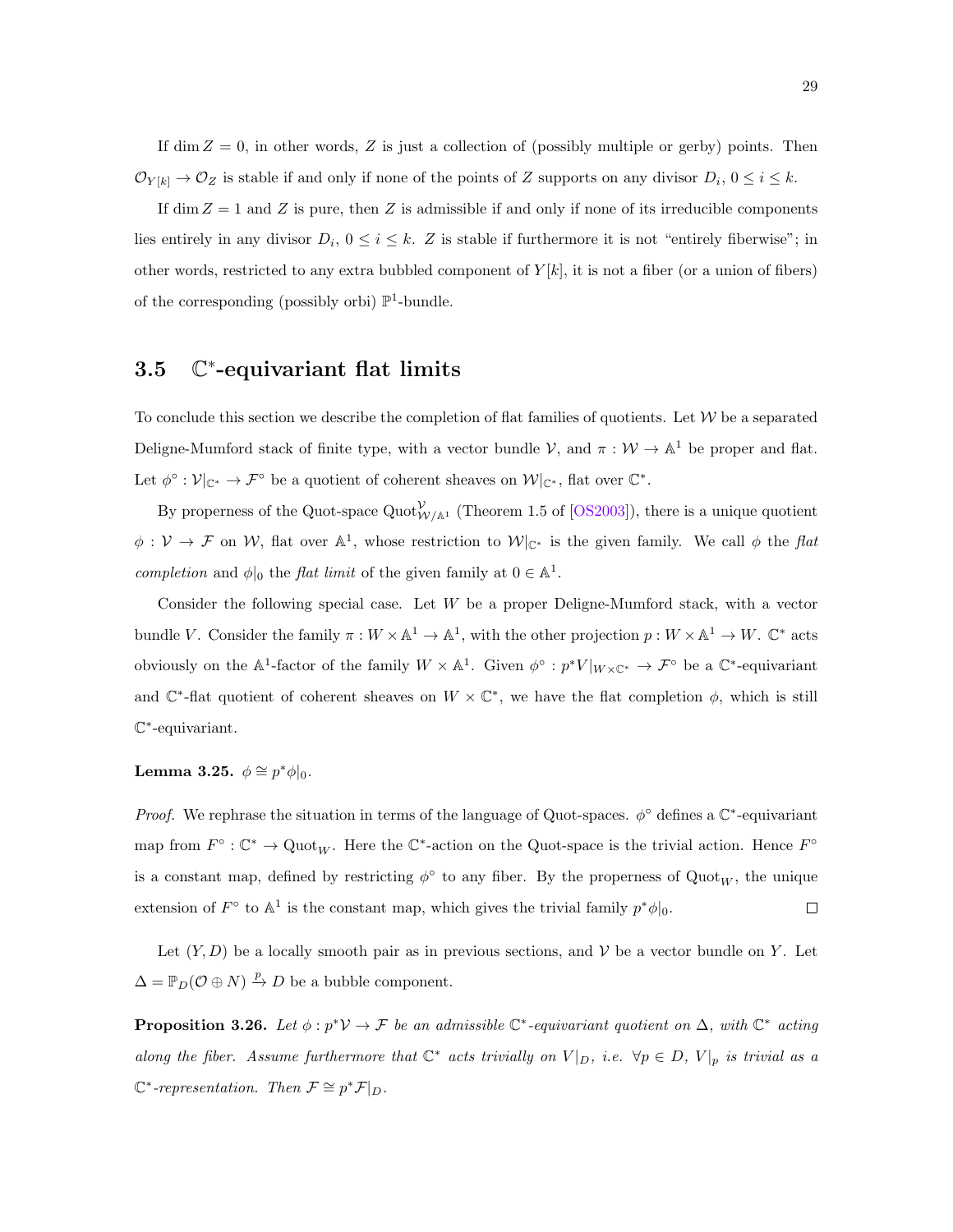*Proof.* Lemma [3.26](#page-34-1) applies locally to  $\Delta - D_{-}$ , where admissibility implies the flatness along the A<sup>1</sup>direction. Separatedness of  $\text{Quot}_W$  in Lemma [3.26](#page-34-1) ensures that the isomorphisms are unique, and hence glue to a global isomorphism.  $\Box$ 

We still need a technical lemma for later use. Consider Spec R := Spec  $\mathbb{C}[x, y, t]/(xy)$ . Let  $R_0 =$  $R/tR$ ,  $R_ - = R/yR$  and  $R_{0,-} = R_0/yR_0$ . Let  $J = (x, y) \subset R$ ,  $J_0 = (x, y) \subset R_0$ ,  $I_ - = (x) \subset R_ -$  and  $I_{0,-} = (x) \subset R_0/yR_0$  be ideals. Let  $\mathbb{C}^*$  acts on t by weight  $a < 0$ , on x by weight  $b > 0$ , and trivially on y. Let  $\phi: R^{\oplus r} \to M \to 0$  be a  $\mathbb{C}^*$ -equivariant quotient, flat over  $\mathbb{C}[t]$ . Let  $\phi_-: R^{\oplus r} \to M^- \to 0$ be its restriction on  $R_-\$ .

Lemma 3.27 (Lemma 3.13, Lemma 3.14 of [\[LW2015\]](#page-88-3)).

- 1.  $M_J \otimes_R R_0 \cong (M \otimes_R R_0)_{J_0};$
- 2. Let  $M^*_-$  be the flat limit of the restriction of  $M_-$  on  $Spec \mathbb{C}[x, x^{-1}, t]$  along the x-direction to the locus  $(x = 0)$ , and let  $M_{0,-}^*$  be flat limit of the restriction of  $M_{0,-} := M_- \otimes_{R_-} R_{0,-}$  on Spec  $\mathbb{C}[x,x^{-1}]$  along the x-direction to the locus  $(x = 0)$ . Then  $M^*_-$  is the pull back of  $M^*_{0,-}$ along the projection  $\text{Spec } \mathbb{C}[x, x^{-1}, t] \to \text{Spec } \mathbb{C}[x, x^{-1}]$ .

Proof. The proof is exactly the same as in [\[LW2015\]](#page-88-3).

 $\Box$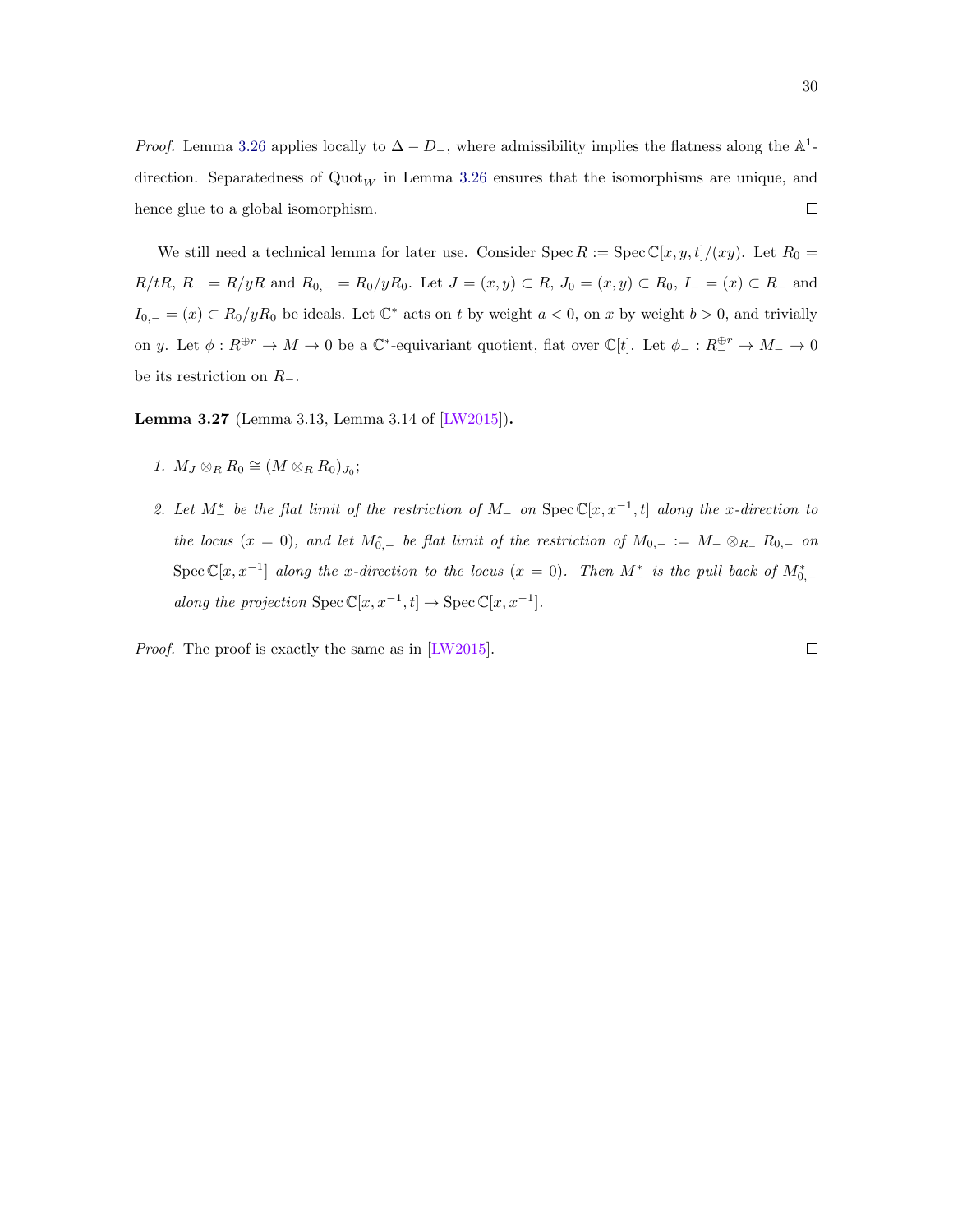## Chapter 4

# Moduli of stable quotients

#### 4.1 Quot-functor of stable quotients

Now let's consider stable quotients on the stacks of expanded pairs and degenerations. Let  $(Y, D)$  be a locally smooth pair and  $\pi : X \to \mathbb{A}^1$  be a locally simple degeneration. Let V be a vector bundle of finite rank on Y or X. We have the stacks  $\mathfrak A$  and  $\mathfrak C$ , with universal families  $\mathfrak Y$  and  $\mathfrak X$ .

First let's describe the equivalence relation on the Quot-spaces. Recall we have the discrete symmetries given in the following Cartesian diagram

$$
R_{d,Y(k)} \xrightarrow{\qquad} Y(k)
$$
\n
$$
\downarrow \qquad \qquad \downarrow
$$
\n
$$
R_{d,\mathbb{A}^k} \xrightarrow{\qquad \qquad} \mathbb{A}^k.
$$

One has an étale equivalence relation

$$
R_{d,\operatorname{Quot}^{p^*\mathcal{V}}_{Y(k)/\mathbb{A}^k}}:=\operatorname{Quot}^{p^*\mathcal{V}}_{R_{d,Y(k)}/R_{d,\mathbb{A}^k}}\xrightarrow{\hspace*{1cm}}\operatorname{Quot}^{p^*\mathcal{V}}_{Y(k)/\mathbb{A}^k},
$$

induced by the two projections in the Cartesian diagram above. Here the maps are well-defined because  $R_{d, \mathbb{A}^k} \rightrightarrows \mathbb{A}^k$  are actually disjoint unions of open immersions.

This is the induced discrete symmetries on the Quot-space. Two representatives  $(\xi, \phi), (\xi', \phi'),$ with  $\xi, \xi': S \to \mathbb{A}^k$ , represent the same object if the associate map factors through  $R_{d, \text{Quot}_{Y(k)/\mathbb{A}^k}}$ .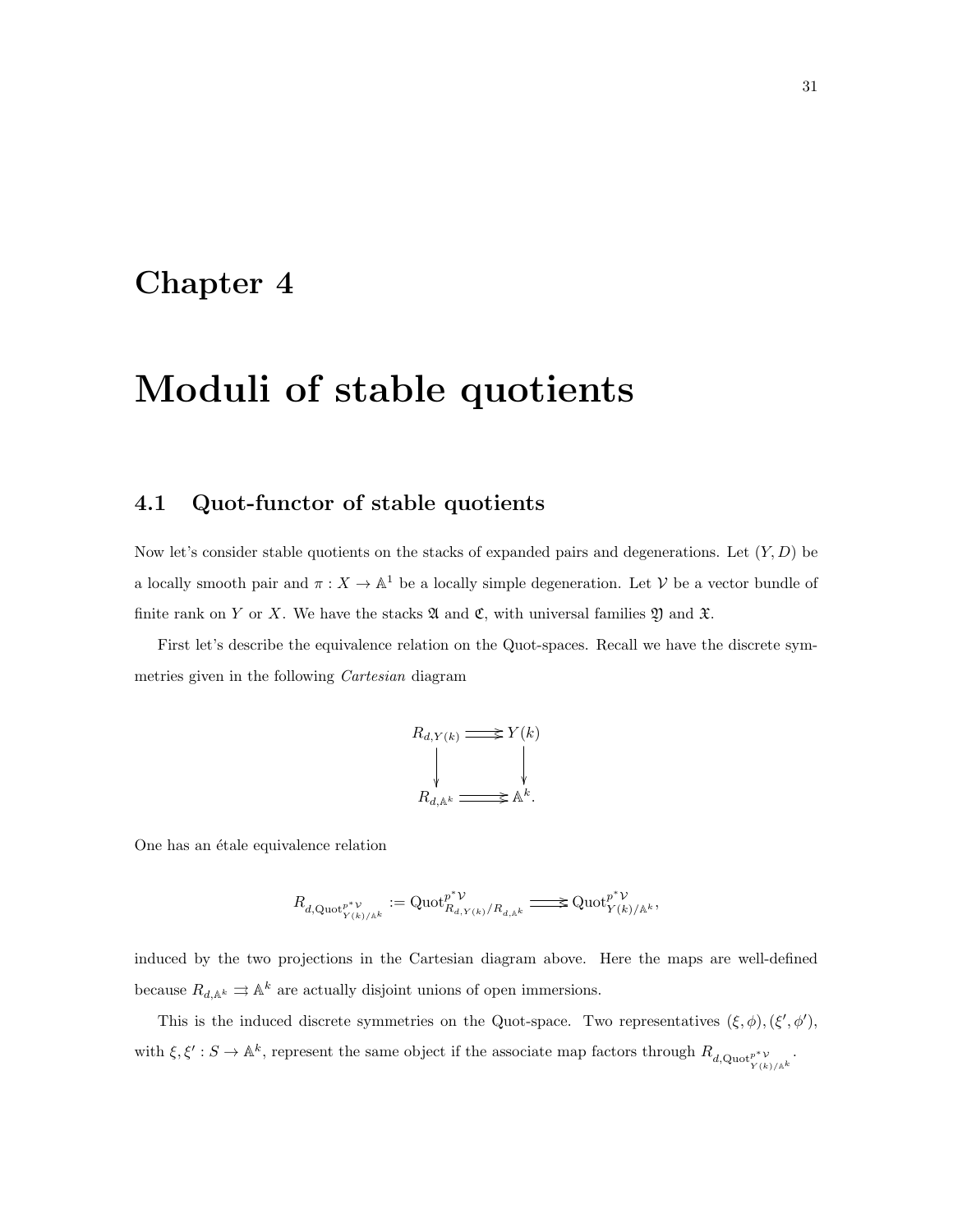Recall that we also have the  $(\mathbb{C}^*)^k$ -action

$$
(\mathbb{C}^*)^k\times\operatorname{Quot}_{Y(k)/\mathbb{A}^k}^{p^*\mathcal{V}}\xrightarrow{\qquad \qquad }\operatorname{Quot}_{Y(k)/\mathbb{A}^k}^{p^*\mathcal{V}}.
$$

They combine to give a smooth equivalence relation on the Quot-space, still as a subrelation of the group action by the semidirect product  $(\mathbb{C}^*)^k \rtimes S_k$ ,

$$
R_{\sim, \operatorname{Quot}^{p^* \mathcal{V}}_{Y(k)/\mathbb{A}^k}} := (\mathbb{C}^*)^k \times R_{d, \operatorname{Quot}^{p^* \mathcal{V}}_{Y(k)/\mathbb{A}^k}} \longrightarrow (\mathbb{C}^*)^k \rtimes S_k \times \operatorname{Quot}^{p^* \mathcal{V}}_{Y(k)/\mathbb{A}^k} \longrightarrow \operatorname{Quot}^{p^* \mathcal{V}}_{Y(k)/\mathbb{A}^k}.
$$

In particular, for a fixed object represented by a map  $\xi : S \to \mathbb{A}^k$  and a quotient  $\phi$  on  $\mathcal{Y}_S$ , its isotropy group is the pull back in the following Cartesian diagram,

$$
\begin{array}{ccc}\n\text{Aut}_{\sim,S}(\xi,\phi,k) & \xrightarrow{\qquad} & S & (4.1) \\
\downarrow^{\qquad} & & \downarrow^{\qquad} & \downarrow^{\qquad} \\
R_{\sim,\text{Quot}_{Y(k)/\mathbb{A}^k}^{p^*V}} & \xrightarrow{\qquad} \text{Quot}_{Y(k)/\mathbb{A}^k}^{p^*V} \times \text{Quot}_{Y(k)/\mathbb{A}^k}^{p^*V}.\n\end{array}
$$

Aut<sub>∼,S</sub>( $\xi, \phi, k$ ) is a subgroup scheme over S of  $(\mathbb{C}^*)^k \rtimes S_k \times S$ , which is quasi-compact and separated. We know that the smooth relation  $R_{\sim, \text{Quot}_{Y(k)/\mathbb{A}^k}}$  is quasi-compact and separated.

Now we have the following Cartesian diagram of closed or open embeddings, for  $|I| = l \leq k$ ,



which induces the closed embedding  $\mathrm{Quot}_{Y(r)}^{p^*V}$  $p^* \mathcal{V}_{Y(l)/\mathbb{A}^l} \hookrightarrow \mathrm{Quot}_{Y(k)/\mathbb{A}^k}^{p^* \mathcal{V}},$  and the open embedding  $(\mathbb{C}^*)^{k-l} \times$  $\mathrm{Quot}_{\mathbf{V}(l)}^{p^*\mathcal{V}}$  $p^*\mathcal{V}$ <br> $Y(l)/\mathbb{A}^l \cong \mathrm{Quot}_{Y(k)}^{p^*\mathcal{V}}$  $p^* \mathcal{V}_{Y(k)|_{U_I}/U_I} \hookrightarrow \mathrm{Quot}_{Y(k)/\mathbb{A}^k}^{p^* \mathcal{V}}$ . Hence we have the embeddings,

R<sup>∼</sup>,Quotp∗V Y (l)/Al / (C ∗ ) <sup>k</sup>−<sup>l</sup> <sup>×</sup> <sup>R</sup><sup>∼</sup>,Quotp∗V Y (l)/Al / R<sup>∼</sup>,Quotp∗V Y (k)/Ak Quot<sup>p</sup> <sup>∗</sup>V Y (l)/A<sup>l</sup> /(C ∗ ) <sup>k</sup>−<sup>l</sup> × Quot<sup>p</sup> <sup>∗</sup>V Y (l)/A<sup>l</sup> /Quot<sup>p</sup> <sup>∗</sup>V <sup>Y</sup> (k)/A<sup>k</sup> .

Let  $\operatorname{Quot}_{Y(k)/\mathbb{A}^k}^{\mathcal{P}^*V, st} \subset \operatorname{Quot}_{Y(k)/\mathbb{A}^k}$  denote the subfunctor of the ordinary Quot-functor, consisting of stable quotients. By Proposition [3.20](#page-33-0) this is an open subfunctor, thus represented by an algebraic subspace of the Quot-space. It is invariant under the equivalence relation.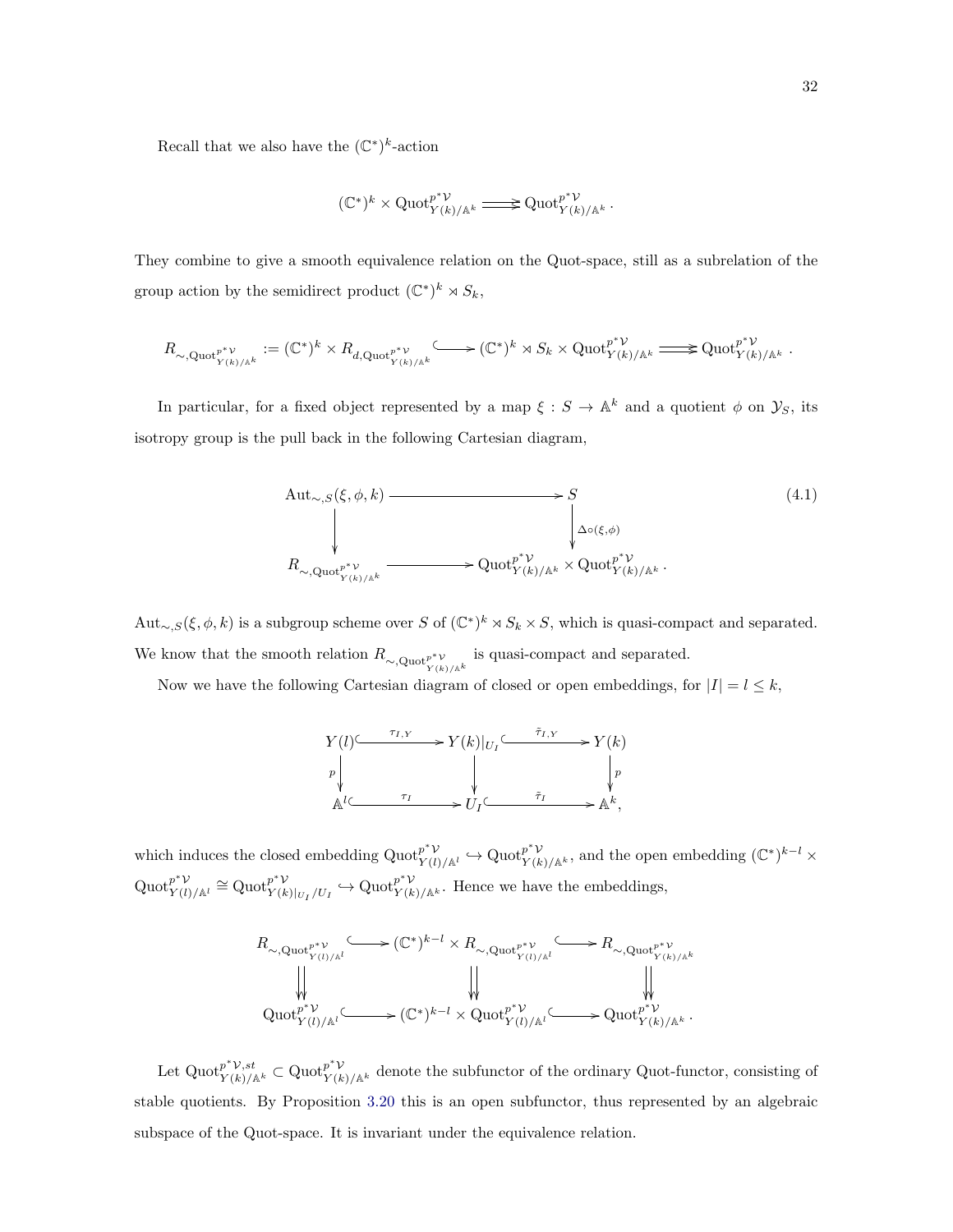Define the stable Quot-stack as

$$
\mathfrak{Quot}^{\mathcal{V}}_{\mathfrak{Y}/\mathfrak{A}}:=\varinjlim\ \left[\operatorname{Quot}^{p^*\mathcal{V},st}_{Y(k)/\mathbb{A}^k}\bigg/R_{\sim, \operatorname{Quot}^{p^*\mathcal{V}}_{Y(k)/\mathbb{A}^k}}\right].
$$

Similarly in the degeneration case one has the corresponding stable Quot-stack

$$
\mathfrak{Quot}^{\mathcal{V}}_{\mathfrak{X}/\mathfrak{C}}:=\varinjlim\ \left[\operatorname{Quot}^{p^*\mathcal{V},st}_{X(k)/\mathbb{A}^{k+1}}\bigg/R_{\sim, \operatorname{Quot}^{p^*\mathcal{V}}_{X(k)/\mathbb{A}^{k+1}}}\right],
$$

where the transition maps in the directed system are again open immersions and the limits make sense.

We interpret the objects and morphisms of  $\mathfrak{Quot}^{\mathcal{V}}_{\mathfrak{X}/\mathfrak{C}}$  and  $\mathfrak{Quot}^{\mathcal{V}}_{\mathfrak{Y}/\mathfrak{A}}$  in the categorical sense. For any  $\text{scheme } S, \text{ an object } (\bar{\xi}, \bar{\phi}) \text{ of } \mathfrak{Quot}_{\mathfrak{Y}/\mathfrak{A}}^{\mathcal{V}}(S) \text{ is represented by some object } (\xi, \phi) \in [\text{Quot}_{Y(k)/\mathbb{A}^k}^{\mathcal{F}^{\Psi}, \mathcal{S}^{\sharp}}/R_{\sim, \text{Quot}_{Y(k)/\mathbb{A}^k}}](S),$ for some  $k$ , possibly after some further étale base change; more precisely, passing to a surjective étale covering, we have the map  $\xi : S_{\xi} = \coprod S_i \to \mathbb{A}^k$  and a stable quotient  $\phi : p^* \mathcal{V} \to \mathcal{F}$  on the associated family of expanded pairs  $\mathcal{Y}_{S_{\xi}}$ .

Different representations are compatible in the following way. Given another  $(\xi', \phi')$  with  $\xi'$ :  $S_{\xi'} \to \mathbb{A}^{k'}$ , passing to the refinement  $S_{\xi\xi'} := S_{\xi} \times_S S_{\xi'}$ , denote the two induced families by  $\mathcal{Y}_{S_{\xi\xi'}}$  and  $\mathcal{Y}'_{S_{\xi\xi'}}$ . By construction they are isomorphic to each other via some  $\sigma : \mathcal{Y} \xrightarrow{\sim} \mathcal{Y}'$ , by embedding into a larger ambient space  $Y(k'')$  for some  $k'' \geq k, k'$  and pulling back the  $\sim$  equivalence relation. Then the compatibility means that, passing to  $S_{\xi\xi'}$ , there is an isomorphism  $\phi \xrightarrow{\sim} \sigma^* \phi'$ .

Given  $f: T \to S$ , the map  $\mathfrak{Quot}^{\mathcal{V}}_{\mathfrak{Y}/\mathfrak{A}}(S) \to \mathfrak{Quot}^{\mathcal{V}}_{\mathfrak{Y}/\mathfrak{A}}(T)$  is defined by pull back. Suppose  $(\bar{\xi}, \bar{\phi}) \in$  $\mathfrak{Quot}^{\mathcal{V}}_{\mathfrak{Y}/\mathfrak{A}}(S)$ . For a representative  $(\xi, \phi_{S_{\xi}})$ , we have the corresponding map  $f_{\xi}: T_{\xi} := T \times_S S_{\xi} \to S_{\xi}$ . The 1-arrow between the two objects is defined by the composite  $\eta = \xi \circ f_{\xi}$  and the pull back  $\mathcal{Y}_{T,\xi} = f_{\xi}^* \mathcal{Y}_{S,\xi}, \ \phi_{T,\xi} := f^* \phi_{S,\xi}.$ 

The functor in the degeneration case can be defined in the same manner. For any  $\mathbb{A}^1$ -scheme S,  $\mathfrak{Quot}^{\mathcal{V}}_{\mathfrak{X}/\mathfrak{C}}(S)$  is defined as the set of all pairs  $(\bar{\xi}, \bar{\phi})$ , where  $\bar{\xi} \in \mathfrak{C}(S)$  and  $\bar{\phi}$  is a stable quotient of sheaves on the family over  $\bar{\xi}$ .

#### **Theorem 4.1.** 1)  $\text{Quot}_{\mathfrak{Y}/\mathfrak{A}}^{\mathcal{V}}$  is a Deligne-Mumford stack, locally of finite type;

#### 2)  $\mathfrak{Quot}^{\mathcal{V}}_{\mathfrak{X}/\mathfrak{C}}$  is a Deligne-Mumford stack, locally of finite type over  $\mathbb{A}^1$ .

Proof. We only prove for the relative case and the degeneration case is similar. The limit stack is defined by the stack associated to the limit groupoid, with objects and morphisms described as above. It remains to prove it is Deligne–Mumford.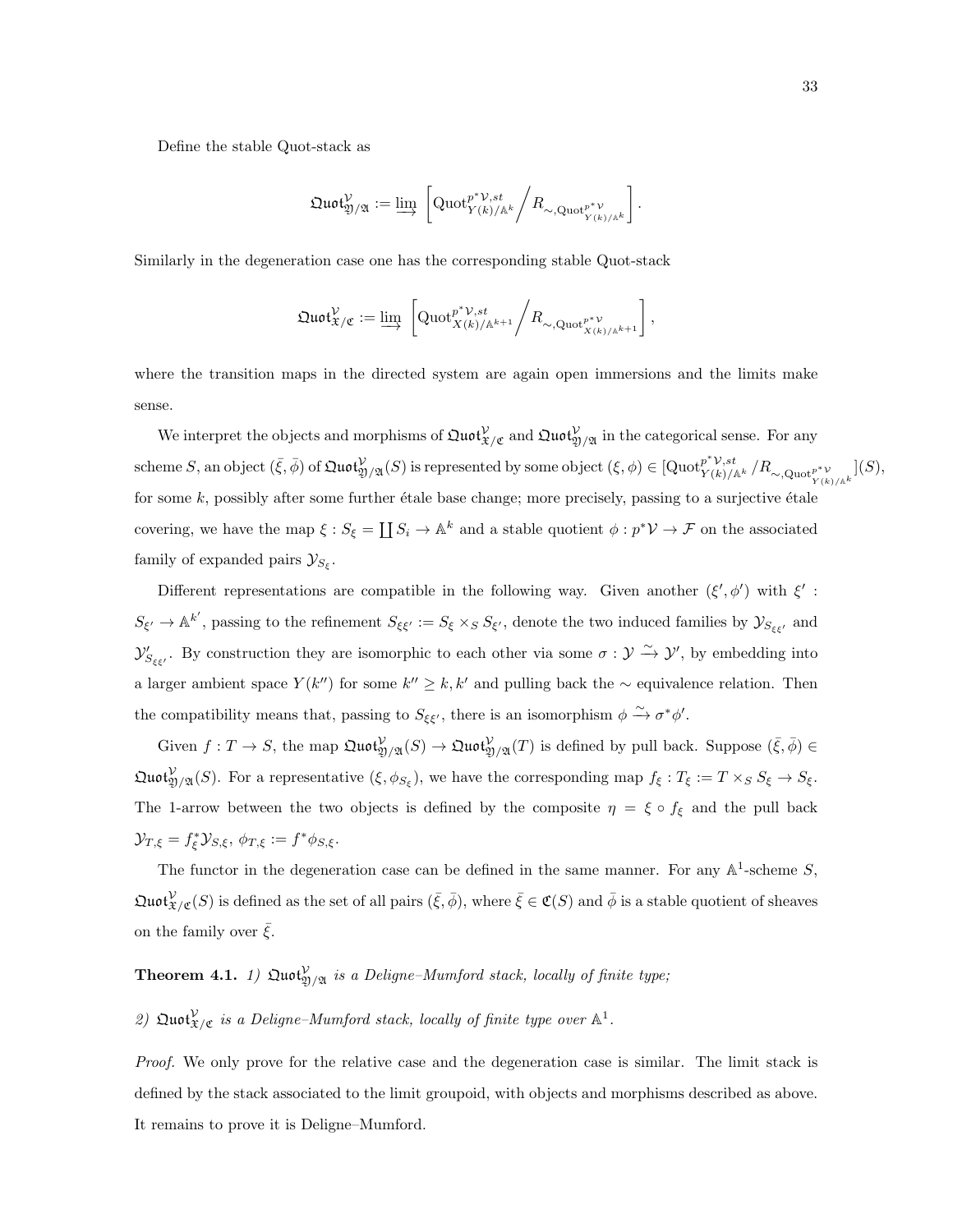Look at the stabilizer of a fixed object  $(\bar{\xi}, \bar{\phi}) \in \mathfrak{Quot}^{\mathcal{V}}_{\mathfrak{Y}/\mathfrak{A}}(S)$ , which is represented by  $\xi : S_{\xi} \to \mathbb{A}^k$ and a stable quotient  $\phi$  on  $\mathcal{Y}_{S_{\xi}}$ . The stabilizer of this representative is given in the following Cartesian diagram,

$$
\begin{array}{ccc}\n\mathrm{Aut}_{\sim}(\xi,\phi,k) & \longrightarrow & S_{\xi} & \longrightarrow & S \\
\downarrow & & \downarrow & \downarrow & \downarrow & \downarrow \\
R_{\sim,\mathrm{Quot}_{Y(k)/\mathbb{A}^k}} & \longrightarrow & \mathrm{Quot}_{Y(k)/\mathbb{A}^k}^{p^* \mathcal{V},st} \times \mathrm{Quot}_{Y(k)/\mathbb{A}^k}^{p^* \mathcal{V},st}.\n\end{array}
$$

Again one can see that for  $k$  sufficiently large, this stabilizer does not depend on  $k$ , since the limit is taken over open immersions of stacks, which are representable. It also does not depend on the choice of  $S_{\xi}$ , since the lower horizontal map is affine, and by descent theory of affine morphisms we glue to obtain a group scheme over S. Denote this group scheme by  $\text{Aut}_{\sim}(\bar{\xi}, \bar{\phi})$ . It is the stabilizer of the object, independent of k and choice of representatives for k large. Moreover, Aut<sub>∼</sub>( $\bar{\xi}, \bar{\phi}$ ) is a quasi-compact and separated (actually affine) group scheme over S. Thus  $\mathfrak{Quot}^{\mathcal{V}}_{\mathfrak{Y}/\mathfrak{A}}$  is an Artin stack.

It remains to check that each  $[\text{Quot}_{Y(k)/\mathbb{A}^k}^{p^*V, st} / R_{\sim, \text{Quot}_{Y(k)/\mathbb{A}^k}}]$  is a Deligne–Mumford stack, locally of finite type. Recall that  $R_{\sim, \text{Quot}_{Y(k)/\mathbb{A}^k}} \cong (\mathbb{C}^*)^k \times \text{Quot}_{R_{d,\mathbb{C}}}^{p^*\mathcal{V}}$  $p^{*\mathcal{V}}_{R_{d,Y(k)}/R_{d,\mathbb{A}^k}}$ . The  $(\mathbb{C}^*)^k$ -action has finite stabilizer due to the stability condition. On the other hand,

$$
R_{d,\operatorname{Quot}^{p^*\mathcal{V}}_{Y(k)/\mathbb{A}^k}}\!\! \xrightarrow{\leftarrow} S_k \times \operatorname{Quot}_{Y(k)/\mathbb{A}^k}^{p^*\mathcal{V}} \xrightarrow{\longrightarrow} \operatorname{Quot}_{Y(k)/\mathbb{A}^k}^{p^*\mathcal{V}}
$$

is obviously étale. We conclude that the stabilizer is finite and the stack is Deligne–Mumford. Since each Quot-space  $\operatorname{Quot}_{Y(k)/\mathbb{A}^k}$  is of finite type, the stack we are considering is locally of finite type.

#### 4.2 Projective Deligne–Mumford stacks

From now on we need the notion of projective Deligne–Mumford stacks. The references for this are [\[OS2003\]](#page-88-0), [\[Kre2009\]](#page-88-1) and [\[Nir2008b\]](#page-88-2). First we list some properties of coarse moduli spaces, which can be found in [\[AOV2008\]](#page-87-0), [\[AV2002\]](#page-87-1) and [\[Nir2008b\]](#page-88-2). We collect these results here just for the later use. They are not stated in the full generality.

**Proposition 4.2.** Let W be a Deligne–Mumford stack, W be a noetherian scheme and  $c: W \to W$ be a proper quasi-finite map.

1) If W is the coarse moduli space of W, and  $\underline{W}' \to \underline{W}$  is any morphism of schemes, then  $\underline{W}'$  is the coarse moduli space of  $\underline{W}' \times_{\underline{W}} W$ ;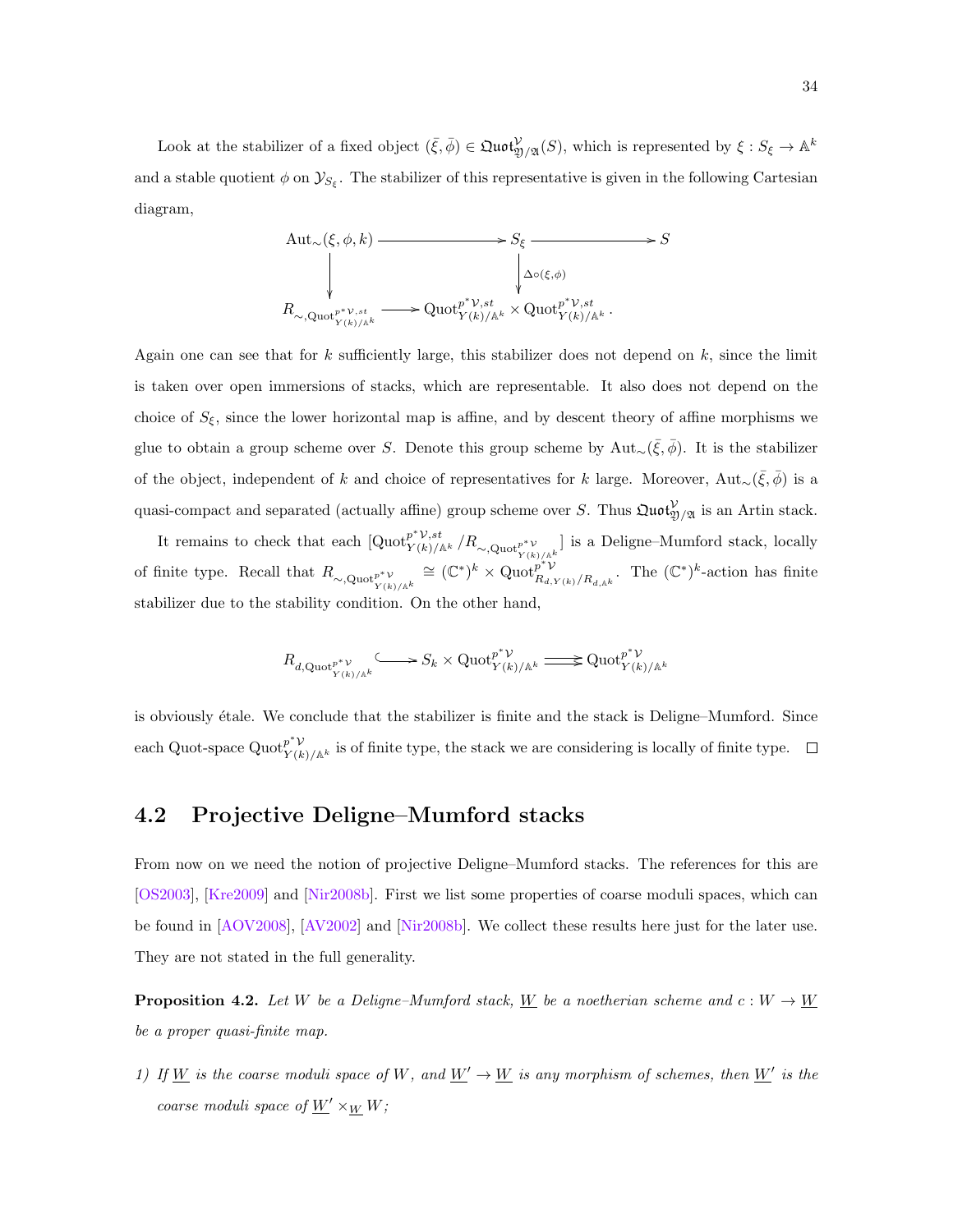2) If  $\underline{W}' \rightarrow \underline{W}$  is a flat surjective morphism of schemes, and  $\underline{W}'$  is the coarse moduli space of  $\underline{W}' \times_W W$ , then  $\underline{W}$  is the coarse moduli space of W;

**Proposition 4.3.** Let W be a separated Deligne–Mumford stack over  $\mathbb{C}$  and  $c: W \to \underline{W}$  be its coarse moduli space.

- 1) There exists an étale covering  $\underline{W}_{\alpha} \to \underline{W}$ , such that  $W \times_{\underline{W}} \underline{W}_{\alpha} \cong [U_{\alpha}/\Gamma_{\alpha}]$ , where each  $U_{\alpha}$  is a scheme with finite group  $\Gamma_{\alpha}$  acting on it;
- 2) The map c is proper. The functor  $c_*$  carries quasi-coherent sheaves to quasi-coherent sheaves, coherent sheaves to coherent sheaves, and is exact;
- 3)  $c_*\mathcal{O}_W \cong \mathcal{O}_{W}$ .

Now we introduce the notion of generating sheaves, which can be understood as "relatively ample" sheaves of a stack over its coarse moduli space.

**Definition 4.4.** Let W be a Deligne–Mumford stack over  $\mathbb{C}$ , with coarse moduli space  $c: W \to \underline{W}$ . A vector bundle  $\mathcal E$  on W is called a *generating sheaf* on W, if for every quasi-coherent sheaf  $\mathcal F$ , the  $\text{morphism } \theta_{\mathcal{E}}(\mathcal{F}) : c^*c_*\mathcal{H}om(\mathcal{E},\mathcal{F}) \otimes_{\mathcal{O}_W} \mathcal{E} \to \mathcal{F}, \text{ defined as the left adjoint of the map } c_*(\mathcal{F} \otimes_{\mathcal{O}_W} \mathcal{E}^\vee) \stackrel{\text{Id}}{\to}$  $c_*(\mathcal{F} \otimes_{\mathcal{O}_W} \mathcal{E}^{\vee}),$  is surjective.

- **Proposition 4.5.** 1)  $\mathcal E$  is a generating sheaf if and only if for every geometric point of W, the representation of the stabilizer group of that point on the fiber of  $\mathcal E$  contains every irreducible representation;
- 2) Let  $f: \underline{W}' \to \underline{W}$  be any morphism of algebraic spaces, then  $\underline{W}'$  is the coarse moduli space of  $W' := W \times_{W} \underline{W}'$ , with map  $f' : W' \to W$ . Suppose  $\mathcal E$  is a generating sheaf on W, then  $f'^* \mathcal E$  is a  $generating\ sheaf\ on\ W'.$

*Example* 4.6 (Proposition 5.2 of [\[OS2003\]](#page-88-0)). Let G be a finite group. A sheaf  $\mathcal F$  on BG is equivalent to a complex G-representation. Then  $\mathcal F$  is a generating sheaf if and only if it contains every irreducible representations of G as a G-submodule. In particular, the left regular representation R of G is a generating sheaf.

More generally, let U be a scheme with a G-action. Let  $f : [U/G] \rightarrow BG$  be the canonical 1-morphism. Then  $f^*R$  is a generating sheaf on  $[U/G]$ .

<span id="page-40-0"></span>Corollary 4.7. Let W be a Deligne–Mumford stack over  $\mathbb C$ , with generating sheaf  $\mathcal E$ . Then

1)  $\mathcal{E}^{\vee}$  is still a generating sheaf;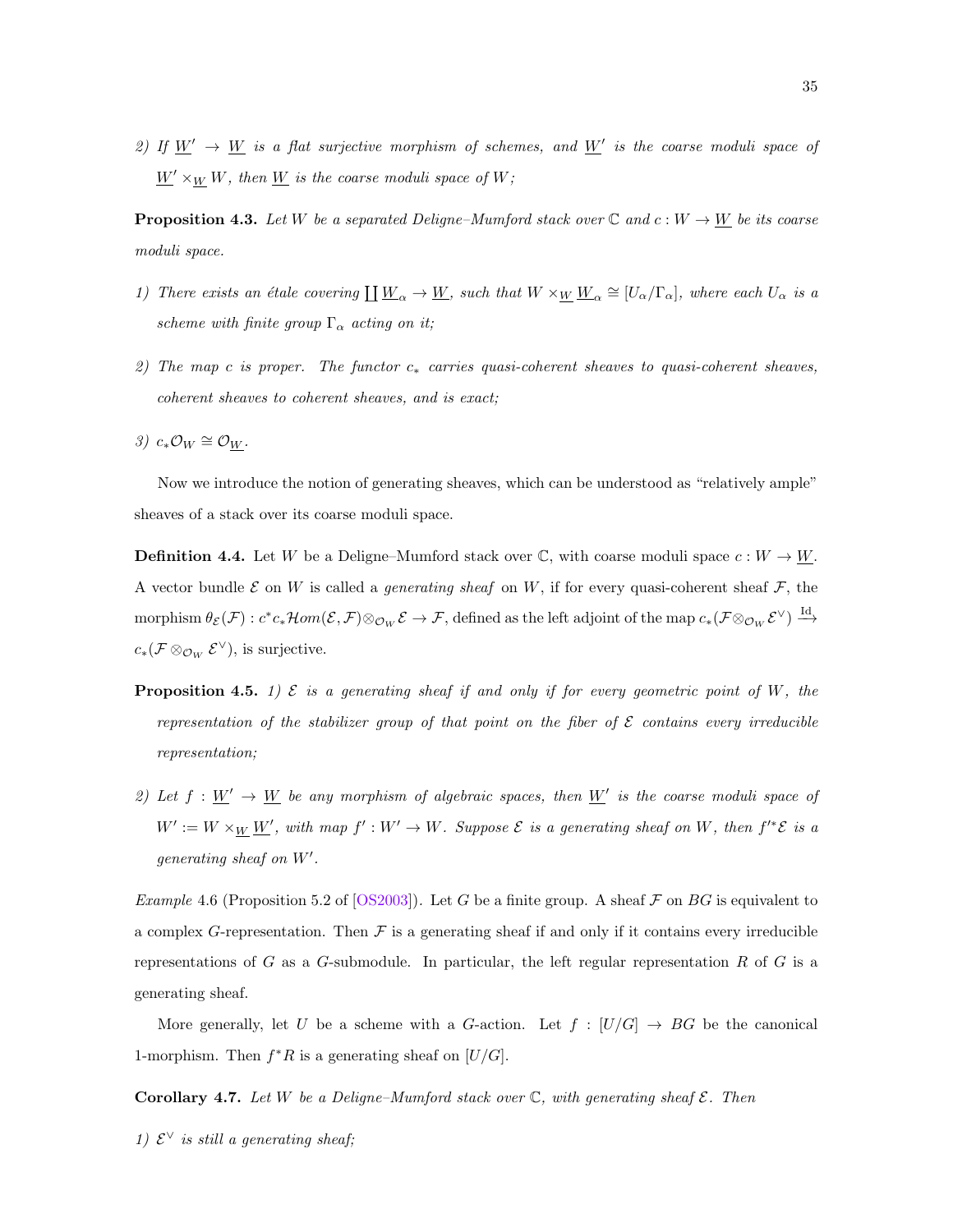2) If  $f: W' \to W$  is a representable 1-morphism between Deligne–Mumford stacks, then  $f^*{\mathcal{E}}$  is a generating sheaf on  $W'$ .

Proof. 1) follows directly from 1) of the previous proposition. 2) follows from Frobenius reciprocity and the property of representable maps that homomorphisms between isotropy groups are monomorphic.

**Definition 4.8.** A Deligne–Mumford stack W over  $\mathbb C$  is called *projective*, if it has a coarse moduli space  $c: W \to \underline{W}$ , where  $\underline{W}$  is a projective scheme, and it possesses a generating sheaf.

Let  $\pi : W \to S$  be a Deligne–Mumford stack over S, with coarse moduli space  $c : W \to W$ . Then  $\pi : W \to S$  is called a *family of projective stacks* if the underlying map of schemes  $\underline{\pi} : \underline{W} \to S$  is projective, and W possesses a generating sheaf.

There are some equivalent definitions of a projective Deligne–Mumford stack.

<span id="page-41-0"></span>Proposition 4.9 (Proposition 5.1 and Corollary 5.4 of [\[Kre2009\]](#page-88-1)). Let W be a Deligne–Mumford stack over  $\mathbb{C}$ , then the following are equivalent:

- 1) W is a projective Deligne–Mumford stack;
- 2) W has a projective coarse moduli space and is isomorphic to the quotient of a projective scheme by a reductive algebraic group acting linearly;
- 3) W has a projective coarse moduli space and every coherent sheaf admits a surjective morphism from a vector bundle;
- 4) W admits a closed embedding into a smooth proper Deligne–Mumford stack with projective coarse moduli space.

In particular, a smooth Deligne–Mumford stack over C with projective coarse moduli space is always projective.

The following concept first appeared in [\[OS2003\]](#page-88-0), with the name "generalized Hilbert polynomial", as an analog to the usual Hilbert polynomials on schemes to refine the ordinary Quot-spaces. We will also use this later, with a little modification.

**Definition 4.10.** The Hilbert homomorphism of a coherent sheaf F on W with respect to  $\mathcal{E}$  is the group homomorphism  $P_{\mathcal{F}}^{\mathcal{E}} : K^0(W) \to \mathbb{Z}$ , defined as

$$
[V] \mapsto \chi(W, V \otimes_{\mathcal{O}_W} \mathcal{F} \otimes_{\mathcal{O}_W} \mathcal{E}^{\vee}),
$$

 $\Box$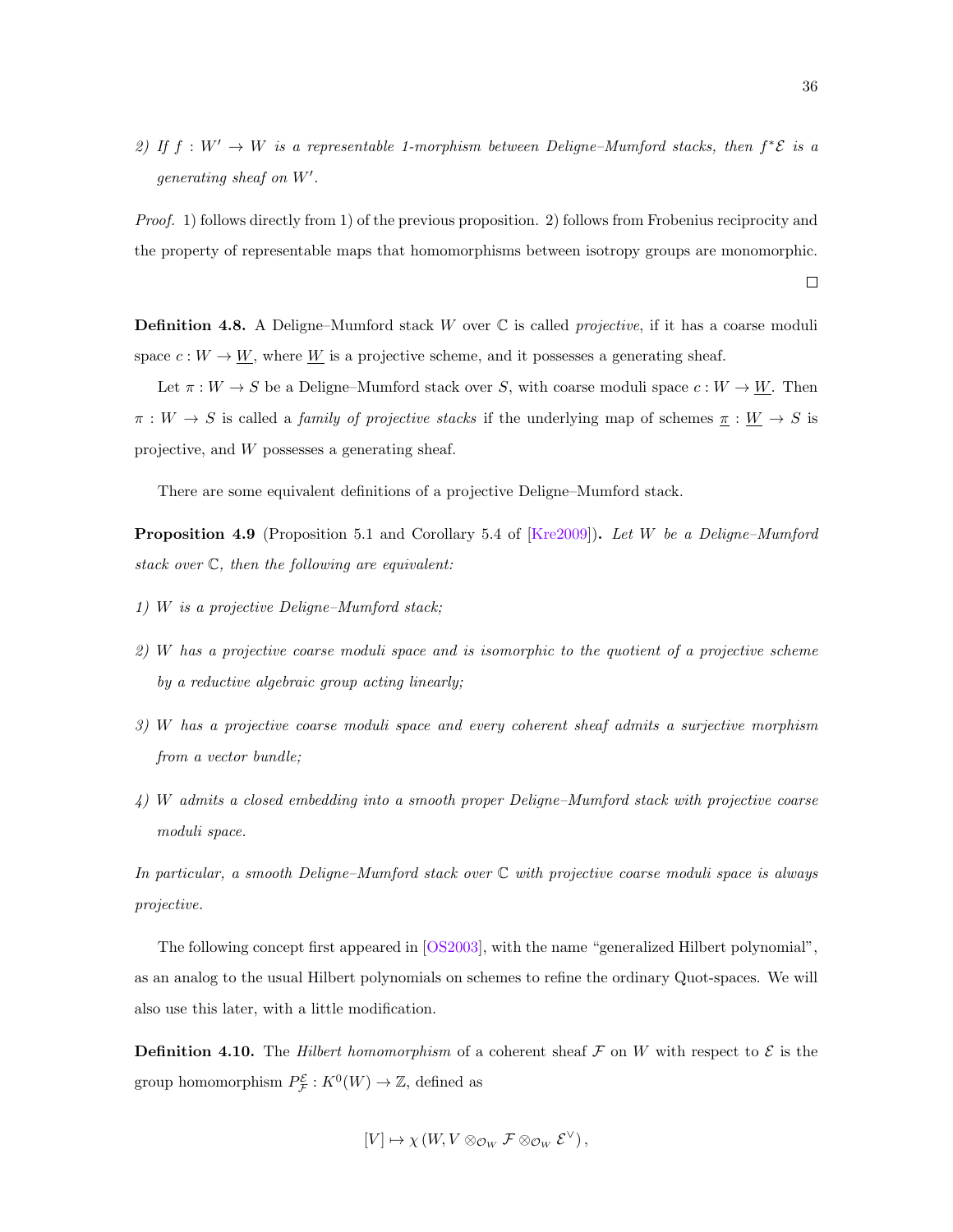where V is a vector bundle on W and extended additively to  $K^0(W)$ .

The following concept is introduced in [\[Nir2008b\]](#page-88-2) to define the stability condition. We will also use it later for the boundedness.

**Definition 4.11.** Let  $\underline{H}$  be an ample line bundle on the projective coarse moduli space  $\underline{W}$ , and  $H = c^* \underline{H}$ . The modified Hilbert polynomial of F with respect to the "polarization"  $(\mathcal{E}, H)$  is the polynomial  $P_{\mathcal{F}}^{\mathcal{E},H}$  defined as  $P_{\mathcal{F}}^{\mathcal{E},H}(v) := P_{\mathcal{F}}^{\mathcal{E}}(H^{\otimes v})$ .

One of the reasons that we are interested in generating sheaves is the following property, the consequence of a series of propositions in [\[Nir2008b\]](#page-88-2).

<span id="page-42-0"></span>**Proposition 4.12.** Let W be a projective Deligne–Mumford stack over  $\mathbb{C}$ , and  $c: W \to \underline{W}$  be its coarse moduli space, together with a generating sheaf  $\mathcal{E}$ . Let  $\mathcal{F}$  be a coherent sheaf on W. Then

- 1)  $c_*(\mathcal{F} \otimes_{\mathcal{O}_W} \mathcal{E}^{\vee}) = 0$  if and only if  $\mathcal{F} = 0$ ;
- 2) The sheaf  $c_*(\mathcal{F} \otimes_{\mathcal{O}_W} \mathcal{E}^{\vee})$  on W has the same dimension with F. Moreover, if F is pure,  $\text{Supp}\, c_*(\mathcal{F} \otimes_{\mathcal{O}_W} \mathcal{E}^{\vee})$  $\mathcal{E}^{\vee}$ ) =  $c(\text{Supp }\mathcal{F});$
- 3)  $\mathcal{F} = 0$  if and only if  $P_{\mathcal{F}}^{\mathcal{E}} = 0$ , also if and only if the polynomial  $P_{\mathcal{F}}^{\mathcal{E},H} = 0$ .

To end this section we give a description about the coarse moduli space of the bubble.

<span id="page-42-1"></span>**Proposition 4.13.** Let  $(Y, D)$  be a locally smooth pair and  $\Delta = \mathbb{P}(\mathcal{O}_D \oplus N_{D/Y})$  be the bubble. Let  $\underline{D}$ ,  $\Delta$  be the corresponding coarse moduli spaces. Then there is a  $\mathbb{P}^1$ -bundle B over  $\underline{D}$ , fitting into the following diagram



where the map  $\Delta \to B$  is surjective, proper and quasi-finite, and  $\underline{\Delta} \to B$  is finite.

In particular,  $\Delta$  is a projective scheme and  $\Delta$  is projective as a Deligne–Mumford stack.

*Proof.* By definition  $\Delta = \text{Proj}_{\mathcal{O}_D}(\bigoplus_{d=0}^{\infty} N_{D/Y}^d)$ . By Lemma 2.1.2 of [\[AGV2008\]](#page-87-2), there is a smallest integer e such that  $N_{D/Y}^e \cong c^*M$  for some line bundle M on the coarse moduli space. Take

$$
B := \mathrm{Proj}_{\mathcal{O}_{\underline{D}}}\left(\oplus_{d=0}^{\infty} N_{D/Y}^{de}\right) \cong \mathbb{P}_{\underline{D}}(\mathcal{O}_{\underline{D}} \oplus M).
$$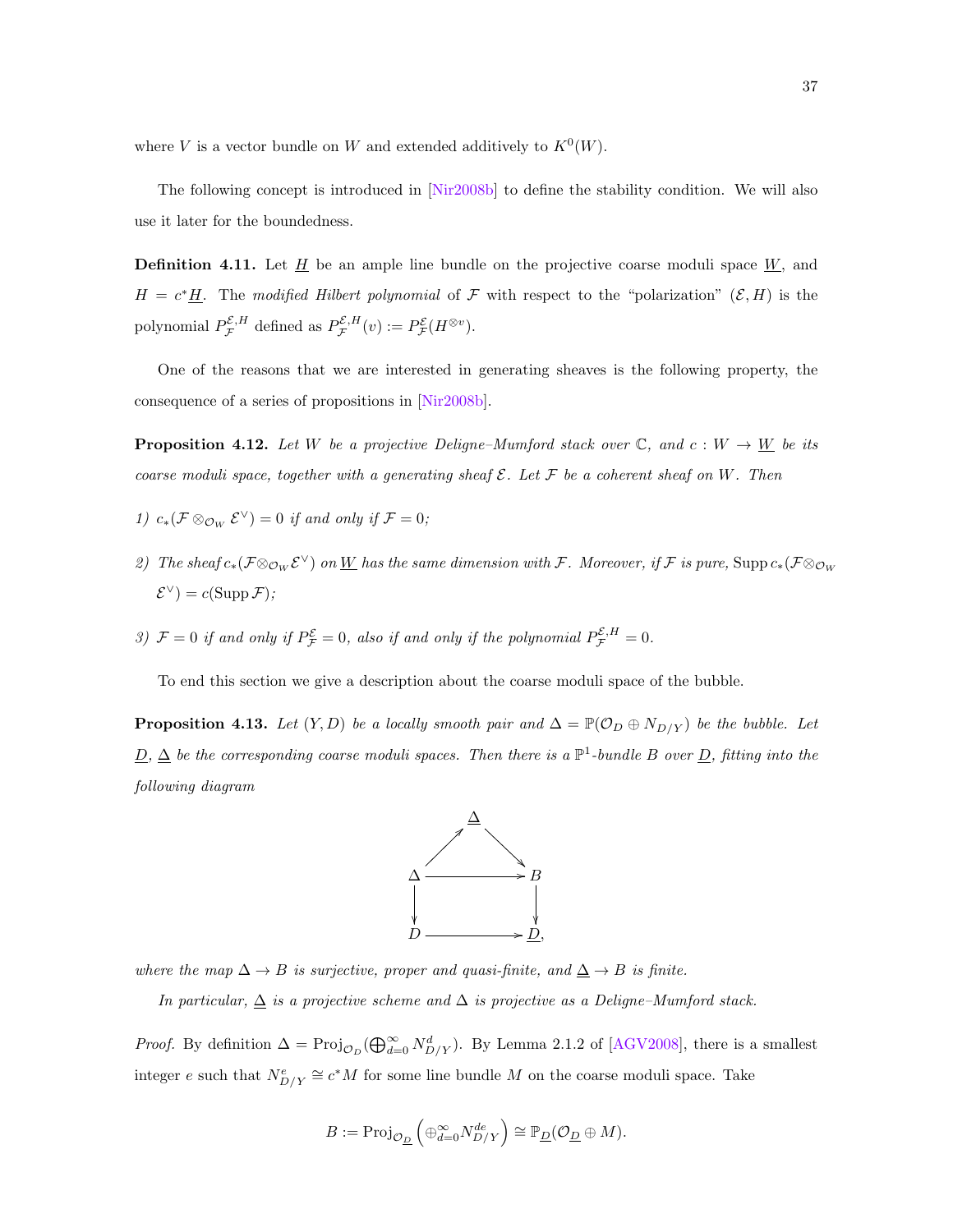There is a proper, quasi-finite and surjective map  $\Delta \to B$  induced by the embedding of the graded algebras, which by the universal property of coarse moduli spaces, factors through  $c : \Delta \to \underline{\Delta}$ . The induced map  $\Delta \to B$  is also quasi-finite. By Proposition 2.6 of [\[Vis1989\]](#page-89-0), there is a finite surjective map  $A \to \Delta$  where A is a scheme. Then the map  $\Delta \to B$  is also proper as the image of a proper map, and thus finite as a map between schemes.  $\Box$ 

#### <span id="page-43-0"></span>4.3 Moduli of stable quotients with fixed topological data

To refine the Quot-stacks and get some finite-type spaces, we need to fix some topological data. From now on, let  $(Y, D)$  be a smooth pair, with Y projective; and let  $\pi : X \to \mathbb{A}^1$  be a simple degeneration, which is a family of projective Deligne–Mumford stacks. Let  $\mathcal{E}_X$ ,  $\mathcal{E}_Y$  be generating sheaves on X and Y, which we will just call  $\mathcal E$  if there is no confusion.

Consider the Grothendieck K-group of Y. Note that by smoothness and 3) of Proposition [4.9](#page-41-0) we have  $K_0(Y) \cong K^0(Y)$ , just denoted by  $K(Y)$  for simplicity. Let  $p: Y[k] \to Y$  be the contraction map, and F be a coherent sheaf on  $Y[k]$ . We can define a homomorphism  $P_{\mathcal{F}}^{\mathcal{E}} : K(Y) \to \mathbb{Z}$ , still called the Hilbert homomorphism with respect to  $\mathcal{E}$ , as follows,

$$
[V] \mapsto \chi \left( Y[k], p^*V \otimes_{\mathcal{O}_W} \mathcal{F} \otimes_{\mathcal{O}_W} p^* \mathcal{E}^{\vee} \right),
$$

where  $V$  is a vector bundle and the homomorphism is naturally extended additively. Again, if one chooses an ample line bundle  $\underline{H}$  on the coarse moduli space  $c: Y \to \underline{Y}$ , one can define the modified Hilbert polynomial as  $P_{\mathcal{F}}^{\mathcal{E},H}(v) := P_{\mathcal{F}}^{\mathcal{E}}(p^*H^{\otimes v}),$  where  $H = c^* \underline{H}$ .

Note that properties in Proposition [4.12](#page-42-0) do not necessarily hold in this case. Although  $p^*\mathcal{E}$  would still be a generating sheaf on  $Y[k]$ , the pull-back of H may not be ample. But we can still use them to refine the Quot-stacks.

Consider a family of expanded pairs  $\pi : \mathcal{Y}_S \to S$ , with a coherent sheaf F on  $\mathcal{Y}_S$ , flat over S. For each point  $s \in S$ , we have a Hilbert homomorphism on the fiber  $P_{\mathcal{F}|_s}^{\mathcal{E}} : K(Y) \to \mathbb{Z}$ . By the same argument as Lemma 4.3 of  $[OS2003]$ , if S is connected, there exists a group homomorphism  $P: K(Y) \to \mathbb{Z}$ , such that  $P_{\mathcal{F}_s}^{\mathcal{E}} = P, \forall s \in S$ .

Now fix  $P: K(Y) \to \mathbb{Z}$ , and let  $\mathfrak{Quot}_{\mathfrak{Y}/\mathfrak{A}}^{V,P}$  be the subfunctor of  $\mathfrak{Quot}_{\mathfrak{Y}/\mathfrak{A}}^V$  parameterizing stable quotients with Hilbert homomorphism P. This is an open and closed subfunctor and thus represented by a Deligne–Mumford stack, locally of finite type.

For the expanded degenerations, we make the similar definition. The only subtle difference is that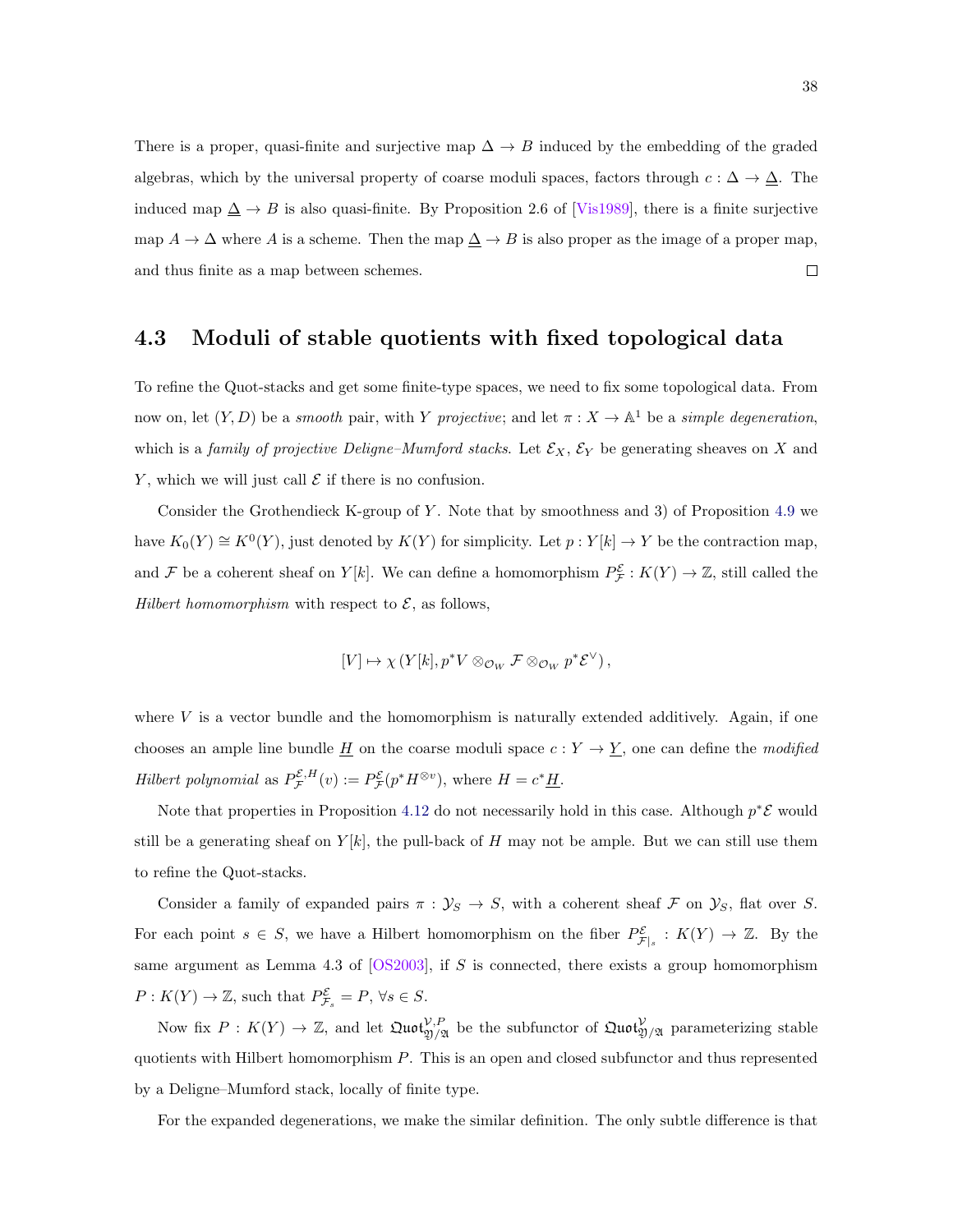we need to composite with the restriction  $K(X) \to K(X_c)$  for  $c \neq 0$  and  $K(X) \to K(X_0)$  for the Hilbert homomorphisms on fibers. Also for a fixed  $P: K(X) \to \mathbb{Z}$ , one can define  $\mathfrak{Quot}_{\mathfrak{X}/\mathfrak{C}}^{\mathcal{V},P}$ , which is an open and closed subfunctor of  $\mathfrak{Quot}^{\mathcal{V}}_{\mathfrak{X}/\mathfrak{C}}$ . As for the modified Hilbert polynomial, one needs to fix a relatively ample line bundle H for  $\pi: X \to \mathbb{A}^1$ .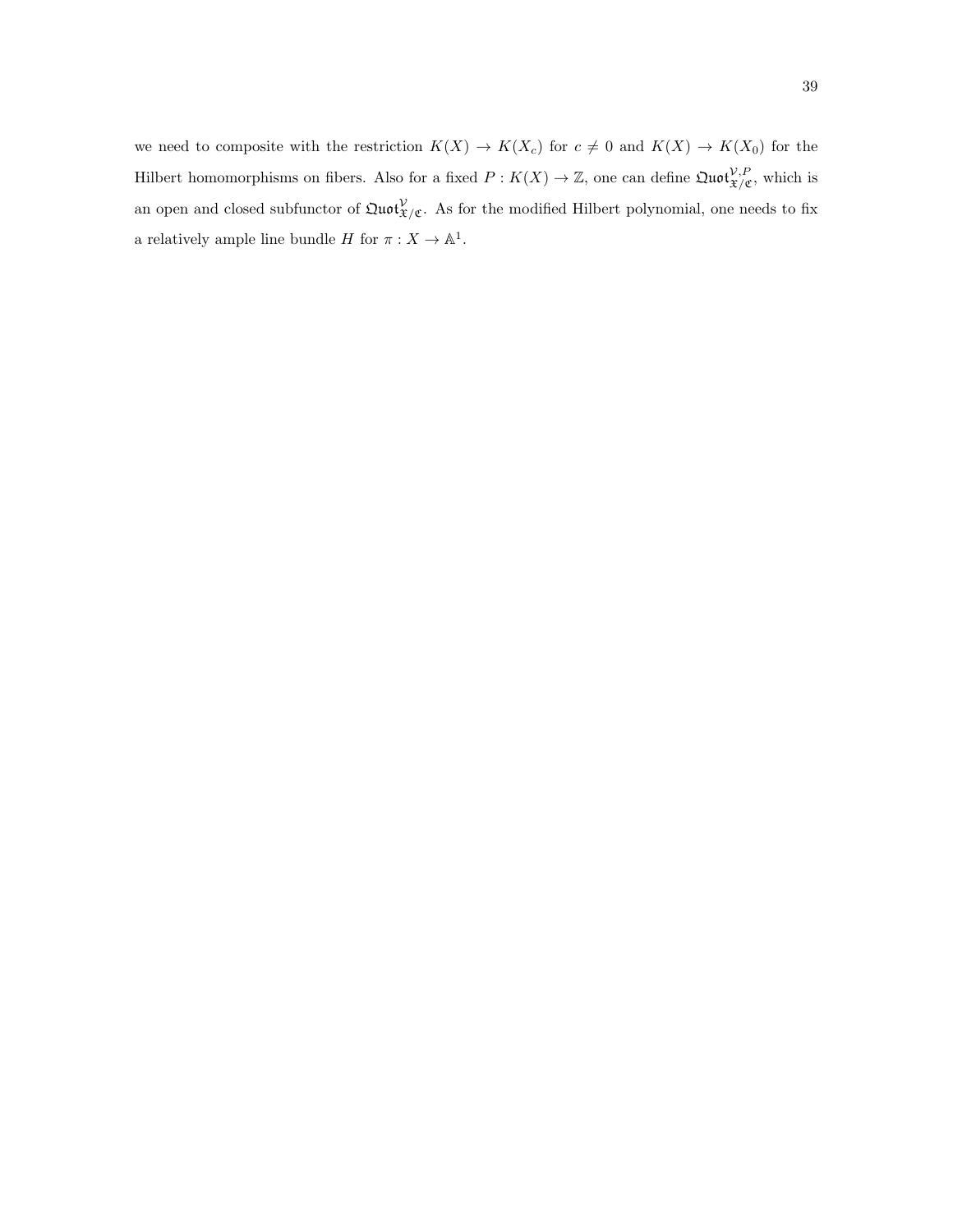### Chapter 5

# Properness of the moduli of 1-dimensional stable quotients

In this section we prove the properness of the Quot-stacks  $\mathfrak{Quot}_{\mathfrak{Y}/\mathfrak{A}}^{\mathcal{V},P}$  and  $\mathfrak{Quot}_{\mathfrak{X}/\mathfrak{C}}^{\mathcal{V},P}$ , for a fixed generalized Hilbert polynomial P. Since our main interest is the application in Donaldson–Thomas theory and Pandharipande–Thomas theory, we concentrate on the 1-dimensional case. We will use the valuative criteria for separatedness and properness of Deligne–Mumford stacks. Let  $(Y, D)$  and  $\pi : X \to \mathbb{A}^1$ ,  $\mathcal{E}, H$  be fixed as in Subsection [4.3.](#page-43-0)

The following lemmas justify what we mean by the 1-dimensional case.

**Lemma 5.1.** Let F be an admissible sheaf on Y[k] (resp.  $X_0[k]$ ), with contraction map  $p: Y[k] \to Y$ (resp.  $p: X_0[k] \to X_0$ ). Then  $\dim \mathcal{F} = \dim p_* \mathcal{F}$ .

*Proof.* It suffices to prove the result for  $k = 1$  and the general case simply follows by induction. Let  $\dim \mathcal{F} = d$ . Then  $\dim \mathcal{F}|_{\Delta} = d$  or  $\dim \mathcal{F}|_{Y} = d$ . If the latter is true, the lemma is proved.

Now we assume that dim  $\mathcal{F}|_{\Delta} = d$  and dim  $p_*\mathcal{F} \leq d-1$ . For this to be true,  $\mathcal{F}|_{\Delta}$  must support along the fibers of  $\Delta$ . Hence  $\dim \mathcal{F}|_D = \dim \mathcal{F}|_{\Delta} - 1 = d - 1$ . On the other hand, by admissibility  $(\mathcal{F}|_Y)|_D$ must have the same dimension as  $\mathcal{F}|_D$ , and therefore dim  $\mathcal{F}|_Y = \dim \mathcal{F}|_D + 1 = d$ . Contradiction. Thus dim  $p_*\mathcal{F} = d$ , which proves the lemma.  $\Box$ 

<span id="page-45-0"></span>**Lemma 5.2** (Lemma 3.18 in [\[LW2015\]](#page-88-3)). Let  $\Delta$  be a bubble component with divisor  $D = D_{-}$  and contraction  $p: \Delta \to D$ . Suppose F on  $\Delta$  is normal to D, then  $R^1p_*\mathcal{F} = 0$ . Moreover, if  $P_{\mathcal{F}}^{\mathcal{E},H} = P_{\mathcal{F}|_D}^{\mathcal{E},H}$  $\begin{array}{c} \mathcal{F}|_D \mathcal{F}|_D \end{array},$ then  $\mathcal{F} \cong p^* \mathcal{F}|_D$ .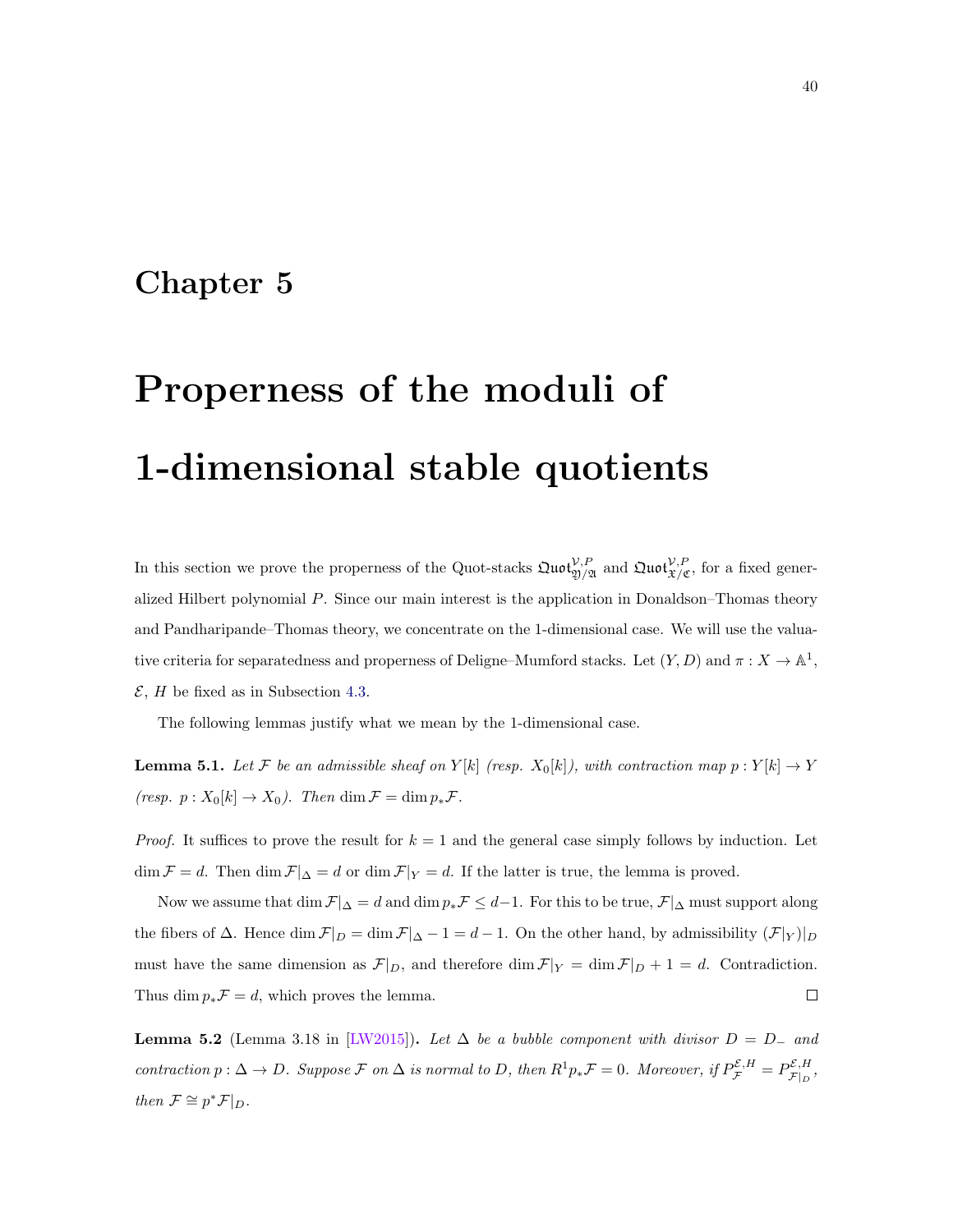*Proof.* Choose a surjection  $p^*V \to \mathcal{F} \to 0$ , where some V is a vector bundle on D and let K be the kernel. Look at the long exact sequence

$$
\cdots \to R^1 p_* p^* \mathcal{V} \to R^1 p_* \mathcal{F} \to R^2 p_* K \to \cdots.
$$

It's clear that  $R^1p_*p^*\mathcal{V}=0$ , and  $R^2p_*K=0$  by dimensional reasons. Thus  $R^1p_*\mathcal{F}=0$ .

Now suppose  $P_{\mathcal{F}}^{\mathcal{E},H} = P_{\mathcal{F}|_D}^{\mathcal{E},H}$  $\mathcal{F}_{|D}$ . By admissibility, we have the short exact sequence  $0 \to \mathcal{F}(-D) \to \mathcal{F}_{|D}$  $\mathcal{F} \to \mathcal{F}|_D \to 0$ . By  $R^1p_*\mathcal{F}(-D) = 0$  we have the surjection  $p_*\mathcal{F} \to \mathcal{F}|_D \to 0$ . Since H is ample on  $D, P_{\mathcal{F}}^{\mathcal{E},H} = P_{\mathcal{F}|_D}^{\mathcal{E},H}$  $\mathcal{E}_{\mathcal{F}|D}^{\mathcal{E},H}$  implies that this is actually an isomorphism  $p_*\mathcal{F} \cong \mathcal{F}|_D$ . Take the pull back of the inverse map we have  $p^* \mathcal{F}|_D \cong p^*p_* \mathcal{F} \to \mathcal{F}$ , which we can assume to be surjective if one replaces  $\mathcal{F}$ by its twist with a sufficiently relatively ample line bundle at the beginning. Again by comparison of the modified Hilbert polynomials, one concludes that this map is also injective and  $p^*\mathcal{F}|_D \cong \mathcal{F}$ .  $\Box$ 

**Corollary 5.3.** Let F be an admissible sheaf on  $Y[k]$  or  $X_0[k]$ . Then the Hilbert homomorphism and modified Hilbert polynomial can be computed using  $p_*\mathcal{F}$  on Y or  $X_0$ , i.e.  $P_{\mathcal{F}}^{\mathcal{E}} = P_{p_*\mathcal{F}}^{\mathcal{E}}$ , and  $P^{\mathcal{E},H}_{\mathcal{F}}=P^{\mathcal{E},H}_{p_*\mathcal{F}}.$ 

*Proof.* This follows from  $R^1p_*\mathcal{F}=0$ .

#### 5.1 Boundedness

In this subsection for a fixed group homomorphism  $P : K(Y) \to \mathbb{Z}$  (resp.  $P : K(X) \to \mathbb{Z}$ ), we require that the associate modified Hilbert polynomial  $v \mapsto P(H^{\otimes v})$  has degree one or less. We denote it by  $f(v) = av + b$ , with  $a \geq 0$ . Consider Quot-stacks  $\mathfrak{Quot}_{\mathfrak{Y}/\mathfrak{A}}^{\mathcal{V},P}$  and  $\mathfrak{Quot}_{\mathfrak{X}/\mathfrak{C}}^{\mathcal{V},P}$ . By the previous two lemmas, one can see that the objects parameterized by them have dim  $\mathcal{F} = \deg f$ . By boundedness we mean the quasi-compactness of the Quot-stacks.

**Proposition 5.4.** The stack  $\text{Quot}_{\mathfrak{Y}/\mathfrak{A}}^{\mathcal{V},P}$  (resp.  $\text{Quot}_{\mathfrak{X}/\mathfrak{C}}^{\mathcal{V},P}$ ) is of finite type over  $\mathbb{C}$  (resp. over  $\mathbb{A}^1$ ).

Recall that  $\prod_{k\geq 0} [Quot_{Y(k)/\mathbb{A}^k}^{\mathcal{P}^*\mathcal{V},st,P}/R_{\sim,Quot_{Y(k)/\mathbb{A}^k}}]$  forms an étale covering of  $Quot_{\mathfrak{Y}/\mathfrak{A}}^{\mathcal{V},P}$ . It suffices to prove the following.

<span id="page-46-0"></span>**Proposition 5.5.** Fix a polynomial  $f(v) = av + b$  with  $a, b \in \mathbb{Z}$ ,  $a \geq 0$ , and a polarization  $(\mathcal{E}, H)$ on Y (resp. X). There exists a constant  $N = N(f, \mathcal{E}, H)$ , such that for any  $k \geq 0$ , and any stable quotient  $\phi: p^*\mathcal{V} \to \mathcal{F}$  on  $Y[k]$  (resp.  $X[k]$ ), with modified Hilbert polynomial  $P_{\mathcal{F}}^{\mathcal{E},H} = f$ , one has  $k \leq N$ .

 $\Box$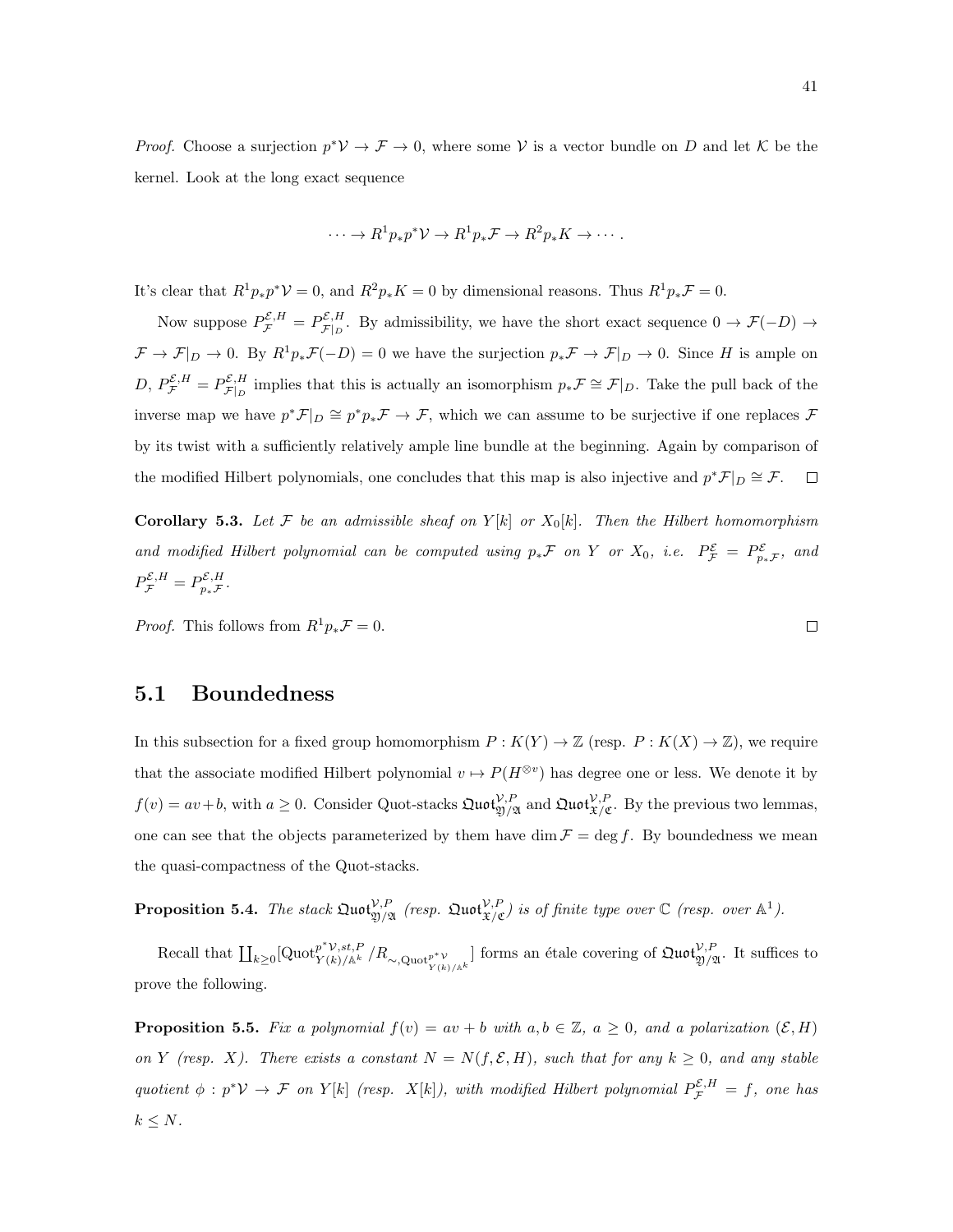The rest of this subsection is to prove this proposition. We mainly concentrate on the relative case; for the degeneration case the proof will be similar. Let's first state some results that would be useful.

<span id="page-47-1"></span>Lemma 5.6 (Proposition 5.9.3 of [\[CG1997\]](#page-87-3), Cororllary VI.2.3 of [\[Kol1996\]](#page-88-4)). Let W be an n-dimensional scheme over  $\mathbb C$ , with the topological filtration  $0 = \Gamma_{-1} \subset \Gamma_0 \subset \cdots \subset \cdots \Gamma_n = K_0(W)$ , where  $\Gamma_i$  consists of those classes generated by coherent sheaves of dimension  $\leq i$ . Let F be a coherent sheaf on W with dim Supp  $\mathcal{F} = d$ . Then we have  $[\mathcal{F}] \in \Gamma_d$ , and

$$
[\mathcal{F}] = \sum_{Z \subset \text{Supp } \mathcal{F}} \text{mult}(\mathcal{F}; Z)[\mathcal{O}_Z] \mod \Gamma_{d-1}
$$

in  $K_0(W)$ , where the sum is over all d-dimensional irreducible components of Supp F, and mult(F;Z) is the length of  $\mathcal F$  as a module over the generic point of  $Z$ .

We need a result of Grothendieck on boundedness of families of sheaves.

<span id="page-47-2"></span>**Lemma 5.7** (Lemma 2.6 of [\[Gro1995\]](#page-87-4)). Let W be a projective scheme over a noetherian scheme  $S$ , and  $\mathcal{O}_W(1)$  be ample on W relative to S. Let E be a family of isomorphism classes of coherent sheaves on the fibers of  $W/S$ , contained in the family of isomorphism classes of the quotients of a certain fixed coherent sheaf on W, such that  $\forall \mathcal{F} \in E$ , the Hilbert polynomial of  $\mathcal F$  is

$$
P_{\mathcal{F}}(v) = a_{\mathcal{F}} \frac{v^r}{r!} + b_{\mathcal{F}} \frac{v^{r-1}}{(r-1)!} + \cdots
$$

and  $a_{\mathcal{F}}$  is bounded. Then  $b_{\mathcal{F}}$  is bounded from below.

Moreover, if  $b_F$  is bounded, then the family consisting of all  $\mathcal{F}_{(r)}$  is bounded, where  $\mathcal{F}_{(r)} := \mathcal{F}/T_r(\mathcal{F})$ is F quotient by its torsion subsheaf.

*Proof of Proposition [5.5.](#page-46-0)* By Corollary [3.9,](#page-30-0) given a stable quotient  $\phi : p^* \mathcal{V} \to \mathcal{F}$  on  $Y[k]$ , we have the short exact sequence

$$
0 \to \mathcal{F} \to \mathcal{F}|_Y \oplus \bigoplus_{i=1}^k \mathcal{F}|_{\Delta_i} \to \bigoplus_{i=1}^k \mathcal{F}|_{D_{i-1}} \to 0.
$$

Thus

<span id="page-47-0"></span>
$$
av + b = \chi(Y[k], \mathcal{F} \otimes p^*(H^v \otimes \mathcal{E}^{\vee}))
$$
  
=  $\chi(Y, \mathcal{F}|_Y \otimes H^v \otimes \mathcal{E}^{\vee}) + \sum_{i=1}^k \chi(\Delta_i, \mathcal{F}|_{\Delta_i} \otimes p^*(H^v \otimes \mathcal{E}^{\vee}))$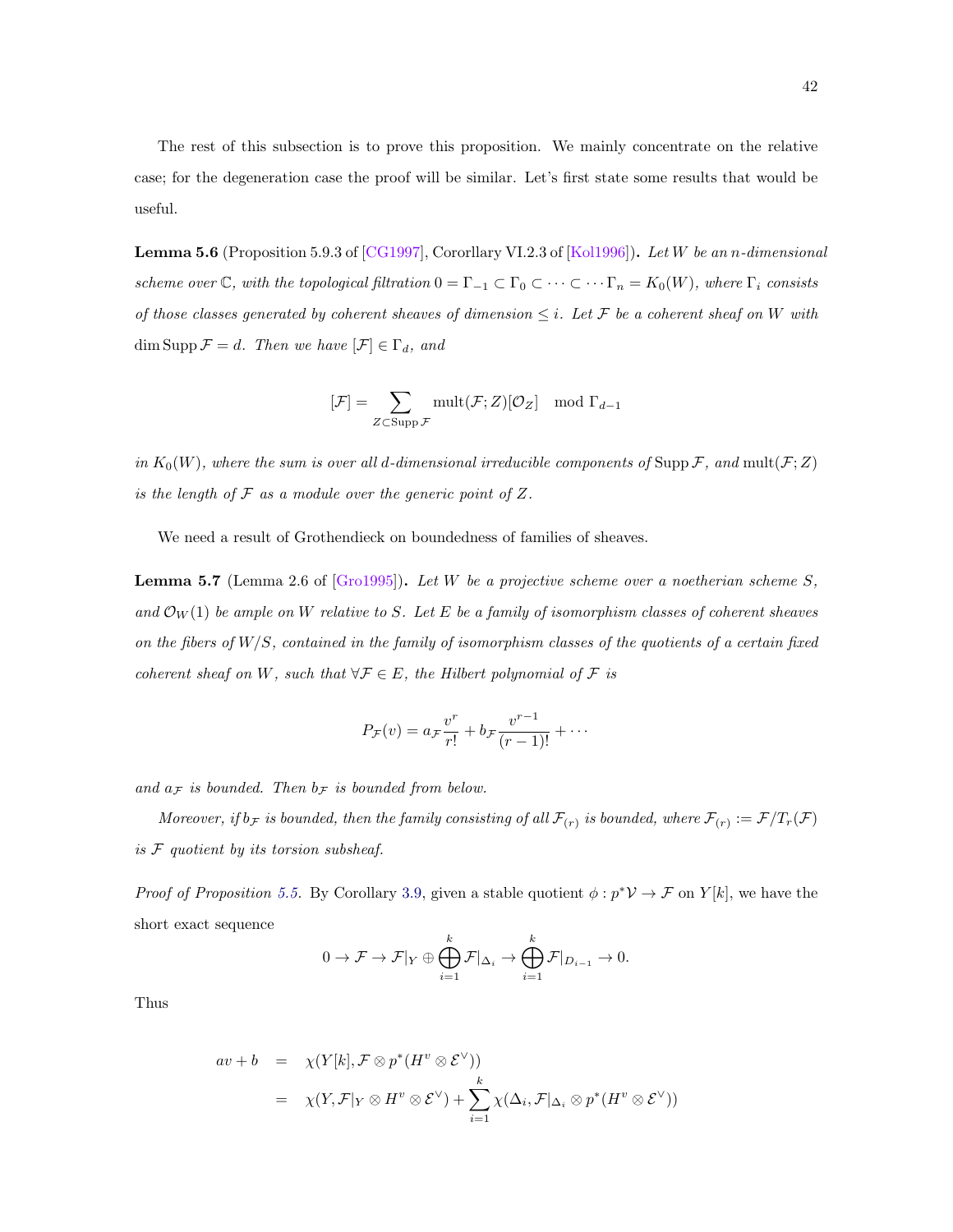$$
-\sum_{i=1}^{k} \chi(D_{i-1}, \mathcal{F}|_{D_{i-1}} \otimes p^*(H^v \otimes \mathcal{E}^{\vee}))
$$
  
=  $\chi(Y, \mathcal{F}|_Y \otimes H^v \otimes \mathcal{E}^{\vee}) + \sum_{i=1}^{k} \chi(\Delta_i, \mathcal{F}|_{\Delta_i}(-D_{i-1}) \otimes p^*(H^v \otimes \mathcal{E}^{\vee}))$  (5.1)  
=:  $(a_0(k, \mathcal{F})v + b_0(k, \mathcal{F})) + \sum_{i=1}^{k} (a_i(k, \mathcal{F})v + b_i(k, \mathcal{F})),$ 

where in [\(5.1\)](#page-47-0) we use the exact sequence  $0 \to \mathcal{F}|_{\Delta_i}(-D_{i-1}) \to \mathcal{F}|_{\Delta_i} \to \mathcal{F}|_{D_{i-1}} \to 0$ , by admissibility. Here the coefficients a's and b's also depend on the polarization  $\mathcal{E}, H$ , but we only emphasize that on  $k$  and  $\mathcal{F}$ . Let

$$
\Lambda := \{ i \mid 1 \le i \le k, a_i(k, \mathcal{F}) > 0 \},
$$

and write

<span id="page-48-1"></span>
$$
av + b = (a_0(k, \mathcal{F})v + b_0(k, \mathcal{F})) + \sum_{i \in \Lambda} (a_i(k, \mathcal{F})v + b_i(k, \mathcal{F})) + \sum_{i \notin \Lambda} b_i(k, \mathcal{F}).
$$
\n(5.2)

By  $a_i \geq 1$ ,  $i \in \Lambda$  and  $a = \sum_{i=0}^{k} a_i$  we can bound the size of  $\Lambda$  by  $|\Lambda| \leq a$ .

For  $i \notin \Lambda$ , we know  $b_i(k, \mathcal{F}) \neq 0$ , because otherwise by Lemma [5.2](#page-45-0)  $\mathcal{F}|_{\Delta_i}$  would be a pull-back from  $D_{i-1}$  and thus unstable. Thus  $b_i(k, \mathcal{F}) \geq 1$ .

Now by the following Lemma [5.8](#page-48-0) for  $i \in \Lambda \cup \{0\}$ , we have the lower bound  $b_i(k, \mathcal{F}) \geq -M$ . By [\(5.2\)](#page-48-1) we have  $b \geq (|\Lambda| + 1)(-M) + k - |\Lambda|$ . Thus  $k \leq b + M + (M + 1)|\Lambda| \leq b + M + (M + 1)a$ , which  $\Box$ proves the proposition.

<span id="page-48-0"></span>**Lemma 5.8.** In the proof of the previous proposition, there exists  $M = M(f, \mathcal{E}, H) > 0$ , which does not depend on k and F, such that  $b_i(k, \mathcal{F}) \ge -M$ ,  $\forall i \in \Lambda \cup \{0\}$ .

Proof. Consider  $i \in \Lambda$ . Let  $\Delta \cong \Delta_i$ , with divisor  $D_- \cong D_{i-1}$ . By Proposition [4.13](#page-42-1) there is a diagram



where the underlined are corresponding coarse moduli spaces, B is a  $\mathbb{P}^1$ -bundle over  $\underline{D}$ , and  $\underline{\Delta}$  is finite over B.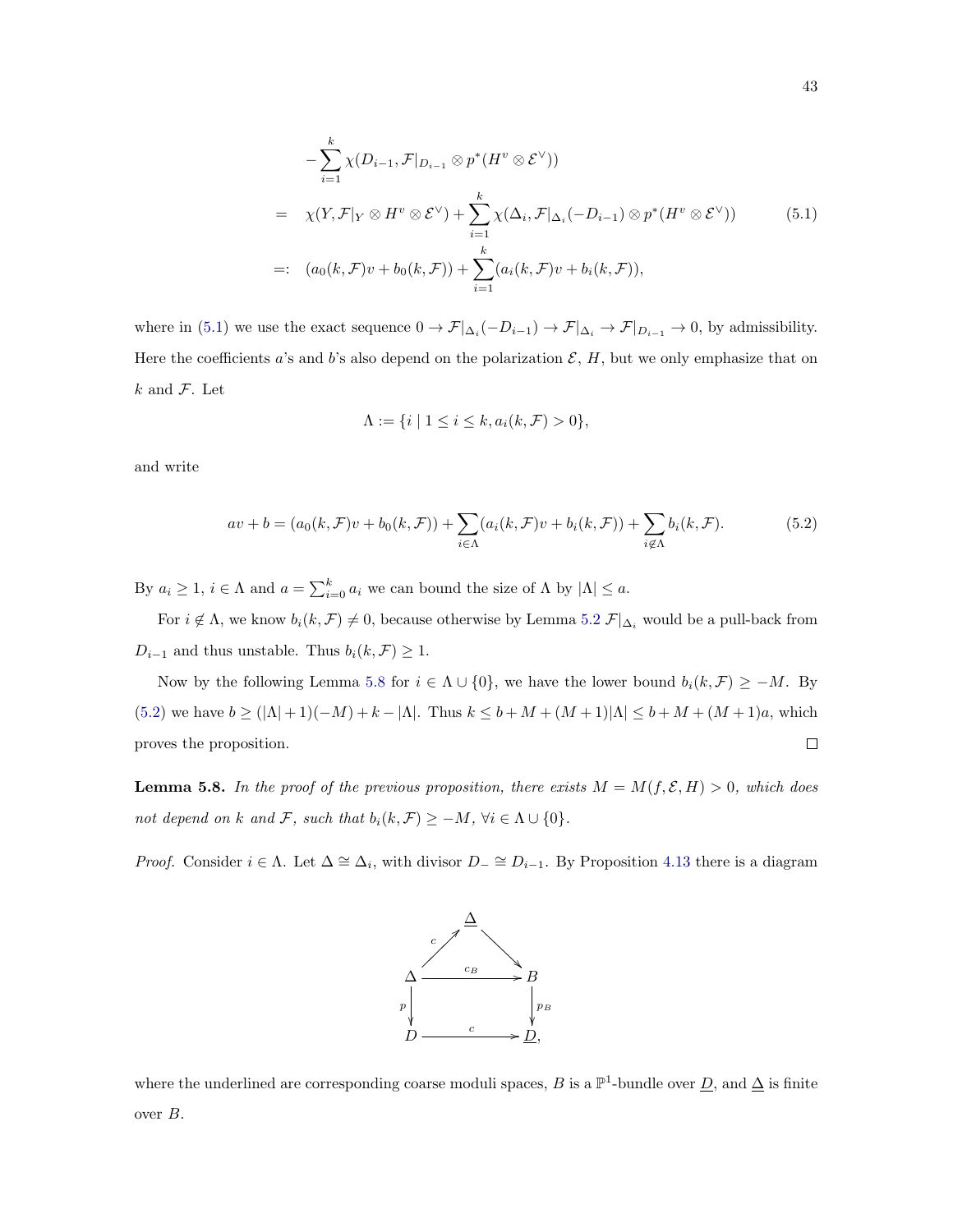Let's compute the terms in [\(5.1\)](#page-47-0). For simplicity let  $\mathcal{G}_i := (c_B)_*(\mathcal{F}|_{\Delta_i}(-D_{i-1}) \otimes p^*\mathcal{E}^{\vee}), 1 \le i \le k$ and  $\mathcal{G}_0 := c_*(\mathcal{F}|_Y \otimes \mathcal{E}^{\vee})$ . Then

$$
a_i(k, \mathcal{F})v + b_i(k, \mathcal{F}) = \chi(\Delta, \mathcal{F}|_{\Delta_i}(-D_{i-1}) \otimes p^* \mathcal{E}^{\vee} \otimes p^* H^v)
$$
  

$$
= \chi(\Delta, c_*(\mathcal{F}|_{\Delta_i}(-D_{i-1}) \otimes p^* \mathcal{E}^{\vee}) \otimes \underline{p}^* \underline{H}^v)
$$
  

$$
= \chi(B, \mathcal{G}_i \otimes p_B^* \underline{H}^v),
$$

where we used  $p^*c^* = c^*p^*$  and the projection formula.

By Corollary [4.7](#page-40-0) we see that  $(p^* \mathcal{E}^{\vee})^{\vee}$  is still a generating sheaf on  $\Delta$ , and by 2) of Proposition [4.12](#page-42-0) we have dim Supp  $\mathcal{G}_i = \dim \mathcal{F}|_{\Delta_i}$ . Thus by Lemma [5.6,](#page-47-1)

$$
a_i(k,\mathcal{F})v = \sum_{Z \subset \text{Supp } \mathcal{G}_i} \text{mult}(\mathcal{G}_i;Z) \cdot \chi(Z,\mathcal{O}_Z \otimes p_B^* \underline{H}^v) \mod \Gamma_0,
$$

where Z ranges over the 1-dimensional irreducible components of  $\text{Supp}\,\mathcal{G}_i$ . We see (by choosing a divisor for  $\underline{H}$  and computing the leading coefficients by exact sequence) that  $\chi(Z, \mathcal{O}_Z \otimes p_B^* \underline{H}^v)$  has leading term  $vc_1(p_B^* \underline{H}) \cdot [Z]$ , where one can view  $c_1(p_B^* \underline{H}) \in N^1(B)$  and  $[Z] \in N_1(B)$ . Thus

<span id="page-49-0"></span>
$$
a_i(k, \mathcal{F}) = c_1(p_B^* \underline{H}) \cdot \sum_{Z} \text{mult}(\mathcal{G}_i; Z) \cdot [Z]
$$
  
=  $: c_1(p_B^* \underline{H}) \cdot [\mathcal{G}_i],$  (5.3)

where  $[\mathcal{G}_i]$  is the numerical 1-cycle determined by the support of  $\mathcal{G}_i$ .

However,  $p_B^* \underline{H}$  is not ample on B, and the above is not a Hilbert polynomial, as required by Lemma [5.7.](#page-47-2) We need to introduce some ample line bundles on  $B$ . Replace  $H$  by its sufficiently large power, such that  $p_B^* \underline{H} \otimes \mathcal{O}_B(\underline{D})$  is ample on B. Consider  $h := c_B^*(p_B^* \underline{H} \otimes \mathcal{O}_B(\underline{D})) = H \otimes c_B^* \mathcal{O}_B(\underline{D})$ on  $\Delta$ . Note that this procedure does not depend on k.

Now let's compute the modified Hilbert polynomial with respect to h. Let  $a'_i(k,\mathcal{F})v + b'_i(k,\mathcal{F}) :=$  $\chi(\Delta, \mathcal{F}|_{\Delta_i}(-D_{i-1}) \otimes p^* \mathcal{E}^{\vee} \otimes h^v)$ , and  $a'_0v + b'_0 := a_0v + b_0$ . By the similar computation we arrive at the following

$$
a_i'(k, \mathcal{F}) = (c_1(p_B^* \underline{H}) + [\underline{D}]) \cdot [\mathcal{G}_i].
$$

Combining [\(5.3\)](#page-49-0) we get

<span id="page-49-1"></span>
$$
a_i'(k, \mathcal{F}) = a_i(k, \mathcal{F}) + [\underline{D}] \cdot [\mathcal{G}_i] \le a + [\underline{D}] \cdot [\mathcal{G}_i]. \tag{5.4}
$$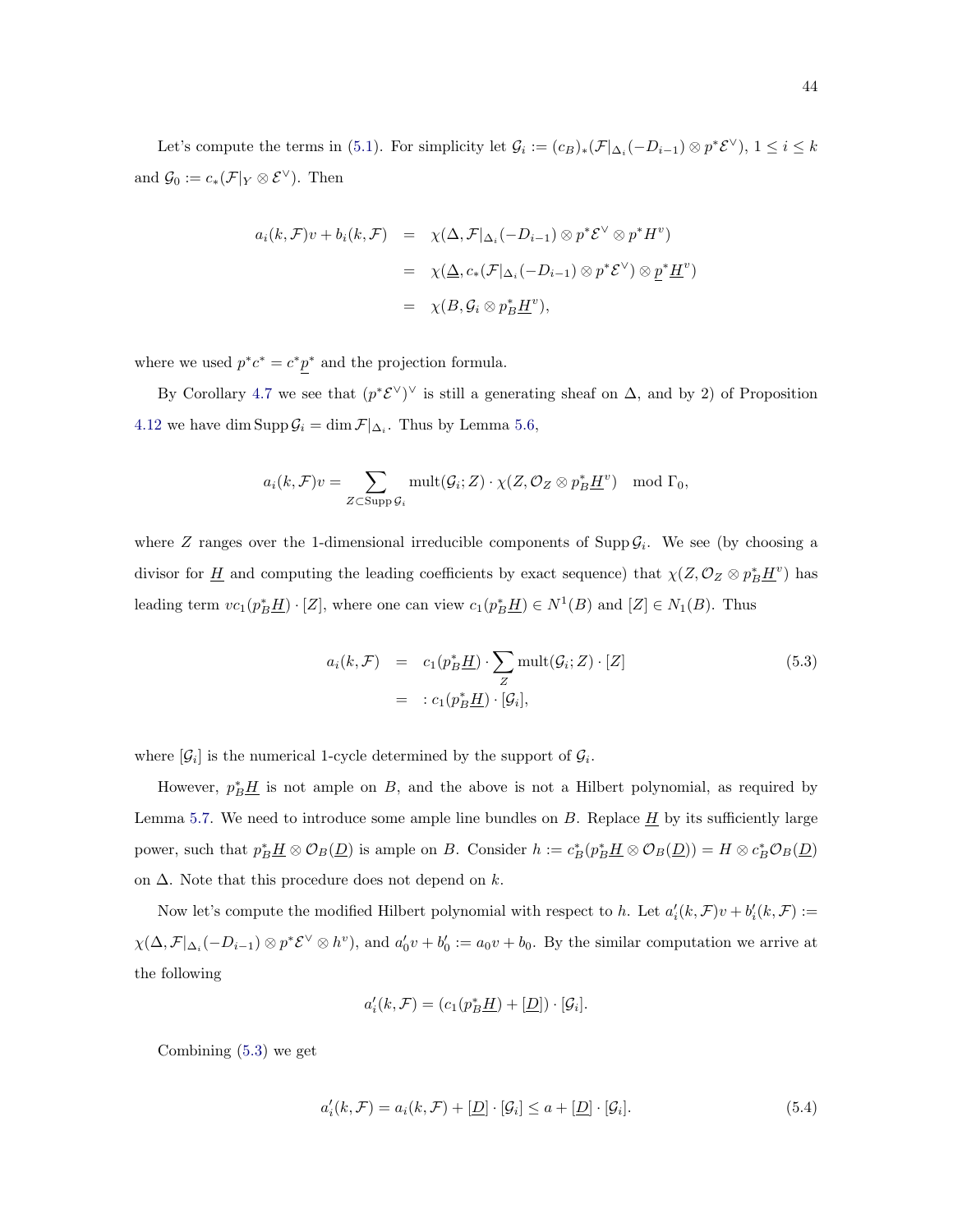Now the lemma follows from the following claim and Lemma [5.7.](#page-47-2)

**Claim:** there is a uniform upper bound for  $a'_i$ ,  $\forall i$ .

We prove this by induction. For  $i = 0$ ,  $a'_0(k, \mathcal{F}) = a_0(k, \mathcal{F}) \leq a$ . Then analogous to [\(5.3\)](#page-49-0) we have

$$
a_0(k, \mathcal{F}) = c_1(\underline{H}) \cdot [\mathcal{G}_0]. \tag{5.5}
$$

Since  $\underline{H}$  is ample on  $\underline{Y}$ , the boundedness of  $a_0(k, \mathcal{F})$  implies that  $\{[\mathcal{G}_0] | k, \mathcal{F}\}$  is bounded as a subset in  $N_1(Y)$ . Thus the pairing  $[\underline{D}] \cdot [\mathcal{G}_0]$  is bounded, say by some constant  $C_0 > 0$ . On the other hand, we have

$$
[\underline{D}]\cdot[\mathcal{G}_0]=[\underline{D}]\cdot[\mathcal{G}_1],
$$

which follows from definition and restrictions of F to  $D \cong D_0$  from Y and  $\Delta_1$  respectively. Thus by [\(5.4\)](#page-49-1) we have

$$
a_1'(k, \mathcal{F}) - a_1(k, \mathcal{F}) \leq C_0.
$$

Now one can proceed by induction. Assume that  $a'_i(k,\mathcal{F}) - a_i(k,\mathcal{F}) \leq C_i$  for some uniform bound  $C_i$ . Then one has  $\{[\mathcal{G}_i] \mid k, \mathcal{F}\}$  is bounded as a subset in  $N_1(\Delta)$ . By admissibility

$$
[\underline{D}]\cdot[\mathcal{G}_{i+1}]=[\underline{D}_+]\cdot[\mathcal{G}_i],
$$

is bounded by some uniform bound  $C_{i+1}$ .

Now we look at  $i + 1$ . If  $i + 1 \in \Lambda$ , then we have

$$
a'_{i+1}(k,\mathcal{F}) - a_{i+1}(k,\mathcal{F}) = [\underline{D}] \cdot [\mathcal{G}_{i+1}] \le C_{i+1}
$$

is bounded.

If  $i + 1 \notin \Lambda$ , then  $\mathcal{G}_{i+1}$  is of dimension 0 in  $\Delta_{i+1}$ , which by admissibility does not intersect with the divisors. Thus in this case one has

$$
a'_{i+1}(k,\mathcal{F}) - a_{i+1}(k,\mathcal{F}) = 0.
$$

Keep proceeding by induction, and finally we have the set of numbers  $\{a'_i(k,\mathcal{F}) - a_i(k,\mathcal{F}) \mid 0 \leq$  $i \leq k$  is bounded by  $C := \max\{C_i \mid 0 \leq i \leq k\}$ , where there are only  $|\Lambda|$  many of nonzero  $C_i$ 's, and each nonzero one is determined by the previous nonzero one in some way independent of k and  $\mathcal F$ (The process only depends on the intersections and bounds on  $N_1(B)$ ). Thus  $a + C$  does not depend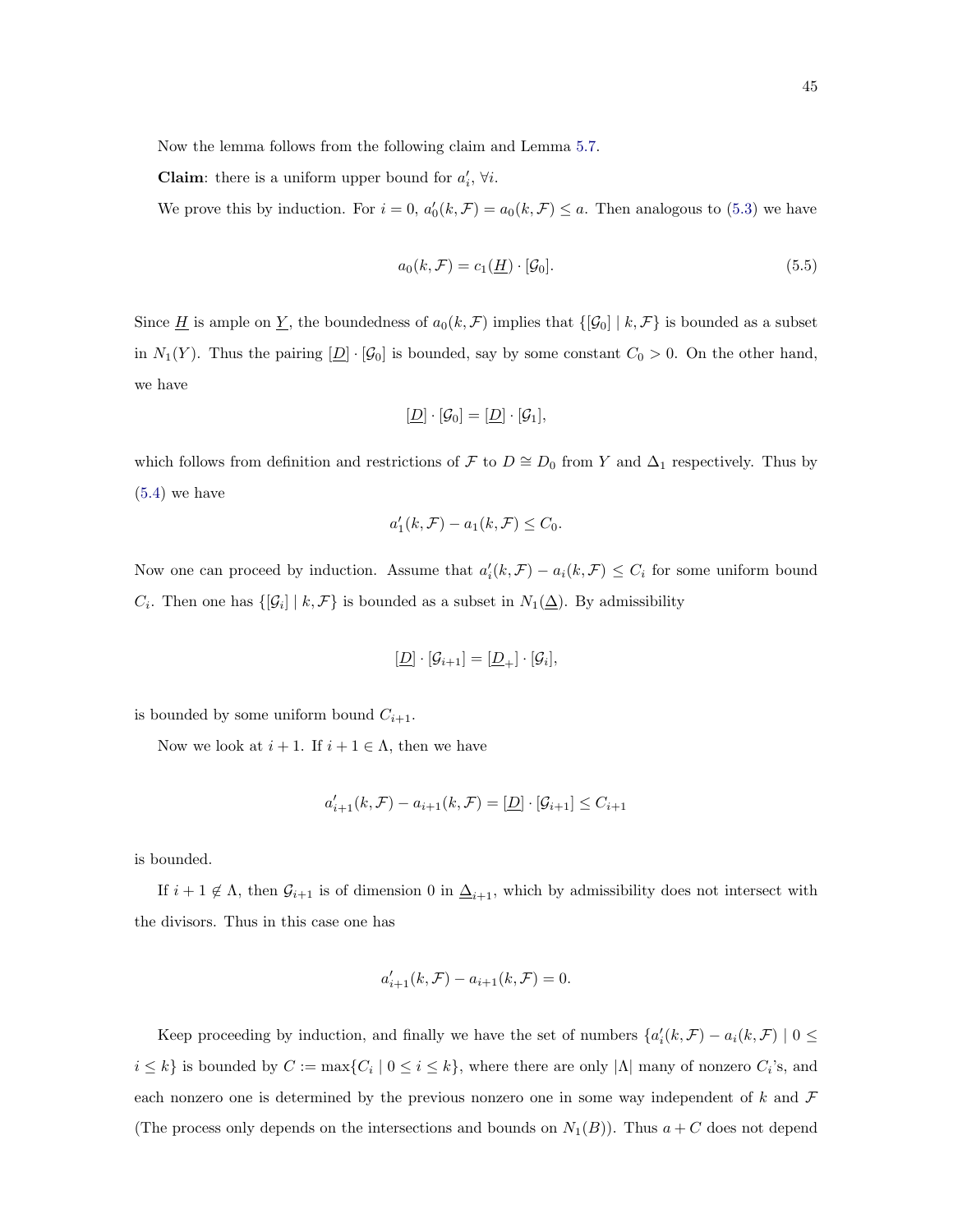on k and F (but depends on the choice of  $\underline{H}$ , E) and bounds all  $a'_i(k, \mathcal{F})$ .

#### 5.2 Separatedness

In this section we prove the following.

<span id="page-51-0"></span>**Proposition 5.9.** The stack 
$$
\text{Quot}_{\mathfrak{Y}/\mathfrak{X}}^{\mathcal{V},P}
$$
 (resp.  $\text{Quot}_{\mathfrak{X}/\mathfrak{C}}^{\mathcal{V},P}$ ) is separated over  $\mathbb{C}$  (resp. over  $\mathbb{A}^1$ ).

We use the valuative criterion of separatedness for Deligne–Mumford stacks. Consider  $S = \text{Spec } R$ , where R is a valuation ring, with fractional field K. Let  $\eta = \text{Spec } K$  be the generic point and  $\eta_0 = \text{Spec } k$  be the closed point. Since we have proved the Quot-stack is of finite type, by Proposition 7.8 in [\[LMB2000\]](#page-88-5), it suffices to treat the case where  $R$  is a complete discrete valuation ring with an algebraically closed residue field k. Let  $u \in R$  be the uniformizer. Again we concentrate on the relative case; the proof for the degeneration case would be similar.

Remark 5.10. By our description of the objects we need to consider representatives  $\xi : S_{\xi} \to \mathbb{A}^k$ , where  $S_{\xi} := \coprod S_i \to S$  is an étale covering of S. Since R is a discrete valuation ring, for each  $S_i \to S$ to be étale, it must be an isomorphism. Therefore we can always assume  $S_{\xi} = S$ .

Suppose that we are given two arrows  $(\bar{\xi}, \bar{\phi}), (\bar{\xi}', \bar{\phi}') : S \to \mathfrak{Quot}_{\mathfrak{Y}/\mathfrak{A}}^{\mathcal{V},P}$ , represented by  $(\xi, \phi), (\xi', \phi'),$ whose restrictions to  $\eta$  are isomorphic.  $\xi : S \to \mathbb{A}^k$ ,  $\xi' : S \to \mathbb{A}^{k'}$  are of the following form

$$
\mathbb{C}[t_1,\dots,t_k] \to R, \quad t_i \mapsto c_i(u)u^{e_i},
$$
  

$$
\mathbb{C}[t_1,\dots,t_{k'}] \to R, \quad t_i \mapsto c'_i(u)u^{e'_i},
$$

where  $c_i(u)$ ,  $c'_i(u)$  are either 0 or invertible in R, and  $e_i, e'_i \geq 0$ . Embedding them into a larger target and applying the  $\sim$  equivalence relation, we can assume that  $k = k'$  and the maps are of the following form

$$
(t_1, \cdots, t_k) \mapsto (u^{e_1}, \cdots, u^{e_l}, 0, \cdots, 0),
$$
  

$$
(t_1, \cdots, t_{k'}) \mapsto (u^{e'_1}, \cdots, u^{e'_l}, 0, \cdots, 0),
$$

where the two expressions have the same number of zero's, due to the isomorphism over  $\eta$ . The proof of the separatedness then reduces to the following lemma.

**Lemma 5.11.** Consider the map  $\xi : S \to \mathbb{A}^1$ , given by  $\mathbb{C}[t_1] \to R$ ,  $t_1 \mapsto u^e$ ,  $e \geq 1$ . Let  $\tilde{\xi} : S \to \mathbb{A}^e$  be  $\mathbb{C}[t_1,\dots,t_e]\to R$ ,  $(t_1,\dots,t_e)\mapsto (u,\dots,u)$ . Let  $\mathcal{Y}_S$ ,  $\tilde{\mathcal{Y}}_S$  be the corresponding associated families of

 $\Box$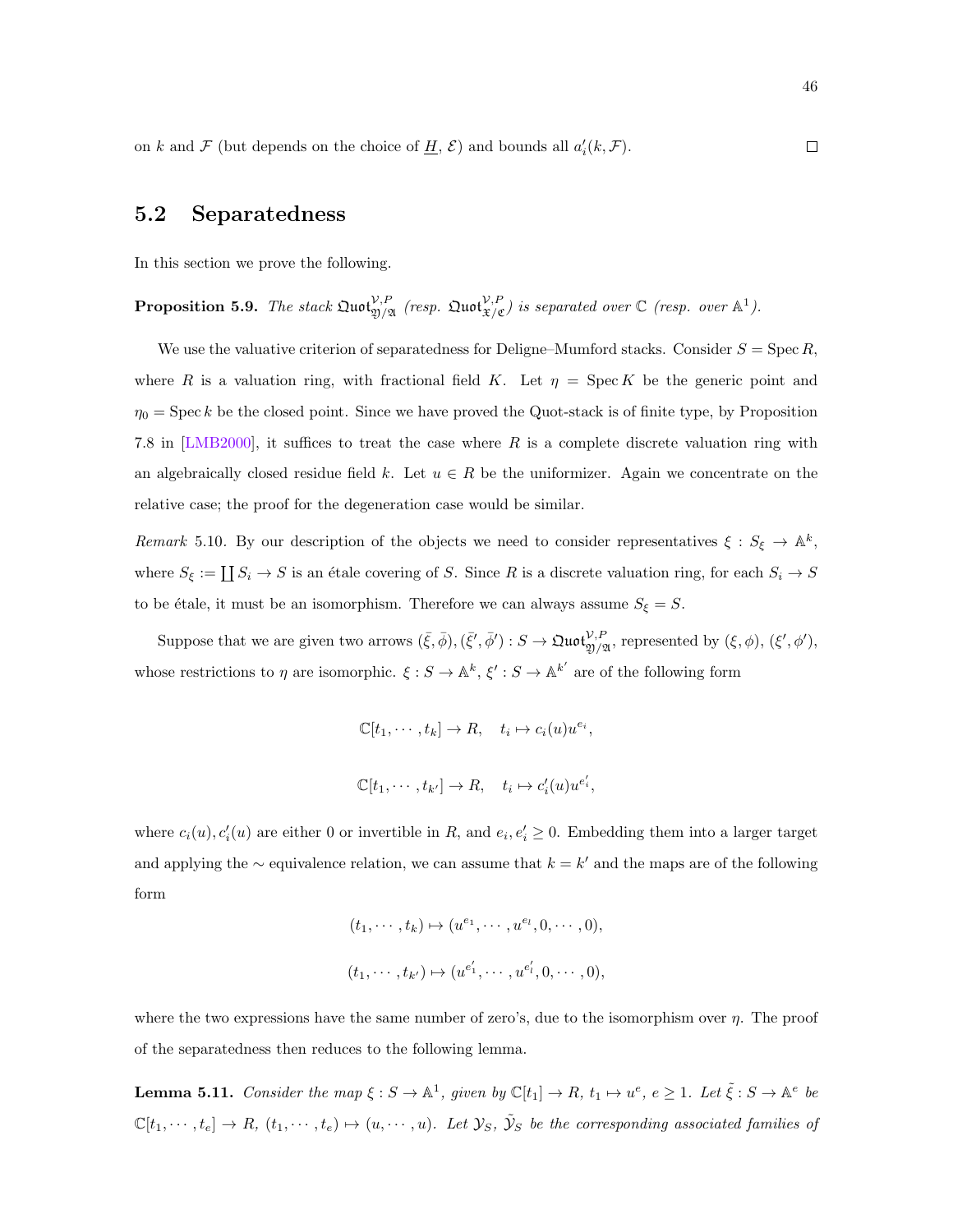expanded pairs. Then there is a map  $h : \tilde{Y}_S \to Y_S$ , which is an isomorphism on  $\eta$ , and a contraction  $Y[e] \to Y[1]$  on  $\eta_0$ , where the only un-contracted component is  $\Delta_e$ .

*Proof.* This is due to the construction of  $X(k)$ . By the following diagram and the universal property of fiber product, we get the map  $h$ ,



The map on the base is multiplication and the map on the central fiber is the contraction of the inserted components.  $\Box$ 

*Proof of Proposition [5.9.](#page-51-0)* We need to prove that the isomorphism on  $\eta$  extends to S. Let  $E := \sum_{i=1}^{l} e_i$ and  $E' := \sum_{i=1}^{l} e'_i$ . First we consider the special case  $E = E'$ .

Consider the map  $\tilde{\xi}: S \to \mathbb{A}^{E+k-l}$ , given by  $(t_1, \dots, t_E, \dots, t_{E+k-l}) \mapsto (u, \dots, u, 0, \dots, 0)$ . Repeatedly applying the previous lemma, there is a map between associated families  $h: \tilde{\mathcal{Y}}_S \to \mathcal{Y}_S$ , such that  $h|_{\eta}$  is an isomorphism and  $h|_{\eta_0}: Y[E+k-l] \to Y[k]$  is a contraction of components, where the un-contracted components are  $\Delta_{e_1}, \Delta_{e_1+e_2}, \cdots, \Delta_E$  and the last  $(k-l)$  one's corresponding to the 0's. Applying the same with  $\xi'$ , we also have a map  $h': \tilde{\mathcal{Y}}_S \to \mathcal{Y}'_S$  contracting the corresponding components for  $\xi'$ .

Consider quotient sheaves  $h^*\phi$  and  $h'^*\phi'$  on  $\tilde{\mathcal{Y}}_S$ . Now  $(\tilde{\xi}, h^*\phi)$  and  $(\tilde{\xi}, h'^*\phi')$  are isomorphic over  $\eta$  (since  $h|_{\eta}$ ,  $h'|_{\eta}$  are isomorphisms), and flat over S by admissibility and Lemma [3.15.](#page-31-0) By the separatedness of the ordinary Quot-space Quot $v_{V}^{p^*V}$  $Y(E+k-l)/\mathbb{A}^{E+k-l}$ , they are also isomorphic over S. On the other hand,  $h^*\phi|_{\eta_0}$  and  $h'^*\phi'|_{\eta_0}$  are stable on un-contracted components of  $Y[E+k-l]$ , but are unstable on contracted one's. For them to be isomorphic, the contracted components for  $h$  and  $h'$ must coincide, which implies  $e_i = e'_i$ ,  $\forall 1 \leq i \leq l$ , in which case h, h' must be isomorphisms and the conclusion follows.

For the general case, assume  $E \leq E'$ . We take the embeddings

$$
\tilde{\xi}: S \to \mathbb{A}^{E+k-l}, \quad (t_1, \cdots, t_E, \cdots, t_{E+k-l}) \mapsto (u, \cdots, u, 0, \cdots, 0),
$$
  

$$
\tilde{\xi}': S \to \mathbb{A}^{E'+k-l}, \quad (t_1, \cdots, t_E, \cdots, t_{E'}, \cdots, t_{E'+k-l}) \mapsto (u, \cdots, u, u, \cdots, u, 0, \cdots, 0),
$$

with corresponding associated families  $\tilde{\mathcal{Y}}_S$ ,  $\tilde{\mathcal{Y}}_S'$ . By the successive blow-up construction (Proposition [2.11\)](#page-16-0), there is a map  $c: \tilde{\mathcal{Y}}'_S \to \tilde{\mathcal{Y}}_S$ , which is a contraction of components if restricted to  $\eta_0$ . c is given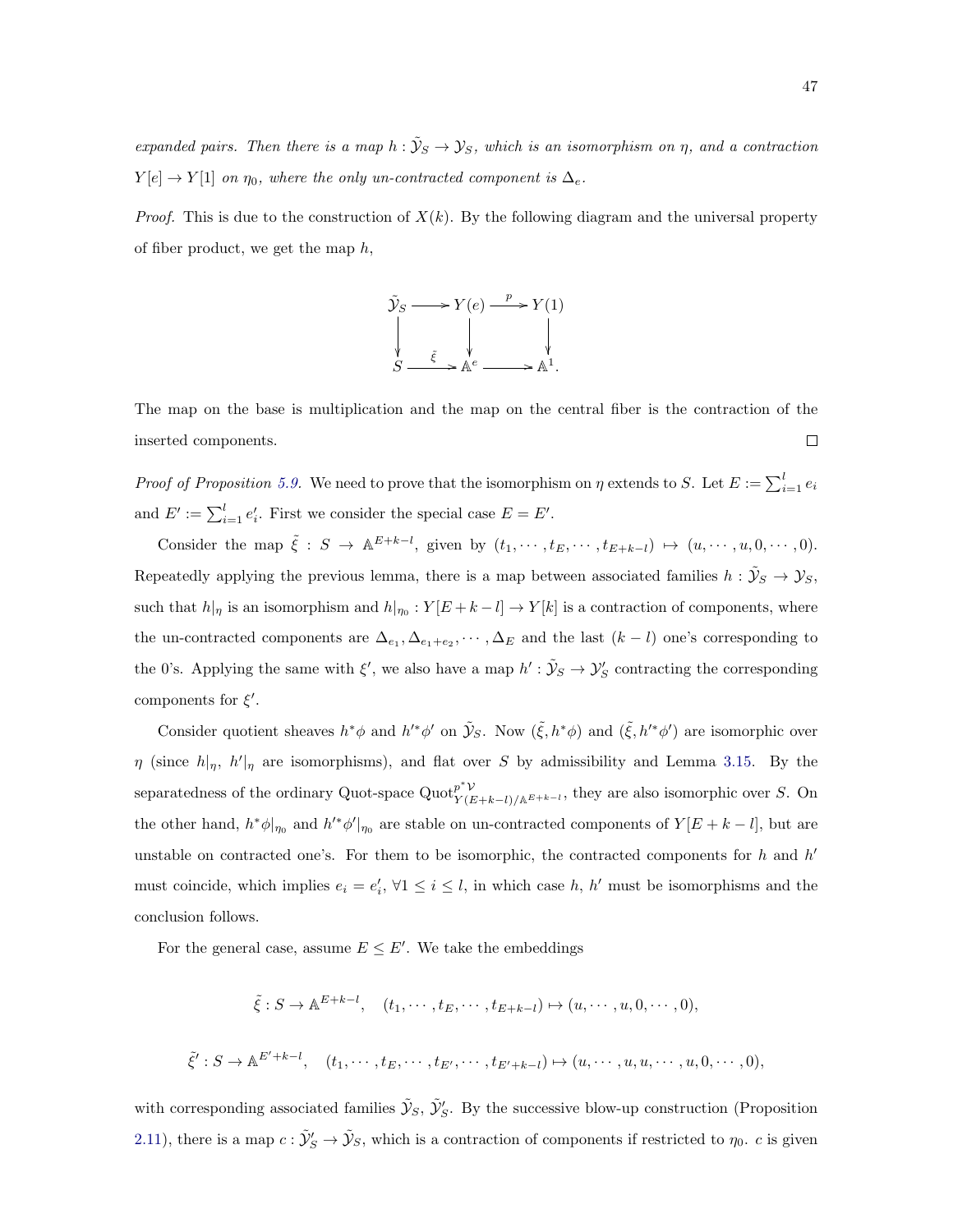by the following diagram,

$$
\tilde{\mathcal{Y}}'_S \longrightarrow Y(E' + k - l) \xrightarrow{p_{\text{Bl}}} Y(E + k - l)
$$
\n
$$
\downarrow \qquad \qquad \downarrow \qquad \qquad \downarrow
$$
\n
$$
S \xrightarrow{\tilde{\xi}'} \mathbb{A}^{E' + k - l} \xrightarrow{pr} \mathbb{A}^{E + k - l},
$$

where  $p_{\text{B1}}$  is the contraction map for the successive blow-up construction, and the projection pr :  $\mathbb{A}^{E'+k-l} \to \mathbb{A}^{E+k-l}$  is to forget the  $t_{E+1}, \cdots, t_{E'}$  components. Again by the separatedness of the ordinary Quot-space, we have an isomorphism  $c^*h^*\phi \cong h'^*\phi'$ . Compare the stable components of the two quotients and one obtains the conclusion  $e_i = e'_i, \forall 1 \leq i \leq l$ .  $\Box$ 

#### 5.3 Numerical criterion for admissibility

Before getting into the proof of properness, we need a numerical criterion for a sheaf to be admissible. Let F be a coherent sheaf on  $Y[k]$  (resp.  $X_0[k]$ ), with generating sheaf  $\mathcal E$  on Y and a line bundle H which is a pull back of an ample line bundle from the coarse moduli space. Let  $\mathcal{I}_i^-$  and  $\mathcal{I}_i^+$  be the ideal sheaf of the divisors  $D_{i-1}, D_i \subset \Delta_i$ , and  $\mathcal{I}_0^+$  be the ideal sheaf of  $D_0 \subset Y$ . Let  $\mathcal{J}_i$  be the ideal sheaf of  $D_i \subset Y[k]$ . Let  $\mathcal{F}^{\text{tf}}$  be the quotient in the following exact sequence,

$$
0 \longrightarrow \bigoplus_{i=0}^{k-1} \mathcal{F}_{\mathcal{J}_i} \longrightarrow \mathcal{F} \longrightarrow \mathcal{F}^{\text{tf}} \longrightarrow 0.
$$

**Definition 5.12.** Define the *i*-th *error* of  $F$  to be the following polynomial (here we write the subscript in parenthesis, making them easy to read).

In the relative case:

$$
\begin{array}{rcl} \operatorname{Err}^{\mathcal{E},H}_{i}(\mathcal{F})(v):&=&P^{\mathcal{E},H}(\mathcal{F}_{\mathcal{J}_{i}})(v)+P^{\mathcal{E},H}(\mathcal{F}^{\text{tf}}|_{\Delta_{i},\mathcal{I}_{i}^{+}})(v)+P^{\mathcal{E},H}(\mathcal{F}|_{\Delta_{i+1},\mathcal{I}_{i+1}^{-}}^{\text{tf}})(v)\\&&-\frac{1}{2}P^{\mathcal{E},H}((\mathcal{F}^{\text{tf}}|_{\Delta_{i},\mathcal{I}_{i}^{+}})|_{D_{i}})-\frac{1}{2}P^{\mathcal{E},H}((\mathcal{F}^{\text{tf}}|_{\Delta_{i+1},\mathcal{I}_{i+1}^{-}})|_{D_{i}}),\end{array}
$$

for  $0 \leq i \leq k-1$ , and

$$
\mathrm{Err}^{\mathcal{E},H}_k(\mathcal{F})(v) := P^{\mathcal{E},H}(\mathcal{F}^{\mathrm{tf}}|_{\Delta_k,\mathcal{I}_k^+})(v),
$$

where we denote  $\Delta_0 := Y$  and  $\mathcal{F}^{\text{tf}}|_{\Delta_i, \mathcal{I}_i^+} := (\mathcal{F}^{\text{tf}}|_{\Delta_i})_{\mathcal{I}_i^+}.$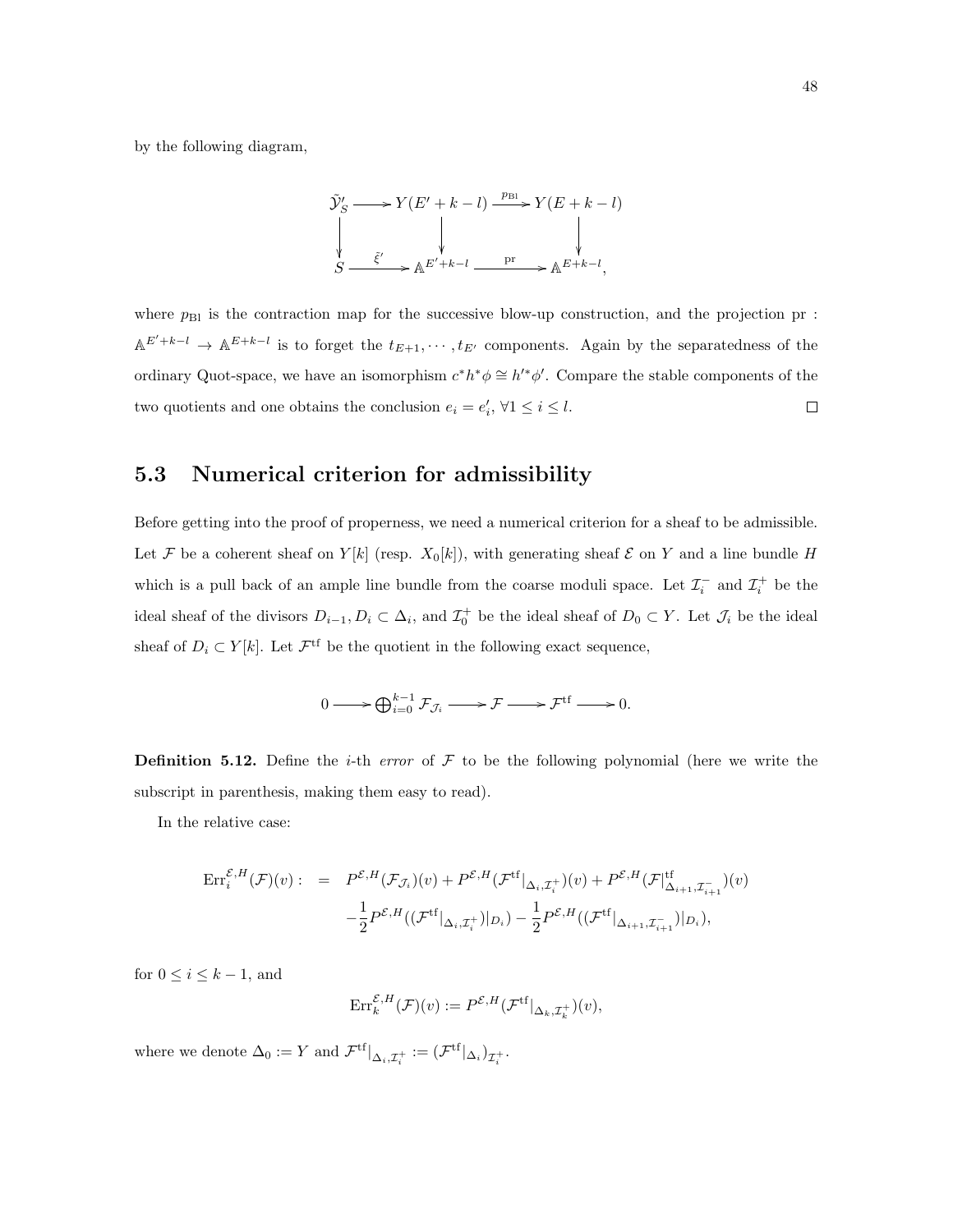In the degeneration case:

$$
\begin{array}{rcl}\n\operatorname{Err}^{\mathcal{E},H}_{i}(\mathcal{F})(v):&=&P^{\mathcal{E},H}(\mathcal{F}_{\mathcal{J}_{i}})(v)+P^{\mathcal{E},H}(\mathcal{F}^{\mathrm{tf}}|_{\Delta_{i},\mathcal{I}_{i}^{+}})(v)+P^{\mathcal{E},H}(\mathcal{F}^{\mathrm{tf}}|_{\Delta_{i+1},\mathcal{I}_{i+1}^{-}})(v)\\&&-\frac{1}{2}P^{\mathcal{E},H}((\mathcal{F}^{\mathrm{tf}}|_{\Delta_{i},\mathcal{I}_{i}^{+}})|_{D_{i}})-\frac{1}{2}P^{\mathcal{E},H}((\mathcal{F}^{\mathrm{tf}}|_{\Delta_{i+1},\mathcal{I}_{i+1}^{-}})|_{D_{i}}),\n\end{array}
$$

for  $0\leq i\leq k,$  where we denote  $\Delta_0:=Y_-$  and  $\Delta_{k+1}:=Y_+.$ 

Moreover, we define the total error as

$$
\mathrm{Err}^{\mathcal{E},H}(\mathcal{F})(v) := \sum_{i=0}^k \mathrm{Err}_i^{\mathcal{E},H}(\mathcal{F})(v).
$$

For simplicity we will just omit the  $\mathcal{E}, H$  and write  $\text{Err}_i(\mathcal{F})$  and  $\text{Err}(\mathcal{F})$ . Here the polynomials are actual Hilbert polynomials and there is no problem with the ampleness of the pull back of  $H$ , since the definition only involves the restriction of H to  $D_i$ . Hence F is admissible if and only if  $\text{Err}(\mathcal{F}) = 0$ . In other words, the error polynomial measures the failure for a sheaf to be admissible.

For  $\Delta_i$ ,  $0 \leq i \leq k$ , let  $(\mathcal{F}^{tf}|_{\Delta_i})^{tf}$  be the quotient in the following exact sequences,

$$
0 \longrightarrow \mathcal{F}^{tf}|_{\Delta_i, \mathcal{I}_i^-} \oplus \mathcal{F}^{tf}|_{\Delta_i, \mathcal{I}_i^+} \longrightarrow \mathcal{F}^{tf}|_{\Delta_i} \longrightarrow (\mathcal{F}^{tf}|_{\Delta_i})^{tf} \longrightarrow 0, \quad 1 \le i \le k;
$$
  

$$
0 \longrightarrow \mathcal{F}^{tf}|_{Y, \mathcal{I}_0^+} \longrightarrow \mathcal{F}^{tf}|_{Y} \longrightarrow (\mathcal{F}^{tf}|_{Y})^{tf} \longrightarrow 0, \quad i = 0.
$$

It is clear that  $(\mathcal{F}^{\text{tf}}|_{\Delta_i})^{\text{tf}}$  are admissible. Restrict to  $D_i$  and we get the following sequences,

$$
0 \longrightarrow (\mathcal{F}^{tf}|_{\Delta_i, \mathcal{I}_i^-})|_{D_{i-1}} \longrightarrow \mathcal{F}^{tf}|_{D_{i-1}} \longrightarrow (\mathcal{F}^{tf}|_{\Delta_i})^{tf}|_{D_{i-1}} \longrightarrow 0,
$$
  

$$
0 \longrightarrow (\mathcal{F}^{tf}|_{\Delta_i, \mathcal{I}_i^+})|_{D_i} \longrightarrow \mathcal{F}^{tf}|_{D_i} \longrightarrow (\mathcal{F}^{tf}|_{\Delta_i})^{tf}|_{D_i} \longrightarrow 0.
$$

Let

$$
\delta_i^-(\mathcal{F}) := P((\mathcal{F}^{\text{tf}}|_{\Delta_i})^{\text{tf}}) - P((\mathcal{F}^{\text{tf}}|_{\Delta_i})^{\text{tf}}|_{D_{i-1}}), \ 1 \le i \le k,
$$
  

$$
\delta_i^+(\mathcal{F}) := P((\mathcal{F}^{\text{tf}}|_{\Delta_i})^{\text{tf}}) - P((\mathcal{F}^{\text{tf}}|_{\Delta_i})^{\text{tf}}|_{D_i}), \ 0 \le i \le k - 1,
$$

and set

$$
\delta_0^-(\mathcal{F}) := P((\mathcal{F}^{\text{tf}}|_{Y})^{\text{tf}}), \quad \delta_k^+(\mathcal{F}) := P((\mathcal{F}^{\text{tf}}|_{\Delta_k})^{\text{tf}}).
$$

We have the following lemma.

**Lemma 5.13.** 1)  $P_{\mathcal{F}} = \text{Err}(\mathcal{F}) + \frac{1}{2} \sum_{i=0}^{k} (\delta_i^-(\mathcal{F}) + \delta_i^+(\mathcal{F}));$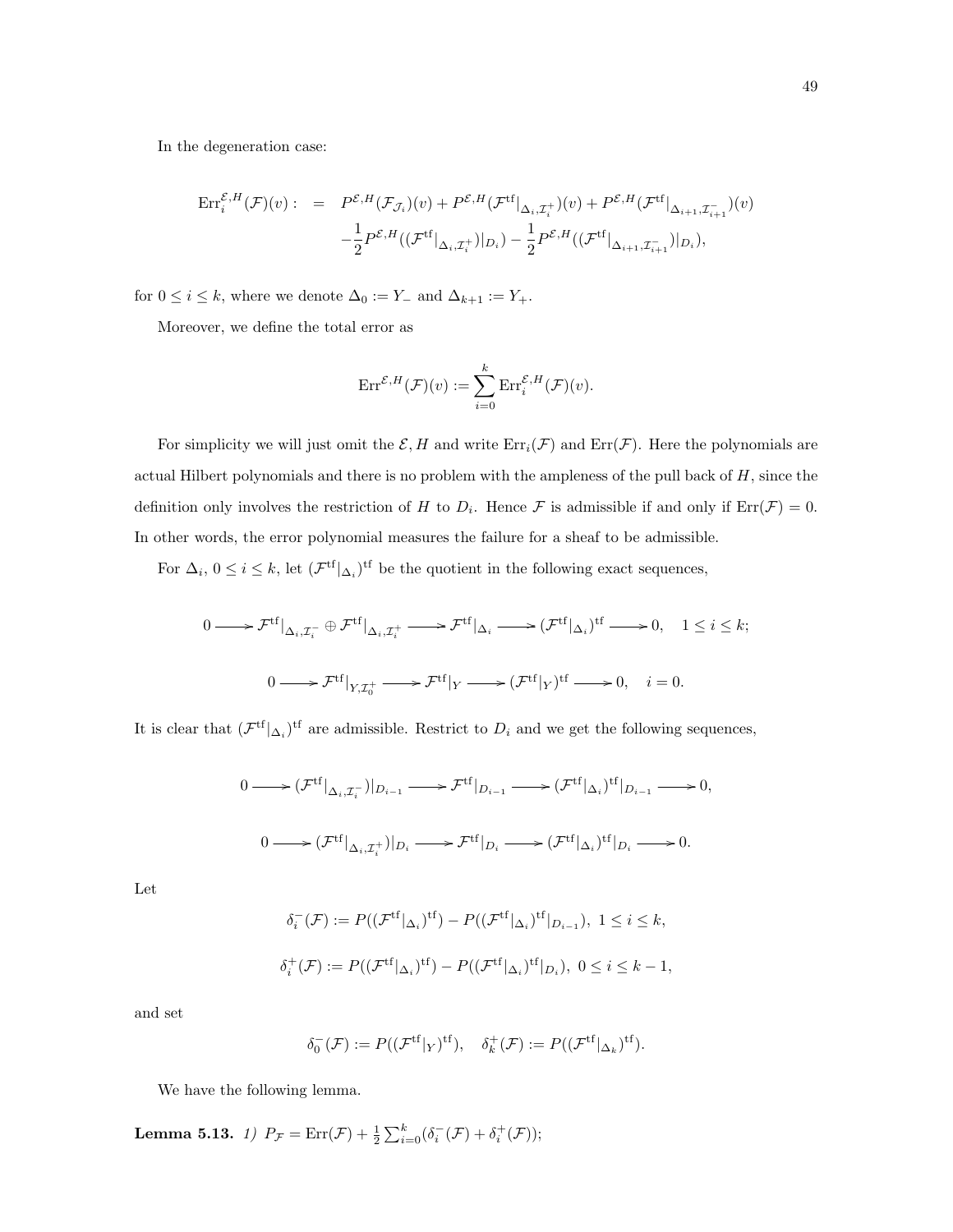2) For  $1 \leq i \leq k-1$ , the leading coefficients of  $\delta_i^{\pm}$  are non-negative. They vanish if and only if  $(\phi|_{\Delta_i})^{\text{tf}}$  is  $\mathbb{C}^*$ -equivariant, and also if and only if  $(\phi|_{\Delta_i})^{\text{tf}}$  is a pull-back from  $D_i$  or  $D_{i-1}$ .

Proof. 2) simply follows from Lemma [5.2.](#page-45-0) For 1), let's compute the modified Hilbert polynomial. Recall that Lemma [3.10](#page-30-1) implies  $\mathcal{F}^{tf} = \ker(\bigoplus_{i=0}^k \mathcal{F}^{tf}|_{\Delta_i} \to \bigoplus_{i=0}^{k-1} \mathcal{F}^{tf}|_{D_i}$ ). Thus

$$
P(\mathcal{F}) = \sum_{i=0}^{k-1} P(\mathcal{F}_{\mathcal{J}_i}) + \sum_{i=0}^{k} P(\mathcal{F}^{tf} |_{\Delta_i}) - \frac{1}{2} \sum_{i=1}^{k} P(\mathcal{F}^{tf} |_{D_{i-1}}) - \frac{1}{2} \sum_{i=0}^{k-1} P(\mathcal{F}^{tf} |_{D_i})
$$
  
\n
$$
= \sum_{i=0}^{k-1} P(\mathcal{F}_{\mathcal{J}_i}) + \sum_{i=1}^{k} P(\mathcal{F}^{tf} |_{\Delta_i, \mathcal{I}_i^-}) + \sum_{i=0}^{k} P(\mathcal{F}^{tf} |_{\Delta_i, \mathcal{I}_i^+}) + \sum_{i=0}^{k} P((\mathcal{F}^{tf} |_{\Delta_i})^{tf})
$$
  
\n
$$
- \frac{1}{2} \sum_{i=1}^{k} P((\mathcal{F}^{tf} |_{\Delta_i, \mathcal{I}_i^-}) |_{D_{i-1}}) - \frac{1}{2} \sum_{i=0}^{k-1} P((\mathcal{F}^{tf} |_{\Delta_i, \mathcal{I}_i^+}) |_{D_i}) - \frac{1}{2} \sum_{i=1}^{k} P((\mathcal{F}^{tf} |_{\Delta_i})^{tf} |_{D_{i-1}})
$$
  
\n
$$
- \frac{1}{2} \sum_{i=0}^{k-1} P((\mathcal{F}^{tf} |_{\Delta_i})^{tf} |_{D_i}).
$$

By definition we have

$$
\begin{split} \text{Err}(\mathcal{F}) &= \sum_{i=0}^{k-1} P(\mathcal{F}_{\mathcal{J}_i}) + \sum_{i=0}^{k} P(\mathcal{F}^{\text{tf}}|_{\Delta_i, \mathcal{I}_i^+}) + \sum_{i=1}^{k} P(\mathcal{F}|_{\Delta_i, \mathcal{I}_i^-}^{\text{tf}}) - \frac{1}{2} \sum_{i=0}^{k-1} P((\mathcal{F}^{\text{tf}}|_{\Delta_i, \mathcal{I}_i^+})|_{D_i}) \\ &- \frac{1}{2} \sum_{i=1}^{k} P((\mathcal{F}^{\text{tf}}|_{\Delta_i, \mathcal{I}_i^-})|_{D_{i-1}}). \end{split}
$$

Then

$$
P(\mathcal{F}) - \text{Err}(\mathcal{F}) = \sum_{i=0}^{k} P((\mathcal{F}^{tf} | \Delta_i)^{tf}) - \frac{1}{2} \sum_{i=1}^{k} P((\mathcal{F}^{tf} | \Delta_i)^{tf} | D_{i-1}) - \frac{1}{2} \sum_{i=0}^{k-1} P((\mathcal{F}^{tf} | \Delta_i)^{tf} | D_i)
$$
  
= 
$$
\frac{1}{2} \sum_{i=0}^{k} (\delta_i^-(\mathcal{F}) + \delta_i^+(\mathcal{F})).
$$

To compare the polynomials, we introduce the following order in the set of Hilbert polynomials. For two polynomials  $f(v) = a_r \frac{v^r}{r!} + \cdots$  and  $g(v) = b_s \frac{v^s}{s!} + \cdots$ , where  $a_r, b_s \in \mathbb{Z}_+$ . We say  $f \prec g$ , if  $r < s$  or  $r = s$  and  $a_r < b_s$ ;  $f \preceq g$ , if "<" is replaced by  $\leq$ . Note modified Hilbert polynomials are actually of this kind, since they can be viewed as usual Hilbert polynomials on coarse moduli spaces. Another observation is that under this order the space of Hilbert polynomials satisfies the strict descending condition: any strictly descending chain  $f_1 \succ f_2 \succ \cdots$  must attains 0 at some finite step.

 $\Box$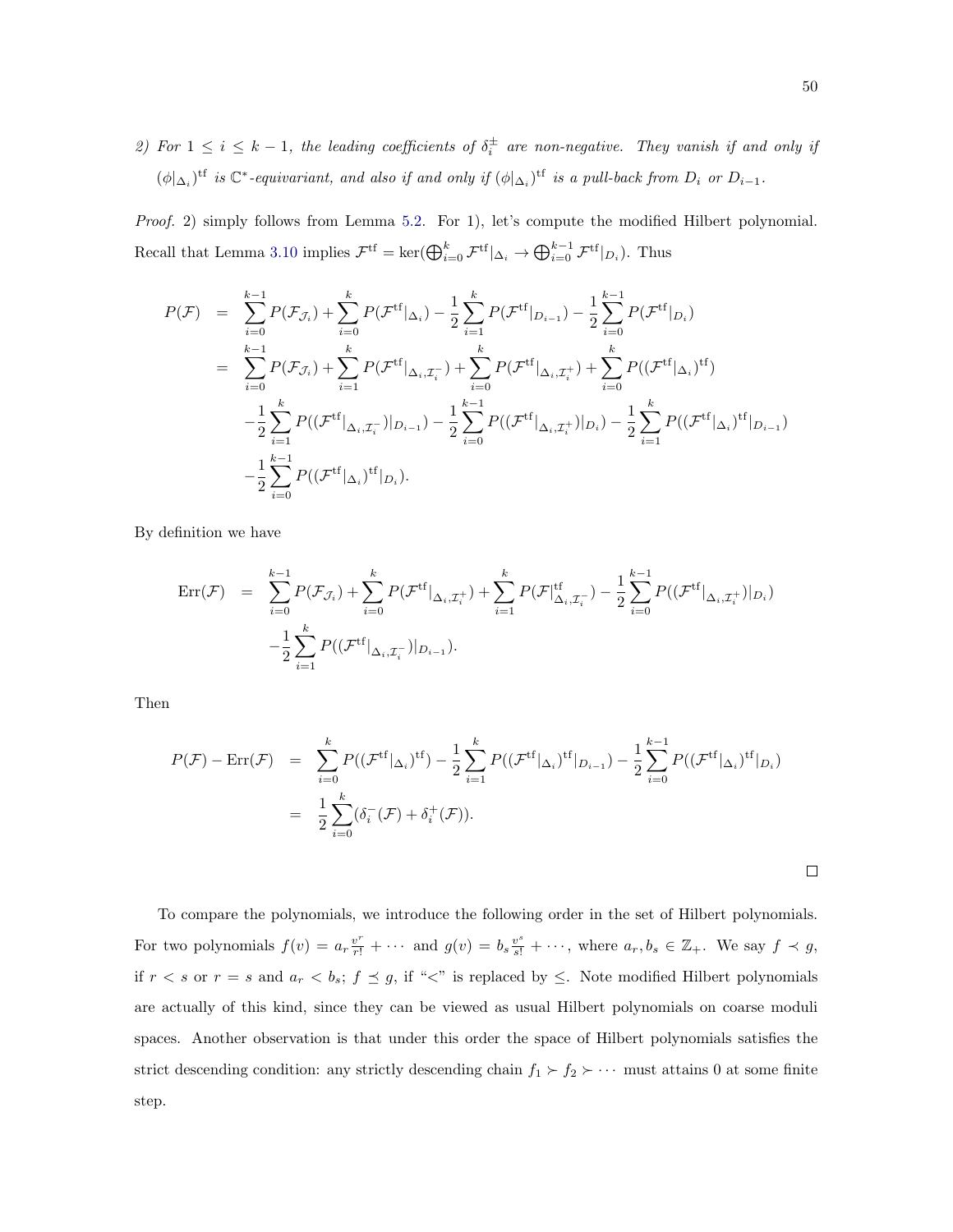#### 5.4 Properness

In this subsection we prove the properness.

<span id="page-56-0"></span>**Theorem 5.14.**  $\Omega$ uot ${}_{\mathfrak{Y}/\mathfrak{X}}^{V,P}$  (resp.  $\Omega$ uot ${}_{\mathfrak{X}/\mathfrak{C}}^{V,P}$ ) is a complete Deligne-Mumford stack over  $\mathbb C$  (resp. over  $\mathbb{A}^1$ ). In particular, if the associated modified Hilbert polynomial  $P(H^{\otimes v})$  has degree 0 or 1, the stack is proper (resp. over  $\mathbb{A}^1$ ).

Remark 5.15. Here by complete we mean that it satisfies the valuative criterion for properness, but is not necessarily quasi-compact. In other words, it is separated and universally closed. We expect the "dimension≤1" condition to be superfluous and the properness is true for moduli of stable quotients in any dimensions, which is treated in [\[LW2015\]](#page-88-3), but for simplicity we just pose this assumption and restrict to the 1-dimensional case.

Again let  $S = \operatorname{Spec} R$ , where R is a complete discrete valuation ring with uniformizer  $u \in R$ , generic point  $\eta = \text{Spec } K$  and closed point  $\eta_0 = \text{Spec } k$ . As remarked in the separatedness part, we also work on S directly instead of passing to an étale covering. Let  $(\bar{\xi}_{\eta}, \bar{\phi}_{\eta}) : \eta \to \mathfrak{Quot}_{\mathfrak{Y}/\mathfrak{X}}^{V,P}$  be an object of  $\mathfrak{Quot}^{\mathcal{V},P}_{\mathfrak{Y}/\mathfrak{A}}(\eta)$ , represented by some map  $\xi_{\eta}: \eta \to \mathbb{A}^k$ , and a stable quotient  $\phi_{\eta}: p^{\ast} \mathcal{V} \to \mathcal{F}_{\eta}$  on  $\mathcal{Y}_\eta$ . By the valuative criterion, it suffices to extend this object over  $\eta_0$  after some finite base change of S.

Applying the ∼ equivalence relation, one can always make  $\xi_{\eta}$  in the following form

$$
\xi_{\eta}: \eta \to \mathbb{A}^{k}, \quad \mathbb{C}[t_{1}, \cdots, t_{k}] \to K,
$$
  

$$
(t_{1}, \cdots, t_{k}) \mapsto (1, \cdots, 1, 0, \cdots, 0),
$$

where  $t_i \mapsto 1$  for the first l (possibly 0) coordinates. Note that if  $l > 0$ , then  $\xi_{\eta}$  actually factors through the standard embedding  $\{(1,\dots,1)\}\times \mathbb{A}^{k-l}\hookrightarrow \mathbb{A}^k$ . In this case we can pull everything back to  $\mathbb{A}^{k-l}$  and work on  $\mathbb{A}^{k-l}$  instead of  $\mathbb{A}^k$ . Thus we can assume that  $l=0$ .

Now for this  $\xi_{\eta}$  there is a naive extension  $\xi: S \to \mathbb{A}^{k}$ , which maps S constantly to  $0 \in \mathbb{A}^{k}$ . Then  $\mathcal{Y}_S \cong S \times Y[k]$ , and by the completeness of the ordinary Quot-space Quot $_{Y[k]}^{p^*V}$  $\frac{p}{Y[k]}$  (Theorem 1.1 of [\[OS2003\]](#page-88-0)),  $\phi_{\eta}$  extends to some  $\phi$  over S. If  $\phi|_{\eta_0}$  is stable, then we are done; otherwise, we need to modify our extension  $\xi$ . We'll see that a good modification is always available.

Step 1. Normal to the distinguished divisor.

<span id="page-56-1"></span>**Lemma 5.16.** Let  $\xi : S \to \mathbb{A}^k$  be a map and  $\phi : p^* \mathcal{V} \to \mathcal{F}$  be a quotient on  $\mathcal{Y}_S$ , flat over S, such that  $\phi|_{\eta}$  is admissible. Then there exists  $(\xi', \phi')$ , with  $\xi' : S \to \mathbb{A}^{k'}$  and S-flat quotient  $\phi'$  on  $\mathcal{Y}'_S$ , such that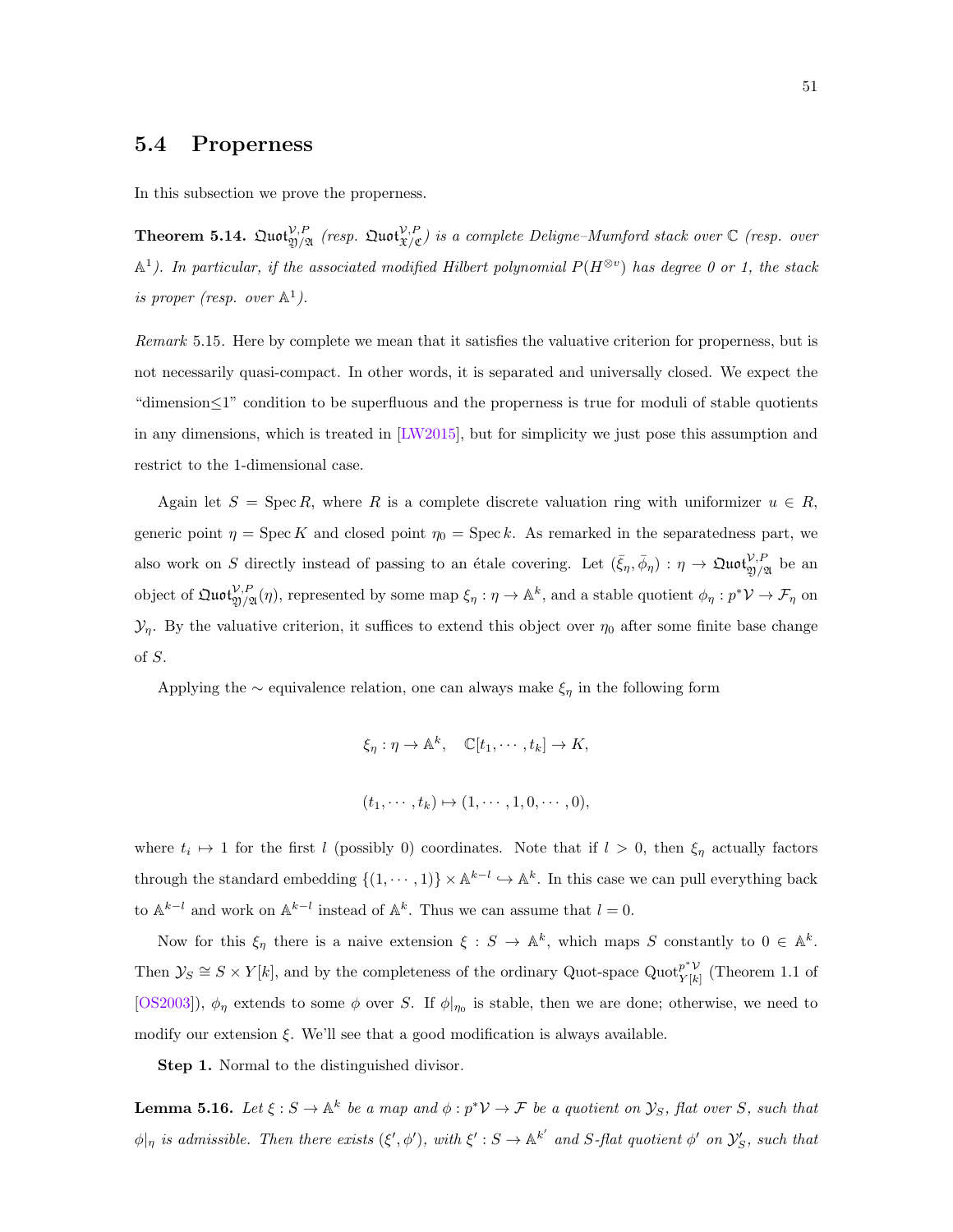$(\xi', \phi')|_{\eta} \cong (\xi, \phi)|_{\eta}$ , and  $\phi'$  is normal to the distinguished divisor  $\mathcal{D}'_S \subset \mathcal{Y}'_S$ .

*Proof.* Consider  $D[k] \subset \mathcal{Y}_{\eta_0} \cong Y[k]$ . If  $\phi|_{\eta_0}$  is normal to  $D[k] \times \eta_0$ , then we are done. Suppose this is not the case. Let's look at what this means in a local chart. Etale locally near a point in  $D[k] \times \eta_0$ , the local model of  $\mathcal{Y}_S$  can be taken as  $U = \operatorname{Spec} A := \operatorname{Spec} R[y, \vec{z}]$ , where  $(D[k] \times \eta_0)|_U$  is defined by the ideal  $(u, y)$ . Geometrically,  $\vec{z}$  stands for coordinates in D, and  $y = 0$  is the local defining equation for D.

The quotient  $\phi$  is represented by a sequence  $0 \to K \to A^{\oplus r} \to M \to 0$ . Assume that  $K =$  $(f_1(u, y), \dots, f_m(u, y)),$  with generators

<span id="page-57-0"></span>
$$
f_i(u, y) = c_i + u^{\alpha_i} g_i(u) + y h_i(u, y) \in A^{\oplus r},
$$
\n(5.6)

where  $c_i \in k[\vec{z}]^{\oplus r}, g_i \in k[\vec{z}]^{\oplus r}[u], h_i \in k[\vec{z}]^{\oplus r}[u, y], g_i(0) \neq 0$  and  $\alpha_i \geq 1$ . By generic normality,  $c_i + u^{\alpha_i} g_i(u) \neq 0$ . Assume that these generators are minimal in the sense that m is as small as possible. One can easily observe that M is flat over R if and only if  $\forall i, u \nmid f_i(u, y)$ , i.e.  $c_i + yh_i(0, y) \neq 0$ .

Restricting to  $\eta_0$  and using flatness,  $\phi|_{\eta_0}$  is given by the sequence  $0 \to K_0 \to A_0^{\oplus r} \to M_0 \to 0$ , with  $K_0 = (f_1(0, y), \dots, f_m(0, y))$ . The subscript 0 here means restriction to  $\eta_0$ . By our assumption,  $M_0$  is not normal to  $D[k]$ , which is equivalent to  $y \mid f_i(0, y)$ , i.e.  $c_i = 0$ , for some i.

To modify this family, we apply successive blow-ups at the divisor  $D[k] \times \eta_0 \subset \mathcal{Y}_S$ ; in other words, we take the modified family as

$$
\mathcal{Y}_S' \cong \mathrm{Bl}_{D[k] \times \eta_0} \mathcal{Y}_S.
$$

This is still a family of expanded pairs, as it fits into the diagram

$$
\mathcal{Y}'_S \longrightarrow Y(k+1) \xrightarrow{p_{\text{Bl}}} Y(k)
$$
  
\n
$$
\downarrow \qquad \qquad \downarrow \qquad \qquad \downarrow
$$
  
\n
$$
S \xrightarrow{\xi'} \mathbb{A}^{k+1} \xrightarrow{\text{pr}_{1,\cdots,k}} \mathbb{A}^k,
$$

where  $\xi'$  is given by  $(t_1, \dots, t_k, t_{k+1}) \mapsto (u^{e_1}, \dots, u^{e_k}, u)$ .

The the local model of  $\mathcal{Y}'_S$  is the blow up of Spec  $R[y, \vec{z}]$  at the ideal  $(u, y)$ . Thus étale locally around a point in the new distinguished divisor  $D[k+1] \times \eta_0 \subset \mathcal{Y}'_S$ , the local model is  $\text{Spec } B := \text{Spec } R[w, \bar{z}]$ , with  $y = uw$ .

By completeness of the ordinary Quot-space,  $\phi|_{\eta}$  extends to an S-flat quotient  $\phi'$  on the new family. Locally  $\phi'$  is given by a sequence  $0 \to K' \to B^{\oplus r} \to M' \to 0$ . By construction of flat limit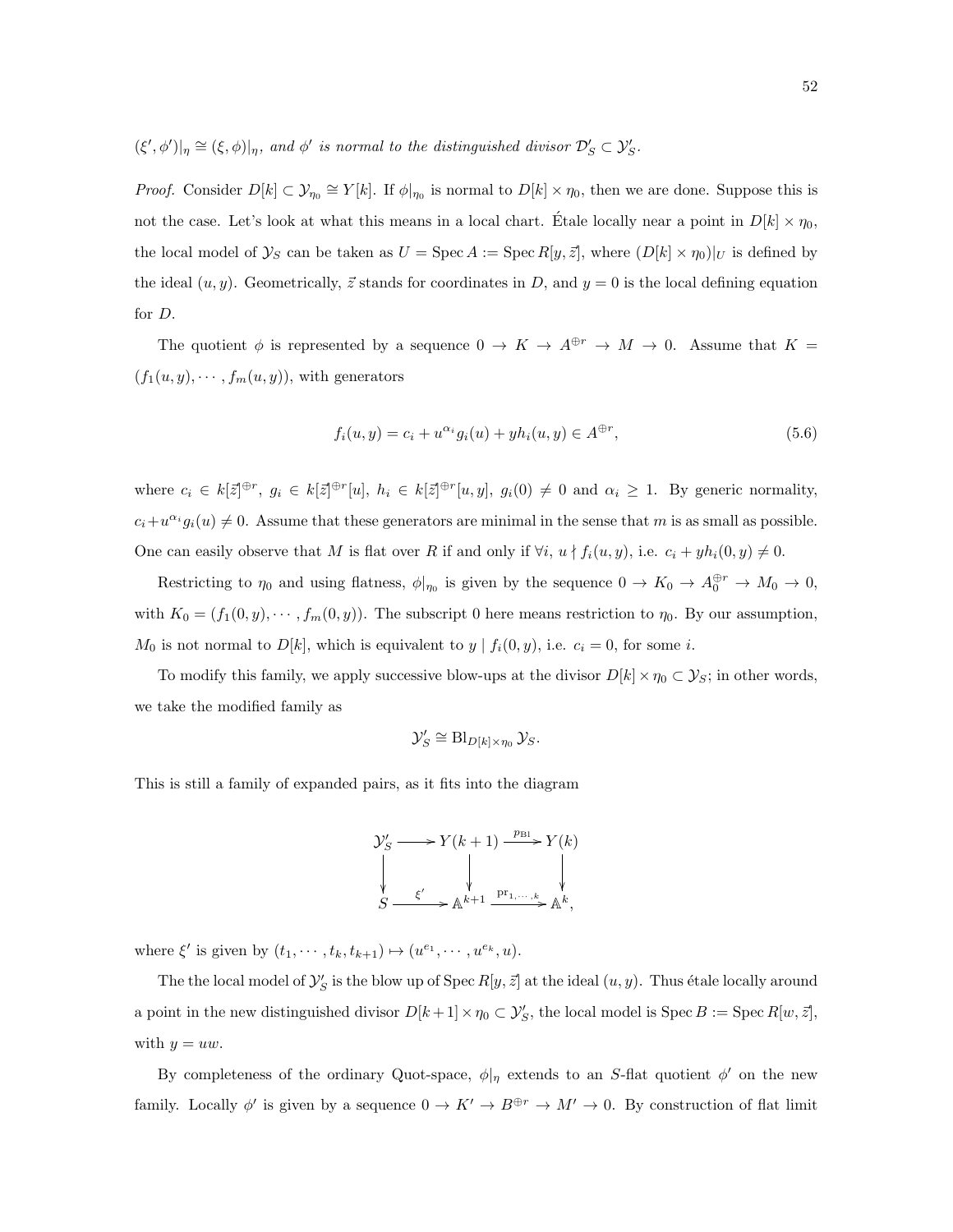one has

$$
K'=K_u\cap B^{\oplus r},
$$

where we view  $A \subset B \subset B_u = A_u$  as submodules. Then

$$
K' = (f_1(u, uw), \cdots, f_m(u, uw))A_u^{\oplus r} \cap B^{\oplus r},
$$
  

$$
f_i(u, uw) = u^{\alpha_i}g_i(u) + uwh_i(u, uw),
$$

from which we see that  $u | f_i(u, uw)$ .

Take  $\gamma_i := \min\{\alpha_i, \text{ord}(h) + 1\} \geq 1$ , where  $\text{ord}(h)$  is the minimal degree of the monomials of h in  $u$  and  $y$ . We have

$$
f_i(u, uw) = u^{\gamma_i} \left( u^{\alpha_i - \gamma_i} g_i(u) + w \frac{h_i(u, uw)}{u^{\gamma_i - 1}} \right) = u^{\gamma_i} \left( u^{\alpha_i - \gamma_i} g_i(u) + wh'_i(u, w) \right),
$$

where  $h'_i$  is some polynomial with  $u \nmid (u^{\alpha_i - \gamma_i} g_i(u) + wh'_i(u, w)).$ 

After localizing at u and intersection with  $B^{\oplus r}$ , we may take

$$
f'_i(u, w) := u^{\alpha'_i} g_i(u) + wh'_i(u, w)
$$

as the generators of K', where  $\alpha'_i := \alpha_i - \gamma_i < \alpha_i$ .

If  $\alpha'_i > 0$  for some *i*, then  $c'_i$  as similarly defined in [\(5.6\)](#page-57-0) for  $f'_i$  are still all 0. We can repeat the procedure above to further decrease  $\alpha'_i$ . After finitely many steps we get all  $\alpha_i$  to be 0, i.e. all  $c'_i$  are nonzero; in other words,  $\phi'|_{\eta_0}$ , after successive blow-ups, would be normal to  $D[k] \times \eta_0$ .  $\Box$ 

Step 2. Admissibility. The crucial lemma in this step is the following.

<span id="page-58-0"></span>**Lemma 5.17.** Let  $\xi : S \to \mathbb{A}^k$  be a map and  $\phi : p^* \mathcal{V} \to \mathcal{F}$  be a quotient on  $\mathcal{Y}_S$ , flat over S, such that  $y_{S|_{\eta}}$  is smooth over  $\eta$ ,  $\phi|_{\eta}$  is admissible. Then there exists a finite base change  $S' \to S$ , and  $(\xi', \phi')$ , with  $\xi': S' \to \mathbb{A}^{k'}$ , and S'-flat quotient  $\phi'$  on  $\mathcal{Y}_{S'}$ , such that  $(\xi', \phi') \cong (\xi, \phi) \times_{\eta} \eta'$ , where  $\eta'$  is the generic point of S',  $\phi'$  is admissible, and  $[\text{Aut}(\phi'|_{\eta'_0}) : \text{Aut}(\phi|_{\eta_0})]$  is finite.

One can assume that  $\xi: S \to \mathbb{A}^k$  is of the form  $\mathbb{C}[t_1, \dots, t_k] \to R$  given by

$$
(t_1,\cdots,t_k)\mapsto (u^{e_1},\cdots,u^{e_k}),
$$

where  $e_i \geq 1$ . Moreover, by Step 1, we assume that  $\phi|_{\eta_0}$  is normal to  $D[k]$ .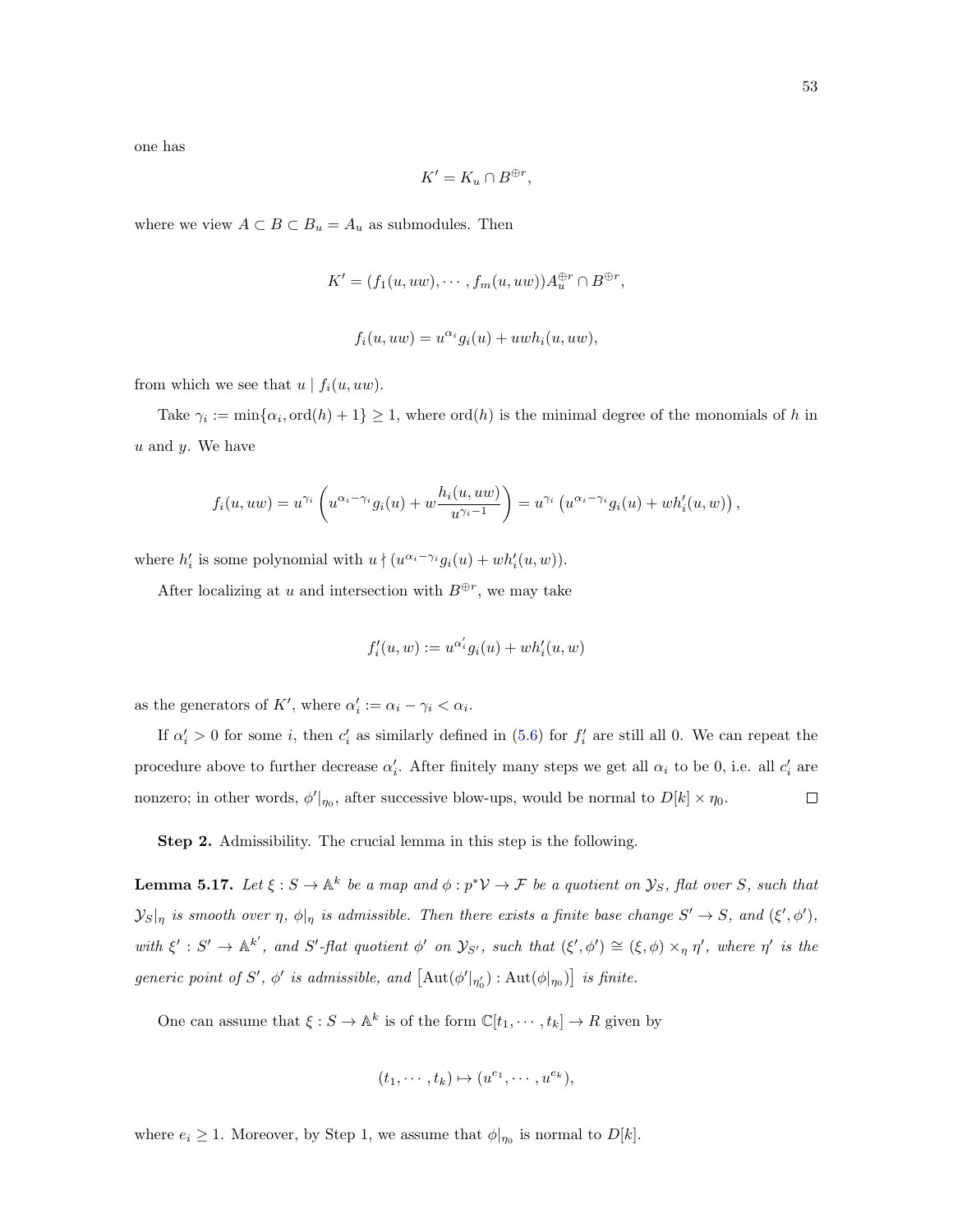Pick  $1 \leq l \leq k-1$ , such that  $\deg \text{Err}_{l}(\phi|_{\eta_0}) = \deg \text{Err}_{l}(\phi|_{\eta_0})$ , and we would like to modify the family and reduce this *l*-th error. Our strategy is to embed  $\eta$  into a lager  $\mathbb{A}^{k+1}$ , take the flat limit in the larger target and somehow resolve the error to the new introduced divisor. However, the generic point can approaches  $0 \in \mathbb{A}^{k+1}$  in many different ways. To parameterize those different directions, we apply the following procedure, analogous to the construction of  $X(1)$ .

Consider the map  $m : S \times S \to S$  given by  $R \to R \otimes R$ ,  $u \mapsto v \otimes w$ , which fits in the diagram

$$
S \xrightarrow{\alpha} S \times S \xrightarrow{\tilde{\xi}} \mathbb{A}^{k+1}
$$
  
\n
$$
m \downarrow \qquad \qquad \downarrow (t_l, t_{l+1}) \mapsto t_l t_{l+1}
$$
  
\n
$$
S \xrightarrow{\xi} \mathbb{A}^k.
$$

Then  $\tilde{\xi}: S \times S \to \mathbb{A}^{k+1}$  is given by

$$
\mathbb{C}[t_1,\dots,t_{k+1}] \to R \otimes R,
$$
  

$$
(t_1,\dots,t_{k+1}) \mapsto (u^{e_1},\dots,u^{e_{l-1}},v^{e_l},w^{e_l},u^{e_{l+1}},\dots,u^{e_k}),
$$

where  $u = vw$ , and we view  $(v, w)$  as uniformizers of  $S \times S$ . Let  $\mathbb{C}^*$  act on  $S \times S$  by  $\lambda \cdot (v, w) :=$  $(\lambda v, \lambda^{-1}w).$ 

Any map  $\alpha: S \to S \times S$  will give an arrow  $\tilde{\xi} \circ \alpha: S \to \mathbb{A}^{k+1}$ , which is isomorphic to  $\xi_{\eta}$  over the generic point. Note that there are two obvious such  $\alpha$ 's from the standard embedding,  $\alpha : S \hookrightarrow \{1\} \times S$ and  $S \hookrightarrow S \times \{1\}$ ; and if  $e_l = 1$  they are the only one's. (Here by  $1 \in S$  we mean the C-point Spec  $\mathbb{C} \to \eta$ given by  $K \to \mathbb{C}$ ,  $u \mapsto 1$ .) In general  $m \circ \alpha : S \to S$  is a finite base change.  $\tilde{\xi} : S \times S \to \mathbb{A}^{k+1}$  contains the information of all possible further embeddings of the original family.

By  $\mathbb{C}^*$ -action, the stable quotient  $\phi_\eta$  on  $\mathcal{Y}_\eta \cong \mathcal{Y}_{\{1\} \times \eta}$  extends to a  $\mathbb{C}^*$ -equivariant stable quotient on  $\mathcal{Y}_{\eta \times \eta}$ , which furthermore extends to an equivariant family of quotients on  $\mathcal{Y}_{S \times S-\eta_0 \times \eta_0}$ , by the original extension given in the assumption of Lemma [5.17.](#page-58-0) This extension on  $\mathcal{Y}_{S\times S-\eta_0\times\eta_0}$  is stable over the points  $\eta \times \eta_0$  and  $\eta_0 \times \eta$ .

Now for the origin  $\eta_0 \times \eta_0$ , the problem comes that different choices of  $\alpha$  give different flat limits. In other words, the equivariant family of quotients over  $\mathcal{Y}_{S\times S-\eta_0\times\eta_0}$  is equivalent to an equivariant map  $f: S \times S - \eta_0 \times \eta_0 \to \mathrm{Quot}_{Y(k+1)/\mathbb{A}^{k+1}}^{\mathbf{p}^* \mathcal{V}, P}$ , but it does not necessarily extends to the codimension-2 point  $\eta_0 \times \eta_0$ .

We need the resolution of indeterminacy. Here  $S \times S - \eta_0 \times \eta_0$  is a smooth surface, and  $\text{Quot}_{Y(k+1)}^{p^* \mathcal{V}, P}$  $Y(k+1)/{\mathbb{A}}^{k+1}$ is a projective scheme over  $\mathbb{A}^{k+1}$  by Theorem 1.5 of [\[OS2003\]](#page-88-0). In this case, f extends to some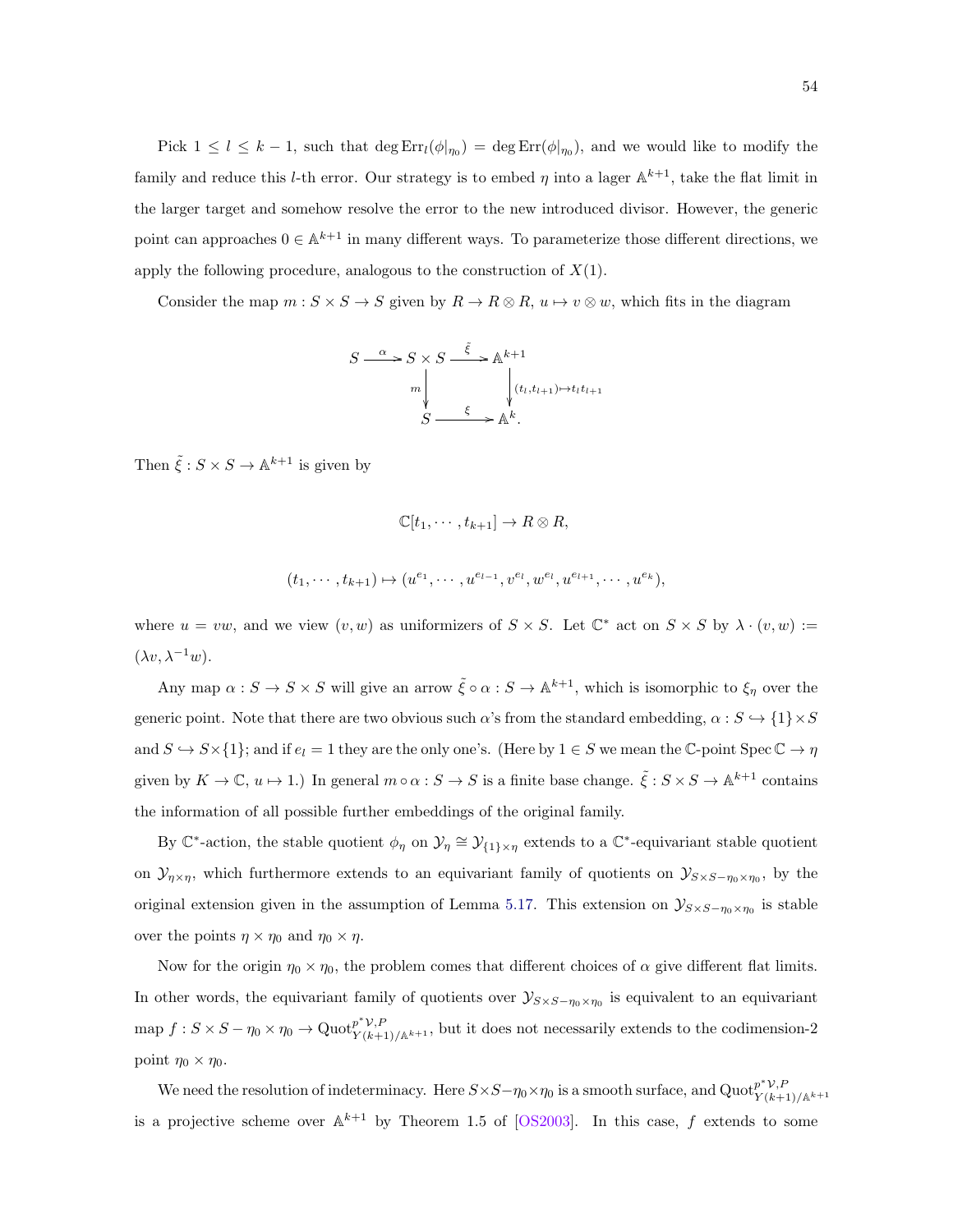$\tilde{f}: V \to \text{Quot}_{Y(k+1)/\mathbb{A}^{k+1}}^{\mathfrak{p}^* \mathcal{V}, P},$  where  $V \to S \times S$  is a composite of successive blow-ups at points, and the exceptional divisor E is a chain of rational curves. Moreover,  $\tilde{f}$  is  $\mathbb{C}^*$ -equivariant with respect to the canonical C ∗ -actions on both sides.

Let's describe the family  $(\mathcal{Y}_V, \tilde{\phi})$  induced by  $\tilde{f}$ . Let  $E =: \Sigma_1 \cup \cdots \cup \Sigma_m$  be the exceptional divisor of  $V \to S \times S$ ; let  $\Sigma_0$  and  $\Sigma_{m+1}$  be the proper transforms of  $S \times \eta_0$  and  $\eta_0 \times S$  respectively. The only intersections are  $q_i := \sum_i \cap \sum_{i+1}$ ,  $0 \le i \le m$ . Then by properties of  $X(k)$  (Proposition [2.19\)](#page-21-0) we have

$$
\mathcal{Y}_{V}|_{\Sigma_{0}} \cong \text{Bl}_{D_{l} \times \eta_{0}}(\cup_{l} \Delta \times S) \cup_{D \times S} (Y[k-l] \times S),
$$

$$
\mathcal{Y}_{V}|_{\Sigma_{m+1}} \cong (Y[l] \times S) \cup_{D \times S} \text{Bl}_{D \times \eta_{0}}(\cup_{k-l} \Delta \times S),
$$

and  $\mathcal{Y}_V|_{\Sigma_i} \cong \mathbb{P}^1 \times Y[k+1]$ , for  $1 \leq i \leq m$ . Then  $\tilde{\phi} : p^* \mathcal{V} \to \tilde{\mathcal{F}}$  is a  $\mathbb{C}^*$ -equivariant quotient  $\mathcal{Y}_V$ , flat over V, obtained as the pull-back via  $\tilde{f}$  of the universal family on the Quot-scheme.

We have  $\tilde{\phi}|_a \cong \phi|_{\eta_0}$  for every C-point  $a \in \eta \times \eta_0 = \Sigma_0 - q_0$  or  $\eta_0 \times \eta = \Sigma_{m+1} - q_m$ ; and the restriction of  $\tilde{\phi}$  on E parameterizes various flat limits of  $\phi|_{S\times S-\eta_0\times\eta_0}$  from different directions. For convenience, we denote the singular divisors in  $Y[k+1]$  by

$$
D_0, \cdots, D_{l-1}, D_l^-, D_l^+, D_{l+1}, \cdots, D_k,
$$

and bubble components by

$$
\Delta_1,\cdots,\Delta_l,\tilde{\Delta},\Delta_{l+1},\cdots,\Delta_k.
$$

We see that  $\mathcal{Y}_V|_{\Sigma_0}$  is a smoothing of  $D_l^-$ , and  $\mathcal{Y}_V|_{\Sigma_{m+1}}$  is a smoothing of  $D_l^+$ .  $\mathbb{C}^*$  acts by weights  $\pm e_l$  on  $\Sigma_0$ ,  $\Sigma_{m+1}$ , and by weights  $\pm 2e_l$  on other  $\Sigma_i$ 's and the newly inserted components  $\tilde{\Delta}$  along the fiber. It acts trivially on other components.

**Lemma 5.18.** For any  $0 \le i \le m-1$ , pick  $a \in \Sigma_{i+1} - \{q_i, q_{i+1}\}$ . Then

1)  $Err_{l}(\tilde{\mathcal{F}}|_a) = Err_{l}(\tilde{\mathcal{F}}|_{q_i}), Err_{l}(\tilde{\mathcal{F}}|_a) = Err_{l}(\tilde{\mathcal{F}}|_{q_{i+1}}), where Err_{l} \pm denote the error at D_l^{\pm}; more$ over,  $\text{Err}_{l^+}(\tilde{\mathcal{F}}|_{q_0}) = \text{Err}_{l^-}(\tilde{\mathcal{F}}|_{q_m}) = \text{Err}_{l}(\mathcal{F}|_{\eta_0}).$ 

2) 
$$
\text{Err}_j(\tilde{\mathcal{F}}|_{q_i}) = \text{Err}_j(\tilde{\mathcal{F}}|_a) = \text{Err}_j(\tilde{\mathcal{F}}|_{q_{i+1}}), \text{ for any } j \neq l, l+1.
$$

3)  $\text{Err}_{l}(\tilde{\mathcal{F}}|_{q_0}) = \text{Err}_{l}(\tilde{\mathcal{F}}|_{q_m}) = 0.$ 

*Proof.* For 1), we observe that near  $D_l^-\times\{q_i\}$ , there is an étale local chart Spec  $A := \text{Spec } \mathbb{C}[\vec{z}, x, y, t]/(xy)$ of  $\mathcal{Y}_{\Sigma_{i+1}-q_{i+1}}$ , where t is the coordinate in  $\Sigma_{i+1}, x, y$  are coordinates along  $\tilde{\Delta}$  and  $\Delta_l$  respectively.  $\mathbb{C}^*$ acts on  $x$  and  $t$  by weights of opposite signs. We are in the situation of Lemma [3.27.](#page-35-0) Globally this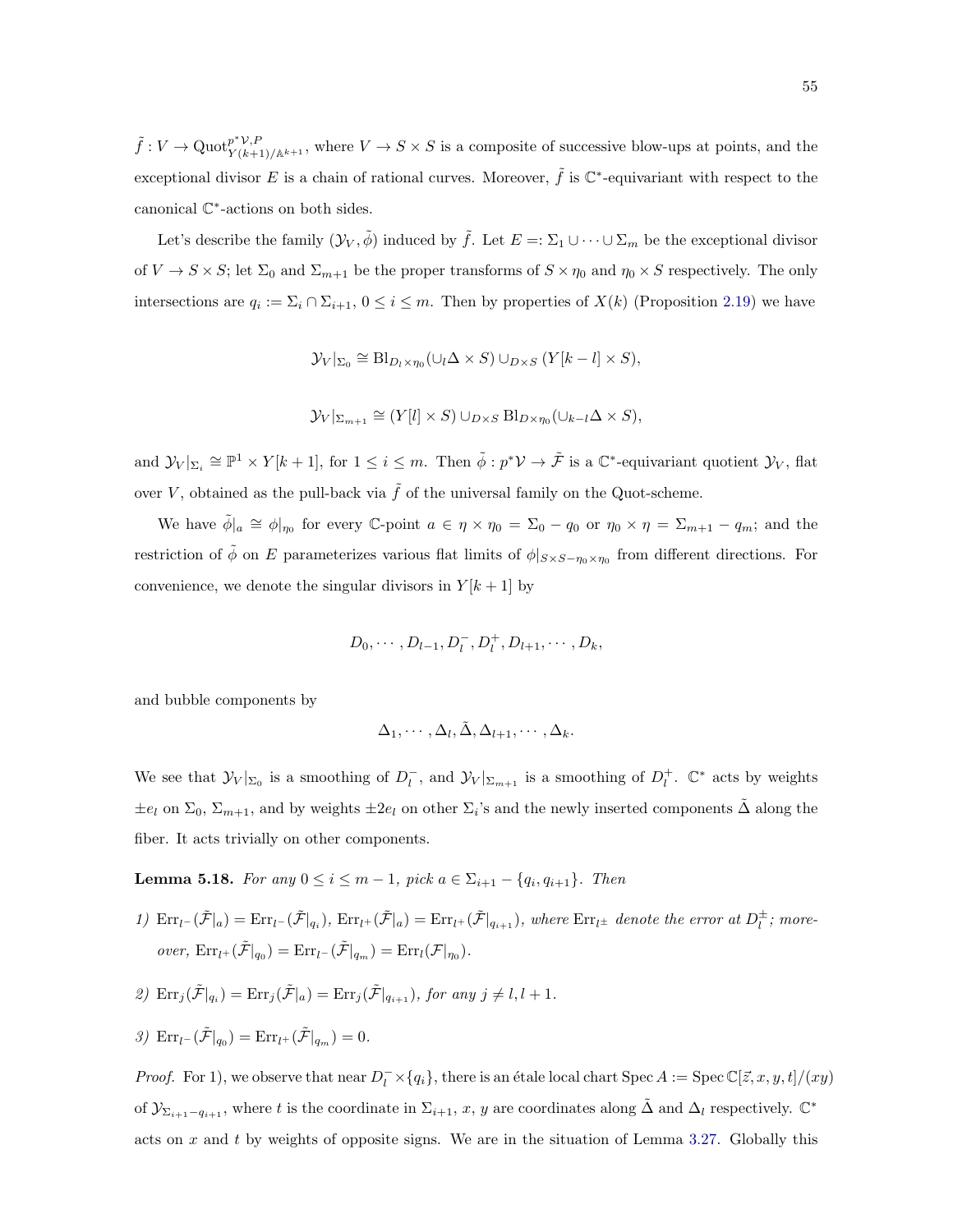implies that for  $a \in \Sigma_{i+1} - \{q_i, q_{i+1}\},\$ 

$$
P((\tilde{\mathcal{F}}|_a)_{\mathcal{J}_l-})=P(\tilde{\mathcal{F}}_{\tilde{\mathcal{J}}_{l-}}|_a)=P(\tilde{\mathcal{F}}_{\tilde{\mathcal{J}}_{l-}}|_{q_i})=P((\tilde{\mathcal{F}}|_{q_i})_{\mathcal{J}_{l-}}),
$$

where  $\tilde{J}_l$ - denotes the ideal sheaf of  $D_l^- \times \Sigma_{i+1} \subset Y[k+1] \times \Sigma_{i+1}$ . The first equality follows from the isomorphism given by  $\mathbb{C}^*$ -action over  $\Sigma_{i+1} - \{q_i, q_{i+1}\}\)$ , the second by flatness and the third from Lemma [3.27.](#page-35-0) One has the similar equality for  $\tilde{\mathcal{F}}^{\text{tf}}|_{\Delta_l,\mathcal{I}_{l^+}}, \tilde{\mathcal{F}}^{\text{tf}}|_{\tilde{\Delta},\mathcal{I}_{D_l^-}\subset \tilde{\Delta}}$  and their restriction to  $D_l^-$ . Thus 1) holds.

2) follows from the  $\mathbb{C}^*$ -action on  $\Sigma_{i+1}$ .

For 3), one needs to prove that  $\tilde{\mathcal{F}}|_{q_0}$  is normal to  $D_l^-$ . Let  $\Theta := \text{Bl}_{D_l \times \eta_0}(\Delta_l \times S)$  be the irreducible component of  $\mathcal{Y}_{\Sigma_0}$ , and  $\Theta^* := \Theta$  – (proper transform of  $D_{l-1} \times S \cup D_l \times S$ ). Consider the map

$$
g: \Theta^* \hookrightarrow \Theta = \text{Bl}_{D_l \times \eta_0}(\Delta_l \times S) \xrightarrow{p_{\text{Bl}}} \Delta_l \times S \to \Delta_l
$$

which is the contraction map of  $\mathcal{Y}_{\Sigma_0}$  to the original family  $\mathcal{Y}_{\eta_0} \times S$ , restricted on the involved component Θ.

Consider  $\tilde{\phi}|_{\Theta^*}$ . From the C<sup>\*</sup>-equivariance there is an isomorphism between  $g^*((\phi|_{\eta_0})^{\text{tf}}|_{\Delta_l})^{\text{tf}}$  and  $\tilde{\phi}|_{\Theta^*}$  over  $\Theta^* - \mathcal{Y}_{q_0}$ . Since they are both flat over  $\Sigma_0$  (because any torsion over the closed point would contradict the flatness of  $g^*((\phi|_{\eta_0})^{\text{tf}}|_{\Delta_l})^{\text{tf}}$  on  $\Delta \times S$ ), they must have the same flat limit over  $q_0$ . Thus it suffices to prove that  $g^*((\phi|_{\eta_0})^{tf}|\Delta_t)^{tf}$ , restricted to  $\mathcal{Y}_{q_0}$ , is normal to  $D_l^-$ , which is obvious from construction.  $\Box$ 

*Proof of Lemma [5.17.](#page-58-0)* If  $\phi|_{\eta_0}$  is stable, then we have nothing to do. Suppose otherwise; i.e.  $\phi|_{\eta_0}$  is normal to  $D[k]$ , but not admissible. Take l as above,  $1 \leq l \leq k-1$ . We apply the procedure as above.

Since  $\tilde{\mathcal{F}}$  is flat over V,  $\tilde{\mathcal{F}}|_a$  has the same modified Hilbert polynomial, for every  $\mathbb{C}$ -point  $a \in V$ . By 1) of Lemma [5.13](#page-0-0) and 2) of the last lemma, the following is constant for each  $a \in \Sigma_1 \cup \cdots \Sigma_m$ ,

$$
\mathrm{Err}_{l}(\tilde{\mathcal{F}}|_a) + \mathrm{Err}_{l}(\tilde{\mathcal{F}}|_a) + \frac{1}{2}(\delta_{\sim}(\tilde{\mathcal{F}}|_a) + \delta_{\sim}^+(\tilde{\mathcal{F}}|_a)),
$$

where  $\delta^{\pm}_{\sim}$  denote the  $\delta$  polynomials defined for the component  $\tilde{\Delta}$ .

Since  $\tilde{\phi}$  is  $\mathbb{C}^*$ -equivariant and each  $\tilde{\mathcal{Y}}_{q_i}$  is  $\mathbb{C}^*$ -invariant under the action,  $\tilde{\phi}|_{q_i}$  is  $\mathbb{C}^*$ -equivariant. By 2) of Lemma [5.13,](#page-0-0) we have  $\delta_{\sim}^{\pm}(\tilde{\mathcal{F}}|_{q_i}) = 0, 0 \leq i \leq m$  and  $\delta_{\sim}^{\pm}(\tilde{\mathcal{F}}|_a)$  have non-negative leading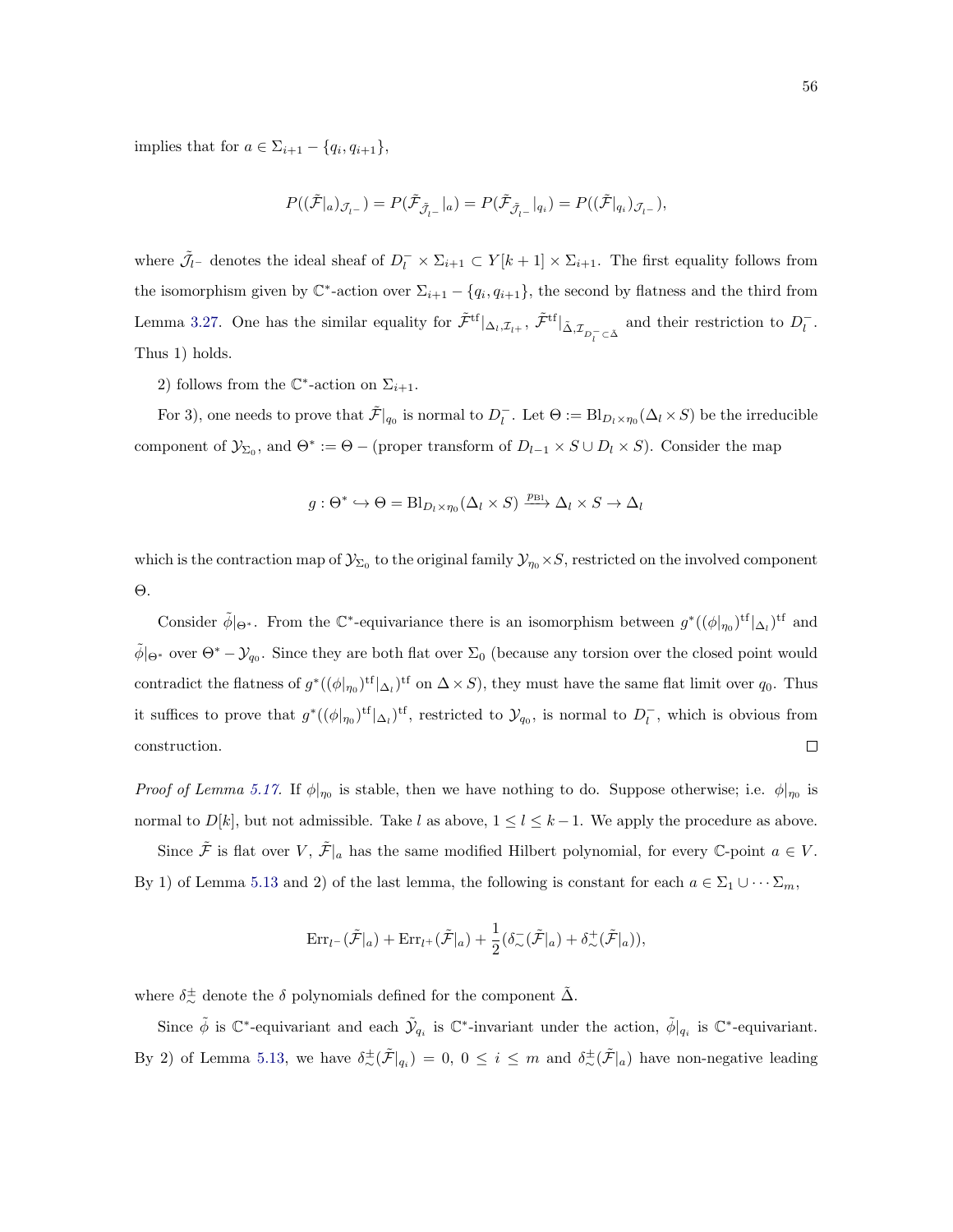coefficients. Hence,

$$
\mathrm{Err}_{l^-}(\tilde{\mathcal{F}}|_{q_j}) + \mathrm{Err}_{l^+}(\tilde{\mathcal{F}}|_{q_j}) = \mathrm{Err}_{l}(\tilde{\mathcal{F}}|_{\eta_0}), \quad \forall 0 \le j \le m.
$$

On the other hand, we have  $\text{Err}_{l-}(\tilde{\mathcal{F}}|_{q_0}) = 0$  and  $\text{Err}_{l-}(\tilde{\mathcal{F}}|_{q_m}) = \text{Err}_{l}(\tilde{\mathcal{F}}|_{\eta_0}) \neq 0$ . Thus there exists some *i* such that  $\text{Err}_{l-}(\tilde{\mathcal{F}}|_{q_i}) \prec \text{Err}_{l-}(\tilde{\mathcal{F}}|_{q_{i+1}})$ . Then for  $a \in \Sigma_{i+1} - \{q_i, q_{i+1}\}$ , by the last lemma, we have

$$
\begin{array}{rcl}\n\operatorname{Err}_{l^-}(\tilde{\mathcal{F}}|_a) + \operatorname{Err}_{l^+}(\tilde{\mathcal{F}}|_a) & = & \operatorname{Err}_{l^-}(\tilde{\mathcal{F}}|_{q_i}) + \operatorname{Err}_{l^+}(\tilde{\mathcal{F}}|_{q_{i+1}}) \\
& < & \operatorname{Err}_{l^-}(\tilde{\mathcal{F}}|_{q_{i+1}}) + \operatorname{Err}_{l^+}(\tilde{\mathcal{F}}|_{q_{i+1}}) \\
& = & \operatorname{Err}_{l}(\tilde{\mathcal{F}}|_{\eta_0}).\n\end{array}
$$

Thus  $Err(\tilde{\mathcal{F}}|_a) \prec Err(\tilde{\mathcal{F}}|_{\eta_0})$ . Moreover, since the total Hilbert polynomial is constant, we must have  $\delta^{\pm}_{\sim}(\tilde{\mathcal{F}}|_a) \succ 0$ ; in particular,  $\text{Aut}(\tilde{\mathcal{F}}|_a)$  is finite on the new bubble  $\tilde{\Delta}$ .

Since V is smooth, one can pick a curve  $S' \subset V$  that contains a, such that the map  $S' \to V \to V$  $S \times \mathbb{A}^1 \to S$  is finite. Take the map  $\xi' : S' \to V \to \mathbb{A}^{k+1}$ , and the quotient pulled back from the universal family. We obtain a quotient  $\phi'$  on  $\mathcal{Y}_{S'}$ , with  $\phi'|_{\eta'} \cong \phi|_{\eta} \times_{\eta} \eta'$ ,  $\text{Err}(\mathcal{F}'|_{\eta'_0}) = \text{Err}(\tilde{\mathcal{F}}|_{a}) \prec$  $\text{Err}(\mathcal{F}|_{\eta_0})$  and only finitely many new autoequivalences arise. Repeat this process, and finally we'll get  $\text{Err}(\mathcal{F}'|_{\eta'_0})=0.$  $\Box$ 

Step 3. Finite autoequivalences.

**Lemma 5.19.** Consider the family  $\Delta \times S \to S$ , viewed as a component of the family  $\mathcal{Y}_S$  associated to the map  $\xi : S \to \mathbb{A}^1$ , where  $\xi$  maps S constantly to  $0 \in \mathbb{A}^1$ . Let  $\phi$  be an S-flat quotient on  $\Delta \times S$ , such that  $\phi|_{\eta}$  is stable, but  $\phi|_{\eta_0}$  is  $\mathbb{C}^*$ -equivariant. Then there is another S-flat quotient  $\psi$ , such that  $\psi|_{\eta}$  is related to  $\phi|_{\eta}$  via  $\mathbb{C}^*$ -action on  $Y(1) \to \mathbb{A}^1$ , and  $\mathcal{F}|_{\eta_0}$  normal to  $D_{-}.$ 

*Proof.* First note that  $\delta^{\pm}_{\Delta} = 0$  by Lemma [5.13.](#page-0-0) Thus  $Err(\mathcal{F}|_{\eta_0}) \neq 0$ , i.e. the sheaf must be not admissible. Suppose  $\mathcal{F}|_{\eta_0}$  is not normal to  $D_-\times \eta_0$ .

Etale locally around a point in  $D_-\times \eta_0$ ,  $\Delta \times S$  has an affine local chart Spec  $A := \text{Spec } R[y, \vec{z}]$ , where  $D_$  ×  $\eta_0$  is defined by the ideal  $(u, y)$ . The quotient  $\phi$  is represented by a sequence  $0 \to K \to$  $A^{\oplus r} \to M \to 0$ . Assume that  $K = (f_1(u, y), \dots, f_m(u, y)),$  with generators

$$
f_i(u, y) = c_i + u^{\alpha_i} g_i(u) + y h_i(u, y) \in A^{\oplus r},
$$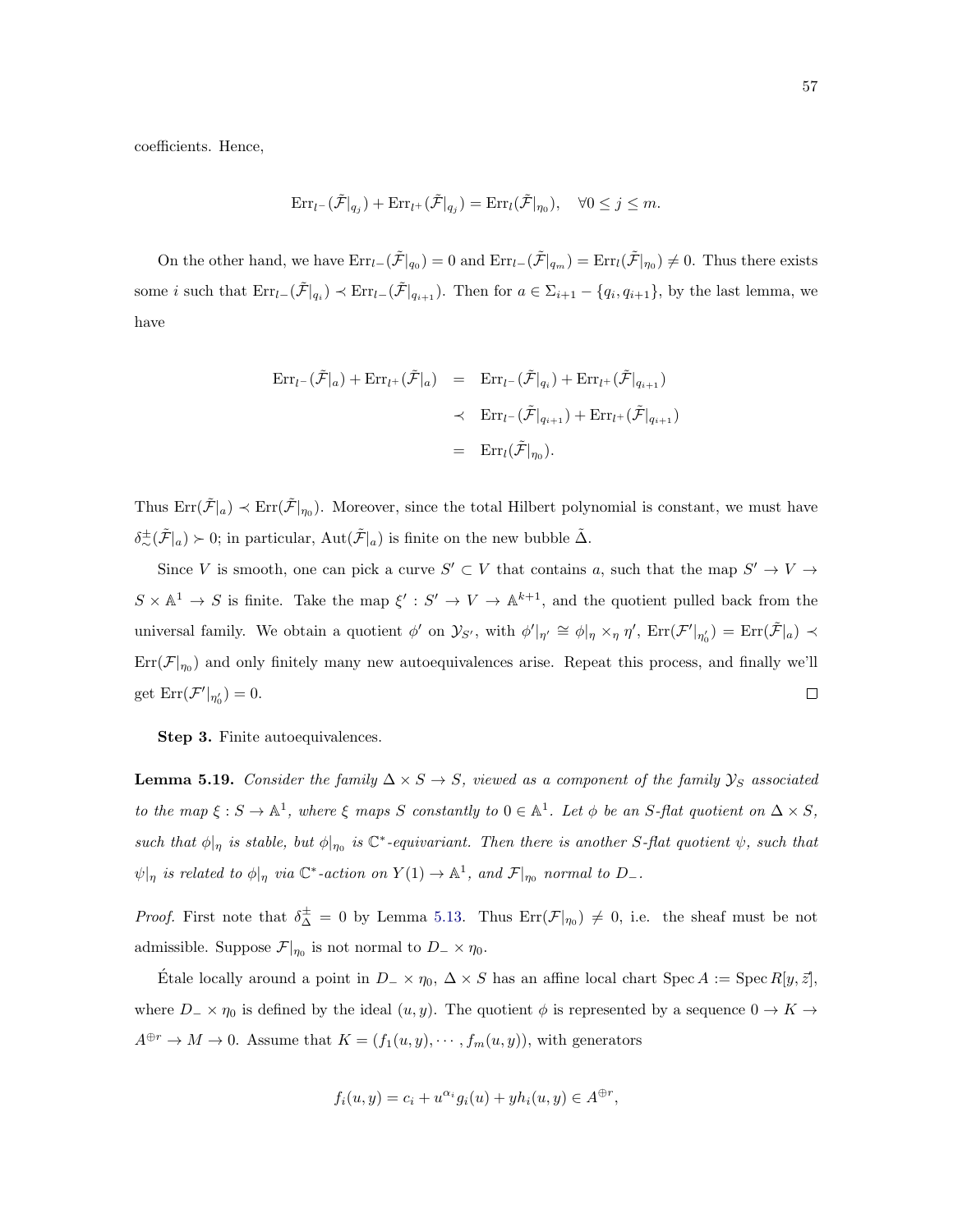where  $c_i \in k[\vec{z}]^{\oplus r}, g_i \in k[\vec{z}]^{\oplus r}[u], h_i \in k[\vec{z}]^{\oplus r}[u, y], g_i(0) \neq 0$  and  $\alpha_i \geq 1$ . As in Step 1 one concludes that

$$
f_i(u, y) = u^{\alpha_i} g_i(u) + y h_i(u, y) \in A^{\oplus r}.
$$

Now we take some  $N \ge \max\{\alpha_i\}$  and apply the  $\mathbb{C}^*$ -action induced by

$$
\eta \to \mathbb{C}^*, \quad \mathbb{C}[t_1, t_1^{-1}] \to K, \quad t_1 \mapsto u^N,
$$

which acts as  $y \mapsto u^N y$  on  $\Delta$ .

The family  $\phi|_{\eta}$  becomes a new family  $\psi_{\eta}$  represented by  $0 \to K'_u \to A^{\oplus r}_u \to M'_u \to 0$ , where the generators become

$$
f_i(u, u^N y) = u^{\alpha_i} g_i(u) + u^N y h_i(u, u^N y),
$$

and we may also take

$$
f_i'(u, y) = g_i(u) + u^{N - \alpha_i} y h_i(u, u^N y)
$$

as the generators of  $K'_u$ .

Let's look at its flat limit  $\psi$ , or a new sequence  $0 \to K' \to A^{\oplus r} \to M' \to 0$ . By construction we have

$$
K' = K'_u \cap A^{\oplus r},
$$

with generators  $f'_i$ . Now for the i with  $\alpha_i = \alpha$ ,  $f'_i$  is not divisible by y, i.e. the flat limit  $\psi|_{\eta_0}$  is normal  $\Box$ to  $D_-\times \eta_0$ .

<span id="page-63-0"></span>**Lemma 5.20.** Let  $\Delta \times S$  be given as in the previous lemma. Let  $\phi$  be an S-flat quotient on  $\Delta \times S$ , such that  $\phi|_{\eta}$  is stable. Then there is another S-flat quotient  $\psi$ , such that  $\psi|_{\eta}$  is related to  $\phi|_{\eta}$  via  $\mathbb{C}^*$ -action on  $Y(1) \to \mathbb{A}^1$ , with  $\text{Aut}(\phi|_{\eta_0})$  finite.

*Proof.* Suppose  $\text{Aut}(\phi|_{\eta_0})$  is not finite. Then  $\phi|_{\eta_0}$  is  $\mathbb{C}^*$ -equivariant and it must be not admissible. By the previous lemma, up to a  $\mathbb{C}^*$ -action we can assume that it is normal to  $D_+$ . Again by the previous lemma, there is another quotient  $\psi|_{\eta}$ , related to  $\phi|_{\eta}$  via a  $\mathbb{C}^*$ -action  $\lambda : \eta \to \mathbb{C}^*$ , such that  $\psi|_{\eta_0}$  is normal to  $D_-.$ 

We apply a similar argument to Step 2. Consider the 2-dimensional family  $\Delta \times S \times S$  and two different embeddings of  $\Delta \times S$  into it. The first is the standard one induced by  $\{1\} \times S \to S \times S$ , i.e.  $u \mapsto (1, u)$ ; and the second is given by  $u \mapsto (\lambda \cdot u, 1)$ . Let  $\mathbb{C}^*$  acts on  $S \times S$  via multiplication by  $\mu \cdot (u, v) := (\lambda \cdot \mu u, \mu^{-1} v)$ . Then as in Step 2, there is a  $\mathbb{C}^*$ -equivariant quotient on  $S \times S - \eta_0 \times \eta_0$ ,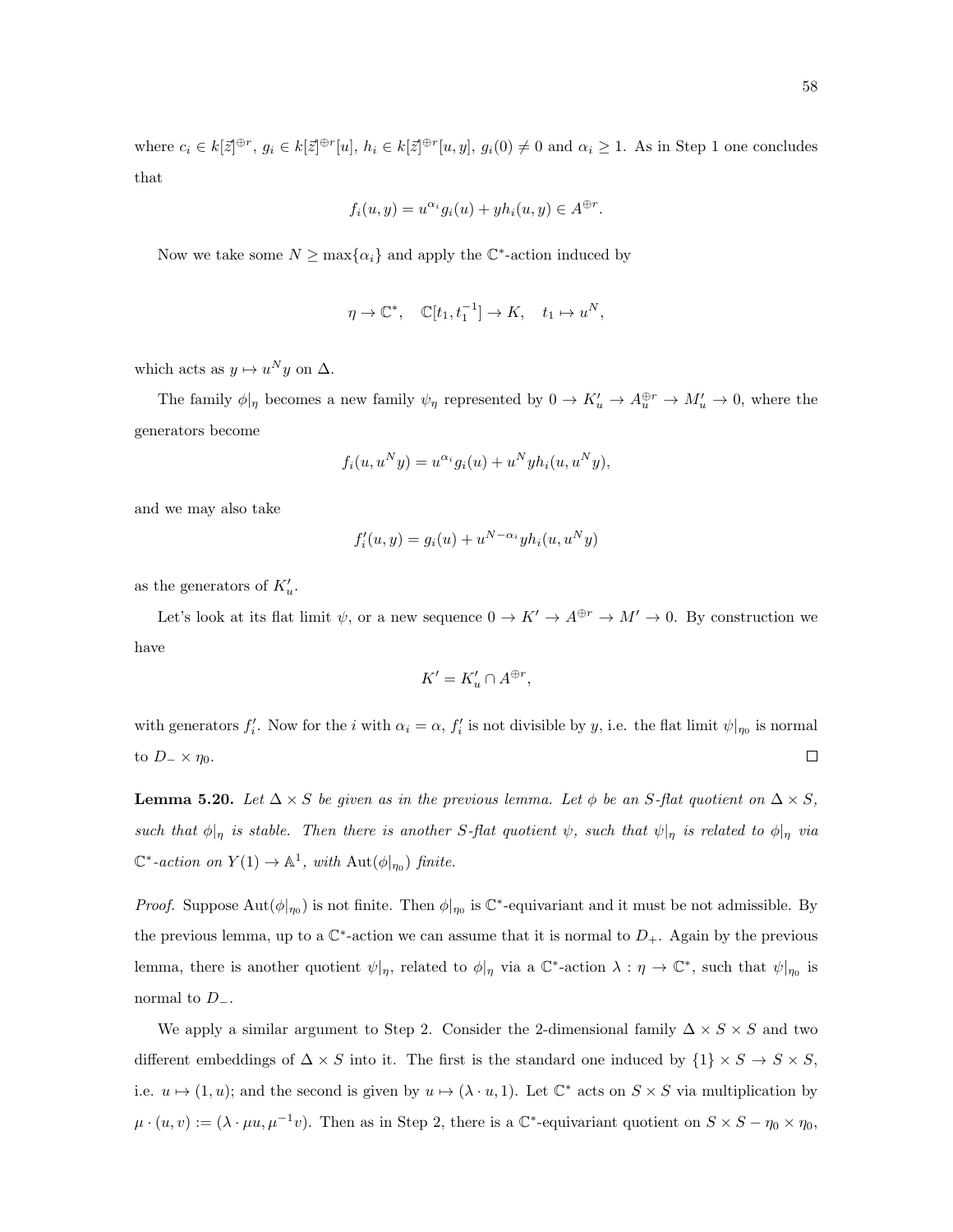whose restrictions to the two embeddings are  $\phi|_{\eta}$  and  $\psi|_{\eta}$  respectively.

Again we pass to a successive blow-up  $V \to S \times S$ , and obtain a  $\mathbb{C}^*$ -equivariant quotient  $\tilde{\phi}$  on V. The exceptional fiber  $E = \Sigma_1 \cup \cdots \cup \Sigma_m$  is a chain of  $\mathbb{P}^1$ 's. Let  $\Sigma_0 := \{1\} \times S$  and  $\Sigma_{m+1} := S \times \{1\}.$ Again  $\Sigma_{m+1}$  is viewed as twisted by  $\lambda$ .  $V|_{\Sigma_i} \cong \Delta \times \Sigma_i$ .

For  $a \in \Sigma_0$  or  $\Sigma_{m+1}$ ,  $\tilde{\phi}|_a$  is isomorphic to  $\phi|_{\eta_0}$  and  $\psi|_{\eta_0}$  respectively, whose Err's concentrate on  $D_$ ,  $D_+$  respectively. By same arguments as in Step 2, one concludes that there is some  $1 \leq i \leq m$ and  $a \in \Sigma_i^{\circ}$ , such that  $\text{Err}(\tilde{\mathcal{F}}|_a) \prec \text{Err}(\mathcal{F}|_{\eta_0})$ . Equivalently, this means  $\delta^{\pm}_{\Delta}(\tilde{\mathcal{F}}|_a) \neq 0$  and  $\text{Aut}(\tilde{\phi}|_a)$  is finite. Again one pick a curve  $S' \subset V$  starting passing through a and projects to S isomorphically. The lemma follows.  $\Box$ 

*Proof of Theorem [5.14.](#page-56-0)* The proof is a combination of the three steps. As mentioned at the beginning of the subsection, we have a naive extension  $(\xi, \phi)$  with  $\xi : S \to \mathbb{A}^k$ , mapping constantly to  $0 \in \mathbb{A}^k$ , and  $\phi: p^* \mathcal{V} \to \mathcal{F}$  on  $\mathcal{Y}_S \cong S \times Y[k]$ , such that  $\phi|_{\eta}$  is stable, but  $\phi|_{\eta_0}$  not necessarily stable. By Lemma [5.20,](#page-63-0) we can assume that  $\text{Aut}(\phi|_{\eta_0})$  is finite. Thus we just need admissibility.

Let's modify  $\xi$ . We have

$$
\mathcal{Y}_S \cong S \times Y[k] = (S \times Y) \cup_{S \times D} \cdots \cup_{S \times D} (S \times \Delta_k).
$$

Apply Lemma [5.16](#page-56-1) and 5.17 to each smooth pair  $(\Delta_j, D_{j-1} \cup D_j)$ . After a finite base change  $S' \to S$ , for each  $0 \leq j \leq k$ , one can find  $\xi': S' \to \mathbb{A}^{k'}$ , and extend  $\phi|_{\eta} \times_{\eta} \eta'$  to an admissible quotient  $\phi'_{i}$  on  $\mathcal{Y}_{j,S'}$ , where  $\mathcal{Y}_{j,S'}$  is the associated family of expanded pairs with respect to the pair  $(\Delta_j, D_{j-1} \cup D_j)$ . Note that  $\phi_i'$  for adjacent  $\Delta$ 's must coincide on the intersecting divisors because of admissibility and the uniqueness of the flat limit. Hence these quotients glue together to an admissible quotient  $(\xi', \phi')$ on  $\mathcal{Y}_{S'}$ , and  $\phi'|_{\eta'} \cong \phi|_{\eta} \times_{\eta} \eta'.$ 

During each step the autoequivalence group remains finite, and for the base changes we can take the fiber products and pass to a common finite base change. The resulting  $\phi' |_{\eta'}$  is stable.  $\Box$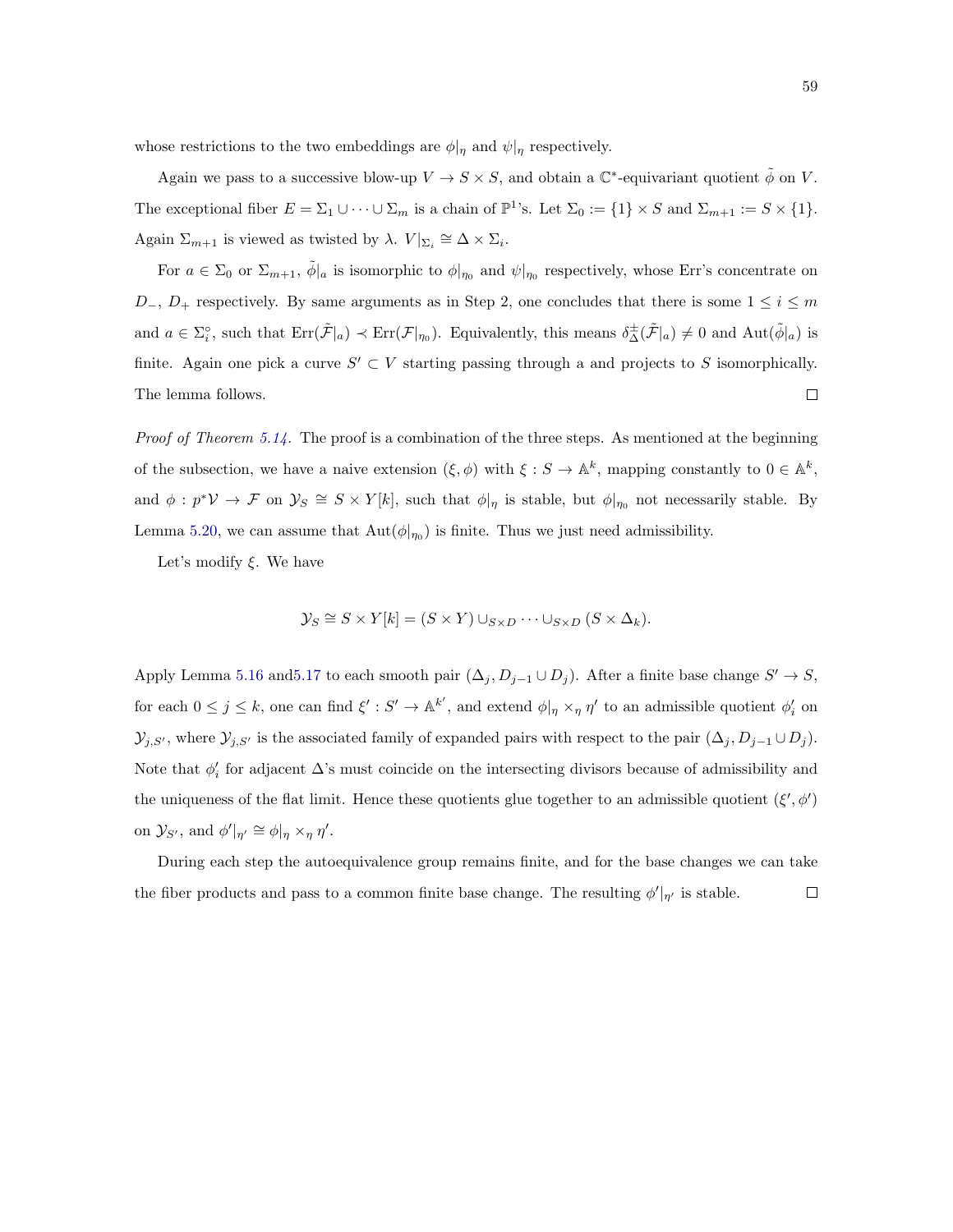### Chapter 6

# Orbifold Donaldson–Thomas theory

In this section we consider the (absolute) Donaldson–Thomas theory on 3-dimensional smooth Deligne– Mumford stacks. Let S be a scheme and  $\pi : W \to S$  be a *smooth* family of projective Deligne–Mumford stacks over C, of relative dimension 3, and let  $c: W \to \underline{W}$  be the coarse moduli space. Let  $\mathcal{E}$  be a generating sheaf on W, and  $H = c^* \underline{H}$  be a pull-back of an relatively ample line bundle  $\underline{H}$  on  $\underline{W} \to S$ .

Let  $P: K(W) \to \mathbb{Z}$  be a group homomorphism, and we require that the associated Hilbert polynomial  $P(H^{\otimes v})$  has degree not greater than 1. One can form the Hilbert scheme  $\mathcal{M} := \text{Hilb}_{W/S}^P$ parameterizing certain closed substacks of W over S.  $M$  is a projective scheme over S by Theorem 4.4 of [\[OS2003\]](#page-88-0). The following lemma gives another description of M.

<span id="page-65-0"></span>**Lemma 6.1.** M is the fine moduli space of torsion free coherent sheaves  $\mathcal I$  on  $W$  with relative Hilbert homomorphism  $P_{\mathcal{I}} = P_{\mathcal{O}_W} - P$  and  $\det \mathcal{I}$  trivial.

*Proof.* We sketch the idea of the proof. Let  $\mathcal{M}'$  denote the functor parameterizing such sheaves on W, i.e. given any  $T \to S$ ,  $\mathcal{M}'(T)$  consists of T-flat families  $\mathcal{I}_T$  of coherent sheaves on  $T \times_S W$ , whose fibers are torsion free, have Hilbert homomorphism  $P_{\mathcal{O}_W} - P$  and trivial determinant. There is a natural transformation  $M \to M'$ , sending a flat family of closed substacks to its ideal sheaf. This is obviously fully faithful. One can check that this is a bijection over closed points by embedding a torsion free sheaf into its double dual and apply Lemma 1.1.15 of [\[OSS1980\]](#page-89-1). For the proof in families, one can apply Lemma 6.13 of [\[Kol1990\]](#page-88-6).  $\Box$ 

In the following we define a perfect relative obstruction theory on  $M$  over  $S$ , in the sense of [\[BF1997\]](#page-87-5). The construction follows from the idea of D. Huybrechts and R. P. Thomas [\[HT2009\]](#page-88-7) and is already adopted by A. Gholampour and H.-H. Tseng in [\[GT2013\]](#page-87-6).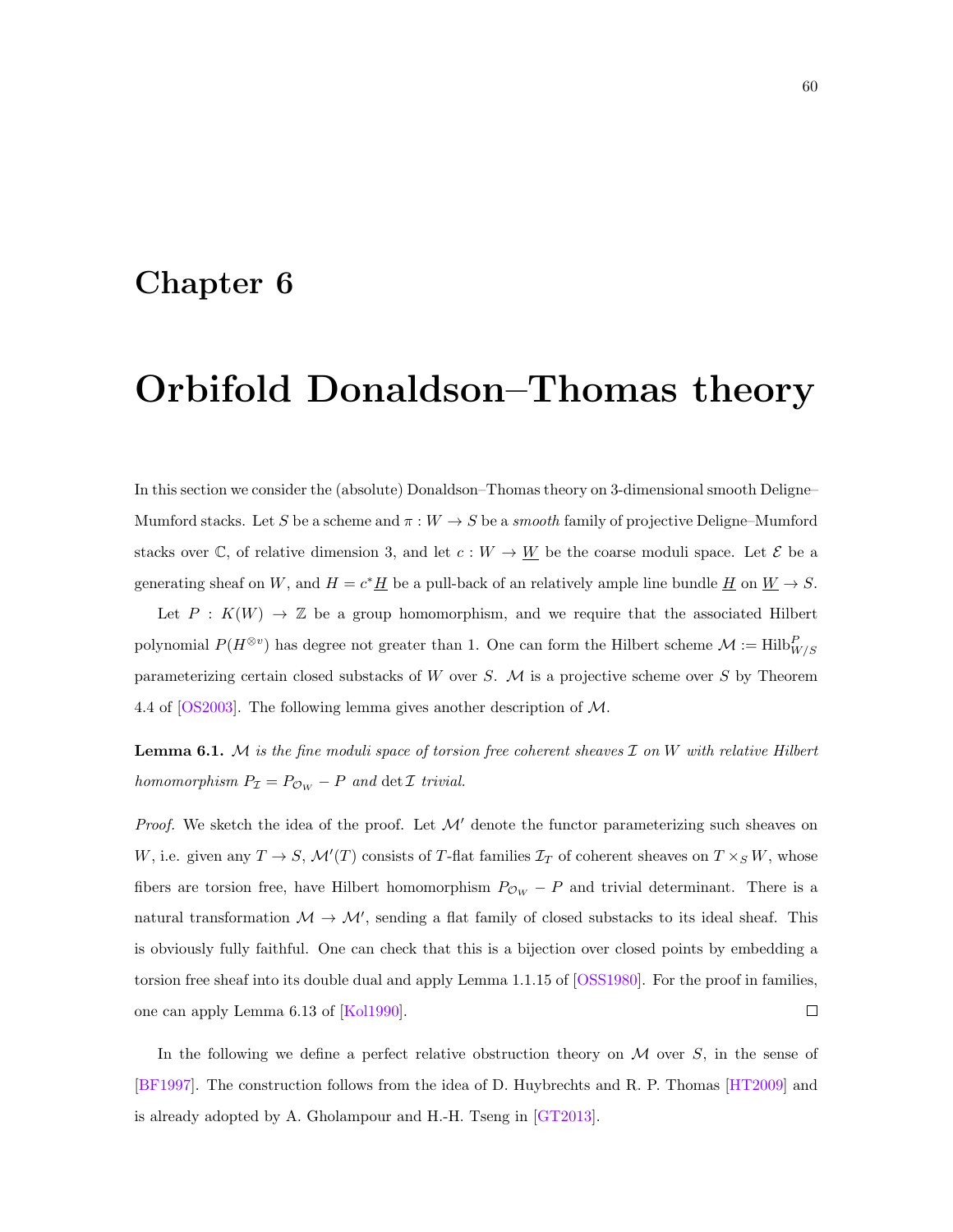Let  $p: \mathcal{M} \times_S W \to \mathcal{M}, q: \mathcal{M} \times_S W \to W$  be the projections and  $\mathcal{Z} \subset \mathcal{M} \times_S W$  be the universal family of the Hilbert scheme. Let  $\mathbb{I} \subset \mathcal{O}_{\mathcal{M} \times_S W}$  be the universal ideal sheaf. We have maps (in the derived category) Id :  $\mathcal{O}_{\mathcal{M}\times_S W} \to \mathbb{R}$  Hom(I,I) and tr :  $\mathbb{R}$  Hom(I,I)  $\to \mathcal{O}_{\mathcal{M}\times_S W}$  which give a splitting of  $R\mathcal{H}om(\mathbb{I},\mathbb{I}).$ 

Let  $L^{\bullet}_{\mathcal{M}\times_S W/S}$  be Illusie's cotangent complex of  $\mathcal{M}\times_S W\to S$ . We have the Atiyah class

$$
\mathrm{At}_{\mathcal{M}\times_S W/S}(\mathbb{I})\in \mathrm{Ext}^1_{\mathcal{M}\times_S W}(\mathbb{I}, \mathbb{I}\otimes L^\bullet_{\mathcal{M}\times_S W/S}),
$$

which can be seen as a map  $\mathbb{I} \to \mathbb{I} \otimes L^{\bullet}_{\mathcal{M} \times_S W/S}[1]$ . By functoriality, if we compose it with the natural projection  $L^{\bullet}_{\mathcal{M}\times_S W/S} \to p^*L^{\bullet}_{\mathcal{M}/S}$ , we get the Atiyah class of I as a module over  $\mathcal{M},$ 

$$
\mathrm{At}_{\mathcal{M}\times_S W/W}(\mathbb{I}) \in \mathrm{Ext}^1_{\mathcal{M}\times_S W}(\mathbb{I}, \mathbb{I} \otimes p^* L_{\mathcal{M}/S}^{\bullet}).
$$

After restriction to the traceless part we get  $R\mathcal{H}om(\mathbb{I}, \mathbb{I})_0 \to p^*L_{\mathcal{M}/S}^{\bullet}[\mathbb{1}]$ , and then tensor with the dualizing sheaf  $R\mathcal{H}om(\mathbb{I}, \mathbb{I})_0 \otimes q^* \omega_{W/S} \to p^* L_{\mathcal{M}/S}^{\bullet} \otimes q^* \omega_{W/S}[1] \cong p^! L_{\mathcal{M}/S}^{\bullet}[-2]$ , where the last isomorphism is the Serre duality for Deligne–Mumford stacks [\[Nir2008a\]](#page-88-8). We have obtained the map

$$
\Phi: E^{\bullet} := Rp_*(R\mathcal{H}om(\mathbb{I}, \mathbb{I})_0 \otimes q^* \omega_{W/S})[2] \to L^{\bullet}_{\mathcal{M}/S}.
$$

**Theorem 6.2.** The map  $\Phi: E^{\bullet} \to L^{\bullet}_{\mathcal{M}/S}$  is a perfect relative obstruction theory on M over S, in the sense of [\[BF1997\]](#page-87-5).

*Proof.* First let's prove that  $\Phi$  is an obstruction theory. Consider a square-zero extension  $T \hookrightarrow \overline{T}$  of schemes with ideal sheaf J, and a map  $g: T \to M$ . The canonical map

$$
g^*L_{\mathcal{M}/S}^\bullet\to L_{T/S}^\bullet\to L_{T/\overline{T}}^\bullet\to \tau^{\ge-1}L_{T/\overline{T}}^\bullet\cong J[1]
$$

gives an element  $\omega(g) \in \text{Ext}^1(g^* L_{\mathcal{M}/S}^{\bullet}, J)$ , which is the obstruction to extending the map g to  $\overline{T}$ . Composing with  $\Phi$ , we get  $\Phi^*\omega(g) \in \text{Ext}^1(g^*E^{\bullet}, J)$ .

By the the relative version of Theorem 4.5 of [\[BF1997\]](#page-87-5), it suffices to prove that  $\Phi^*\omega(g)$  is also an obstruction to the extension of g to  $\overline{T}$ , i.e.  $\Phi^*\omega(g) = 0$  if and only if an extension  $\overline{g}$  of g to  $\overline{T}$  exists, and in that case all extensions form a torsor under  $\text{Ext}^0(g^*E^{\bullet}, J)$ .

Denote by  $p_T$  and  $q_T$  the corresponding projections from  $T \times_S W$  to T and W. By the construction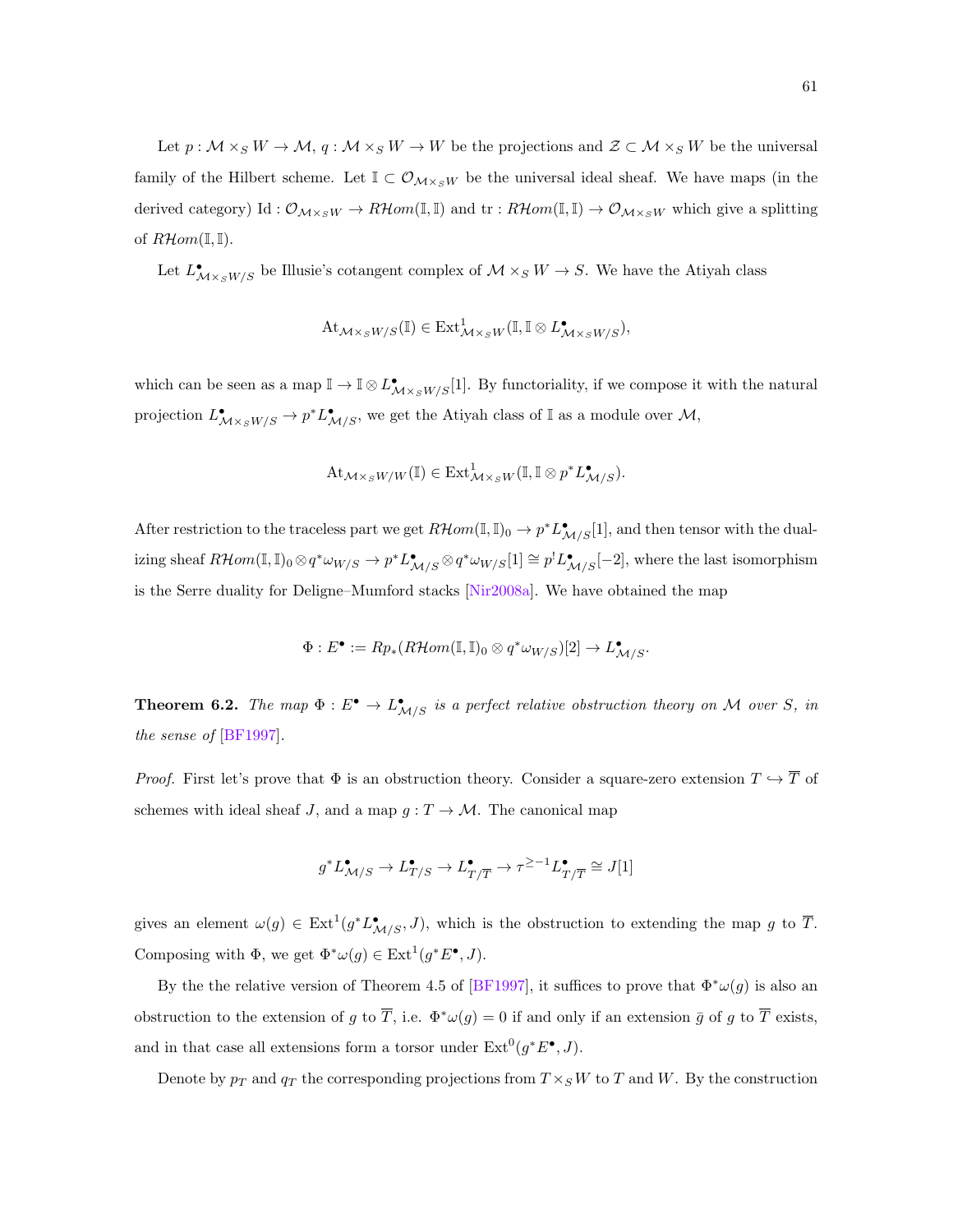above,  $\Phi^* \omega(g)$  is the composite of

$$
g^*\Phi: g^*E^{\bullet} = Rp_{T*}(R\mathcal{H}om(g^*\mathbb{I}, g^*\mathbb{I})_0 \otimes q_T^*\omega_{W/S})[2] \to g^*L^{\bullet}_{\mathcal{M}/S},
$$

with  $g^* L_{\mathcal{M}/S}^{\bullet} \to L_{T/S}^{\bullet}$ , and the Kodaira–Spencer map

$$
\kappa(T/\overline{T}/S):L^\bullet_{T/S}\to L^\bullet_{T/\overline{T}}\to \tau^{\geq -1}L^\bullet_{T/\overline{T}}\cong J[1].
$$

By functoriality and Serre duality, the first composition

$$
g^* E^{\bullet} = R p_{T*}(R \mathcal{H}om(g^* \mathbb{I}, g^* \mathbb{I})_0 \otimes q_T^* \omega_{W/S})[2] \to g^* L^{\bullet}_{\mathcal{M}/S} \to L^{\bullet}_{T/S},
$$

is just the traceless part of the Atiyah class

$$
\mathrm{At}_{T\times_S W/W}(g^*\mathbb{I})\in \mathrm{Ext}^1_{T\times_S W}(g^*\mathbb{I},g^*\mathbb{I}\otimes p_T^*\mathcal{L}^\bullet_{T/S}).
$$

Hence, viewed as an element in the  $Ext<sup>2</sup>$  group below, the element

$$
\Phi^*\omega(g)\in \text{Ext}^{-1}_T(Rp_{T*}(R\mathcal{H}om(g^*\mathbb{I},g^*\mathbb{I})_0\otimes q_T^*\omega_{W/S}), J)\cong \text{Ext}^2_{T\times_S W}(g^*\mathbb{I},g^*\mathbb{I}\otimes p_T^*J)_0,
$$

is just the product of the traceless Atiyah class and Kodaira–Spencer class

$$
p_T^* \kappa(T/\overline{T}/S) \circ \mathrm{At}_{T \times_S W/W}(g^* \mathbb{I}).
$$

We claim that this is an obstruction as desired. Note that (as in the proof of Theorem 4.5 of [\[BF1997\]](#page-87-5)) it suffices to work under the further assumption that T is affine. Now we can apply Proposition 3.1.8 of [\[Ill1971\]](#page-88-9), which says that the obstruction class to extending I from T to  $\overline{T}$ , as a coherent sheaf is exactly the product of Atiyah class and Kodaira–Spencer class. Now similar arguments as in  $[Tho2000]$  would show that the traceless part is exactly the obstruction with det  $\mathbb{I}$ fixed.

A map  $g: T \to M$ , by Lemma [6.1,](#page-65-0) corresponds exactly to an ideal sheaf, given by the pull-back of the universal ideal sheaf  $g^*\mathbb{I}$ , and g extends to  $\overline{T}$  if and only if  $g^*\mathbb{I}$  extends in M. As an open condition, the torsion-free condition poses no restriction on possible deformations. Thus  $\Phi^*\omega(g)$  gives precisely the obstruction to the extension of  $g$ , and  $\Phi$  is an obstruction theory.

It remains to prove that  $\Phi$  is perfect. The argument is completely the same with [\[HT2009\]](#page-88-7) and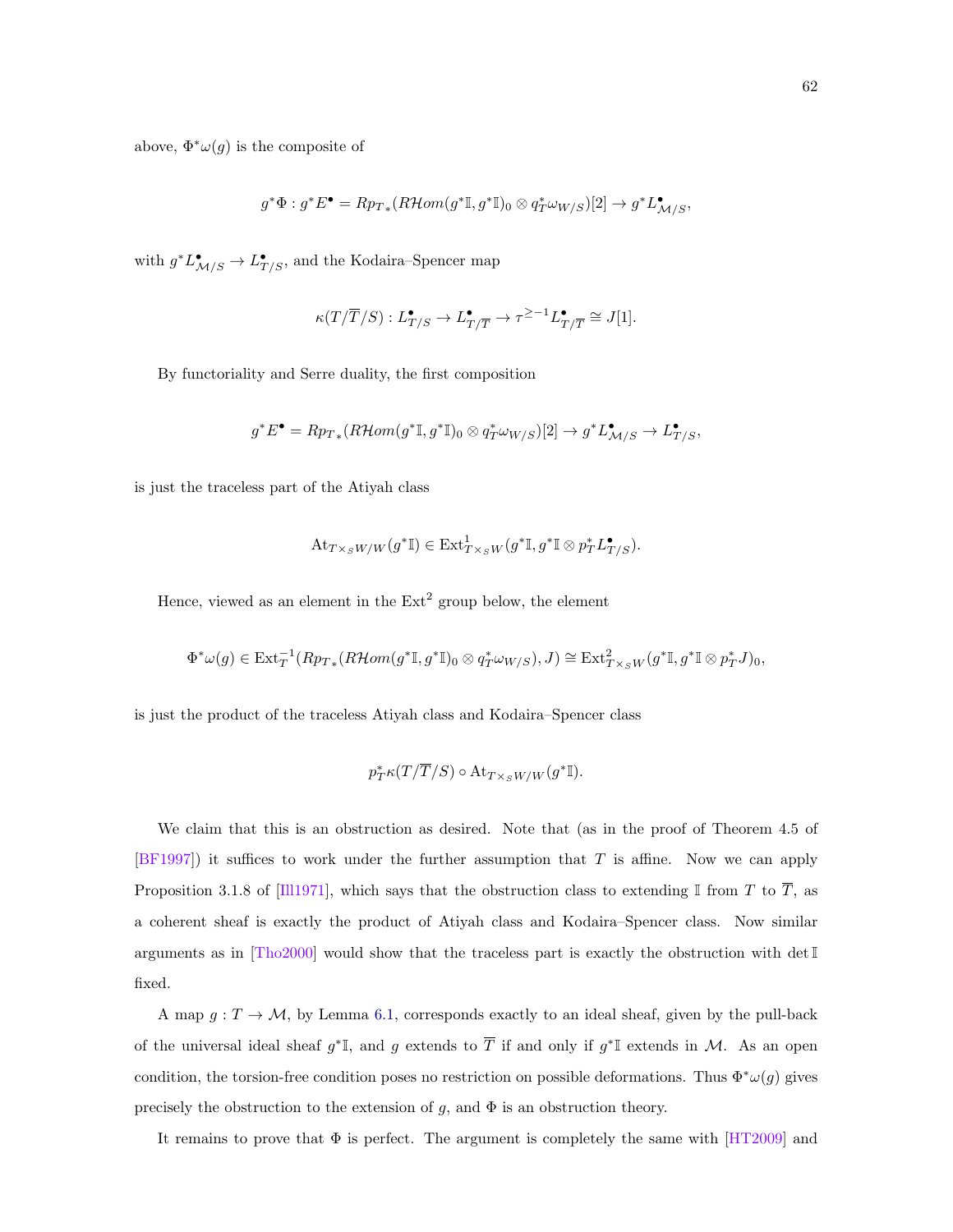[\[PT2009\]](#page-89-3). It suffices to prove that  $Rp_*R\mathcal{H}om(\mathbb{I},\mathbb{I})_0$  is quasi-isomorphic to a perfect complex with amplitude in [1, 2]. Pick a finite complex of locally free sheaves  $A^{\bullet}$  resolving  $R\mathcal{H}om(\mathbb{I},\mathbb{I})_0$  such that  $R^i p_* A^j = 0$  for  $\forall i \neq 0$  and  $\forall j$ . Then each  $F^j := p_* A^j$  is locally free and the complex  $F^{\bullet}$  is a resolution of  $Rp_*R\mathcal{H}om(\mathbb{I},\mathbb{I})_0$ .

By the following Lemma [6.3](#page-68-0) and the cohomology and base change theorem,  $F^{\bullet}$  has nontrivial cohomology only in degree 1 and 2. Suppose  $F^j$  with  $j > 2$  is the last nonzero term of  $F^{\bullet}$ . We can replace  $F^{j-1} \to F^j \to 0$  by ker $(F^{j-1} \to F^j) \to 0 \to 0$ . Same with the nonzero terms before 1. Finally  $\Box$ one obtains a two-term perfect complex.

We still need the following lemma to finish the proof.

<span id="page-68-0"></span>**Lemma 6.3.** Let W be a 3-dimensional smooth projective Deligne–Mumford stack over  $\mathbb{C}$  and  $Z \subset W$ be a 0 or 1-dimensional closed substack, with ideal sheaf  $\mathcal{I}$ . Then  $\text{Ext}_{W}^{i}(\mathcal{I},\mathcal{I})_{0}=0$ , for all  $i \neq 1,2$ .

*Proof.* It suffices to show that  $Ext^i_W(\mathcal{I},\mathcal{I})_0 = 0$  for  $i = 0,3$ , or in other words,  $Ext^i_W(\mathcal{I},\mathcal{I}) =$  $H^{i}(W, \mathcal{O}_W)$  for  $i = 0, 3$ . For  $0 \to \mathcal{I} \to \mathcal{O}_W \to \mathcal{O}_Z \to 0$  we have the long exact sequence,

$$
0 \longrightarrow \mathcal{H}om_W(\mathcal{O}_Z, \mathcal{I}) \longrightarrow \mathcal{H}om_W(\mathcal{O}_Z, \mathcal{O}_W) \longrightarrow \mathcal{H}om_W(\mathcal{O}_Z, \mathcal{O}_Z)
$$
  

$$
\longrightarrow \mathcal{E}xt_W^1(\mathcal{O}_Z, \mathcal{I}) \longrightarrow \mathcal{E}xt_W^1(\mathcal{O}_Z, \mathcal{O}_W),
$$

where  $\mathcal{H}om_W(\mathcal{O}_Z, \mathcal{O}_W) = \mathcal{E}xt_W^1(\mathcal{O}_Z, \mathcal{O}_W) = 0$ , since  $\text{codim}Z \geq 2$  (see Proposition 1.1.6 of [\[HL2010\]](#page-88-10)). Hence  $\mathcal{H}om_W(\mathcal{O}_Z,\mathcal{I})=0, \mathcal{E}xt_W^1(\mathcal{O}_Z,\mathcal{I})=\mathcal{O}_Z.$  Then we look at

$$
0 = \mathcal{H}om_W(\mathcal{O}_Z, \mathcal{I}) \longrightarrow \mathcal{H}om_W(\mathcal{O}_W, \mathcal{I}) \longrightarrow \mathcal{H}om_W(\mathcal{I}, \mathcal{I})
$$

$$
\longrightarrow \mathcal{E}xt_W^1(\mathcal{O}_Z, \mathcal{I}) \longrightarrow \mathcal{E}xt_W^1(\mathcal{O}_W, \mathcal{I}) = 0,
$$

Hence  $\mathcal{H}om_W(\mathcal{I},\mathcal{I})$  differs with  $\mathcal I$  by a sheaf  $\mathcal O_Z$  of codimension 2, and we have  $\text{Hom}(\mathcal{I},\mathcal{I})$  $H^0(W,\mathcal{I}) = H^0(W,\mathcal{O}_W)$ . The last equality is because  $\mathcal I$  coincides with  $\mathcal{O}_W$  up to codimension 2.

Tensoring the sequence above with  $\omega_W$  we have  $\mathcal{H}om_W(\mathcal{I}, \mathcal{I} \otimes \omega_W)$  coincides with  $\mathcal{I} \otimes \omega_W$ , and hence  $\omega_W$ , up to codimension 2. Thus by Serre duality  $\mathrm{Ext}^3_W(\mathcal{I},\mathcal{I})=\mathrm{Hom}_W(\mathcal{I},\mathcal{I}\otimes\omega_W)^\vee=H^0(W,\mathcal{I}\otimes\omega_W)$  $\omega_W$ <sup> $\vee$ </sup> =  $H^0(W, \omega_W)$ <sup> $\vee$ </sup> =  $H^3(W, \mathcal{O}_W)$ .  $\Box$ 

**Corollary 6.4.** There is a virtual fundamental class  $[\mathcal{M}]^{\text{vir}} \in A_{\text{vdim}+3}(\mathcal{M})$ , of virtual dimension vdim =  $\text{rk } E^{\bullet}$ .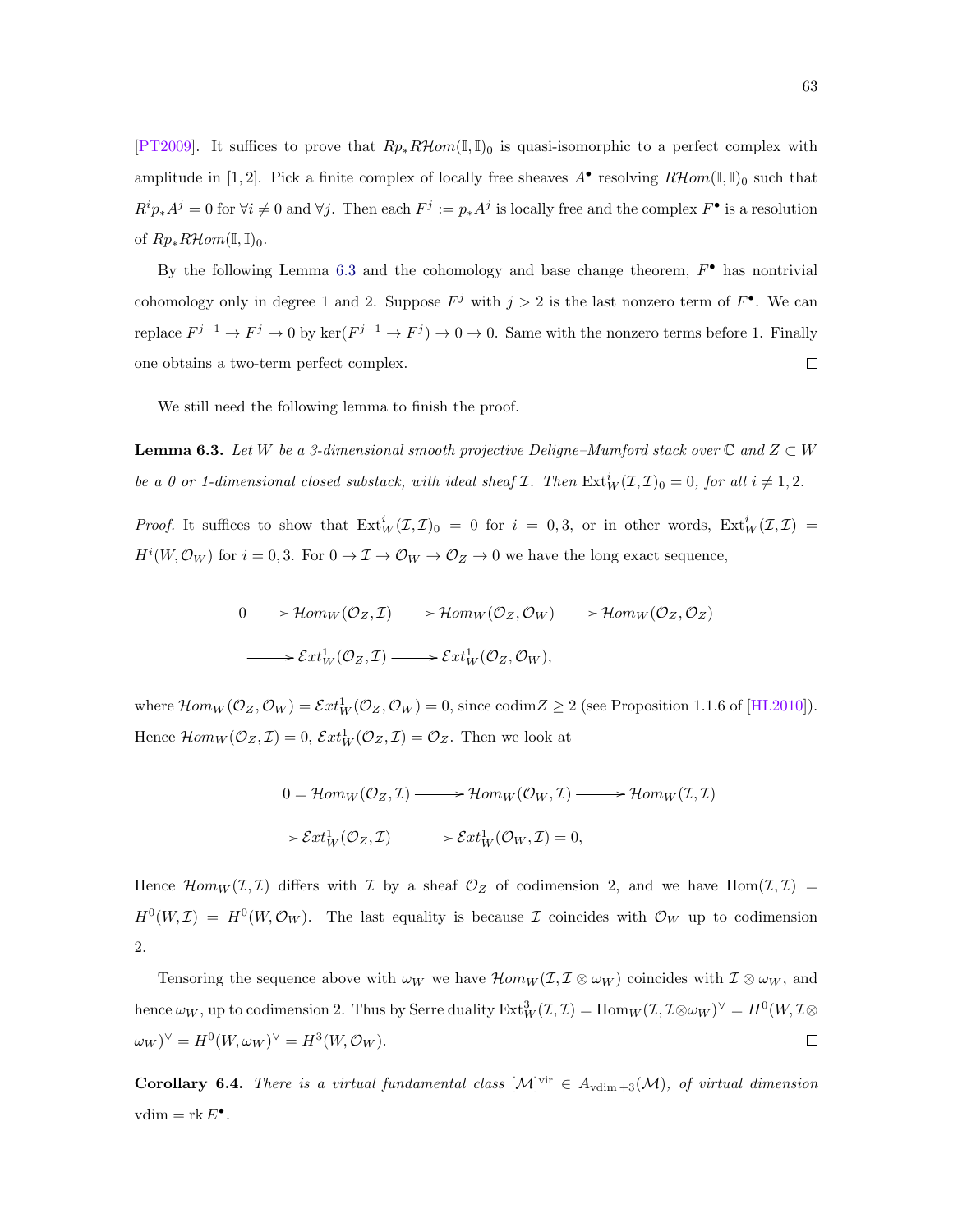The following gives the deformation invariance of the perfect obstruction theory.

Proposition 6.5. Assume that the base S is smooth of constant dimension. For each closed point  $s \in S$ , we have the pull-back  $i_s^* E^{\bullet}$  is a perfect (absolute) obstruction theory on the fiber  $\mathcal{M}_s$ , and  $[\mathcal{M}_s]^{\text{vir}} = i_s^! [\mathcal{M}]^{\text{vir}}.$ 

Proof. Appy Proposition 7.2 of [\[BF1997\]](#page-87-5).

Following [\[Edi2013\]](#page-87-7) and Appendix A of [\[Tse2010\]](#page-89-4), we introduce the following notion of Chern character. Let  $\mathcal X$  be a smooth proper Deligne–Mumford stack and let  $I\mathcal X$  be the inertia stack. Connected components of  $I\mathcal{X}$  are gerbes over their coarse moduli spaces. Given a vector bundle V on IX, it splits into a direct sum of eigenbundles  $\bigoplus_{\zeta} V^{(\zeta)}$  of the gerbe actions, where  $V^{(\zeta)}$  has eigenvalue  $\zeta$ .

**Definition 6.6.** Define  $\rho: K(I\mathcal{X}) \to K(I\mathcal{X})_{\mathbb{C}}$  as

$$
\rho(V) := \sum_{\zeta} \zeta V^{(\zeta)} \in K(I\mathcal{X})_{\mathbb{C}}.
$$

Define  $c\bar{h}$  :  $K(\mathcal{X})_{\mathbb{Q}} \to A^*(I\mathcal{X})_{\mathbb{C}}$  as

$$
\widetilde{ch}(V) := ch(\rho(\pi^*V)),
$$

where  $\pi : I\mathcal{X} \to \mathcal{X}$  is the usual projection and ch is the usual Chern character.

It is easy to see that  $\widetilde{ch}$  is a ring homomorphism. If X is furthermore projective and thus satisfies the resolution property, then by splitting principle one can check that

$$
\widetilde{ch}(V^{\vee}) = \widetilde{ch}^{\dagger}(V)
$$
  
 := 
$$
\overline{ch^{\vee}(\rho(\pi^*V))},
$$

where ch<sup>∨</sup> means the usual dual of Chern character, and the bar over it means the conjugate with respect to the natural real structure  $K(I\mathcal{X}) \otimes_{\mathbb{Z}} \mathbb{R} \subset K(I\mathcal{X}) \otimes_{\mathbb{Z}} \mathbb{C}$ .

Now for a 3-dimensional smooth projective Deligne-Mumford stack  $W$  over  $\mathbb{C}$ , we can define the Donaldson-Thomas invariants. Again let  $\mathcal{M} = Hilb_W^P$ , with P fixed as above. Consider  $p : \mathcal{M} \times W \to$  $\mathcal{M},\, q:\mathcal{M}\times W\to W, \,\text{the universal family }\mathcal{Z}\subset \mathcal{M}\times W\,\text{ and the universal ideal sheaf }\mathbb{I}\subset \mathcal{O}_{\mathcal{M}\times W}.$ 

 $\mathcal{M} \times W$  is projective, thus I admits locally free resolutions of finite length, and the Chern character  $ch(\mathbb{I}) \in A^*(\mathcal{M} \times W)$  in the operational cohomology. Similarly, on inertia stacks we have the modified Chern character  $\widetilde{ch}(\mathbb{I}) \in A^*(\mathcal{M} \times IW)$ .

 $\Box$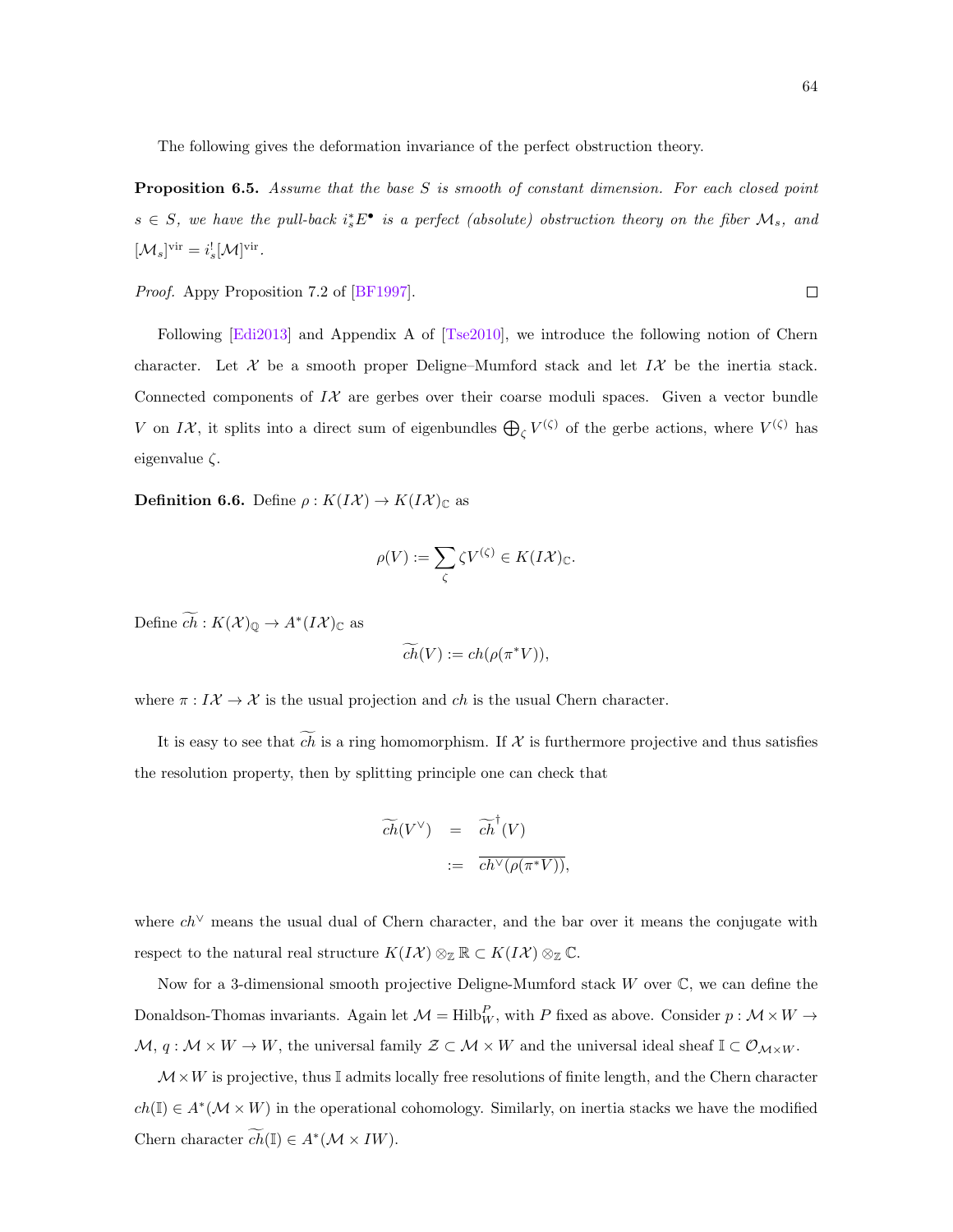$$
A^*_{\text{orb}}(W) := \bigoplus_i A^{*-\text{age}_i}(W_i),
$$

where age<sub>i</sub> is the degree shift number, and  $W_i$  is a connected component of IW. Then we can define an orbifold version of the Chern character operator

$$
\widetilde{ch}^{\text{orb}}(\mathbb{I}) \in A_{\text{orb}}^*(\mathcal{M} \times W)
$$

just by shifting the degrees.

Given  $\gamma \in A^l_{\text{orb}}(W)$ , define the operator

$$
\widetilde{ch}_{k+2}^{\text{orb}}(\gamma) : A_*(\mathcal{M}) \to A_{*-k+1-l}(\mathcal{M})
$$

as

$$
\widetilde{ch}^{\operatorname{orb}}_{k+2}(\gamma)(\xi) := p_*\left(\widetilde{ch}^{\operatorname{orb}}_{k+2}(\mathbb{I}) \cdot \iota^* q^* \gamma \cap p^* \xi\right),\,
$$

where p and q here are the projections on  $\mathcal{M} \times IW$ , and  $\iota: IW \rightarrow IW$  is the canonical involution map. Note that the orbifold degrees match well thanks to the identity

$$
age_i + age_{\iota(i)} = codim(W_i, W).
$$

**Definition 6.7.** For  $\gamma_i \in A_{\text{orb}}^*(W)$ ,  $1 \leq i \leq r$ , define the Donaldson–Thomas invariants with descendants as

$$
\left\langle \prod_{i=1}^r \tau_{k_i}(\gamma_i) \right\rangle_W^P := \deg \left[ \prod_{i=1}^r \widetilde{ch}_{k_i+2}^{\text{orb}}(\gamma_i) \cdot [\mathcal{M}]^{\text{vir}} \right]_0 \in \mathbb{C}.
$$

If the dimensions don't match, we simply define the invariant to be 0.

Note that when  $r = 0$ , i.e. there are no insertions, the invariants are integers.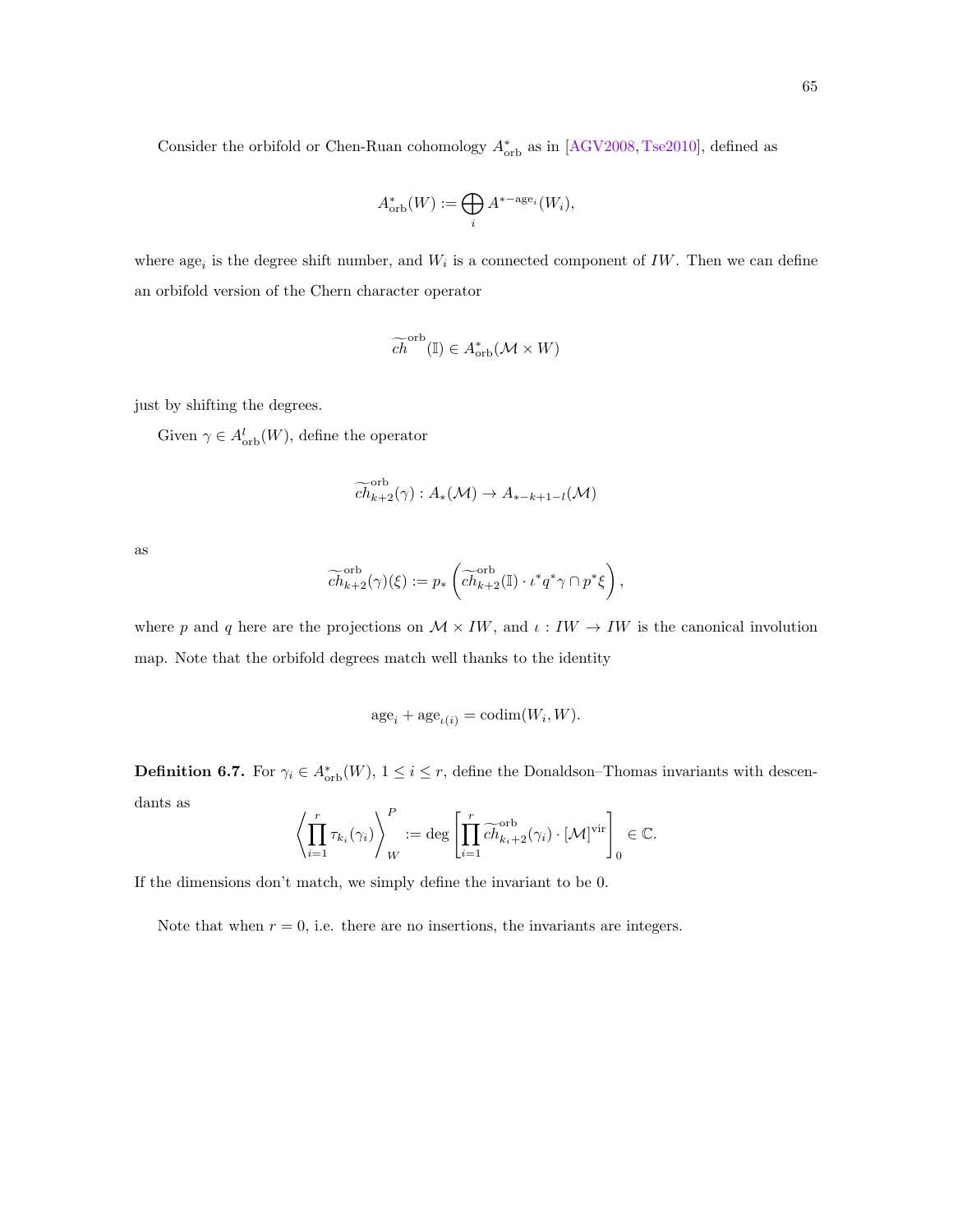## Chapter 7

# Degeneration formula – cycle version

In this section we consider the Donaldson–Thomas theory on Hilbert stacks of the moduli's of simple degenerations and relative pairs. This will lead to a degeneration formula.

# 7.1 Modified versions of the stacks and decomposition of central fibers

Let  $\pi: X \to C$  be a locally simple degeneration, where X is a finite-type separated Deligne–Mumford stack over C, with central fiber  $X_0 = Y_-\cup_D Y_+$ . Recall that we have the stacks C parameterizing expanded degenerations,  $\mathfrak X$  the universal family, and  $\mathfrak A$  and  $\mathfrak Y$  in the relative case. There is  $\pi : \mathfrak X \to \mathfrak C$ , where the stacks are defined as the limits of  $[X(k)/R_{\sim,X(k)}]$  and  $[\mathbb{A}^{k+1}/R_{\sim,\mathbb{A}^{k+1}}]$ .

We define a stack  $\mathfrak{X}_0^{\dagger}$  as follows. Let  $H_i \subset \mathbb{A}^{k+1}$  be the hyperplane defined by  $t_i = 0$ . Recall that we have  $p: X(k) \to \mathbb{A}^{k+1}$  and by Proposition [2.18,](#page-20-0)

$$
X(k)|_{H_i} \cong (Y_{-}(i) \times \mathbb{A}^{k-i}) \cup_{\mathbb{A}^i \times D \times \mathbb{A}^{k-i}} (\mathbb{A}^i \times Y_{+}(k-i)^{\circ}). \tag{7.1}
$$

The equivalence relation restricts naturally to  $H_i$  and  $X(k)|_{H_i}$ . Consider the stacks

$$
\mathfrak{C}_0^{\dagger} := \varinjlim \left[ \prod_{i=0}^k H_i \middle/ R_{\sim, \coprod H_i} \right],
$$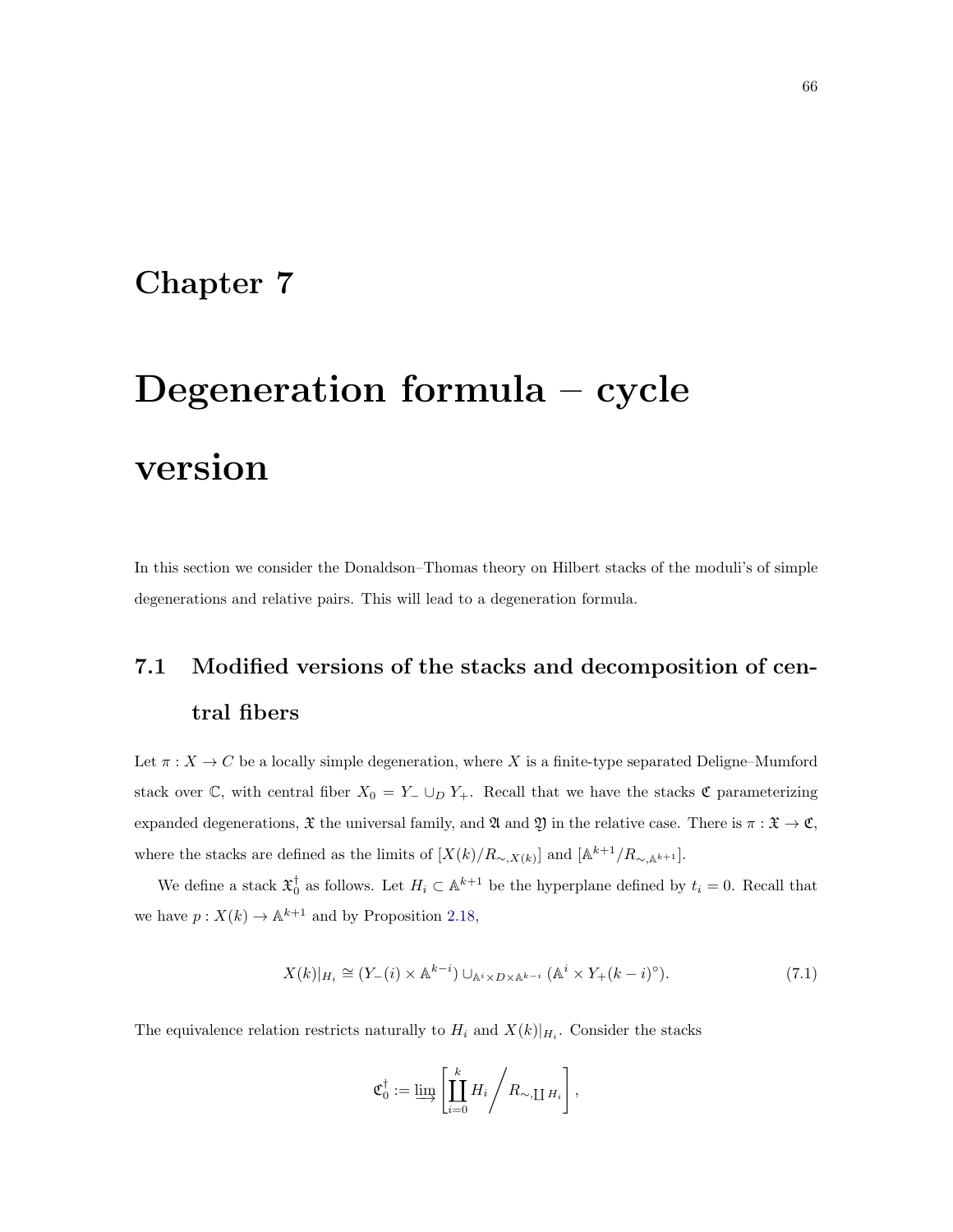$$
\mathfrak{X}_0^{\dagger} := \varinjlim \left[ \prod_{i=0}^k X(k) \big|_{H_i} \right/ R_{\sim, \coprod X(k) \big|_{H_i}} \right].
$$

<span id="page-72-0"></span>Remark 7.1. The stack  $\mathfrak{X}_0^{\dagger}$  parameterizes all families of expanded degenerations with singular fibers, with one distinguished nodal divisor  $D_i$ . More precisely, for any  $\mathbb{A}^1$ -map  $S \to H_i \subset \mathbb{A}^{k+1}$ , the associated family  $\mathcal{X}_S$  has a decomposition  $\mathcal{Y}_{S,-} \cup_{\mathcal{D}_S} \mathcal{Y}_{S,+}.$ 

To keep track of the Hilbert homomorphisms of the fibers, we need to introduce the weighted version of the classifying stacks.

**Definition 7.2** (Definition 2.14 of [\[LW2015\]](#page-88-0)). Let  $\Lambda := \text{Hom}(K(X), \mathbb{Z})$ . Consider  $X_0[k] = \bigcup_{i=0}^{k+1} \Delta_i$ , where  $\Delta_0=Y_-$  and  $\Delta_{k+1}=Y_+.$ 

1) A weight assignment on  $X_0[k]$  is a function

$$
w: \{\Delta_0, \cdots, \Delta_{k+1}, D_1, \cdots, D_k\} \to \Lambda,
$$

such that  $w(\Delta_i) \neq 0, \forall i \in \Lambda$ .

2) For any  $0 \le a \le b \le k+1$ , the *total weight* of the segment  $\bigcup_{i=a}^{b} \Delta_i$  is defined as

$$
w(\bigcup_{i=a}^{b} \Delta_i) := \sum_{i=a}^{b} w(\Delta_i) - \sum_{i=a+1}^{b} w(D_i).
$$

3) For a family of expanded degeneration  $\pi : X_S \to S$ , a *continuous weight assignment* on  $X(k)$  is to assign a weight function on each fiber that is continuous over S.

More precisely, if for some curve  $C \subset S$  and  $s_0, s \in C$ , the general fiber  $\mathcal{X}_s \cong X_0[m]$  specializes to the special fiber  $\mathcal{X}_{s_0} \cong X_0[n]$ , with  $m \leq n$ , in which  $\Delta_i \subset \mathcal{X}_s$  specializes to  $\cup_{j=a}^b \Delta_j \subset \mathcal{X}_{s_0}$ , then one must have  $w_s(\Delta_i) = w_{s_0}(\cup_{j=a}^{b} \Delta_j)$ .

Remark 7.3. An alternative definition is as follows. Firstly, for a standard family  $X(k) \to \mathbb{A}^{k+1}$ , one specifies the weight assignment on the central fiber  $X_0[k]$ . Then for any  $s \in L_i$ , define

$$
w_s(\Delta_j) = \begin{cases} w_0(\Delta_i) + w_0(\Delta_{i+1}) - w_0(D_i), & j = i, \\ w_0(\Delta_j), & j \neq i. \end{cases}
$$

For s in lower strata, one can choose a slice in the base and define inductively. For a general family  $\mathcal{X}_S \to S$ , just take the map  $S \to \mathbb{A}^{k+1}$  for some k and pull back the weight assignment on the standard family  $X(k)$ .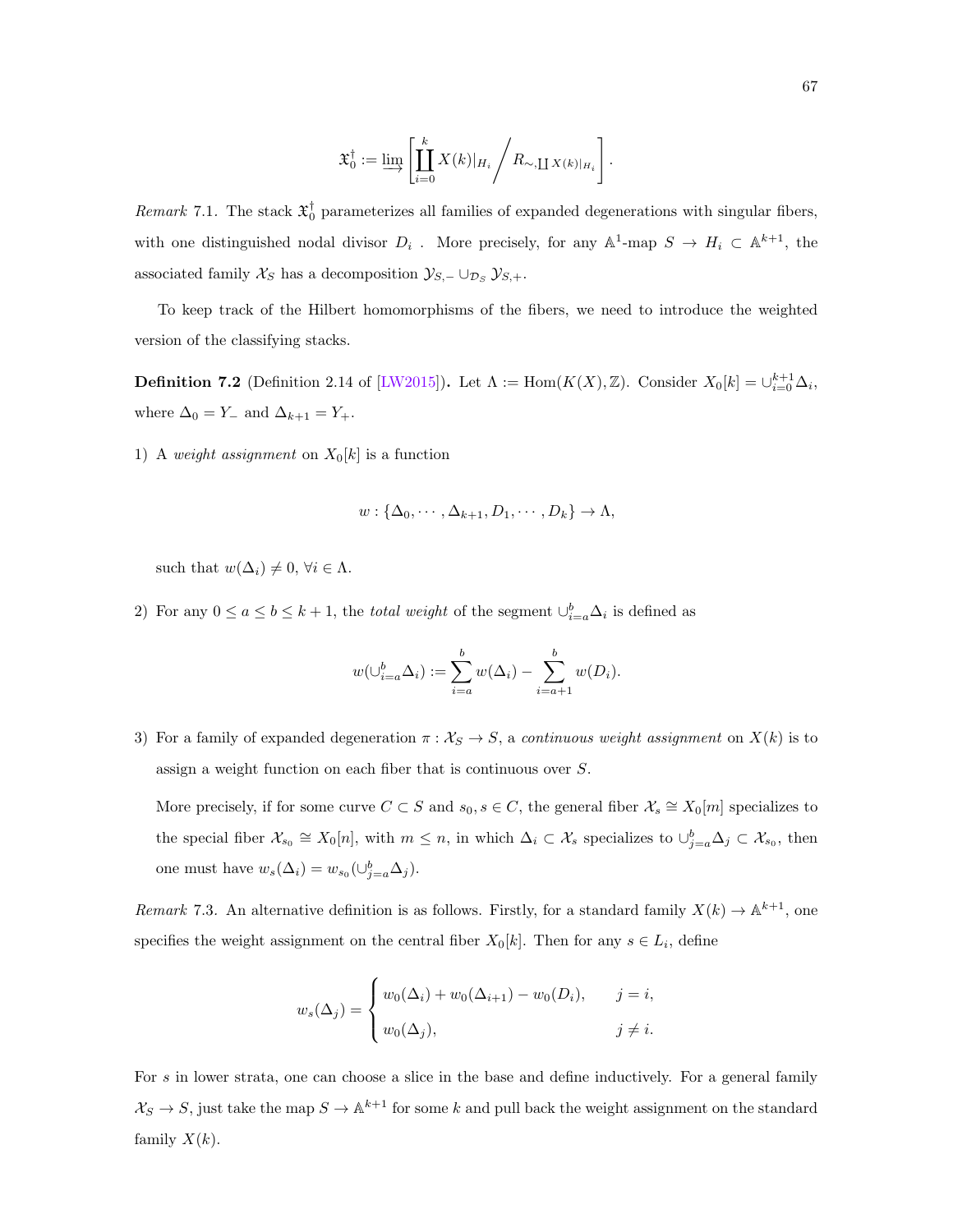<span id="page-73-0"></span>Let  $P \in \Lambda$  be fixed. We define  $\mathfrak{C}^P$  to be the stack parameterizing weighted families of expanded degenerations, with total weight P, and  $\mathfrak{X}^P$  to be the universal family. More precisely, let  $(\mathbb{A}^{k+1})^P$  be the disjoint union of all  $\mathbb{A}^{k+1}$  indexed by all possible continuous weight assignments, and  $X(k)^P$  be the universal family. Let  $R^P_{\sim, \mathbb{A}^{k+1}}$  be the equivalence relation generated by the original relations on each copy of  $\mathbb{A}^{k+1}$  and identifications between different copies respecting weight assignments. Then we can define

$$
\mathfrak{C}^P := \varinjlim \left[ \left( \mathbb{A}^{k+1} \right)^P \Big/ R_{\sim, \mathbb{A}^{k+1}}^P \right],
$$
  

$$
\mathfrak{X}^P := \varinjlim \left[ X(k)^P \Big/ R_{\sim, X(k)}^P \right].
$$

Similarly we can define  $\mathfrak{X}_0^{\dagger,P} \to \mathfrak{C}_0^{\dagger,P}$ , the weighted version of  $\mathfrak{X}_0^{\dagger} \to \mathfrak{C}_0^{\dagger}$ .

Let  $\Lambda_P^{spl}$  be the set of splitting data

$$
\Lambda_P^{spl}:=\{\theta=(\theta_-,\theta_+,\theta_0) \mid \theta_\pm, \theta_0\in \Lambda, \theta_-+\theta_+-\theta_0=P\}.
$$

Given  $\theta \in \Lambda_P^{spl}$ , let  $\mathfrak{C}_0^{\dagger,\theta} \subset \mathfrak{C}_0^{\dagger,P}$  be the open and closed substack parameterizing those families whose Hilbert homomorphism splits of the type  $\theta$  on the fiber decompositions  $\mathcal{Y}_{S,-} \cup_{\mathcal{D}_S} \mathcal{Y}_{S,+}$ .

Similarly in the relative case, given a smooth pair  $(Y, D)$  and  $P \in \text{Hom}(K(Y), \mathbb{Z})$ , We also have the stacks  $\mathfrak{A}^P$  and  $\mathfrak{Y}^P$ . Given  $(P, P')$  with  $P' \prec P$ , one can also define the substack  $\mathfrak{A}^{P,P'}$  and  $\mathfrak{Y}^{P,P'}$ , parameterizing those families whose Hilbert homomorphism on each fiber is P and on the distinguished divisor of each fiber is  $P'$ . The following splitting result follows from [\(7.1\)](#page-71-0).

**Proposition 7.4** (Proposition 2.20 of [\[LW2015\]](#page-88-0)). Given  $\theta \in \Lambda_P^{spl}$ , we have the following isomorphisms,

$$
(\mathfrak{Y}^{\theta_-,\theta_0}_- \times \mathfrak{Y}^{\theta_+,\theta_0}) \cup_{\mathfrak{A}^{\theta_-,\theta_0} \times D \times \mathfrak{A}^{\theta_+,\theta_0}} (\mathfrak{A}^{\theta_-,\theta_0} \times (\mathfrak{Y}^{\circ}_+)^{\theta_+,\theta_0}) \xrightarrow{\cong} \mathfrak{X}^{\dagger,\theta}_0
$$
\n
$$
\downarrow
$$
\n
$$
\mathfrak{A}^{\theta_-,\theta_0} \times \mathfrak{A}^{\theta_+,\theta_0} \xrightarrow{\cong} \mathfrak{C}^{\dagger,\theta}_0.
$$

The next proposition describes the relationship between these stacks.

**Proposition 7.5** (Proposition 2.19 of [\[LW2015\]](#page-88-0)). Given  $\theta \in \Lambda_P^{spl}$ , there is a pair  $(L_\theta, s_\theta)$ , with  $L_\theta$  a line bundles on  $\mathfrak{C}^P$ , and  $s_{\theta}$  a section of  $L_{\theta}$ , such that

1)

$$
\bigotimes_{\in \Lambda_P^{spl}} L_{\theta} \cong \mathcal{O}_{\mathfrak{C}^P}, \quad \prod_{\theta \in \Lambda_P^{spl}} s_{\theta} = \pi^* t,
$$

where  $\pi : \mathfrak{C}^P \to \mathbb{A}^1 = \mathrm{Spec} \, \mathbb{C}[t]$  is the canonical map;

θ∈Λ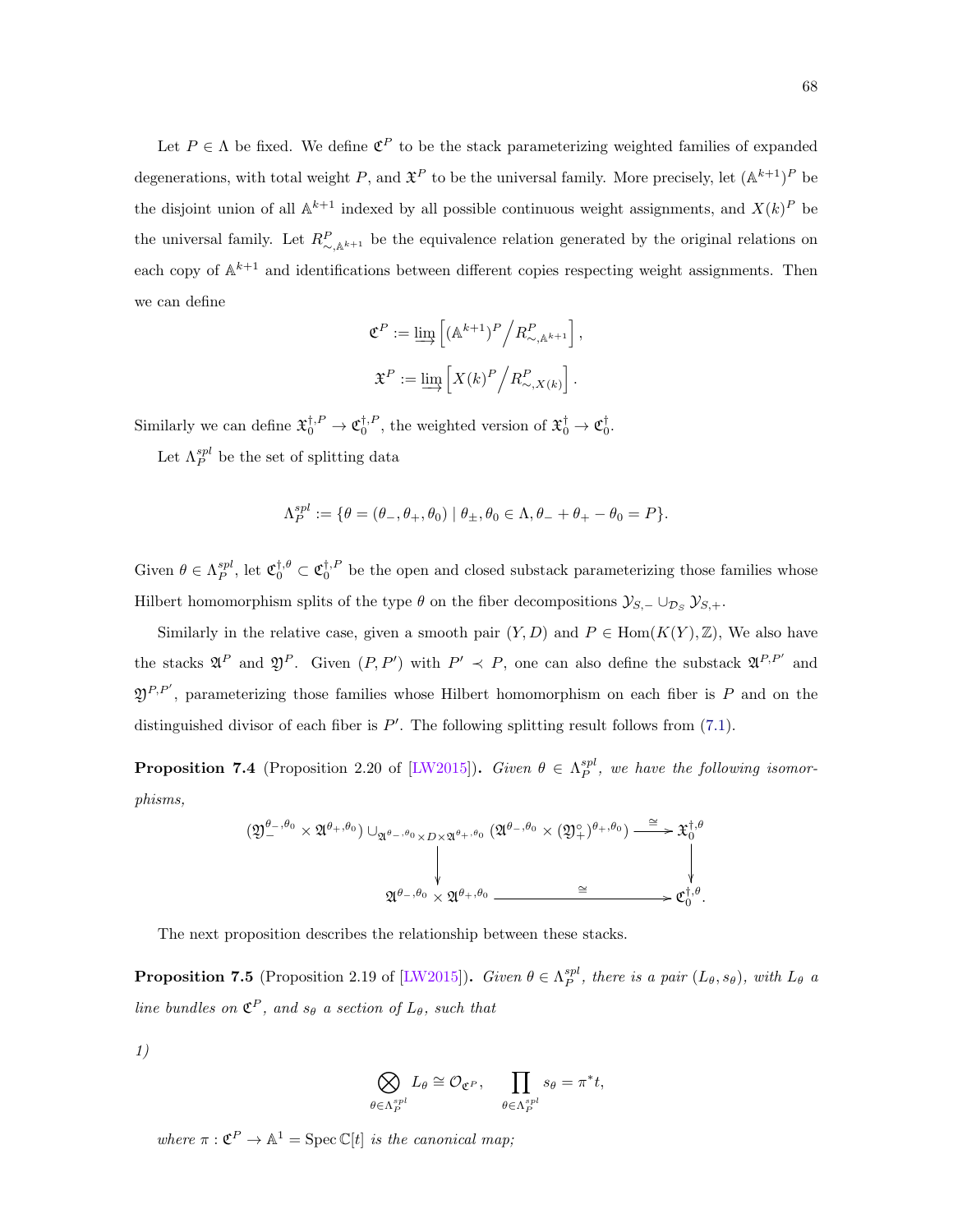2)  $\mathfrak{C}_0^{\dagger,\theta}$  is the closed substack in  $\mathfrak{C}^P$  defined by  $(s_\theta = 0)$ .

*Proof.*  $\mathfrak{C}^P$  has an étale covering consisting of  $U_k := [(\mathbb{A}^{k+1})^P / R_{\sim, \mathbb{A}^{k+1}}^P]$ . It suffices to specify  $L_{\theta}$  on each chart.

Connected components of  $(\mathbb{A}^{k+1})^P$  are indexed by various copies of  $\mathbb{A}^{k+1}$  equipped with different continuous weight assignments w whose total weight is P. We denote such a copy by  $(\mathbb{A}^{k+1}, w)$ . Restricted to  $H_i \subset \mathbb{A}^{k+1}$ , the family  $X(k)$  is of the form

$$
\mathcal{Y}_{-,i} \cup_{\mathcal{D}_i} \mathcal{Y}_{+,i} := (Y_{-}(i) \times \mathbb{A}^{k-i}) \cup_{\mathbb{A}^i \times D \times \mathbb{A}^{k-i}} (\mathbb{A}^i \times Y_{+}(k-i)^\circ).
$$

On each  $\mathcal{Y}_{\pm,i}$ , for any  $s \in H_i$ , the weight assignment w gives a splitting datum

$$
\theta_{i,\pm} := w_s(\mathcal{Y}_{\pm,i}), \quad \theta_{i,0} := w_s(\mathcal{D}_i),
$$

which is locally constant in s. They satisfy  $\theta_{i,-} + \theta_{i,+} - \theta_{i,0} = w_s(X(k)) = P$ , i.e.  $(\theta_{i,\pm}, \theta_{i,0}) \in \Lambda_P^{spl}$ . Moreover, one can easily check that  $(\theta_{i,\pm}, \theta_{i,0}) \neq (\theta_{j,\pm}, \theta_{j,0})$  for  $i \neq j$ .

We define the line bundles as follows.

Given a fixed  $\theta \in \Lambda_P^{spl}$ , on the connected component  $(\mathbb{A}^{k+1}, w)$ , if  $(\theta_{i, \pm}, \theta_{i,0}) \neq \theta$  for any i, then let  $L_{\theta}|_{(\mathbb{A}^{k+1},w)} := \mathcal{O}_{\mathbb{A}^{k+1}}$  and  $s_{\theta}|_{(\mathbb{A}^{k+1},w)} := 1$ .

Otherwise if  $(\theta_{i,\pm}, \theta_{i,0}) = \theta$  for some i, then let  $L_{\theta}|_{(A^{k+1},w)} := \mathcal{O}_{A^{k+1}}(H_i)$  and  $s_{\theta}|_{(A^{k+1},w)}$  be the image of 1 under the canonical map  $\mathcal{O} \to \mathcal{O}(H_i)$ .

It's clear that this defines an  $R^P_{\sim, \mathbb{A}^{k+1}}$ -invariant line bundle on  $\mathbb{A}^{k+1}$  and thus a line bundle on  $U_k$ . One can check that these data actually define line bundles with sections  $(L_{\theta}, s_{\theta})$  on  $\mathfrak{C}^P$  satisfying the properties stated in the proposition. Note that  $\mathcal{O}(H_i)$  is trivial as a line bundle on  $\mathbb{A}^{k+1}$ . But written in this way, it is clear how one can glue those data together to form a global line bundle.  $\Box$ 

Now we assume furthermore that  $\pi : X \to \mathbb{A}^1$  is a family of *projective* Deligne–Mumford stacks, with  $c: X \to \underline{X}$  the coarse moduli space, and  $\mathcal{E}, H$  a fixed polarization. Let  $P: K(X) \to \mathbb{Z}$  be a group homomorphism such that the associated Hilbert polynomial  $P(H^{\otimes v})$  has degree  $\leq 1$ . Let V be a vector bundle of finite rank on X.

In previous sections we have defined the Quot-stack  $\mathfrak{Quot}^{\mathcal{V},P}_{\mathfrak{X}/\mathfrak{C}}$  parameterizing stable quotients on the universal family  $\mathfrak{X} \to \mathfrak{C}$ , with Hilbert homomorphism P. This is a proper Deligne–Mumford stack over  $\mathbb{A}^1$  by results of Section 5. One has the map to the base  $\mathfrak{Quot}_{\mathfrak{X}/\mathfrak{C}}^{\mathcal{V},P} \to \mathfrak{C}^P$ , defined by the usual map to the base and the weight assignments induced by the stable quotients.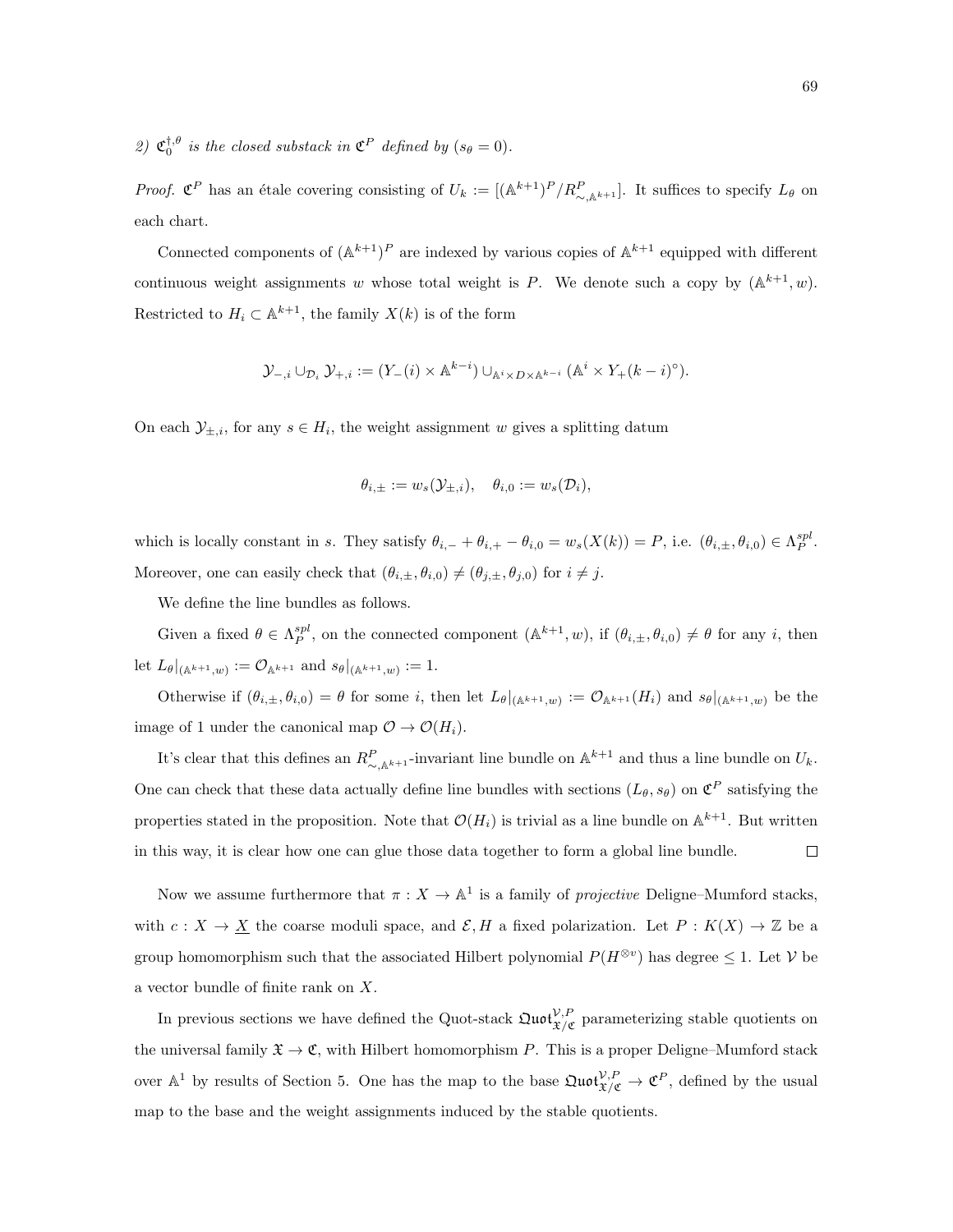<span id="page-75-2"></span>Similarly, we have the proper Deligne–Mumford stack  $\mathfrak{Quot}^{\mathcal{V},P}_{\mathfrak{X}_0^{\dagger}/\mathfrak{C}_0^{\dagger}}$ . Given  $\theta \in \Lambda^{spl}_P$ , let

$$
\mathfrak{Quot}_{\mathfrak{X}_{0}^{\dagger}/\mathfrak{C}_{0}^{\dagger}}^{\mathcal{V},\theta}\subset \mathfrak{Quot}_{\mathfrak{X}_{0}^{\dagger}/\mathfrak{C}_{0}^{\dagger}}^{\mathcal{V},P}
$$

be the open and closed substack parameterizing those stable quotients whose Hilbert homomorphism splits in the type  $\theta$  on the fiber decomposition.

In the relative case, given a smooth pair  $(Y, D)$ , we also have the proper Deligne–Mumford stack  $\mathfrak{Quot}^{\mathcal{V},P}_{\mathfrak{Y}/\mathfrak{A}}$ . Given  $(P, P')$  with  $P' \preceq P$ , one can also define the substack  $\mathfrak{Quot}^{\mathcal{V},P,P'}_{\mathfrak{Y}/\mathfrak{A}}$ , parameterizing those stable quotients whose Hilbert homomorphism on each fiber is  $P$  and on the distinguished divisor of each fiber is  $P'$ .

Now the splitting results naturally lead to a morphism



where we just glue two families of expanded pairs by [\(7.1\)](#page-71-0) to obtain an object in  $\mathfrak{X}_0^{\dagger}$ , and the stable quotients also glue together since the sheaves are admissible. One can easily see that,

<span id="page-75-0"></span>**Proposition 7.6.**  $\Phi_{\theta}$  is an isomorphism.

We have the following results, whose proof is essentially the same as before.

<span id="page-75-1"></span>**Proposition 7.7** (Theorem 5.27 of [\[LW2015\]](#page-88-0)). For  $\theta \in \Lambda_P^{spl}$ , let  $(L_\theta, s_\theta)$  be the line bundle and section on  $\mathfrak C$  defined earlier. Consider the map  $F : \mathfrak{Quot}^{\mathcal V,P}_{\mathfrak X/{\mathfrak C}} \to {\mathfrak C}^P$ . We have

1)

$$
\bigotimes_{\theta \in \Lambda_P^{spl}} F^*L_{\theta} \cong \mathcal{O}_{\mathfrak{Quot}_{{\mathfrak X}/{\mathfrak C}}^{V,P}}, \quad \prod_{\theta \in \Lambda_P^{spl}} F^*s_{\theta} = F^*\pi^*t,
$$

where  $\pi: \mathfrak{C}^P \to \mathbb{A}^1 = \mathrm{Spec} \, \mathbb{C}[t]$  is the canonical map;

2)  $\mathfrak{Quot}^{\mathcal{V},\theta}_{\mathfrak{X}_0^{\dagger}/\mathfrak{C}_0^{\dagger}}$  is the closed substack in  $\mathfrak{Quot}^{\mathcal{V},P}_{\mathfrak{X}/\mathfrak{C}}$  defined by  $(F^*s_{\theta}=0)$ .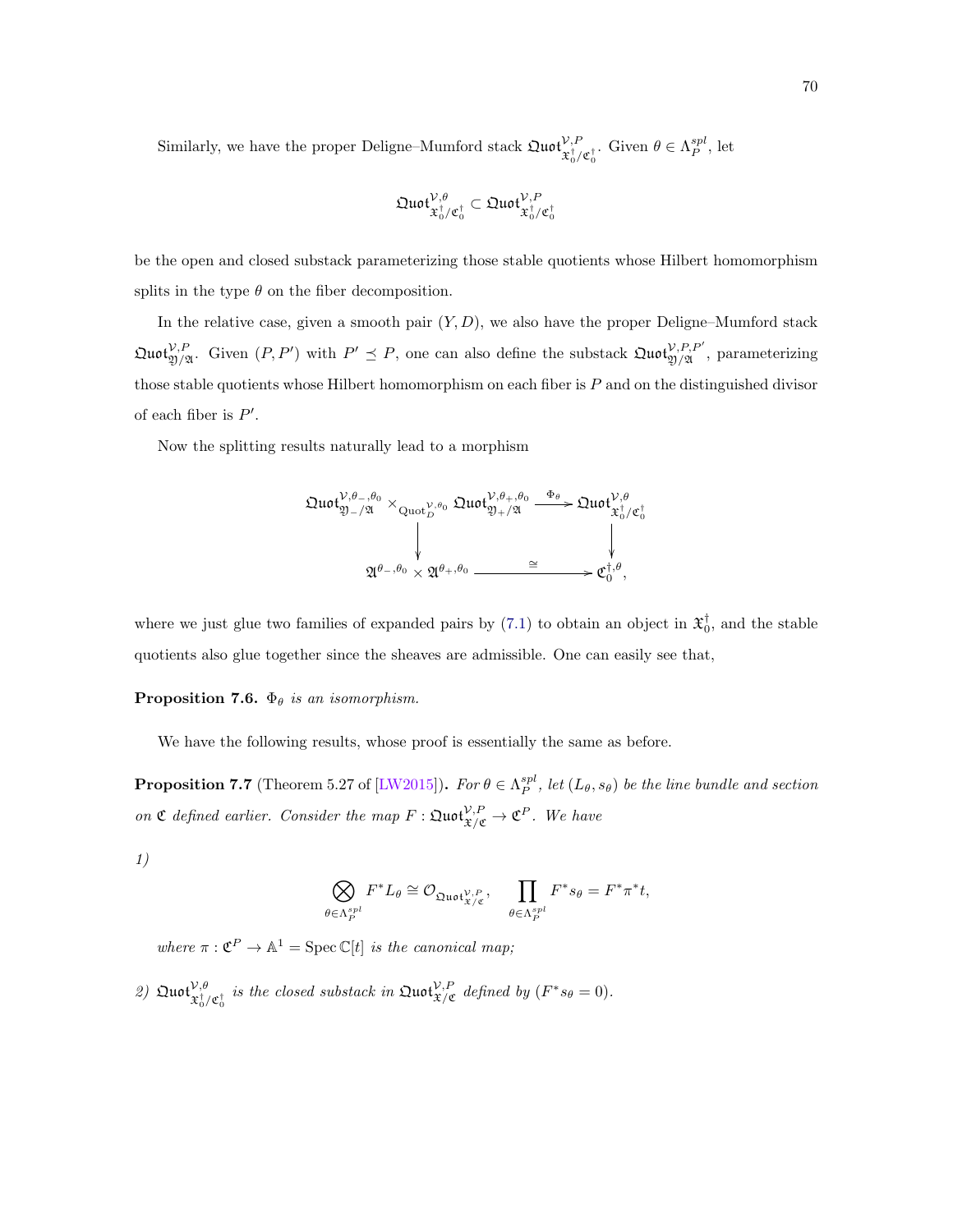#### <span id="page-76-0"></span>7.2 Perfect obstruction theory on Hilbert stacks

From now on we make the further assumption that  $\pi : X \to \mathbb{A}^1$  is of relative dimension 3, and take  $V = \mathcal{O}_X$ . Then we have the Hilbert stack

$$
\mathcal{M}^P := \mathfrak{Quot}_{\mathfrak{X}/\mathfrak{C}}^{\mathcal{O}_X, P}.
$$

Similarly we denote

$$
\mathcal{M}^{\theta}:=\mathfrak{Quot}^{\mathcal{O}_X,\theta}_{\mathfrak{X}_0^{\dagger}/\mathfrak{C}_0^{\dagger}},\quad \mathcal{N}_{\pm}^{\theta_{\pm},\theta_0}:=\mathfrak{Quot}^{\mathcal{O}_X,\theta_{\pm},\theta_0}_{\mathfrak{Y}_{\pm}/\mathfrak{A}}.
$$

We look for a virtual fundamental class on  $\mathcal{M}^P$ . Let  $p: \mathcal{M}^P \times_{\mathfrak{C}^P} \mathfrak{X}^P \to \mathcal{M}^P$ ,  $q: \mathcal{M}^P \times_{\mathfrak{C}^P} \mathfrak{X}^P \to$  $\mathfrak{X}^P$  be the projections. Let  $\mathcal{Z} \subset \mathcal{M}^P \times_{\mathfrak{C}^P} \mathfrak{X}^P$  be the universal family of the Hilbert stack, and  $\mathbb{I} \subset \mathcal{O}_{\mathfrak{X}^P \times_{\sigma P} \mathcal{M}^P}$  be the universal ideal sheaf. In the derived category we have maps Id :  $\mathcal{O}_{\mathcal{M}^P \times_{\sigma P} \mathfrak{X}^P}$   $\rightarrow$  $R\mathcal{H}om(\mathbb{I},\mathbb{I})$  and  $\mathrm{tr}:R\mathcal{H}om(\mathbb{I},\mathbb{I})\to \mathcal{O}_{\mathcal{M}^P\times_{\sigma P}\mathfrak{X}^P}$  which give a splitting of  $R\mathcal{H}om(\mathbb{I},\mathbb{I})$ .

Let  $L^{\bullet}_{\mathcal{M}^P\times_{\mathfrak{C}^P}\mathfrak{X}^P/\mathfrak{C}^P}$  be the cotangent complex of  $\mathcal{M}^P\times_{\mathfrak{C}^P}\mathfrak{X}^P\to \mathfrak{C}^P$ , which is of Deligne–Mumford type. Consider the Atiyah class

$$
\mathrm{At}_{\mathcal{M}^P\times_{\mathfrak{C}^P}\mathfrak{X}^P/\mathfrak{C}^P}(\mathbb{I}):\mathbb{I}\to\mathbb{I}\otimes L^\bullet_{\mathcal{M}^P\times_{\mathfrak{C}^P}\mathfrak{X}^P/\mathfrak{C}^P}[1].
$$

Composing with the projection and restricting to the traceless part we get

$$
\mathrm{At}_{\mathcal{M}^P\times_{\mathfrak{C}^P}\mathfrak{X}^P/\mathfrak{X}^P}(\mathbb{I}):R\mathcal{H}om(\mathbb{I},\mathbb{I})_0\rightarrow p^*L_{\mathcal{M}^P/\mathfrak{C}^P}^{\bullet}[1].
$$

By Serre duality of simple normal crossing families, we have the map

$$
\Phi: E^{\bullet} := Rp_*(R\mathcal{H}om(\mathbb{I}, \mathbb{I})_0 \otimes q^*\omega_{\mathfrak{X}^P/\mathfrak{C}^P})[2] \to L^{\bullet}_{\mathcal{M}^P/\mathfrak{C}^P},
$$

where  $\omega_{\mathfrak{X}^P/\mathfrak{C}^P}$  is the relative dualizing line bundle of  $\mathfrak{X}^P \to \mathfrak{C}^P$ .

**Theorem 7.8.** The map  $\Phi: E^{\bullet} \to L^{\bullet}_{\mathcal{M}^P/\mathfrak{C}^P}$  is a perfect relative obstruction theory on  $\mathcal{M}^P$  over  $\mathfrak{C}^P$ , in the sense of [\[BF1997\]](#page-87-0).

*Proof.* The proof is almost the same as Theorem [6.2.](#page-66-0) Given a square-zero extension  $T \hookrightarrow \overline{T}$  of schemes with ideal sheaf J, and a map  $g: T \to \mathcal{M}^P$ , one has an element  $\Phi^* \omega(g) \in \text{Ext}^1(g^* E^{\bullet}, J)$ . To say that  $\Phi$  is an obstruction theory is the same as that  $\Phi^*\omega(g)$  is an obstruction to extending g from T to  $\overline{T}$ .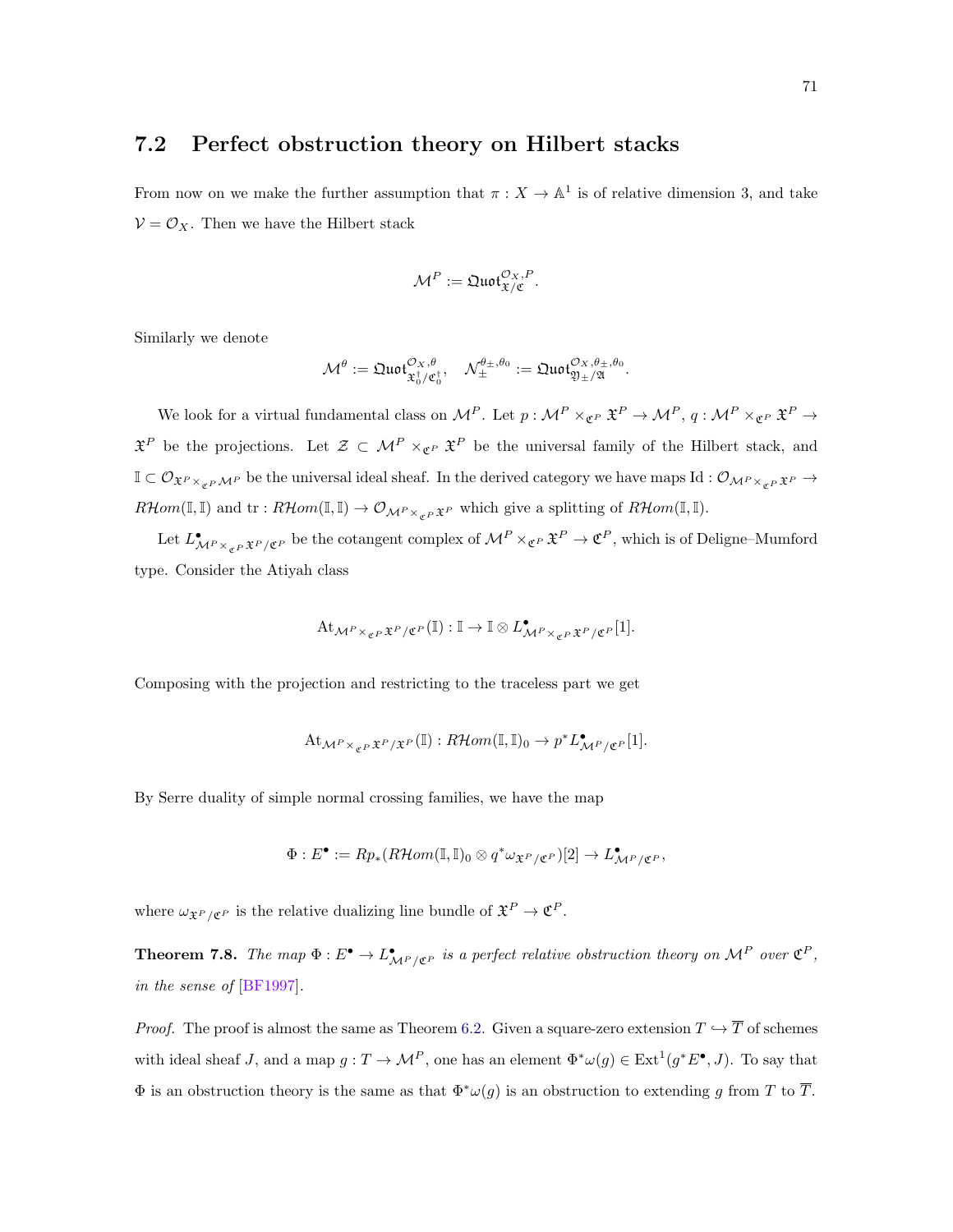<span id="page-77-0"></span> $\Phi^*\omega(g)$  is the product of Atiyah class and Kodaira-Spencer map, which are

$$
\mathrm{At}_{T\times_{\mathfrak{C}} P\,\mathfrak{X}^P/\mathfrak{X}^P}(g^*\mathbb{I}): g^*E^\bullet=Rp_{T*}(R\mathcal{H}om(g^*\mathbb{I},g^*\mathbb{I})_0\otimes q^*\omega_{\mathfrak{X}^P/\mathfrak{C}^P})[2]\to g^*L_{\mathcal{M}^P/\mathfrak{C}^P}^\bullet\to L_{T/\mathfrak{C}^P}^\bullet,
$$

and

$$
\kappa(T/\overline{T}/\mathfrak{C}^P):L^\bullet_{T/\mathfrak{C}^P}\to L^\bullet_{T/\overline{T}}\to \tau^{\geq -1}L^\bullet_{T/\overline{T}}\cong J[1],
$$

where  $p_T$  is the projection  $T \times_{\mathfrak{C}^P} \mathfrak{X}^P \to T$ . In other words,

$$
\Phi^*\omega(g) = p_T^*\kappa(T/\overline{T}/\mathfrak{C}^P) \circ \mathrm{At}_{T\times_{\mathfrak{C}^P}\mathfrak{X}^P/\mathfrak{X}^P}(g^*\mathbb{I}),
$$

in the group

$$
\mathrm{Ext}^{-1}_{T}(Rp_{T*}(R\mathcal{H}om(g^{*}\mathbb{I},g^{*}\mathbb{I})_{0}\otimes q^{*}\omega_{\mathfrak{X}^{P}/\mathfrak{C}^{P}}),J)\cong \mathrm{Ext}^{2}_{T\times_{\mathfrak{C}^{P}}\mathfrak{X}^{P}}(g^{*}\mathbb{I},g^{*}\mathbb{I}\otimes p^{*}_{T}J)_{0}.
$$

Again we may assume that T is affine, and Proposition 3.1.8 of [\[Ill1971\]](#page-88-1) says that  $\Phi^*\omega(g)$  is the obstruction to extending  $g^* \mathbb{I}$  from T to  $\overline{T}$  with det  $\mathbb{I}$  fixed.

By construction, a map  $g: T \to \mathcal{M}^P$  can represented by a family of expanded degenerations  $\mathcal{X}_T \to T$ , with a closed substack  $\mathcal{Z}_T \subset \mathcal{X}_T$ , where  $\mathcal{Z}_T$  is the pull back of the universal family  $\mathcal{Z} \subset \mathcal{M}^P \times_{\mathfrak{C}^P} \mathfrak{X}^P$ . But since  $\mathcal{Z}$  and  $\mathcal{Z}_T$  are admissible, one can see that  $g^* \mathbb{I}$  is just the ideal sheaf of  $\mathcal{Z}_T \subset \mathcal{X}_T$ . Hence  $\Phi^*\omega(g)$  is also the obstruction to extending  $\mathcal{Z}_T$ , or equivalently g, from T to  $\overline{T}$ , which proves that  $\Phi$  is an obstruction theory.

The proof that  $\Phi$  is perfect is also the same as in Theorem [6.2,](#page-66-0) with the following lemma in place of Lemma [6.3.](#page-68-0)  $\Box$ 

**Lemma 7.9.** Let  $X \to \mathbb{A}^1$  be a simple degeneration of relative dimension 3. Consider  $X_0[k]$  for some  $k \geq 0$  and let  $Z \subset X_0[k]$  be a 1-dimensional admissible closed substack, with ideal sheaf  $\mathcal{I}$ . Then  $\mathrm{Ext}^i_{X_0[k]}(\mathcal{I},\mathcal{I})_0=0$ , for all  $i \neq 1,2$ .

*Proof.* We just prove for  $k = 0$ ; the proof for general k is exactly the same. Let  $X_0 = Y_-\cup_D Y_+$ . Since  $Z$  is admissible, the ideal sheaf  $\mathcal I$  is also admissible, which fits in the exact sequence

$$
0 \longrightarrow \mathcal{I} \longrightarrow \mathcal{I}|_{Y_-} \oplus \mathcal{I}|_{Y_+} \longrightarrow \mathcal{I}|_D \longrightarrow 0.
$$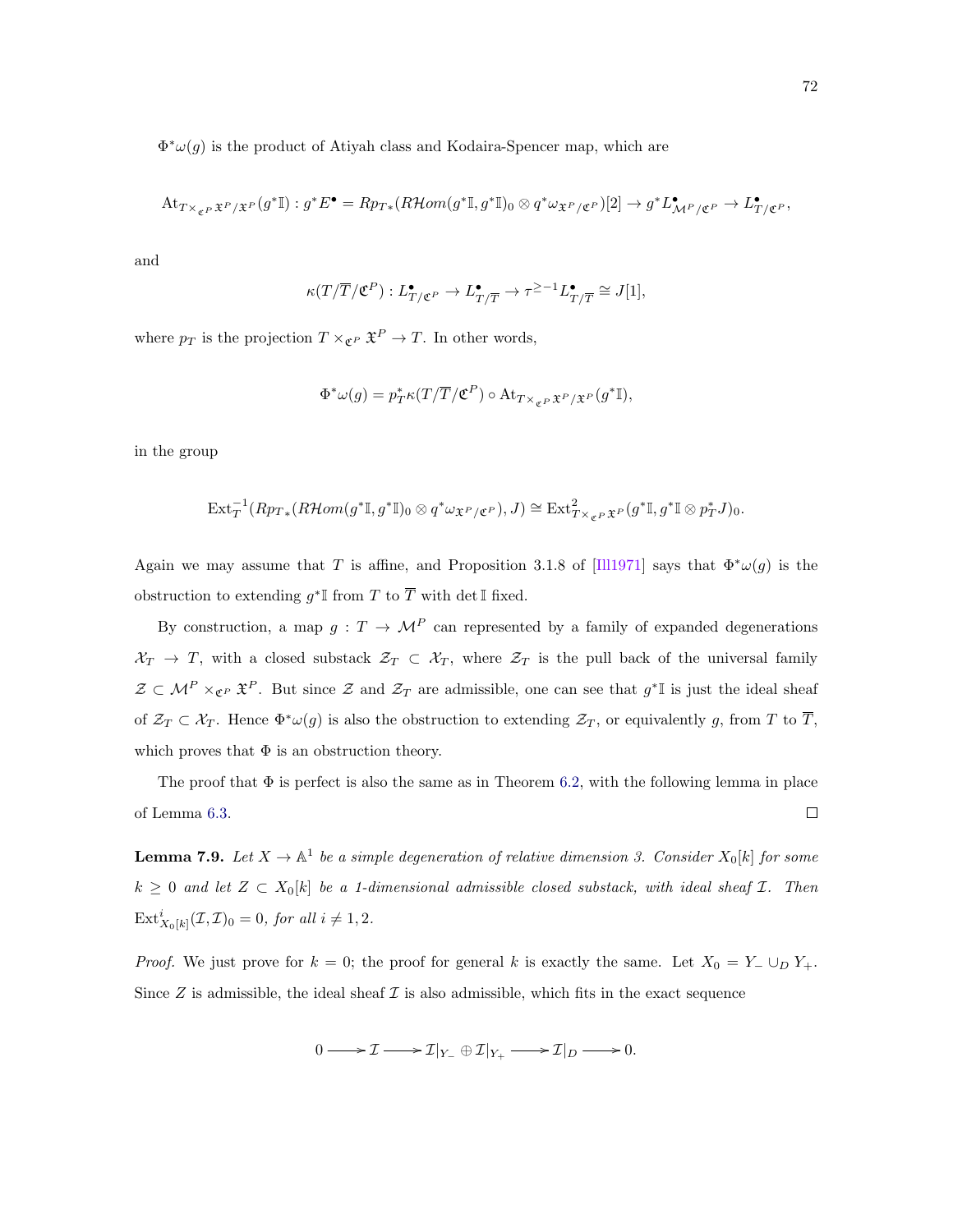<span id="page-78-0"></span>Applying Hom $(\mathcal{I},-)$ , we have

$$
0 \longrightarrow \mathrm{Hom}(\mathcal{I},\mathcal{I}) \longrightarrow \mathrm{Hom}(\mathcal{I}|_{Y_-},\mathcal{I}|_{Y_-}) \oplus \mathrm{Hom}(\mathcal{I}|_{Y_+},\mathcal{I}|_{Y_+}) \longrightarrow \mathrm{Hom}(\mathcal{I}|_D,\mathcal{I}|_D).
$$

Then  $\text{Hom}(\mathcal{I}, \mathcal{I})_0 = 0$  follows from  $\text{Hom}(\mathcal{I}|_{Y_\pm}, \mathcal{I}|_{Y_\pm})_0 = 0$ , as the sequence respects the trace map. Same arguments applied to the sequence tensored with the dualizing sheaf lead to the vanishing of  $Ext^3(\mathcal{I},\mathcal{I})_0.$  $\Box$ 

**Corollary 7.10.** There is a virtual fundamental class  $[\mathcal{M}^P]^\text{vir} \in A_*(\mathcal{M}^P)$ .

In the same way one can prove that there are perfect obstruction theories on  $\mathcal{N}_{\pm}^{\theta_{\pm},\theta_{0}} \to \mathfrak{A}^{\theta_{\pm},\theta_{0}},$  for a given  $\theta \in \Lambda_P^{spl}$ . Again let p, q be the projections of  $\mathcal{N}_{\pm}^{\theta_{\pm},\theta_0} \times_{\mathfrak{A}^{\theta_{\pm},\theta_0}} \mathfrak{Y}_{\pm}^{\theta_{\pm},\theta_0}$  to its two factors. The obstruction theory is given by

$$
\Phi_{\pm}: E_{\pm}^{\bullet} := Rp_*\left(R\mathcal{H}om(\mathbb{I}_{\pm}, \mathbb{I}_{\pm})_0 \otimes q^* \omega_{\mathfrak{Y}_{\pm}^{\theta_{\pm}, \theta_0}/\mathfrak{A}^{\theta_{\pm}, \theta_0}}\right)[2] \to L^{\bullet}_{\mathcal{N}_{\pm}^{\theta_{\pm}, \theta_0}/\mathfrak{A}^{\theta_{\pm}, \theta_0}},
$$

where  $\mathbb{I}_{\pm}$  is the corresponding universal ideal sheaf. We have the virtual fundamental classes  $[\mathcal{N}_{\pm}^{\theta_{\pm},\theta_0}]$ <sup>vir</sup>  $\in$  $A_*(\mathcal{N}_{\pm}^{\theta_{\pm},\theta_0}).$ 

Also on  $\mathcal{M}^{\theta} \to \mathfrak{C}_0^{\dagger,\theta}$ , the Cartesian diagram

$$
\mathcal{M}^{\theta} \longrightarrow \mathcal{M}^{P}
$$
  

$$
\downarrow \qquad \qquad \downarrow
$$
  

$$
\mathfrak{C}_{0}^{\dagger,\theta} \xrightarrow{\iota_{\theta}} \mathfrak{C}^{P}
$$

and Proposition 7.2 of [\[BF1997\]](#page-87-0) implies that the restriction of everything from  $\mathcal{M}^P \to \mathfrak{C}^P$  to the θ-piece is a perfect obstruction theory, and  $[Λ<sup>θ</sup>]$ <sup>vir</sup> =  $\iota_{\theta}^{!}[M<sup>P</sup>]$ <sup>vir</sup>.

### 7.3 Degeneration formula – cycle version

Now everything is ready for a cycle-version degeneration formula.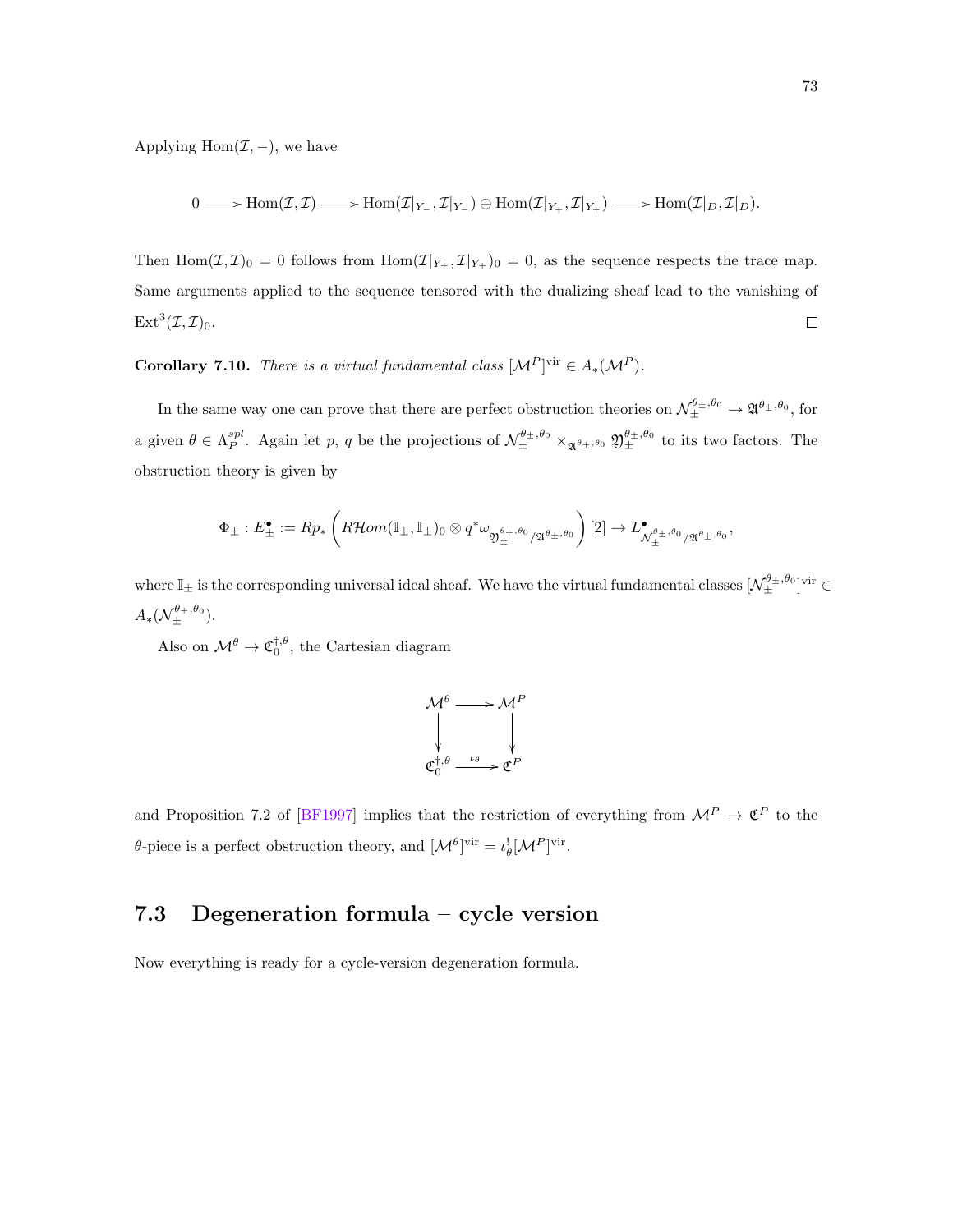By Proposition [7.6](#page-75-0) we have the following Cartesian diagram

<span id="page-79-0"></span>
$$
\mathcal{M}^{\theta} \xleftarrow{\cong} \mathcal{N}^{\theta_{-},\theta_{0}} \times_{\text{Hilb}_{D}^{\theta_{0}}} \mathcal{N}^{\theta_{+},\theta_{0}} \longrightarrow \mathcal{N}^{\theta_{-},\theta_{0}} \times \mathcal{N}^{\theta_{+},\theta_{0}}_{+} \qquad (7.2)
$$
\n
$$
\downarrow \qquad \qquad \downarrow \qquad \qquad \downarrow
$$
\n
$$
\text{Hilb}_{D}^{\theta_{0}} \times \mathfrak{C}_{0}^{\dagger,\theta} \longrightarrow \text{Hilb}_{D}^{\theta_{0}} \times \text{Hilb}_{D}^{\theta_{0}} \times \mathfrak{C}_{0}^{\dagger,\theta}
$$
\n
$$
\downarrow \qquad \qquad \downarrow
$$
\n
$$
\text{Hilb}_{D}^{\theta_{0}} \longrightarrow \Delta \longrightarrow \text{Hilb}_{D}^{\theta_{0}} \times \text{Hilb}_{D}^{\theta_{0}},
$$
\n
$$
(7.2)
$$

with vertical arrows in the upper row given by the natural forgetful maps  $\mathcal{N}_{\pm}^{\theta_{\pm},\theta_{0}} \to \text{Hilb}_{D}^{\theta}$  and  $\mathcal{N}_{\pm}^{\theta_{\pm},\theta_{0}} \rightarrow \mathfrak{A}^{\theta_{\pm},\theta_{0}}.$ 

For a family  $\pi: X \to \mathbb{A}^1$  and a point  $c \in \mathbb{A}^1$ , let  $i_c: \{c\} \hookrightarrow \mathbb{A}^1$  be the inclusion. For  $c \neq 0$ , the fiber  $X_c$  is smooth. The restriction to  $X_c$  gives a perfect obstruction theory, with virtual fundamental class  $[\text{Hilb}_{X_c}^P]$ <sup>vir</sup>. One has the following two Cartesian diagrams,



where the map  $\mathcal{M}^P \to \mathbb{A}^1$  is the composition  $\mathcal{M}^P \to \mathfrak{C}^P \to \mathbb{A}^1$ .

**Theorem 7.11** ((Degeneration formula – cycle version)).

<span id="page-79-1"></span>
$$
i_c^![\mathcal{M}^P]^{\text{vir}} = [\text{Hilb}_{X_c}^P]^{\text{vir}},\tag{7.3}
$$

<span id="page-79-2"></span>
$$
i_0^![\mathcal{M}^P]^{\text{vir}} = \sum_{\theta \in \Lambda_P^{spl}} \iota_{\theta*} \Delta^! \left( [\mathcal{N}^{\theta_-,\theta_0}_-]^{\text{vir}} \times [\mathcal{N}^{\theta_+,\theta_0}_+]^{\text{vir}} \right),\tag{7.4}
$$

where the classes in the second row are viewed in  $0 \times_{\mathbb{A}^1} \mathcal{M}^P$ .

Proof. Let  $\mathcal{Z}^{\theta} \subset \mathcal{M}^{\theta} \times_{\mathfrak{C}_{0}^{\dagger,\theta}} \mathfrak{X}_{0}^{\dagger,\theta}$ ,  $\mathcal{Z}_{\pm} \subset \mathcal{N}_{\pm}^{\theta_{\pm},\theta_{0}} \times_{\mathfrak{A}^{\theta_{\pm},\theta_{0}}} \mathfrak{Y}_{\pm}^{\theta_{\pm},\theta_{0}}$ , and  $\mathcal{Z}_{D} \subset \text{Hilb}_{D}^{\theta_{0}} \times D$  be the universal families of the classifying stacks. Let  $\mathbb{I}^{\theta}$ ,  $\mathbb{I}_{\pm}$  and  $\mathbb{I}_D$  be the corresponding ideal sheaves. By admissibility we have the gluing

$$
\mathcal{Z}^{\theta} \cong (\mathcal{Z}_{-} \times \mathfrak{A}^{\theta_{+},\theta_{0}}) \cup_{\mathfrak{A}^{\theta_{-},\theta_{0}} \times D \times \mathfrak{A}^{\theta_{+},\theta_{0}}} (\mathfrak{A}^{\theta_{-},\theta_{0}} \times \mathcal{Z}_{+}),
$$

and the exact sequence

 $0 \longrightarrow \mathbb{I}^{\theta} \longrightarrow \mathbb{I} \perp \boxplus \mathbb{I}^+ \longrightarrow j_{D*} \operatorname{ev}_\theta^* \mathbb{I}_D \longrightarrow 0.$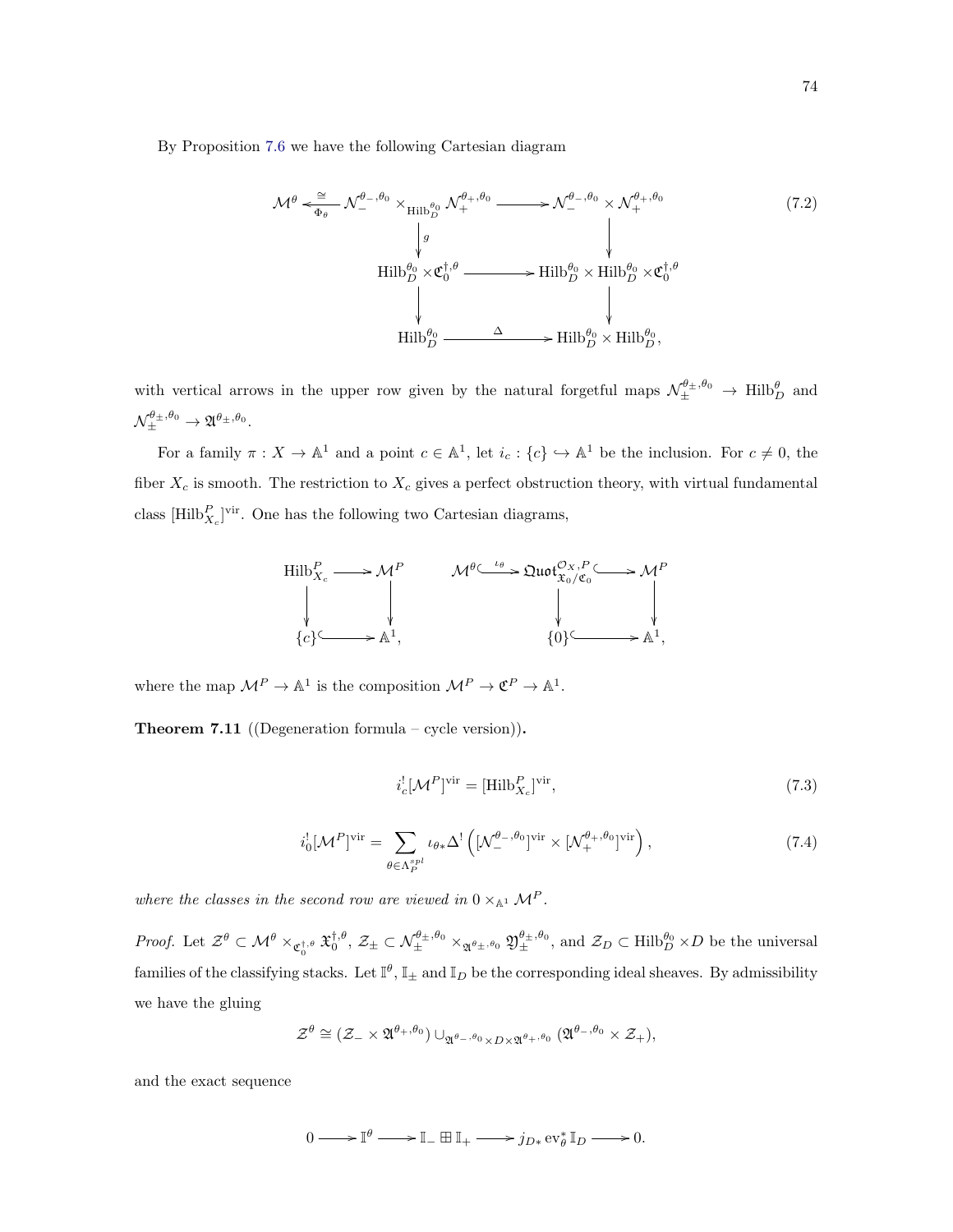<span id="page-80-0"></span>in the total spaces

$$
\mathcal{M}^{\theta}\times_{\mathfrak{C}_0^{\dagger,\theta}} \mathfrak{X}_0^{\dagger,\theta}\cong \mathcal{M}^{\theta}\times_{\mathfrak{C}_0^{\dagger,\theta}}\left((\mathfrak{Y}_-^{\theta_-,\theta_0}\times \mathfrak{A}^{\theta_+,\theta_0})\cup_{\mathfrak{A}^{\theta_-,\theta_0}\times D\times \mathfrak{A}^{\theta_+,\theta_0}} (\mathfrak{A}^{\theta_-,\theta_0}\times (\mathfrak{Y}_+^\circ)^{\theta_+,\theta_0})\right).
$$

Here  $\mathbb{I}_+ \boxplus \mathbb{I}_+$  means  $\Delta^*(p^*_{-}\mathbb{I}_- \oplus p^*_{+}\mathbb{I}_+),$  where  $p_{\pm}$  stands for (base change to the total space of) the projection  $\mathcal{N}_{-}^{\theta_{-},\theta_{0}} \times \mathcal{N}_{+}^{\theta_{+},\theta_{0}} \to \mathcal{N}_{\pm}^{\theta_{\pm},\theta_{0}}$ .  $ev_{\theta} : \mathcal{M}^{\theta} \to \text{Hilb}_{D}^{\theta_{0}}$  is the evaluation map and also denotes its base change to the total space.  $j_D$  is the inclusion of the universal distinguished divisor  $\mathcal{M}^{\theta} \times D \subset \mathcal{M}^{\theta} \times_{\mathfrak{C}_0^{\dagger,\theta}} \mathfrak{X}_0^{\dagger,\theta}.$ 

Now  $\Delta^* p^*_{-}\mathbb{I}_-$  is the universal ideal sheaf on  $\mathcal{M}^\theta\times_{\mathfrak{C}_0^{\dagger,\theta}} (\mathfrak{Y}_-^{\theta_-,\theta_0}\times \mathfrak{A}^{\theta_+,\theta_0})$  and similar for  $\Delta^* p^*_{+}\mathbb{I}_+$ ;  $\Delta^*(ev_-\times ev_+)^* \mathbb{I}_D = ev_\theta^* \mathbb{I}_D$  is the ideal sheaf of  $\mathcal{M}^\theta \times D$ .

Let p denote the projections from the universal families to classifying stacks  $\mathcal{M}^{\theta} \times_{\mathfrak{C}_0^{\dagger,\theta}} \mathfrak{X}_0^{\dagger,\theta} \to \mathcal{M}^{\theta}$ ,  $\mathcal{N}_{\pm}^{\theta_{\pm},\theta_{0}} \times_{\mathfrak{A}^{\theta_{\pm},\theta_{0}}} \mathfrak{D}^{\theta_{\pm},\theta_{0}} \to \mathcal{N}_{\pm}^{\theta_{\pm},\theta_{0}}$  and  $\text{Hilb}_{D}^{\theta_{0}} \times D \to \text{Hilb}_{D}^{\theta_{0}}$ . Then applying  $Rp_{*}R\mathcal{H}om(-,\mathbb{I}^{\theta})$ , we get the following diagram of distinguished triangles

$$
Rp_*R\mathcal{H}om(\mathbb{I}_D, \mathbb{I}_D)^\vee_0 \longrightarrow Rp_*R\mathcal{H}om(\mathbb{I}_-, \mathbb{I}_-)^\vee_0 \boxplus Rp_*R\mathcal{H}om(\mathbb{I}_+, \mathbb{I}_+)^\vee_0 \longrightarrow R\pi_*R\mathcal{H}om(\mathbb{I}^\theta, \mathbb{I}^\theta)^\vee_0
$$
\n
$$
\downarrow
$$
\n
$$
L^{\bullet}_{\mathcal{M}^\theta/\mathcal{N}^{\theta_-,\theta_0}_- \times \mathcal{N}^{\theta_+, \theta_0}_+}[-1] \longrightarrow L^{\bullet}_{\mathcal{N}^{\theta_-,\theta_0}_-/\mathfrak{A}^{\theta_-,\theta_0}} \boxplus L^{\bullet}_{\mathcal{N}^{\theta_+,\theta_0}_+/\mathfrak{A}^{\theta_+, \theta_0}_+} \longrightarrow L^{\bullet}_{\mathcal{M}^\theta/\mathfrak{C}^{\dagger,\theta}_0},
$$

where the upper row is obtained from the exact sequence of ideal sheaves, and the lower row is the distinguished triangle for the map  $\mathcal{M}^{\theta} \to \mathcal{N}_{-}^{\theta_-,\theta_0} \times \mathcal{N}_{+}^{\theta_+,\theta_0}$ , relative to  $\mathfrak{C}_0^{\dagger,\theta}$ .

It is easy to check that  $\text{Ext}^2(I, I)_0 = 0$  for an ideal sheaf I on a 2-dimensional smooth Deligne– Mumford stack. Thus we have

$$
Rp_*R\mathcal{H}om(\mathbb{I}_D,\mathbb{I}_D)^\vee_0\cong \Omega_{\operatorname{Hilb}^{\theta_0}_{D}}\cong L^\bullet_{\operatorname{Hilb}^{\theta_0}_{D}/\operatorname{Hilb}^{\theta_0}_{D}\times \operatorname{Hilb}^{\theta_0}_{D}}[-1],
$$

and the first column in the diagram is the same as the canonical map

$$
g^*L_{\mathop{\rm Hilb}\nolimits_D^{\theta_0}/\mathop{\rm Hilb}\nolimits_D^{\theta_0}\times\mathop{\rm Hilb}\nolimits_D^{\theta_0}}^{\bullet}\to L^\bullet_{\mathcal{M}^{\theta}/\mathcal{N}^{\theta_-, \theta_0}_- \times \mathcal{N}^{\theta_+,\theta_0}_+},
$$

from Diagram [\(7.2\)](#page-79-0).

In other words, the perfect obstruction theories on  $\mathcal{M}^{\theta}$  and  $\mathcal{N}_{-}^{\theta-, \theta_0} \times \mathcal{N}_{+}^{\theta_+,\theta_-}$  form a compatibility datum in the sense of [\[BF1997\]](#page-87-0), relative to  $\mathfrak{C}_0^{\dagger,\theta}$ . As a result,

$$
[\mathcal{M}^{\theta}]^{\text{vir}} = \Delta^!([\mathcal{N}^{\theta_-,\theta_0}_-]^{\text{vir}} \times [\mathcal{N}^{\theta_+,\theta_-}_+]^{\text{vir}}).
$$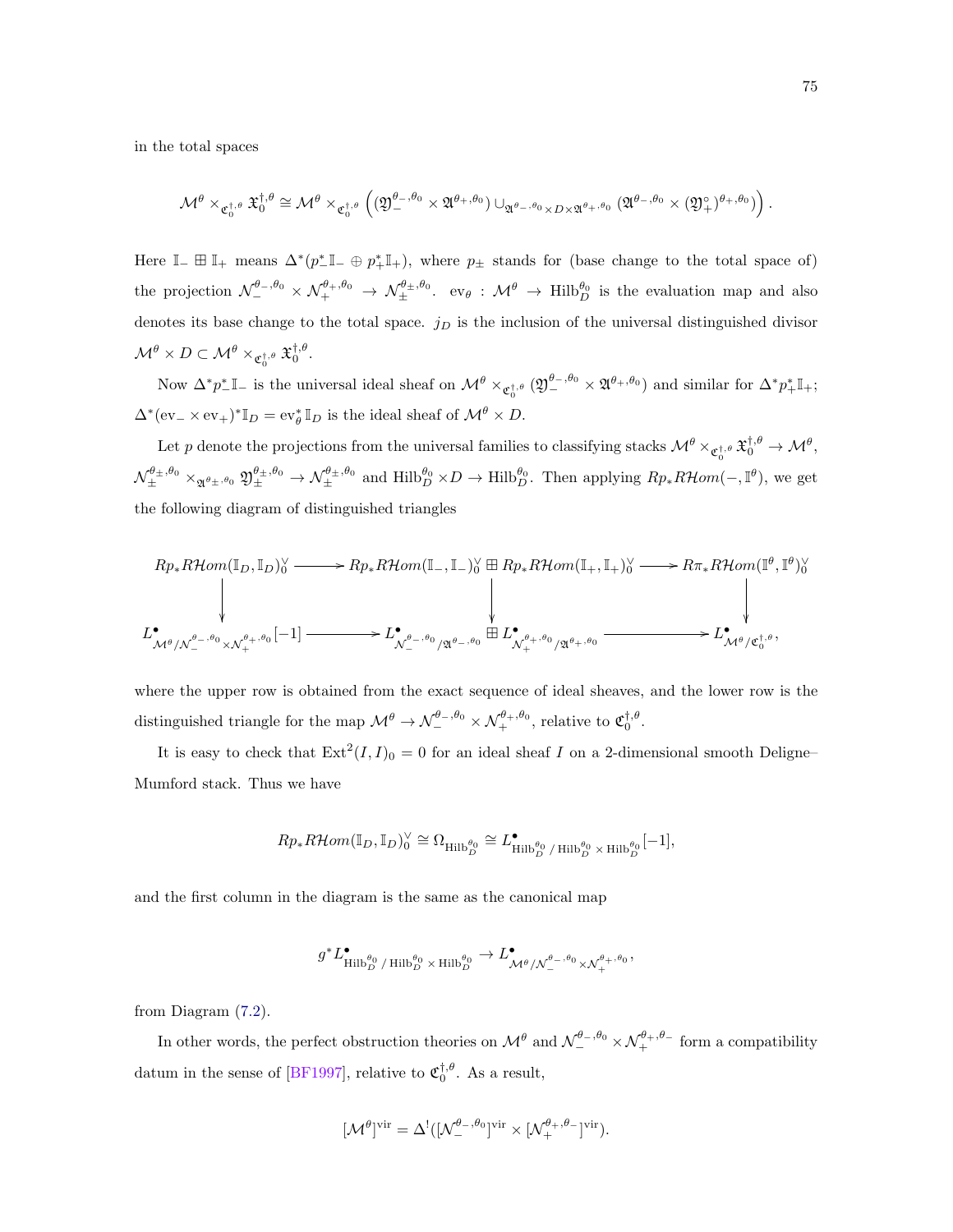Now the conclusion follows from the following splitting result by Proposition [7.7,](#page-75-1)

$$
i_0^![{\mathcal M}^P]^\mathrm{vir} = \sum_{\theta \in \Lambda_P^{spl}} \iota_{\theta*}[{\mathcal M}^{\theta}]^\mathrm{vir}.
$$

 $\Box$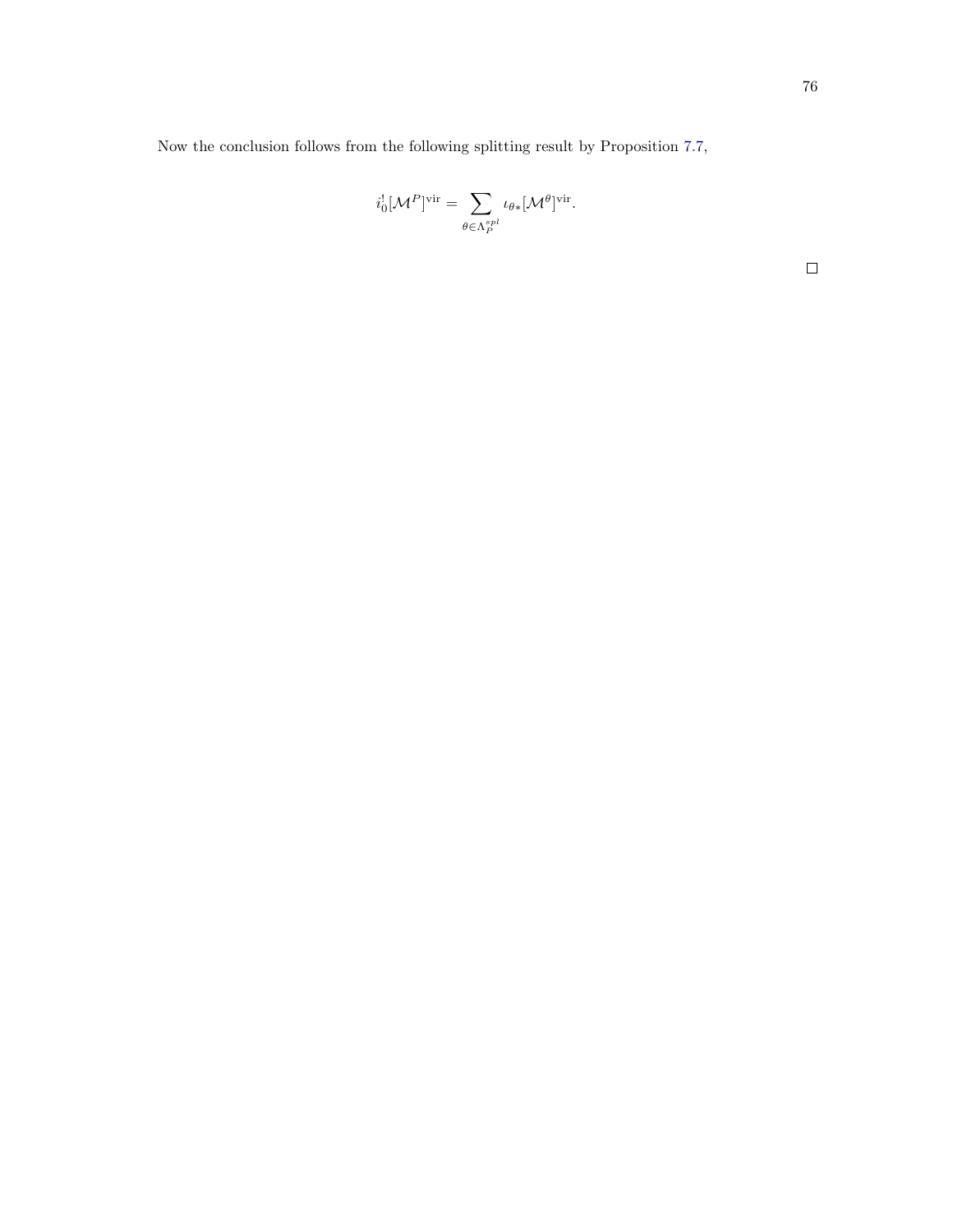### Chapter 8

# Degeneration formula – numerical version

### 8.1 Relative orbifold Donaldson–Thomas theory

We defined the orbifold Donaldson–Thomas invariant for a 3-dimensional smooth projective Deligne– Mumford stack in Section [6.](#page-65-0) Now we can define the relative Donaldson–Thomas invariant for a smooth pair  $(Y, D)$ , where Y is a 3-dimensional smooth projective Deligne–Mumford stack, and  $D \subset Y$  is a smooth divisor. Fix a polarization  $(\mathcal{E}, H)$  of Y and P as before.

Consider  $K(Y) := K(Y)_{\mathbb{Q}}$ . The pairing  $\chi : K(Y) \times K(Y) \to \mathbb{Z}$  is nondegenerate because of the projectivity. We can identify  $Hom(K(Y), \mathbb{Q})$  with  $K(Y)$  and view  $P \in K(Y)$ . The dimension condition is that  $P \in F_1K(Y)$ , where  $F_{\bullet}$  is the natural topological filtration. For those P represented by addmissible sheaves,  $P_0 = i^! P$  lies in  $F_0 K(D)$  by admissibility, where  $i : D \hookrightarrow X$  is the inclusion.

Consider the Hilbert stack  $\mathcal{N}^{P,P_0} := \mathfrak{Hilb}_{\mathfrak{Y}/\mathfrak{A}}^{P,P_0} \to \mathfrak{A}^{P,P_0}$  parameterizing the stable quotients on the classifying stacks of expanded pairs. As in Section [7,](#page-71-1) we have a perfect obstruction theory and thus a virtual fundamental class  $[\mathcal{N}^{P,P_0}]$ <sup>vir</sup>  $\in A_*(\mathcal{N}^{P,P_0})$ .

Let p, q be the projection of  $\mathcal{N}^{P,P_0} \times_{\mathfrak{A}^{P,P_0}} \mathfrak{Y}^{P,P_0}$  to its two factors and I be the universal ideal sheaf. Given  $\gamma \in A^l_{\text{orb}}(Y)$ , we still have the operator  $\widetilde{ch}^{\text{orb}}(\gamma) : A_*(\mathcal{N}^{P,P_0}) \to A_{*-k+1-l}(\mathcal{N}^{P,P_0})$  defined via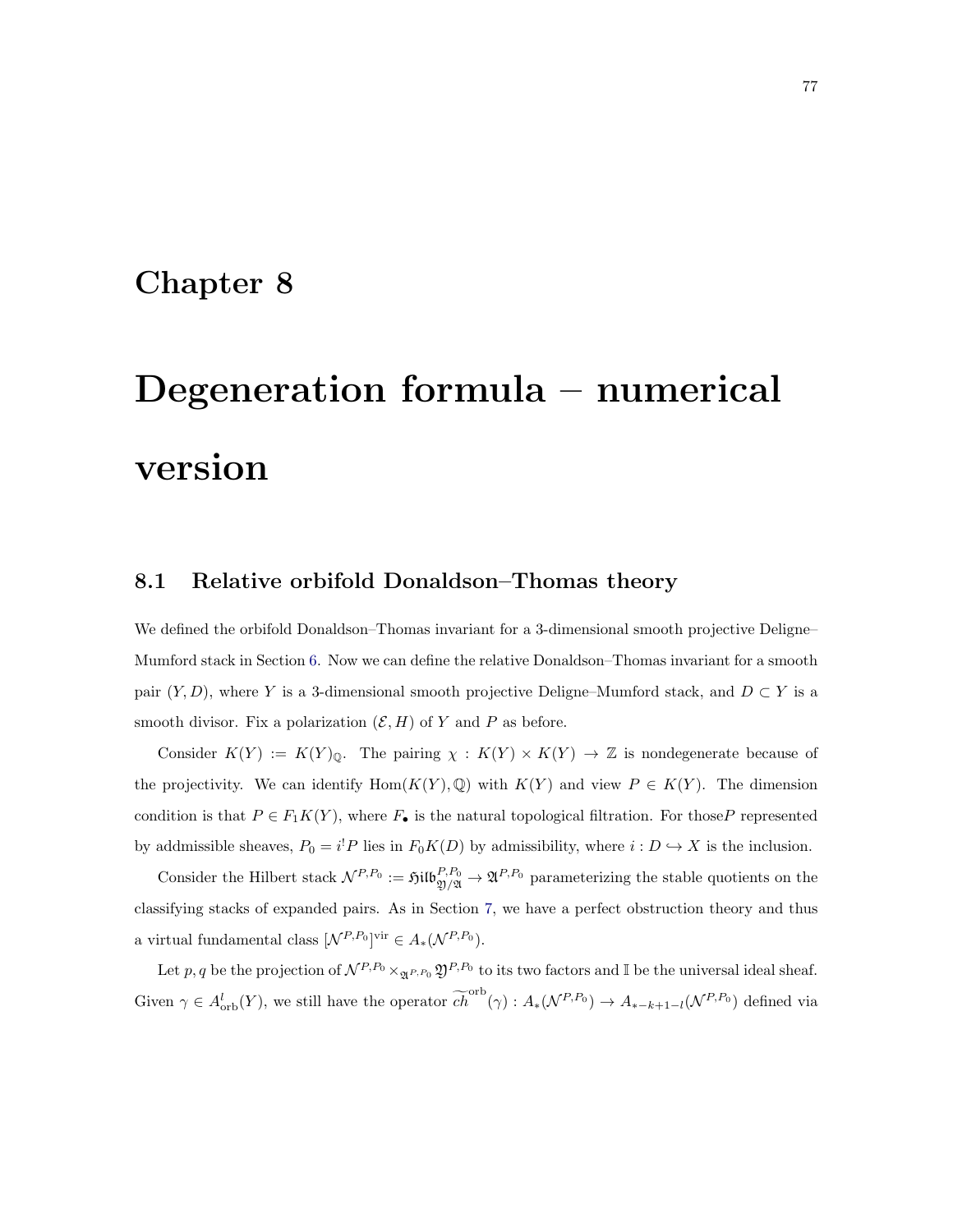the following diagram,



where for simplicity we have omitted the superscripts P,  $P_0$ , and  $I_{\mathfrak{A}}\mathfrak{Y} \to \mathfrak{Y}$  is the inertia stack of  $\mathfrak{Y}$ over  $\mathfrak{A}$ . Let  $ev : \mathcal{N}^{P,P_0} \to \text{Hilb}^{P_0}(D)$  be the evaluation map.

**Definition 8.1.** Given  $\gamma_i \in A_{\text{orb}}^*(Y)$ ,  $1 \leq i \leq r$ , and  $C \in A^*(\text{Hilb}^{P_0}(D))$ , define the relative Donaldson–Thomas invariant as

$$
\left\langle \prod_{i=1}^r \tau_{k_i}(\gamma_i) \middle| C \right\rangle_{X,D}^P := \deg \left[ ev^*(C) \cdot \prod_{i=1}^r \widetilde{ch}_{k_i+2}^{\text{orb}}(\gamma_i) \cdot [\mathcal{N}^{P,P_0}]^{\text{vir}} \right]_0
$$

### 8.2 Degeneration formula

Now let's consider the case of a simple degeneration. Let  $\pi : X \to \mathbb{A}^1$  be a family of smooth projective Deligne–Mumford stacks, which is a simple degeneration of relative dimension 3, with central fiber  $X_0 = Y_- \cup_D Y_+$ . Take  $0 \neq c \in \mathbb{A}^1$  and  $X_c = \pi^{-1}(c)$ . Fix  $P \in F_1K(X_c)$ . Let  $P_0 = i^! P \in F_0K(D)$ .

Let  $\gamma \in A_{\rm orb}^*(X_c)$  be in the image of the restriction from  $A_{\rm orb}^*(X)$ , and  $\gamma_{\pm}$ ,  $\gamma_0$  be its restrictions to  $Y_{\pm}$ , D respectively. We abuse these notations to also denote their pushforwards to X; therefore  $\gamma = \gamma_- + \gamma_+ - \gamma_0$ . Let  $\{C_k\}$  be a basis of  $A^*(\text{Hilb}^{P_0}(D))$ , with cup product

$$
\int_{\text{Hilb}^{P_0}(D)} C_k \cup C_l = g_{kl}.
$$

Let  $(g^{kl})$  be the inverse matrix.

We have the numerical version of the degeneration formula in the following.

<span id="page-83-0"></span>**Theorem 8.2** (Degeneration formula – numerical version). Given  $P \in F_1K(X_c)$ , assume that  $\gamma_{i,\pm}$ are disjoint with D. We have

$$
\left\langle \prod_{i=1}^r \tau_{k_i}(\gamma_i) \right\rangle_{X_c}^P = \sum_{\substack{\theta_- + \theta_+ - P_0 = P, \\ S \subset \{1, \cdots, r\}, k, l}} \left\langle \prod_{i \in S} \tau_{k_i}(\gamma_{i,-}) \middle| C_k \right\rangle_{Y_{-,D}}^{\theta_-} g^{kl} \left\langle \prod_{i \notin S} \tau_{k_i}(\gamma_{i,+}) \middle| C_l \right\rangle_{Y_{+,D}}^{\theta_+},
$$

where  $\theta_{\pm} \in F_1K(Y_{\pm})$  range over all configurations that satisfy  $\theta_- + \theta_+ - P_0 = P$ .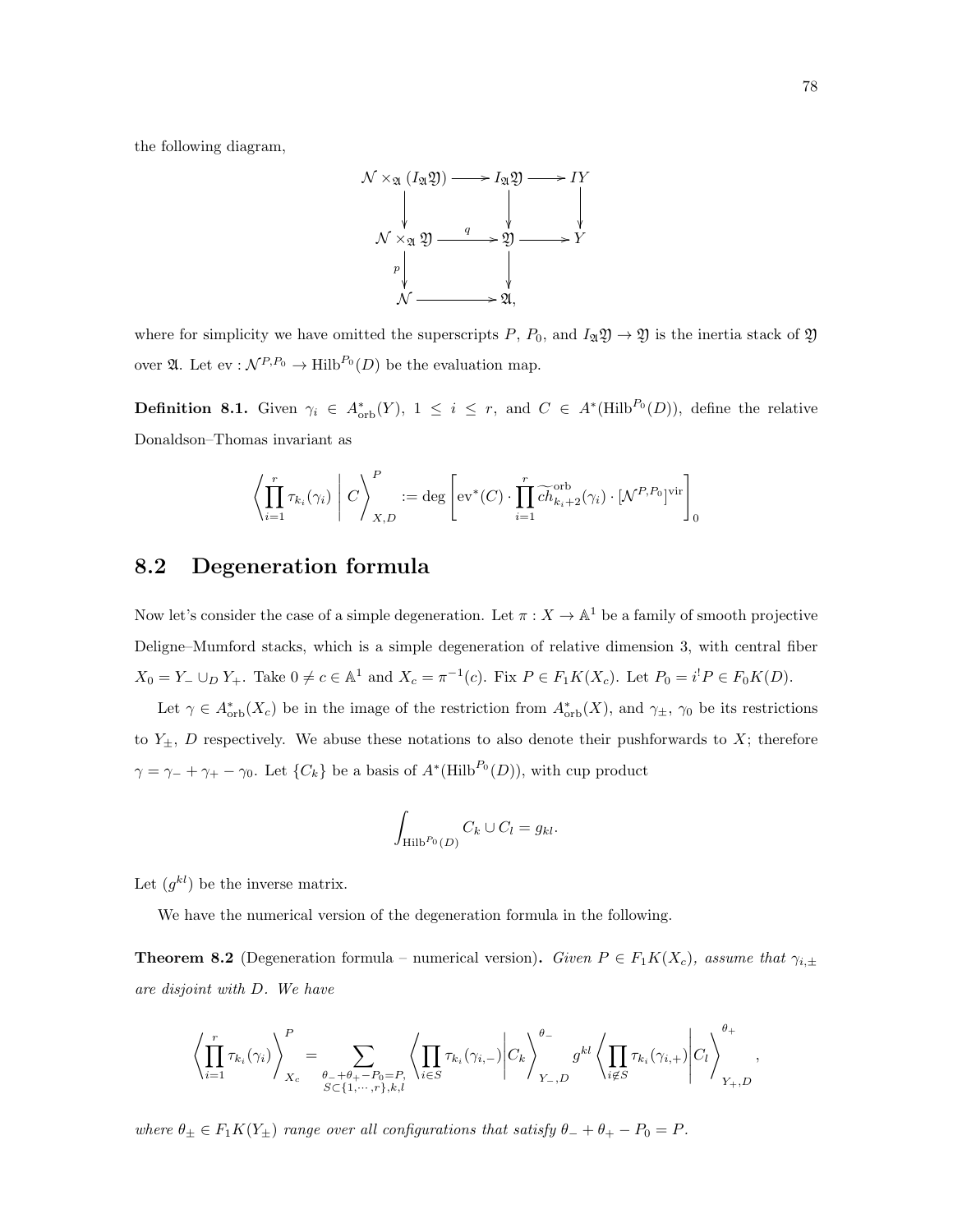*Proof of Theorem [8.2.](#page-83-0)* Use the cycle-version degeneration formula. Apply  $\widetilde{ch}_{k_i+2}^{\text{orb}}(\gamma_i)$  to [\(7.3\)](#page-79-1) and take the degree 0 part, one gets the LHS of the formula. For the RHS, we apply  $\widetilde{ch}_{k+2}^{\text{orb}}(\gamma_i)$  to [\(7.4\)](#page-79-2). Let  $p, q$  be the projections from  $\mathcal{M}^{\theta} \times_{\mathfrak{C}^{\dagger,\theta}_0} \mathfrak{X}^{\dagger,\theta}_0$  to the two factors. Let  $\mathcal{Z}^{\theta}$  be the universal family and  $\mathbb{I}^{\theta}$ be the universal ideal sheaf. Consider the embedding  $\mathcal{M}^{\theta} \hookrightarrow \mathcal{N}_{-}^{\theta_{-},\theta_{0}} \times \mathcal{N}_{+}^{\theta_{+},\theta_{0}}$ .

Recall the sequence on  $\mathcal{M}^{\theta} \times_{\mathfrak{C}_{0}^{\dagger,\theta}} \mathfrak{X}_{0}^{\dagger,\theta}$ ,

$$
0 \longrightarrow \mathbb{I}^{\theta} \longrightarrow \mathbb{I}_{-} \boxplus \mathbb{I}_{+} \longrightarrow j_{D*} \operatorname{ev}_{\theta}^{*} \mathbb{I}_{D} \longrightarrow 0,
$$

where  $j_D$  is the embedding  $\mathcal{M}^{\theta} \times D \subset \mathcal{M}^{\theta} \times_{\mathfrak{C}_{0}^{\dagger,\theta}} \mathfrak{X}_{0}^{\dagger,\theta}$ , and  $ev_{\theta}: \mathcal{M}^{\theta} \to \text{Hilb}^{\theta_{0}}(D)$ . Hence

$$
\widetilde{ch}_{k+2}^{\text{orb}}(\gamma) \cdot i_0^![\mathcal{M}^P]^{\text{vir}} = \sum_{\theta \in \Lambda_P^{spl}} p_* \left( q^* \gamma \cap \widetilde{ch}_{k+2}^{\text{orb}}(\mathbb{I}^{\theta}) \cdot p^* \iota_{\theta *} \Delta^! \left( [\mathcal{N}^{\theta_-,\theta_0}_-]^{\text{vir}} \times [\mathcal{N}^{\theta_+,\theta_0}_+]^{\text{vir}} \right) \right)
$$
\n
$$
= \sum_{\theta \in \Lambda_P^{spl}} p_* \iota_{\theta *} \Delta^! \left( \left( q^* \gamma_- \cap \widetilde{ch}_{k+2}^{\text{orb}}(\mathbb{I}_-) \cdot p^* [\mathcal{N}^{\theta_-,\theta_0}_-]^{\text{vir}} \right) \times p^* [\mathcal{N}^{\theta_+,\theta_0}_+]^{\text{vir}} \right)
$$
\n
$$
+ \sum_{\theta \in \Lambda_P^{spl}} p_* \iota_{\theta *} \Delta^! \left( p^* [\mathcal{N}^{\theta_-,\theta_0}_-]^{\text{vir}} \times \left( q^* \gamma_+ \cap \widetilde{ch}_{k+2}^{\text{orb}}(\mathbb{I}_+) \cdot p^* [\mathcal{N}^{\theta_+,\theta_0}_+]^{\text{vir}} \right) \right)
$$
\n
$$
- \sum_{\theta \in \Lambda_P^{spl}} p_* \left( q^* \gamma \cap \widetilde{ch}_{k+2}^{\text{orb}}(j_{D*} \text{ev}^* \mathbb{I}_D) \cdot p^* [\mathcal{M}^{\theta_+}]^{\text{vir}} \right).
$$

Note that since  $\gamma$  is disjoint from D, the last term actually vanishes.

Therefore we have proved the identity

$$
\widetilde{ch}_{k+2}^{\text{orb}}(\gamma) \cdot i_0^! [\mathcal{M}^P]^{\text{vir}} = \sum_{\theta \in \Lambda_P^{spl}} p_* \left( q^* \gamma \cap p^* \iota_{\theta *} \Delta^! \left( \left( \widetilde{ch}_{k+2}^{\text{orb}}(\mathbb{I}_{-}) \cdot [\mathcal{N}^{\theta_-,\theta_0}]^{\text{vir}} \right) \times [\mathcal{N}^{\theta_+,\theta_0}]^{\text{vir}} \right) \right) \n+ \sum_{\theta \in \Lambda_P^{spl}} p_* \left( q^* \gamma \cap p^* \iota_{\theta *} \Delta^! \left( [\mathcal{N}^{\theta_-,\theta_0}]^{\text{vir}} \times \left( \widetilde{ch}_{k+2}^{\text{orb}}(\mathbb{I}_{+}) \cdot [\mathcal{N}^{\theta_+,\theta_0}]^{\text{vir}} \right) \right) \right).
$$

Take  $\theta_0 = P_0$  and the data  $\theta \in \Lambda_P^{spl}$  can be identified with  $(\theta_-, \theta_+, P_0)$  satisfying the condition in the assumption.

For a basis  ${C_k}$  a  $A^*(\text{Hilb}^m(D))$ , we have Kunneth decomposition of the diagonal

$$
[\Delta] = \sum_{k,l} g^{kl} C_k \otimes C_l.
$$

Apply this to the equality and the degeneration formula follows.

We are particularly interested in a special type of curve classes. Let  $(Y, D)$  be a smooth pair.

 $\Box$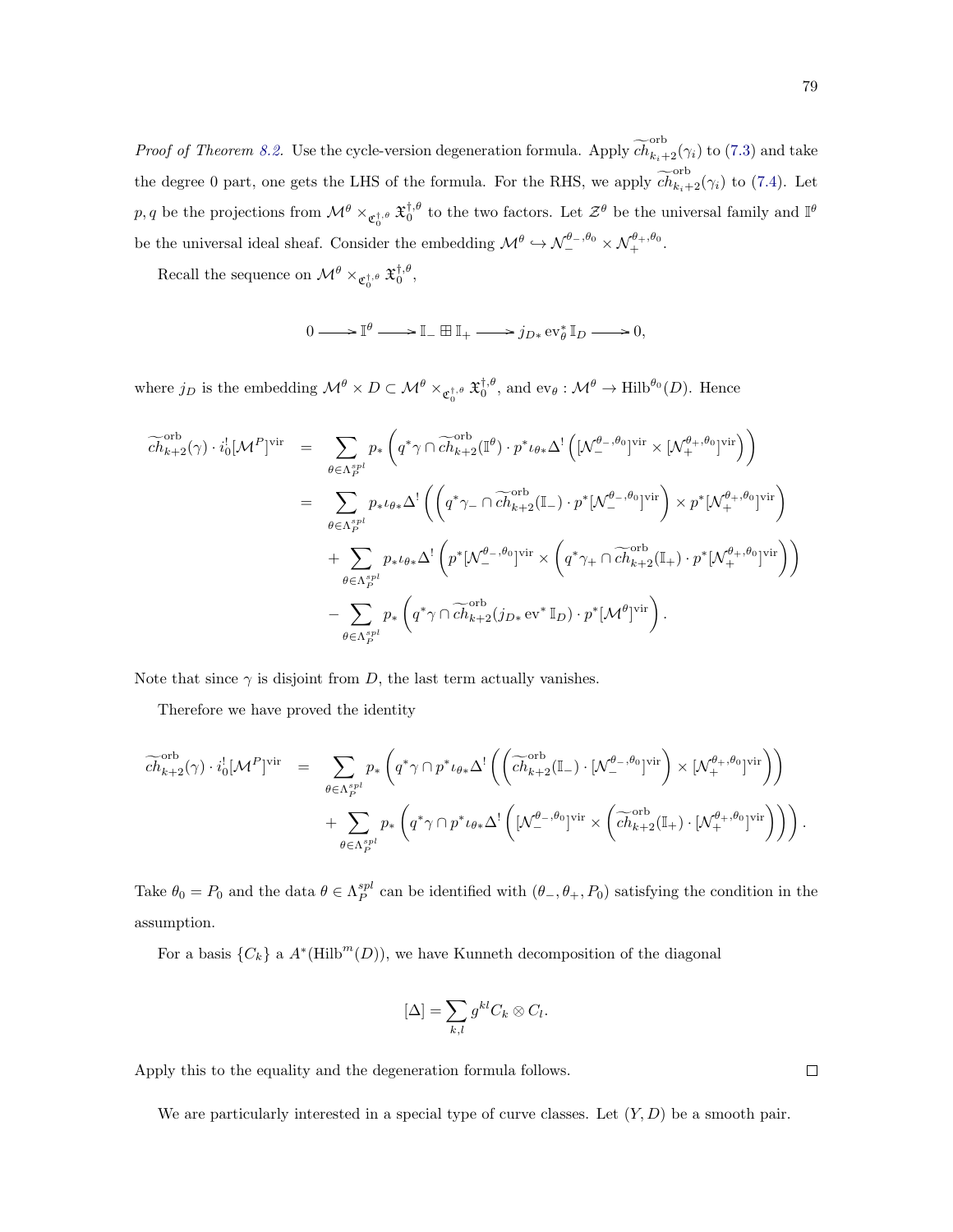**Definition 8.3.** A class  $P \in K(Y)$  is called *multi-regular*, if it can be represented by some coherent sheaf, such that the associated representation of the stabilizer group at the generic point is a multiple of the regular representation.

Denote by  $F_1^{\text{mr}}K(Y) \subset F_1K(Y)$  the subgroup generated by multi-regular classes. Let  $(\beta, \varepsilon) \in$  $F_1^{\text{mr}}K(Y)/F_0K(Y) \oplus F_0K(Y)$  be the image of P in the associated graded K-group. One can check that P is multi-regular if and only if  $\beta$  is a pull-back from a curve class in the coarse moduli space.

Let  $F_0^{\text{mr}}K(D)$  be the subgroup generated by 0-dimensional substacks whose associated representations are multi-regular. Then  $F_0^{\text{mr}}K(D) \cong F_0K(D) \cong \mathbb{Z}$ , where  $D$  is the coarse moduli space. Let  $P \in F_1^{\text{mr}}K(Y)$  be represented by some admissible curve. Then  $P_0 = i^*P \in F_0^{\text{mr}}K(D)$  only depends on β. Let m be the number such that  $\beta \cdot D = m[\mathcal{O}_x]$ , where  $x \in D$  is the preimage of a point in  $\underline{D}$ .

Now for simple degeneration  $\pi : X \to \mathbb{A}^1$ . Given classes  $(\beta_1, \varepsilon_1) \in F_1^{\text{mr}}K(Y_-)/F_0K(Y_-) \oplus$  $F_0K(Y_-, \mathcal{B}_2, \varepsilon_2) \in F_1^{\text{mr}}K(Y_+)/F_0K(Y_+) \oplus F_0K(Y_+),$  they come from a splitting data if  $\beta_1 + \beta_2 = \beta$ ,  $\varepsilon_1+\varepsilon_2-m=\varepsilon.$ 

**Theorem 8.4** (Degeneration formula – numerical version for multi-regular case). Given  $\beta \in F_1^{\text{mr}}K(X_c)/F_0K(X_c)$ , assume that  $\gamma_{i,\pm}$  are disjoint with D. We have

$$
\left\langle \prod_{i=1}^r \tau_{k_i}(\gamma_i) \right\rangle_{X_c}^{\beta,\varepsilon} = \sum_{\substack{\beta_-+\beta_+=\beta,\\ \varepsilon_-+\varepsilon_+=\varepsilon+m,\\S\subset \{1,\cdots,r\},k,l}} \left\langle \prod_{i\in S} \tau_{k_i}(\gamma_{i,-}) \middle| C_k \right\rangle_{Y_-,D}^{\beta_-,\varepsilon_-} g^{kl} \left\langle \prod_{i\not\in S} \tau_{k_i}(\gamma_{i,+}) \middle| C_l \right\rangle_{Y_+,D}^{\beta_+,\varepsilon_+},
$$

where  $\beta_- \in F_1^{\text{mr}} K(Y_-)/F_0 K(Y_-)$ ,  $\beta_+ \in F_1^{\text{mr}} K(Y_+)/F_0 K(Y_+)$  range over all curve classes that coincide on D and satisfy  $\beta_- + \beta_+ = \beta$ .

Define the descendent Donaldson-Thomas partition function of  $X_c$  as

$$
Z_{\beta}\left(X_c;q\mid \prod_{i=1}^r\tau_{k_i}(\gamma_i)\right):=\sum_{\varepsilon\in F_0K(X_c)}\left\langle \prod_{i=1}^r\tau_{k_i}(\gamma_i)\right\rangle_{X_c}^{\beta,\varepsilon}q^{\varepsilon}.
$$

Similarly for a pair  $(Y, D)$ , and  $C \in A^*(\text{Hilb}^{(\beta \cdot D)[\mathcal{O}_x]}(D))$ , define the relative Donaldson-Thomas partition function as

$$
Z_{\beta,C}\left(Y,D;q\;\middle|\; \prod_{i=1}^r\tau_{k_i}(\gamma_i)\right):=\sum_{\varepsilon\in F_0K(Y)}\left\langle \prod_{i=1}^r\tau_{k_i}(\gamma_i)\;\middle|\; C\right\rangle_{Y,D}^{\beta,\varepsilon}q^{\varepsilon}.
$$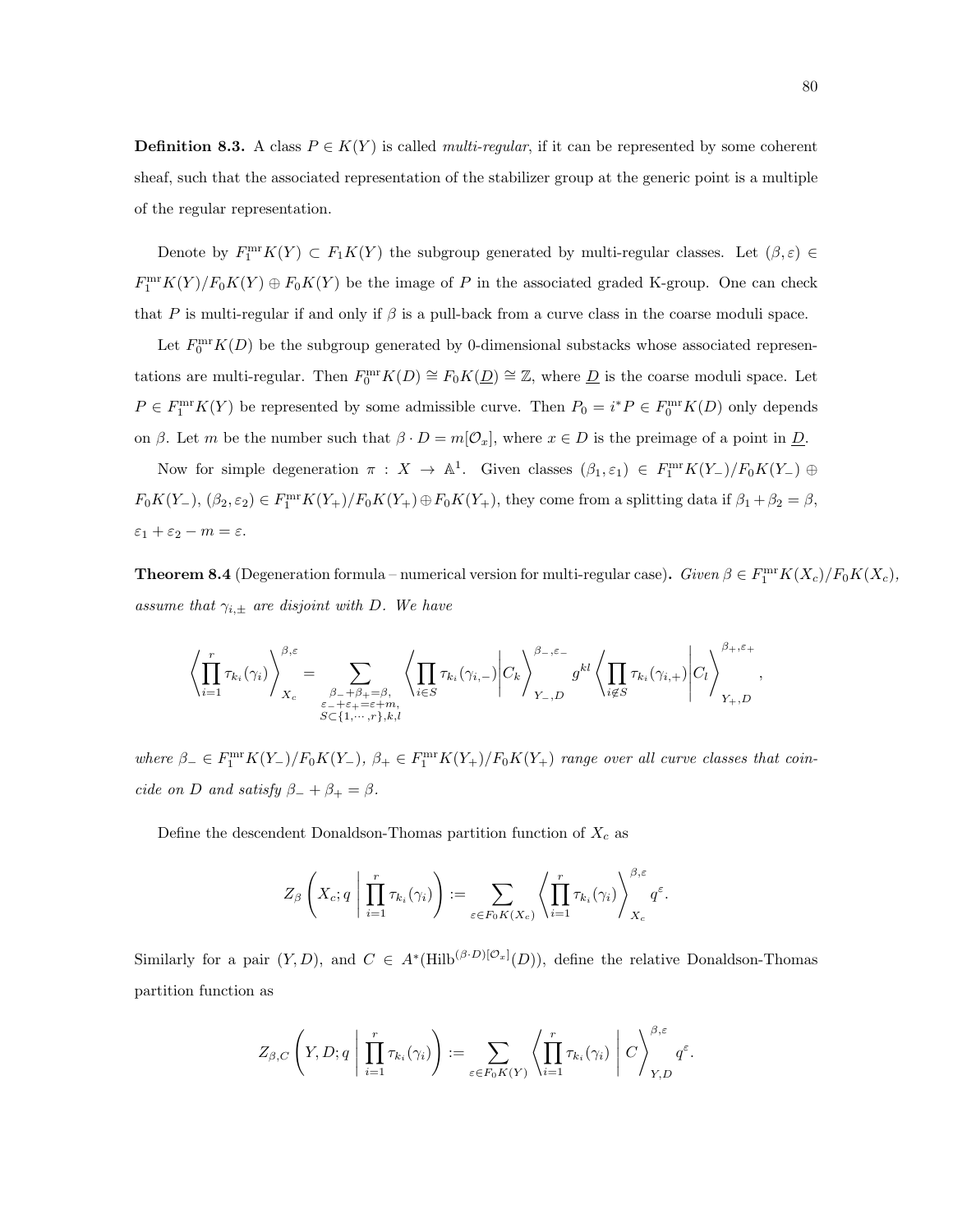**Corollary 8.5.** Given  $\beta \in F_1^{\text{mr}}K(X_c)/F_0K(X_c)$ , assume that  $\gamma_{i,\pm}$  are disjoint with D. Then,

$$
Z_{\beta}\left(X_c;q \mid \prod_{i=1}^r \tau_{k_i}(\gamma_i)\right) = \sum_{\substack{\beta_{-}+\beta_{+}=\beta \\ S \subset \{1,\cdots,r\}, k,l}} \frac{g^{kl}}{q^m} Z_{\beta_{-},C_k}\left(Y_{-},D;q \mid \prod_{i \in S} \tau_{k_i}(\gamma_{i,-})\right)
$$

$$
\cdot Z_{\beta_{+},C_l}\left(Y_{+},D;q \mid \prod_{i \notin S} \tau_{k_i}(\gamma_{i,+})\right).
$$

Remark 8.6. In practice, one has to find a good basis  $\{C_k\}$  for the cohomology of the Hilbert scheme of an orbifold surface. In the orbifold case, depending on the specific problem, there are usually natural choices of such choices. For example, when a torus action is involved, to work in the equivariant setting and take the fixed point basis is one such choice.

Another important case is that the orbifold surface D is of ADE type, i.e.  $[\mathbb{C}^2/\Gamma]$  where  $\Gamma$  is a finite subgroup of  $SL(2,\mathbb{C})$ . Then  $Hilb(D)$  has a structure of Nakajima's quiver variety which provides natural basis of its cohomology.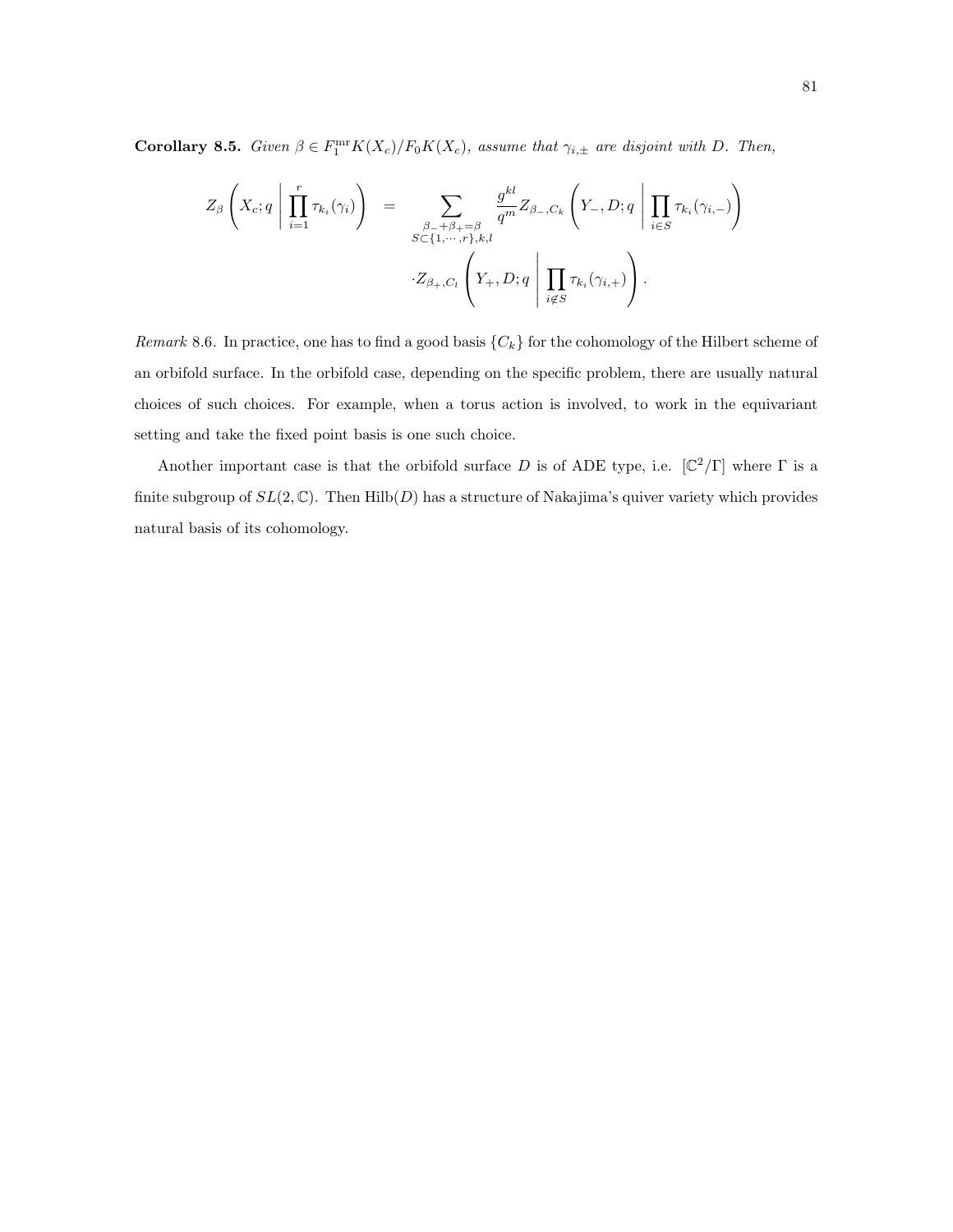## Bibliography

- [ACFW2013] D. Abramovich, C. Cadman, B. Fantechi, and J. Wise, Expanded degenerations and pairs, Communications in Algebra 41 (2013), no. 6, 2346–2386. ↑[5](#page-10-0)
	- [AF2016] D. Abramovich and B. Fantechi, Orbifold techniques in degeneration formulas, Annali della SNS XVI XVI (2016), 519–579, available at <math/1103.5132>. ↑[2,](#page-2-0) [7](#page-12-0)
	- [AGV2008] D. Abramovich, T. Graber, and A. Vistoli, Gromov-Witten theory of Deligne-Mumford stacks, American Journal of Mathematics 130 (2008), no. 5, 1337–1398, available at <math/0603151>. ↑[2,](#page-2-0) [6,](#page-11-0) [37,](#page-42-0) [65](#page-70-0)
	- [AOV2008] D. Abramovich, M. Olsson, and A. Vistoli, Tame stacks in positive characteristic, Annales de l'Institut Fourier 58 (2008), no. 4, 1057–1091, available at <math/0703310>. ↑[34](#page-39-0)
	- [AV2002] D. Abramovich and A. Vistoli, Compactifying the space of stable maps, Journal of the American Mathematical Society 15 (2002), no. 1, 27–75, available at <math/9908167>. ↑[19,](#page-24-0) [34](#page-39-0)
- <span id="page-87-0"></span>[BCY20121] J. Bryan, C. Cadman, and B. Young, The orbifold topological vertex, Advances in Mathematics 229 (20121), 531–595. ↑[2](#page-2-0)
	- [BF1997] K. Behrend and B. Fantechi, The intrinsic normal cone, Invent. Math. 128 (1997), no. 1, 45–88. ↑[60,](#page-65-1) [61,](#page-66-1) [62,](#page-67-0) [64,](#page-69-0) [71,](#page-76-0) [73,](#page-78-0) [75](#page-80-0)
	- [BG2009] J. Bryan and T. Graber, The crepant resolution conjecture, Algebraic Geometry—Seattle 2005, 2009, pp. 23–42. ↑[2](#page-2-0)
	- [BP20081] J. Bryan and R. Pandharipande, The local Gromov–Witten theory of curves, Journal of the American Mathematical Society 21 (20081), no. 1, 101–136. ↑[1](#page-0-0)
	- [CG1997] N. Chriss and V. Ginzburg, Representation Theory and Complex Geometry, Birkhäuser, 1997. †[42](#page-47-0)
	- [Edi2013] D. Edidin, Riemann–Roch for Deligne–Mumford stacks, A Celebration of Algebraic Geometry, 2013, pp. 241–266. ↑[64](#page-69-0)
	- [Eis1995] D. Eisenbud, Commutative Algebra: with a View Toward Algebraic Geometry, Graduate Texts in Mathematics, vol. 150, Springer-Verlag, 1995. ↑[26](#page-31-0)
	- [GD1961] A. Grothendieck and J. Dieudonné, Éléments de Géométrie Algébrique III, Publications Mathématiques, Institute des Hautes Études Scientifiques., 1961.  $\uparrow$ [23](#page-28-0)
	- [Gro1995] A. Grothendieck, Techniques de construction et théorèmes d'existence en géométrie algébrique. IV. Les schémas de Hilbert, Séminaire Bourbaki, Vol. 6, 1995, pp. 249–276.  $\uparrow$ [42](#page-47-0)
	- [GT2013] A. Gholampour and H.-H. Tseng, On Donaldson–Thomas invariants of threefold stacks and gerbes, Proceedings of American Mathematical Society 141 (2013), no. 1, 191–203. ↑[2,](#page-2-0) [60](#page-65-1)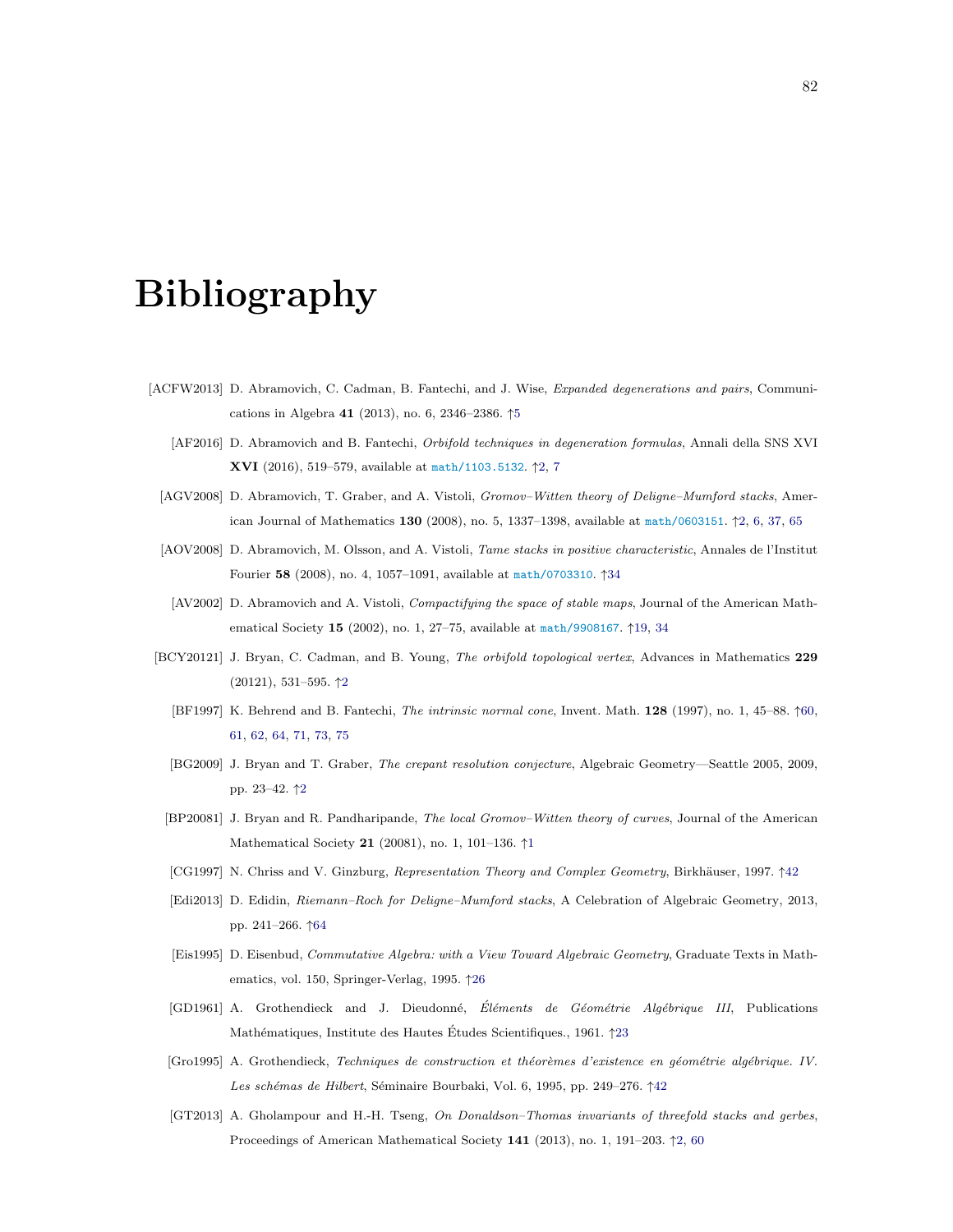- [HL2010] D. Huybrechts and M. Lehn, The Geometry of Moduli Spaces of Sheaves, 2nd ed., Cambridge Mathematical Library, Cambridge University Press, 2010. ↑[63](#page-68-1)
- [HT2009] D. Huybrechts and R. P. Thomas, Deformation-obstruction theory for complexes via Atiyah and Kodaira–Spencer classes, Mathematische Annalen 346 (2009), no. 3, 545–569, available at [math/0805.](math/0805.3527) [3527](math/0805.3527). ↑[60,](#page-65-1) [62](#page-67-0)
- <span id="page-88-1"></span>[Ill1971] L. Illusie, Complexe Cotangent et Déformations I, Lecture Notes in Mathematics, Vol. 239, Springer-Verlag, Berlin, 1971. ↑[62,](#page-67-0) [72](#page-77-0)
- [Kol1990] J. Kollár, *Projectivity of complete moduli*, J. Differential Geom. 32 (1990), no. 1, 235–268.  $\uparrow$ [60](#page-65-1)
- [Kol1996] J. Kollár, Rational Curves on Algebraic Varieties, Ergebnisse der Mathematik und ihrer Grenzgebiete, 3. Folge, vol. 32, Springer-Verlag, 1996. ↑[42](#page-47-0)
- [Kre2009] A. Kresch, On the geometry of Deligne–Mumford stacks, Algebraic geometry—Seattle 2005. Part 1, 2009, pp. 259–271. ↑[34,](#page-39-0) [36](#page-41-0)
- [Li2001] J. Li, Stable morphisms to singular schemes and relative stable morphisms, J. Differential Geometry 57 (2001), no. 3, 509–578. ↑[5,](#page-10-0) [6,](#page-11-0) [8](#page-13-0)
- [Lie2007] M. Lieblich, Moduli of twisted sheaves, Duke Math. J. 138 (2007), no. 1, 23–118. ↑[28](#page-33-0)
- <span id="page-88-0"></span>[LMB2000] G. Laumon and L. Moret-Bailly, Champs Algébriques, Ergebnisse der Mathematik und ihrer Grenzgebiete. 3. Folge., vol. 39, Springer-Verlag, 2000. ↑[9,](#page-14-0) [46](#page-51-0)
	- [LW2015] J. Li and B. Wu, Good degeneration of Quot-schemes and coherent systems, Communications in Analysis and Geometry 23 (2015), no. 4, 841–921, available at <math/1110.0390>. ↑[1,](#page-0-0) [21,](#page-26-0) [26,](#page-31-0) [30,](#page-35-0) [40,](#page-45-0) [51,](#page-56-0) [67,](#page-72-0) [68,](#page-73-0) [70](#page-75-2)
- [Mau[2](#page-2-0)009] D. Maulik, Gromov–Witten theory of  $\mathcal{A}_n$ -resolutions, Geometry & Topology 13 (2009), 1729–1773. †2
- [MNOP20069a] D. Maulik, N. Nekrasov, A. Okounkov, and R. Pandharipande, Gromov–Witten theory and Donaldson– Thomas theory, I, Compositio Mathematica  $142$  $142$  (20069), 1263-1285.  $\uparrow$ 1
- [MNOP20069b] Gromov–Witten theory and Donaldson–Thomas theory, II, Compositio Mathematica 142 (20069), 1286–1304. ↑[1](#page-0-0)
	- [MO20099] D. Maulik and A. Oblomkov, *Donaldson–Thomas theory of*  $\mathcal{A}_n \times \mathbb{P}^1$ , Compositio Mathematica 145 (20099), 1249–1276. ↑[2](#page-2-0)
	- [MO200910]  $\_\_\_\_\_$ , Quantum cohomology of the Hilbert scheme of points on  $A_n$ -resolutions, Journal of the American Mathematical Society 22 (200910), no. 4, 1005–1091. ↑[2](#page-2-0)
	- [Nir2008a] F. Nironi, Grothendieck duality for Deligne–Mumford stacks, arXiv:0811.1955 (Nov. 2008), available at <0811.1955>. ↑[61](#page-66-1)
	- [Nir2008b] , Moduli spaces of semistable sheaves on projective Deligne–Mumford stacks, arXiv:0811.1949 (Nov. 2008), available at <0811.1949>. ↑[28,](#page-33-0) [34,](#page-39-0) [37](#page-42-0)
	- [OP2010] A. Okounkov and R. Pandharipande, The local Donaldson–Thomas theory of curves, Geometry & Topology 14 (2010), 1503–1567. ↑[1](#page-0-0)
	- [OS2003] M. Olsson and J. Starr, *Quot functors for Deligne–Mumford stacks*, Comm. Algebra 31 (2003), no. 8, 4069–4096. Special issue in honor of Steven L. Kleiman. ↑[27,](#page-32-0) [29,](#page-34-0) [34,](#page-39-0) [35,](#page-40-0) [36,](#page-41-0) [38,](#page-43-0) [51,](#page-56-0) [54,](#page-59-0) [60](#page-65-1)